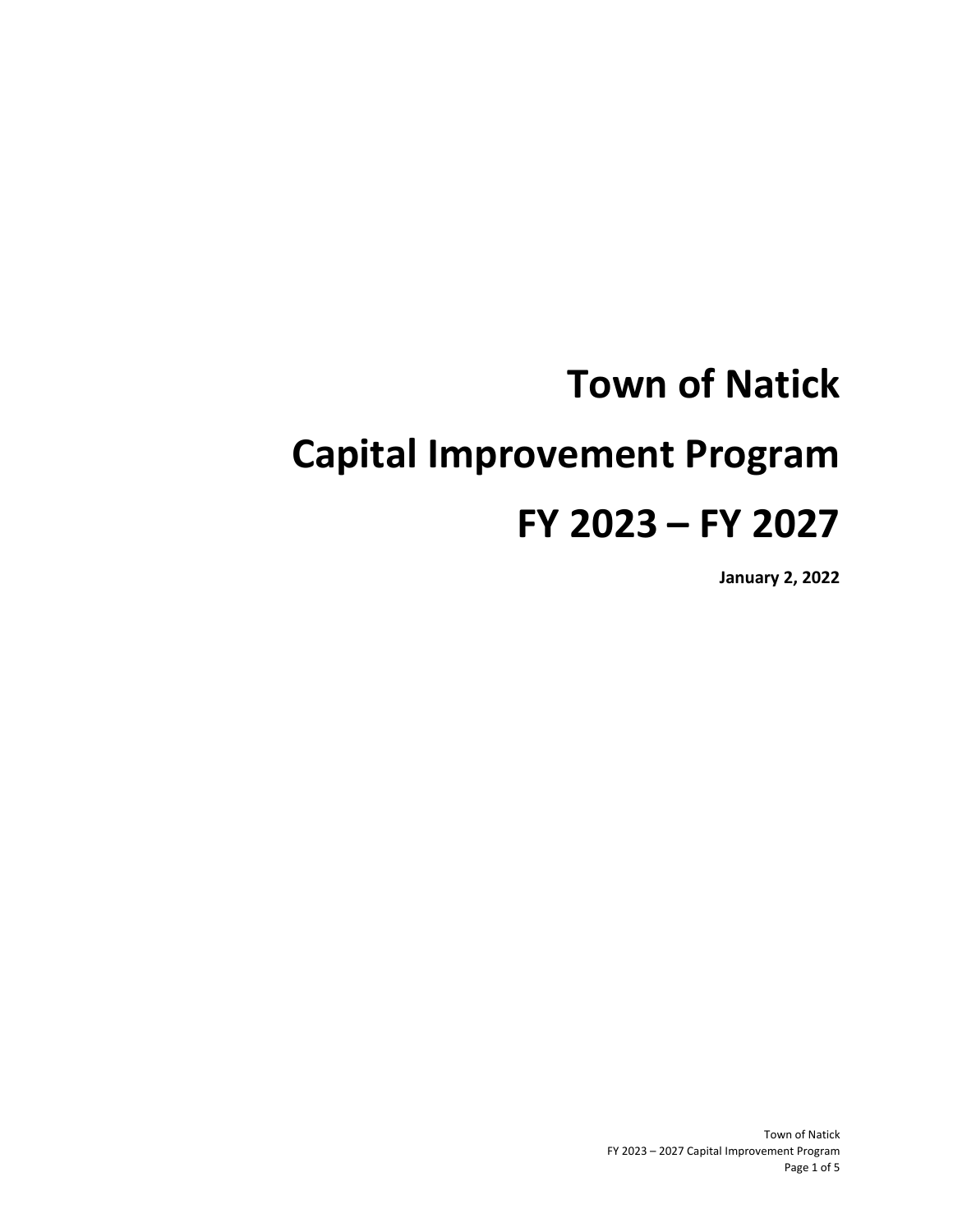#### **Table of Contents:**

## **Item**

| ۰.<br>×<br>. .<br>۰,<br>× |
|---------------------------|
|---------------------------|

| <b>Executive Summary</b>        | 3  |
|---------------------------------|----|
| Introduction                    | 4  |
| <b>Financing Methods</b>        | 4  |
| <b>Financial Considerations</b> | 5. |
| Conclusion                      | 5. |
|                                 |    |

Appendix A: 2021 Spring Town Meeting [Capital Projects](#page-5-0) Appendix B: 2021 [Fall Town Meeting Capital](#page-7-0) Projects Appendix C: FY 2023 – 2027 [Capital Improvement Program – Proposed](#page-9-0) *(clicking on the title of a FY2023 project will direct you to the project detail)* Appendix D: FY2023 [Capital Requests – Detail](#page-19-0) by Project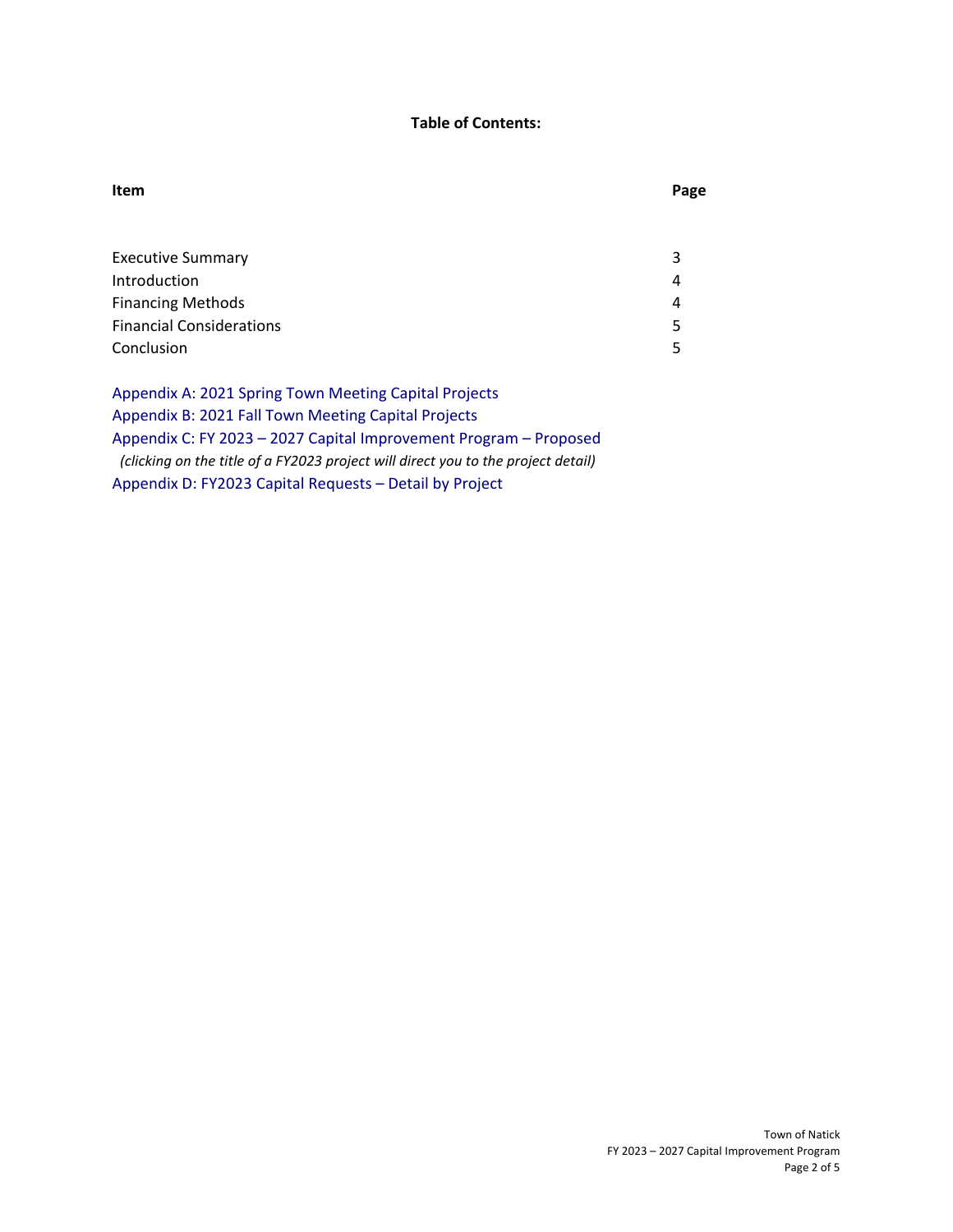#### **Executive Summary:**

Per Section 5-7 of the Town Charter, the Town Administrator shall issue a Capital Improvement Plan (CIP) to the Select Board and the Finance Committee thirty days prior to the date required for the submission of the operating budget.

The Capital Plan shall include the following:

- a) A clear, concise, general summary of its contents
- b) A listing of all capital expenditures proposed to be made, by years, during the five fiscal years next ensuing, with supporting information as to the need for each such expenditure.
- c) Cost estimates, methods of financing and recommended time schedules.
- d) The estimated annual cost of operating and of maintaining any new facility or piece of major equipment involved. The information is to be annually revised with regard to all items still pending, or in the process of being acquired, improved or constructed

The FY 2023-2027 Capital Improvement Program (CIP) is provided herein; first in summary form and then by program area of the budget in project-by-project detail (Appendix). All told, there are over one hundred-forty million dollars of capital improvements, equipment and infrastructure in the five-year plan. This amount of money is necessary to maintain the hundreds of millions of dollars the Town has invested in its properties, equipment, and operations.

All capital projects have been and will continue to be evaluated according to the following criteria, listed in their order of priority. The priority areas which administration assigns capital projects are as follows:

- Imminent threat to the health and safety of citizens or property;
- Timely improvement/replacement of a capital assets to avoid inevitable additional future costs incurred through deferment;
- Requirements of state or federal law or regulation;
- Improvement of infrastructure; and
- Improvement of productivity/efficiency.

In past years (2008-2010), due to an economic downturn, the Town had to defer a number of capital needs. The Town has been fortunate in recent years to fund nearly all capital needs. Unfortunately, due to the COVID-19 pandemic and the current financial climate, the Town is once again facing challenging fiscal constraints. Not all projects in the CIP will be able to be funded as current resources are not sufficient to fund the 5 year plan. Just as recently as FY2021, the CIP was modified as available revenues were not enough to fund the Town's capital needs. While understandable, this pausing or deferring of capital projects is creating a backlog which will test the Town's resources for years to come. In preparing this five-year CIP (FY2023 to FY2027) Town staff made a concerted effort to ensure the plan was both achievable and responsive to the fiscal challenges currently facing the Town, while at the same time investing strategically in the Town's many assets.

During FY2022, the Town is completing a series of facilities assessments to inform future capital needs of town building assets, including general government buildings (Town Hall, DPW, Community Senior Center, Police/Fire, etc) and School buildings. The Facilities Department is seeking to shift its efforts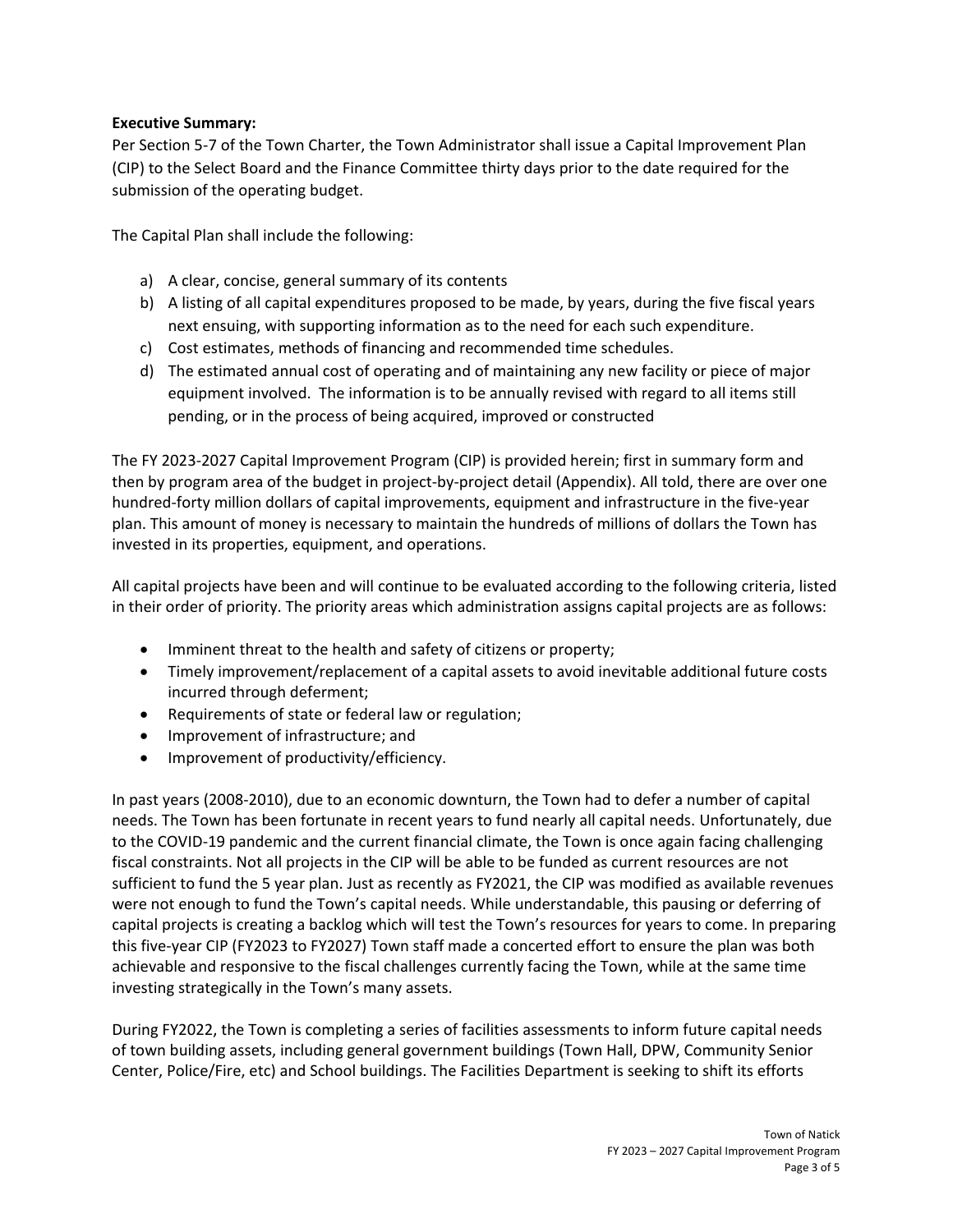from being reactive to proactive. The shift to a proactive approach should enable a longer life of Town assets with the hope of reaching and exceeding those assets useful life.

#### **Introduction:**

A Capital Improvement Plan (CIP) is an essential planning document for any municipality to complete annually. A CIP encompasses the equipment and improvements necessary for a community to provide the myriad of services and facilities offered to residents, businesses, and visitors, and often includes streets and sidewalks, water and sewer mains, parks and recreational facilities, buildings, large equipment and vehicles, and technology. A Town's annual CIP and budgeting processes ensure that adequate investments are made in a timely and organized manner.

The 5-year CIP is an important part of any organization's overall budgeting process. The multi-year plan informs budgeting processes and ensures proper staging and sequencing of capital projects across fiscal years to minimize the impact of capital investments on the overall financial strength of a community. Capital investments can also include unique large-scale projects or initiatives, such as a new fire station or new school building. Such large-scale initiatives are often identified in a CIP, but paid for through alternative funding mechanisms. The bulk of the CIP is designed for funding through annual financing and investments.

As with any planning document, this Capital Improvement Plan (CIP) is a living document that needs constant updating and adjustments. Project costs provided are estimates based on information available at the time of the CIP creation. Often, through the course of a fiscal year, cost estimates, prioritization of projects, or even the projects themselves will change from the time when the CIP is created and when Town Meeting is asked to appropriate funding to support capital investments. This is a natural part of any capital planning process, and is why the Town bylaws require the Town Administrator to report regular updates on the capital plan to the Select Board in March and September of every year.

#### **Financing Methods:**

There are three primary methods for funding a capital improvement program:

*Capital Stabilization Fund –* Established at the 2010 Fall Annual Town Meeting, this stabilization fund can be used to pay for capital equipment and improvements as well as debt-service payment related to capital purchases. Funding for the Capital Stabilization Fund comes primarily from the Town's share of local option taxes. Additional funds are added when identified per the Town's Financial Management Principles. The Capital Stabilization Fund has not been replenished at the same levels the past few years due to the decline in local option taxes. The Town will need to monitor this fund carefully. Without a replenishment of this fund, the Town will have to rely on other sources to meet its capital needs.

*Enterprise Fund Retained Earnings –* The town regularly appropriates monies from Retained Earnings within the Water/Sewer Enterprise Fund and the Golf Course Enterprise Fund in support of capital needs for those operations.

*Debt Service –* The Town has traditionally financed large capital projects or purchases through borrowing. The resulting debt obligations are appropriated under the General Fund Tax Levy, either within the levy limit or from a voter approved debt exclusion, or from Enterprise Funds. Over the last 10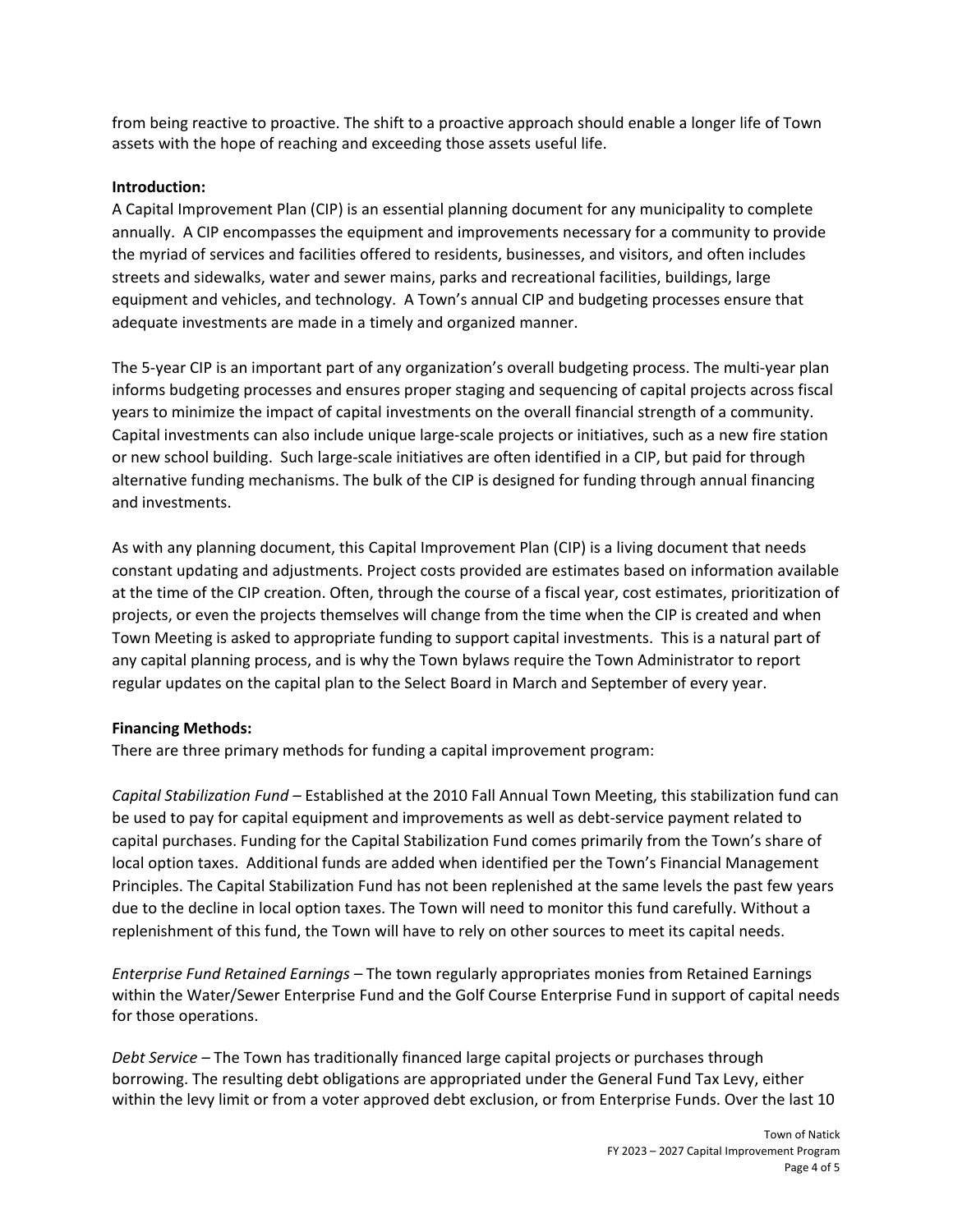years the Town's General Fund debt service has varied as a percentage of general fund revenue, from a low of 6% to a high of 10%, and may increase above 10% as a result of the COVID-19 Pandemic.

In addition to these primary methods, the town may use Free Cash and revolving funds to fund the Town's capital needs. Non-town funding resources are also used such as grants, mitigation funds, or dedicated state aid (i.e. Chapter 90 funding for roadway improvements).

#### **Financial Considerations:**

The Town of Natick currently holds a AAA/Stable bond rating from both Standard & Poor's and Fitch Ratings– the best possible credit rating. It is important to monitor how much debt the community has at any one point in time and determine what impact the amount of debt service has on the operating budget and the taxpayers. Credit rating agencies monitor the amount of debt a community has just like they monitor individual credit. A variety of factors, including the level of debt service/annual revenues and level of debt service per capita and per household are evaluated by credit rating agencies.

Future issuance of debt should be timed so as to minimize fluctuations and their resulting impact upon the operating budget. This can be achieved by timing new issuances with retirement of current debt service and following the Town Administrator's recommended financial policies on issuing large debt projects (over \$1,000,000) outside of the tax levy.

The amount of general fund resources spent on capital-related items spiked in FY 2012 due to the addition of sizeable amounts of debt service related to the new Natick High School and Community Senior Center and again in FY 2020 with the addition of the new Kennedy Middle School and West Natick Fire Station. Debt per capita will grow significantly in FY 2020 with the debt for the new Kennedy Middle School and West Natick Fire Station. However, this combined issuance was well- timed in that the Town captured an interest rate of 3.22% for the life of the bond repayments.

General Fund Debt tends to be front loaded and decreases over time as project debt is retired. This will change as new projects are funded through the use of debt. Analysis allows the Administration to selectively time when and how much new debt to issue annually in support of capital renewal and replacement so as to limit debt burden increases on the overall budget.

The Town breaks debt into within levy debt and excluded or exempt debt. Excluded debt includes large projects approved by the voters such as the West Natick Fire Station and the Kennedy Middle School.

As the Town enters FY 2023, monitoring the impacts of the COVID-19 pandemic and financial crisis will be essential as we consider how best to fund the Capital Improvement Program. While in years past, the Town could rely on healthy revenues from local option taxes to fund capital investments, the pandemic has significantly affected these revenues. The extent of the impact is still to be determined as the pandemic has spanned several fiscal years, but early projections show several challenging years.

#### **Conclusion:**

With this document and the accompanying appendices, please find the FY2023 – FY2027 Capital Improvement Program for the Town of Natick. As noted, this document is a living document, and will change throughout the year. The Town has made great strides in the past to adequately fund a robust capital plan to ensure high quality services and facilities for its residents, businesses and visitors. While the current COVID pandemic and fiscal crisis will have an impact for several years, this plan is designed to be responsive to this crisis, while still achieving the Town's goals.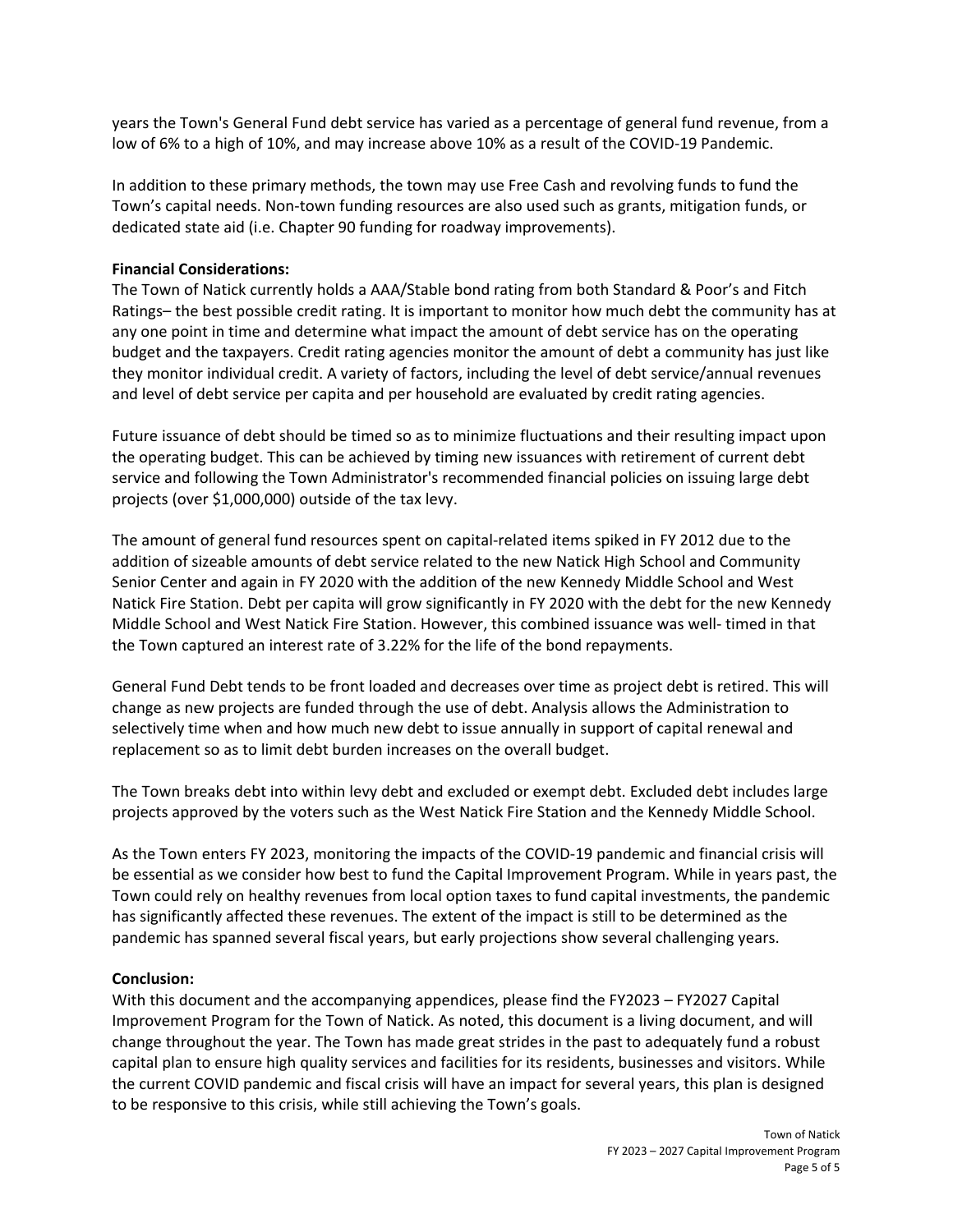#### Appendix A 2021 Spring Town Meeting

| <b>Department</b>  | <b>Request Title</b>                                                                      | <b>Amount</b>   | <b>Funding Sources</b>        |
|--------------------|-------------------------------------------------------------------------------------------|-----------------|-------------------------------|
|                    | Dept. Public Works Replace Vehicle 504 (S-34) Trash Packer                                | \$<br>325,000   | <b>Tax Levy Borrowing</b>     |
|                    | Dept. Public Works   Replace Vehicle 513 (S-103) Recycling Truck                          | \$              | 340,000 Tax Levy Borrowing    |
| <b>Facilities</b>  | Public Safety Building - HVAC Controls Upgrade/Replacement                                | \$<br>300,000   | Tax Levy Borrowing            |
| <b>Fire Dept</b>   | Replace 2001 Pumping Engine                                                               | \$<br>700,000   | Tax Levy Borrowing            |
| <b>Fire Dept</b>   | Ambulance - replace                                                                       | \$<br>350,000   | Tax Levy Borrowing            |
|                    | Dept. Public Works Replacement of Grove Park (South Natick) Retaining Wall - Construction | \$<br>250,000   | <b>Tax Levy Borrowing</b>     |
| Dept. Public Works | Replace Synthetic Turf Memorial Field                                                     | \$<br>600,000   | <b>Tax Levy Borrowing</b>     |
| <b>Facilities</b>  | Roof Improvements/Replacement - Police/Fire                                               | \$<br>1,200,000 | Tax Levy Borrowing            |
| <b>Facilities</b>  | Ben Hem - HVAC Controls Upgrade/Replacement                                               | \$              | 565,348 Reappropriated funds  |
| <b>Facilities</b>  | Ben Hem - Roofing Replacement Engineering                                                 | \$<br>75,000    | Capital Stabilization         |
| <b>Facilities</b>  | Morse Library - HVAC Engineering                                                          | \$<br>75,000    | Capital Stabilization         |
| <b>Facilities</b>  | Public Safety Building - Fire Alarm Panel and Devices                                     | \$<br>100,000   | Capital Stabilization         |
| Police Dept.       | POLICE CRUISER REPLACEMENT                                                                | \$<br>200,685   | Capital Stabilization         |
| Police Dept.       | LEVEL METER FOR SERVICE OF RADIO SYSTEM                                                   | \$<br>5,700     | Capital Stabilization         |
| Police Dept.       | <b>BACKUP REPEATER REPLACEMENT - POLICE</b>                                               | \$<br>20,000    | Capital Stabilization         |
| School Dept.       | Elementary School / Teacher Laptop Refresh                                                | \$<br>400,000   | Capital Stabilization         |
| School Dept.       | Repeaters                                                                                 | \$<br>60,000    | Capital Stabilization         |
|                    | Dept. Public Works Street Acceptance Plan Preparation                                     | \$              | 150,000 Capital Stabilization |
| Dept. Public Works | Park and Field Renovations                                                                | \$<br>175,000   | Capital Stabilization         |
| <b>Facilities</b>  | Roof Improvements - Town Hall, Morse, BenHem, Memorial, Wilson                            | \$<br>300,000   | Capital Stabilization         |
| <b>IT Dept</b>     | Network Firewall Upgrade                                                                  | \$<br>75,000    | Capital Stabilization         |
|                    | Parks & Recreation Replace unsafe Shed at Mary Bunker                                     | \$<br>10,000    | Capital Stabilization         |
| Parks & Recreation | Loker Park Playground Improvements                                                        | \$              | 40,000 Capital Stabilization  |
| <b>Town Clerk</b>  | <b>Preservation of Historical Records</b>                                                 | \$<br>75,000    | Capital Stabilization         |
|                    | Capital Stabilization \$                                                                  | 1,761,385       |                               |

Tax Levy Borrowing \$ 4,065,000

<span id="page-5-0"></span>Reappropriated Funds \$ 565,348

**Total 6,391,733 \$**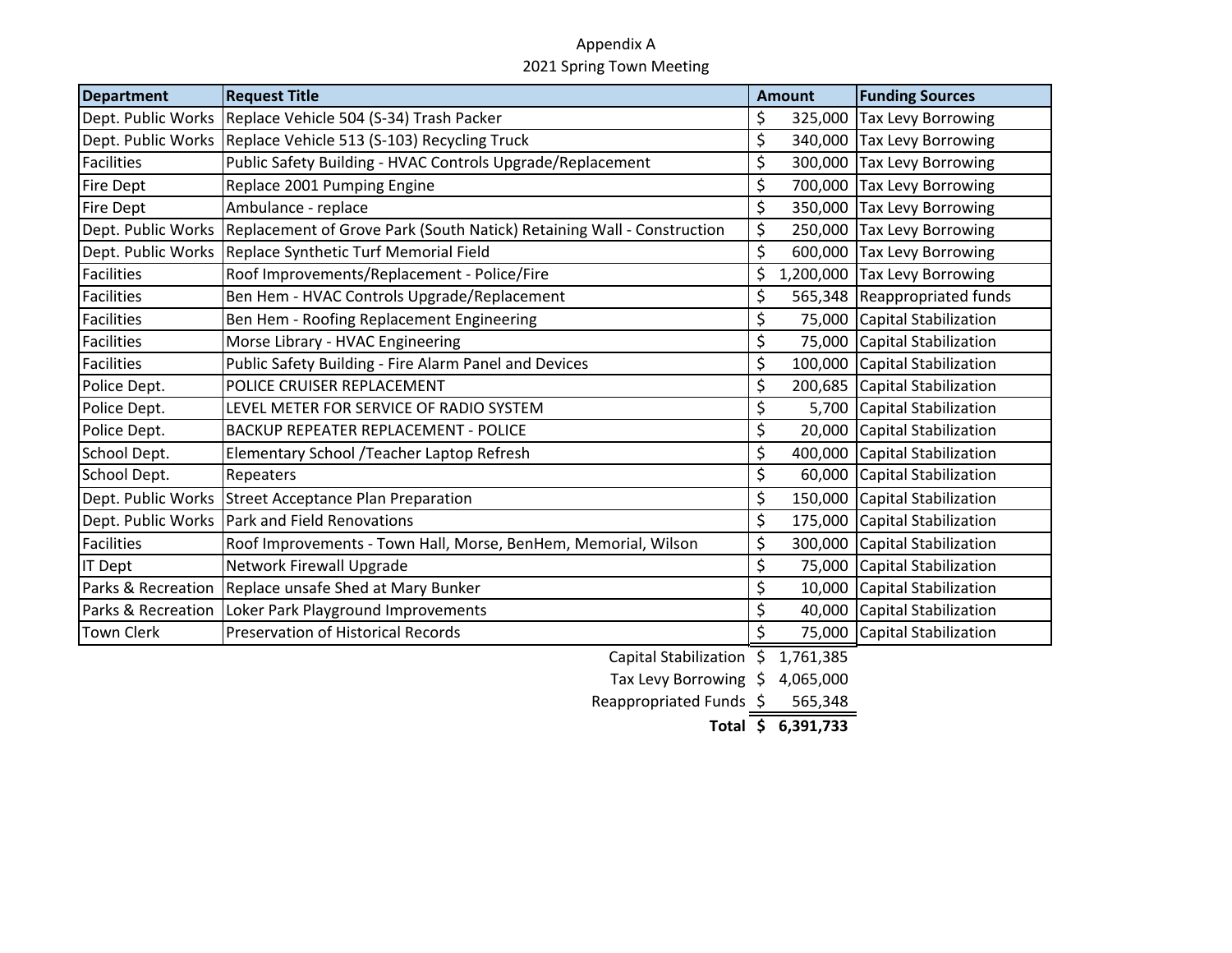#### Appendix <sup>A</sup>2021 Spring Town

**Enterprise Funds** 

| <b>Request Title</b>                                       | <b>Amount</b> |           | <b>Funding Sources</b>                        |
|------------------------------------------------------------|---------------|-----------|-----------------------------------------------|
| Replace Vehicle 608 (W-20) Dump Truck                      |               | 110,000   | W/S Enterprise Fund Borrowing                 |
| <b>Replace Groundwater Wells</b>                           |               |           | 300,000 W/S Enterprise Fund Borrowing         |
| Water Gate Valve Repair                                    |               | 300,000   | W/S Enterprise Fund Borrowing                 |
| <b>Water Treatment Facility Upgrades</b>                   |               |           | 3,000,000 W/S Enterprise Fund Borrowing       |
| South Natick Water Transmission Main Cleaning and Upgrades | \$            |           | 1,220,000 W/S Enterprise Fund Borrowing       |
| 4M Sewer Pump Station Force Main Replacement               |               |           | 1,640,000 W/S Enterprise Fund Borrowing       |
| Replace T-692 (W-11) Air Compresser                        |               | 50,000    | W/S Enterprise Fund Retained Earnings         |
| Replace Vehicle 621 (W-15) Front End Loader                |               | 315,000   | W/S Enterprise Fund Retained Earnings         |
| <b>Water Distribution System Enhancements</b>              |               |           | 150,000 W/S Enterprise Fund Retained Earnings |
| W/S Borrowing \$                                           |               | 6,570,000 |                                               |
| W/S Retained Earnings \$                                   |               | 515,000   |                                               |
| Total                                                      |               | 7,085,000 |                                               |

| <b>Request Title</b> | Amount | <b>Funding Sources</b>                   |
|----------------------|--------|------------------------------------------|
| Utility Vehicle (2)  |        | 20,000 Golf Enterprise Retained Earnings |
| Bunker Rake          |        | 20,000 Golf Enterprise Retained Earnings |
| Cart Path Repair     |        | 6,000 Golf Enterprise Retained Earnings  |
| Dowse Fence          |        | 20,000 Golf Enterprise Retained Earnings |

**Total 66,000 \$**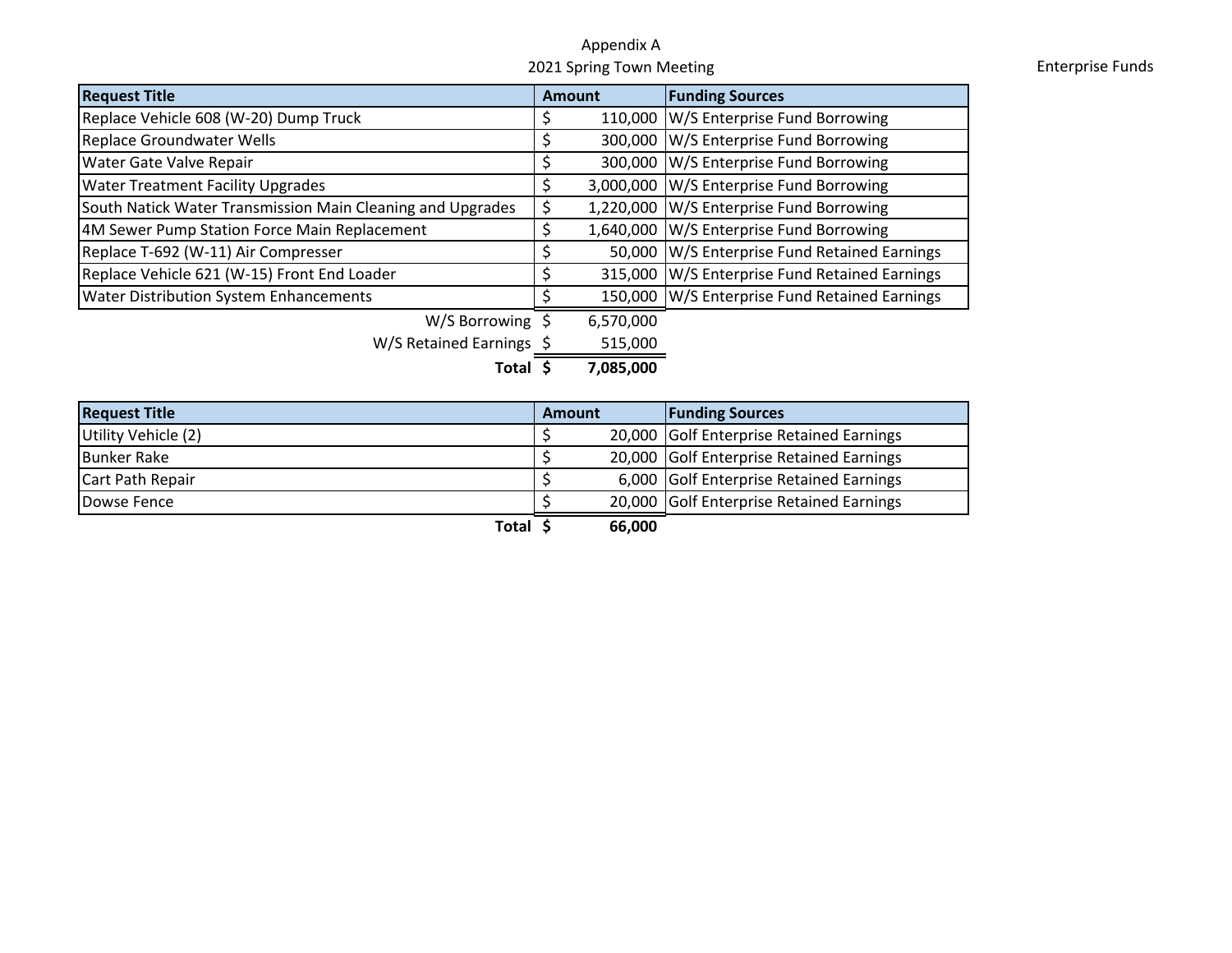#### Appendix <sup>B</sup>2021 Fall Town Meeting

|                          |                                                               | <b>Updated</b>  |                                  |
|--------------------------|---------------------------------------------------------------|-----------------|----------------------------------|
| <b>Department</b>        | <b>Request Title</b>                                          | <b>Estimate</b> | <b>Funding Sources</b>           |
| Dept. Public Works       | <b>Replace Dumpsters</b>                                      | 25,000<br>Ş     | Capital Stabilization            |
| Dept. Public Works       | South Street Bridge Study                                     | \$              | 25,000 Capital Stabilization     |
| Dept. Public Works       | Replace Vehicle 421 (H-62) Street Sweeper                     | \$<br>285,000   | <b>Tax Levy Borrowing</b>        |
| Dept. Public Works       | Truck 507 - hook lift truck                                   | \$              | 125,000 Tax Levy Borrowing       |
| Dept. Public Works       | Roadway & Sidewalk Supplement                                 | \$.             | 2,500,000 Tax Levy Borrowing     |
| <b>School Department</b> | Laptop Refresh & IT Upgrades                                  | \$              | 370,000 Capital Stabilization    |
| <b>Facilities</b>        | Custodial Equipment Replacement Program                       | \$              | 50,000 Capital Stabilization     |
| <b>Facilities</b>        | HVAC Engineering - (town-wide) (former Brown/Lilja)           | \$              | 150,000 Capital Stabilization    |
| <b>Facilities</b>        | Town Hall Fire Alarm Panel                                    | \$              | 100,000 Capital Stabilization    |
|                          |                                                               |                 |                                  |
|                          |                                                               |                 | Tax Levy Borrowing (\$346,000)/  |
| <b>Facilities</b>        | Wilson Middle School - HVAC Controls Upgrade & Chiller System | \$<br>650,000   | Reappropriated funds (\$304,000) |
| <b>Facilities</b>        | Morse Library - HVAC Controls Upgrade & Chiller System        | \$              | 682,000 Reappropriated Funds     |
| <b>Fire Dept</b>         | Replace Car 3                                                 | \$              | 85,000 Capital Stabilization     |
| <b>Fire Dept</b>         | 4-gas Meters                                                  | \$              | 20,000 Capital Stabilization     |
| Parks & Recreation       | <b>Historical Monument Restoration</b>                        | \$              | 10,000 Capital Stabilization     |
| Parks & Recreation       | Playground Maintenance and Safety                             |                 | 15,000 Capital Stabilization     |
| Police Dept.             | POLICE CRUISER REPLACEMENT (hybrids)                          | \$              | 140,000 Tax Levy Borrowing       |

Capital Stabilization  $\frac{1}{5}$  850,000

Tax Levy Borrowing \$ 3,396,000

<span id="page-7-0"></span>Reappropriated Funds  $$986,000$ 

**Total: 5,232,000 \$**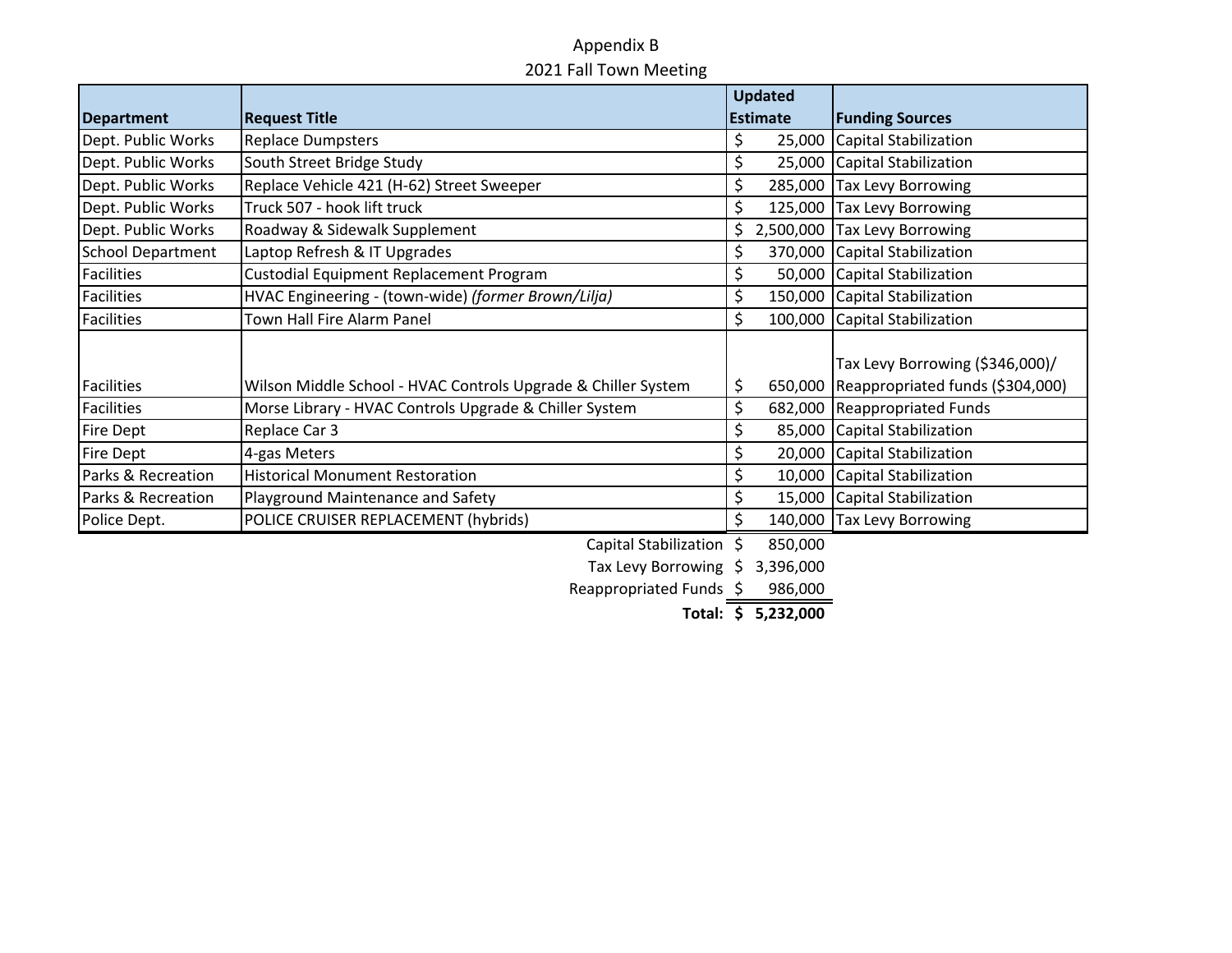#### Appendix B 2021 Fall Town

| LULIUS TURITIMULUMIS                                 |               |                                              |  |  |  |  |
|------------------------------------------------------|---------------|----------------------------------------------|--|--|--|--|
| <b>Request Title</b>                                 | <b>Amount</b> | <b>Funding Sources</b>                       |  |  |  |  |
| Midsize Excavator                                    |               | \$245,000 W/S Enterprise Fund Borrowing      |  |  |  |  |
| Sewer Pump Station Rehabilitation and Replacement    |               | \$400,000 W/S Enterprise Fund Borrowing      |  |  |  |  |
| SCADA Equipment Replacement/Upgrade                  |               | 80,000 W/S Enterprise Fund Retained Earnings |  |  |  |  |
| <b>Geographic Information System Cloud Migration</b> |               | 50,000 W/S Enterprise Fund Retained Earnings |  |  |  |  |
| Replace Vehicle 603 (W-3) Utility Vehicle            |               | 85,000 W/S Enterprise Fund Retained Earnings |  |  |  |  |

W/S Borrowing  $\frac{1}{5}$  645,000

W/S Retainted Earnings \$ 215,000

**Total**  $\frac{1}{2}$  **860,000** 

| <b>Request Title</b>    | <b>Amount</b>   Funding Sources |
|-------------------------|---------------------------------|
| Golf Cart Purchase (27) | \$140,000 Golf Course Borrowing |

Golf Course Borrowing \$140,000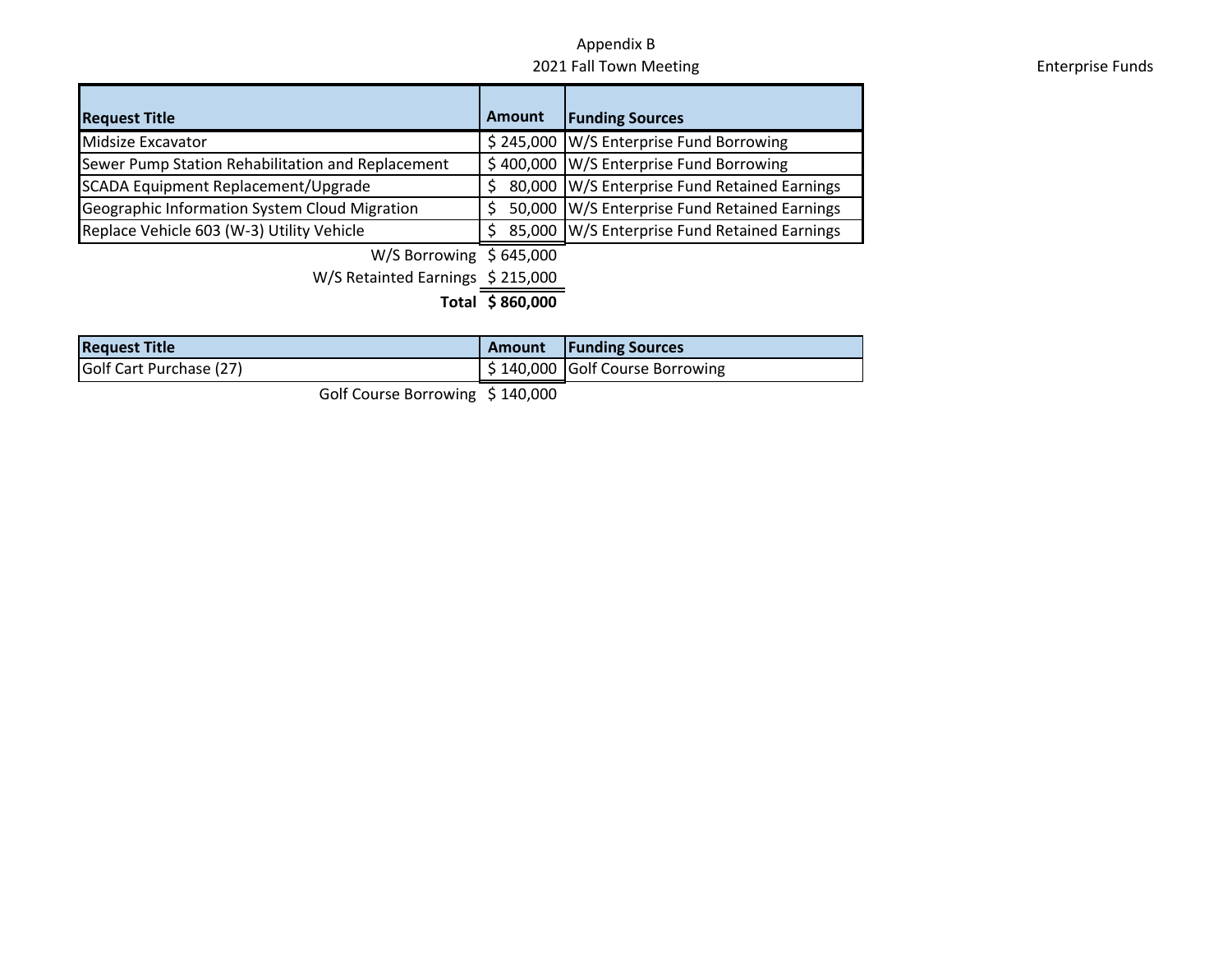<span id="page-9-0"></span>

| <b>Department</b>             | <b>Title</b>                                             | <b>FY2023</b> | <b>FY2024</b> | <b>FY2025</b> | <b>FY2026</b> | <b>FY2027</b> | <b>Funding Source</b>        |
|-------------------------------|----------------------------------------------------------|---------------|---------------|---------------|---------------|---------------|------------------------------|
| <b>Recreation &amp; Parks</b> | <b>Table and Chair Replacement</b>                       | \$6,000       | \$6,000       |               |               | \$6,000       | Capital Stabilization        |
| Police                        | <b>REPLACE LAPTOP COMPUTERS</b>                          | \$6,600       | \$6,600       | \$6,600       | \$6,600       |               | Capital Stabilization        |
| <b>Recreation &amp; Parks</b> | <b>Historical Monument Restoration</b>                   | \$10,000      | \$10,000      | \$12,000      | \$12,000      | \$13,000      | <b>Capital Stabilization</b> |
| <b>Public Works</b>           | <b>Tree Inventory</b>                                    | \$10,000      | \$10,000      |               |               |               | Capital Stabilization        |
| <b>Public Works</b>           | <b>Stand-on Landscape Blower</b>                         | \$15,000      |               |               |               |               | Capital Stabilization        |
| <b>Recreation &amp; Parks</b> | <b>Playground Maintenance and Safety</b>                 | \$16,500      | \$18,000      | \$19,500      | \$21,000      | \$21,000      | <b>Capital Stabilization</b> |
| <b>Public Works</b>           | <b>Roadway Guardrail (Various Locations)</b>             | \$18,000      | \$20,000      | \$22,000      | \$24,000      | \$25,000      | Capital Stabilization        |
| Police                        | REPLACE FIRE DEPARTMENT REPEATER                         | \$19,500      |               |               |               |               | Capital Stabilization        |
| <b>Public Works</b>           | <b>Replace School Zone Warning Beacons</b>               | \$21,500      |               |               |               |               | Capital Stabilization        |
| <b>Public Works</b>           | <b>Replace Dumpsters</b>                                 | \$22,000      | \$23,500      | \$24,500      | \$25,500      | \$26,500      | <b>Capital Stabilization</b> |
| <b>Recreation &amp; Parks</b> | ADA Compliance Design - Memorial Beach 1st Aid/Restrooms | \$25,000      |               |               |               |               | <b>Capital Stabilization</b> |
| <b>Public Works</b>           | <b>Tree Replacement</b>                                  | \$30,000      | \$30,000      | \$30,000      | \$30,000      | \$30,000      | <b>Capital Stabilization</b> |
| <b>Public Works</b>           | Oak Street/MWRA Aqueduct Pedestrian Crossing             | \$30,000      |               |               |               |               | Capital Stabilization        |
| <b>Recreation &amp; Parks</b> | South Natick Multi Purpose Court Design                  | \$35,000      |               |               |               |               | Capital Stabilization        |
| <b>Public Works</b>           | Replace Garage Doors - Police Maintenance Garage         | \$40,000      |               |               |               |               | Capital Stabilization        |
| Police                        | REPLACE BULLET PROOF VESTS                               | \$45,000      | \$15,000      |               |               |               | Capital Stabilization        |
| <b>Public Works</b>           | <b>Install Pedestrian Warning Beacons</b>                | \$45,000      | \$45,000      | \$45,000      | \$45,000      |               | Capital Stabilization        |
| <b>Facilities</b>             | <b>Custodial Equipment Replacement Program</b>           | \$50,000      | \$50,000      | \$50,000      | \$50,000      | \$50,000      | <b>Capital Stabilization</b> |
| <b>Facilities</b>             | <b>Window Replacement Projects</b>                       | \$50,000      | \$425,000     | \$225,000     | \$3,270,000   | \$2,775,000   | <b>Tax Levy Borrowing</b>    |
| <b>Facilities</b>             | <b>Space Renewal</b>                                     | \$52,000      | \$265,000     | \$910,000     | \$400,000     | \$300,000     | <b>Tax Levy Borrowing</b>    |
| <b>Public Works</b>           | Replace Vehicle 20 (TH-1)                                | \$60,000      |               |               |               |               | Capital Stabilization        |
| <b>Public Works</b>           | Replace Vehicle 22 (BH-1) Pickup Truck and Equipment     | \$60,000      |               |               |               |               | Capital Stabilization        |
| Select Board                  | Pegan Brook - Flood Mitigation and Stream Restoration    | \$60,000      |               |               |               |               | Capital Stabilization        |
| <b>Public Works</b>           | Replace Vehicle 104 (NFM-82) Work Van and Equipment      | \$65,000      |               |               |               |               | Capital Stabilization        |
| <b>Public Works</b>           | Replace Vehicle 103 (NFM-81) Service Van and Equipment   | \$65,000      |               |               |               |               | Capital Stabilization        |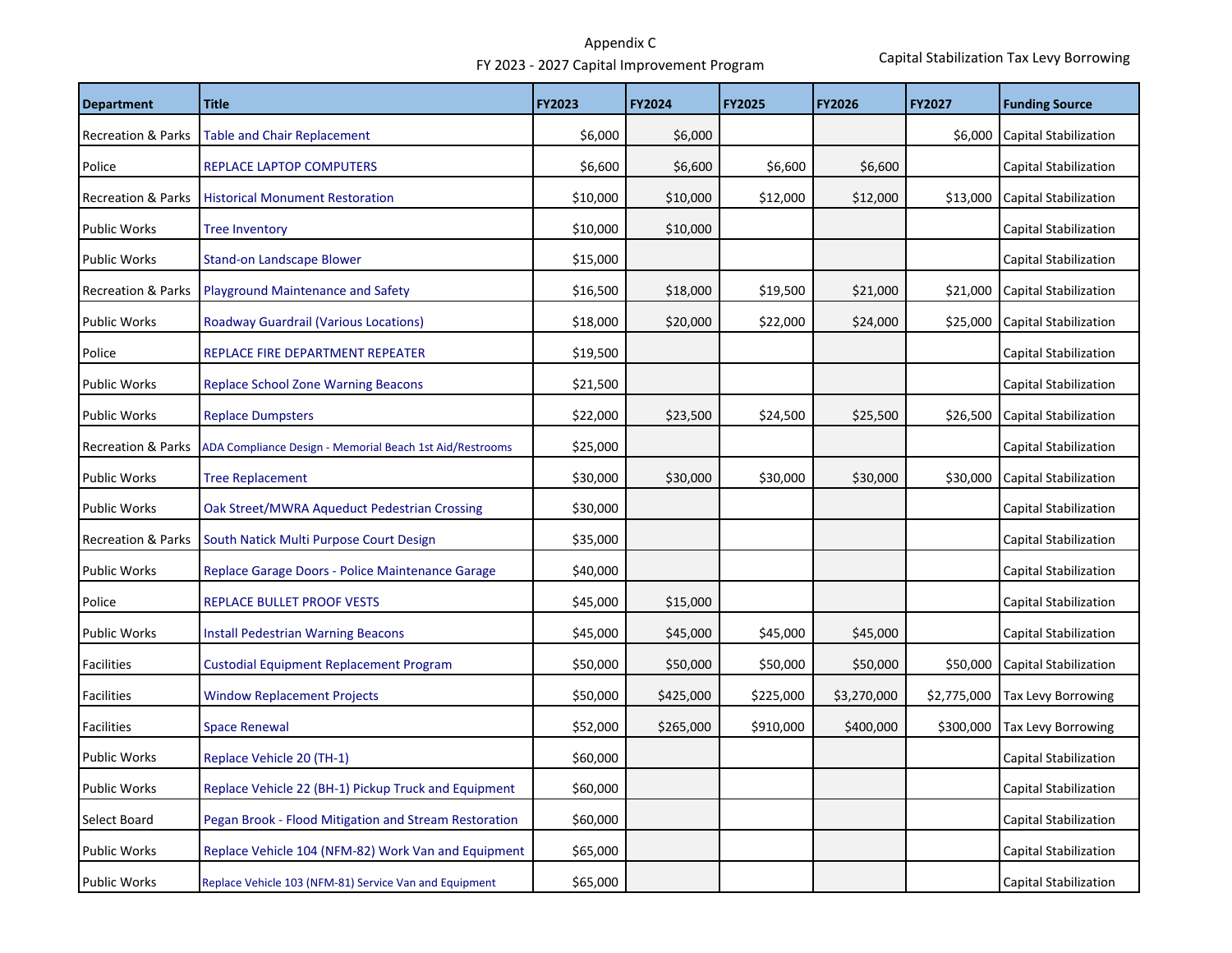| <b>Department</b>   | <b>Title</b>                                                      | <b>FY2023</b> | <b>FY2024</b> | <b>FY2025</b> | <b>FY2026</b> | <b>FY2027</b> | <b>Funding Source</b>        |
|---------------------|-------------------------------------------------------------------|---------------|---------------|---------------|---------------|---------------|------------------------------|
| <b>Public Works</b> | Replace Vehicle 102 (NFM-87) Utility Vehicle and Equipment        | \$65,000      |               |               |               |               | <b>Capital Stabilization</b> |
| <b>Public Works</b> | Replace Vehicle 23 (BH-2) Utility Vehicle and Equipment           | \$65,000      |               |               |               |               | <b>Capital Stabilization</b> |
| <b>Public Works</b> | Replace Vehicle 2 (E-1) Utility Vehicle and Equipment             | \$65,000      |               |               |               |               | Capital Stabilization        |
| <b>Public Works</b> | Replace Vehicle 4 (E-3) Utility Vehicle and Equipment             | \$65,000      |               |               |               |               | Capital Stabilization        |
| <b>Public Works</b> | Replace Vehicle 401 (H-1) Pickup Truck and Equipment              | \$80,000      |               |               |               |               | Capital Stabilization        |
| <b>Public Works</b> | Landscape Turf Sprayer                                            | \$80,000      |               |               |               |               | Capital Stabilization        |
| Fire                | <b>Replace Car 4</b>                                              | \$85,000      |               |               |               |               | Capital Stabilization        |
| <b>Public Works</b> | Replace Vehicle 105 (NFM-83) Pickup Truck and Equipment           | \$85,000      |               |               |               |               | Capital Stabilization        |
| Select Board        | <b>Energy Efficiency Improvements</b>                             | \$100,000     | \$100,000     | \$100,000     | \$100,000     | \$100,000     | <b>Capital Stabilization</b> |
| <b>Public Works</b> | West Street Landfill - Replace Gas Collection Manholes and Covers | \$100,000     |               |               |               |               | Capital Stabilization        |
| <b>Public Works</b> | Replace Vehicle 404 (H-42) Dump Body Pickup and Equipment         | \$115,000     |               |               |               |               | Capital Stabilization        |
| <b>Public Works</b> | Replace Vehicle 203 (LF-3) Dump Truck and Equipment               | \$115,000     |               |               |               |               | Capital Stabilization        |
| <b>Public Works</b> | <b>Stormwater Master Plan</b>                                     | \$125,000     | \$125,000     |               |               |               | Tax Levy Borrowing           |
| <b>Public Works</b> | Replace Vehicle 508 (S-39) Hooklift Truck and Equipment           | \$145,000     |               |               |               |               | <b>Tax Levy Borrowing</b>    |
| <b>Public Works</b> | Replace Vehicle 206 (LF-6) Hooklift Truck and Equipment           | \$145,000     |               |               |               |               | Tax Levy Borrowing           |
| <b>Public Works</b> | <b>Street Acceptance Plan Preparation</b>                         | \$150,000     |               |               |               |               | <b>Capital Stabilization</b> |
| Police              | REPLACE PORTABLE 2 WAY RADIOS POLICE                              | \$170,685     |               |               |               |               | Capital Stabilization        |
| <b>Public Works</b> | <b>Park and Field Renovations</b>                                 | \$175,000     | \$175,000     | \$175,000     | \$175,000     | \$175,000     | <b>Capital Stabilization</b> |
| Facilities          | <b>Building HVAC Upgrades</b>                                     | \$200,000     | \$405,000     | \$1,555,000   | \$1,165,000   | \$1,450,000   | Tax Levy Borrowing           |
| <b>Public Works</b> | Replace Vehicle 402 (H-52) Utility Body Pickup and Equipment      | \$200,000     |               |               |               |               | Capital Stabilization        |
| <b>Public Works</b> | <b>Replace Running Track Memorial Field</b>                       | \$235,000     |               |               |               |               | Tax Levy Borrowing           |
| <b>Facilities</b>   | Roof design and replacement                                       | \$305,000     | \$2,825,000   | \$335,000     | \$3,135,000   | \$650,000     | Tax Levy Borrowing           |
| <b>Public Works</b> | Replace Vehicle 414 (H-49) Dump Truck/Sander and Equipment        | \$325,000     |               |               |               |               | <b>Tax Levy Borrowing</b>    |
| Police              | <b>Replace Police Cruisers</b>                                    | \$350,000     | \$355,000     | \$360,000     | \$450,000     | \$370,000     | Tax Levy Borrowing           |
|                     | Information Systems ShoreTel Phone System Upgrade                 | \$400,000     |               |               |               |               | <b>Tax Levy Borrowing</b>    |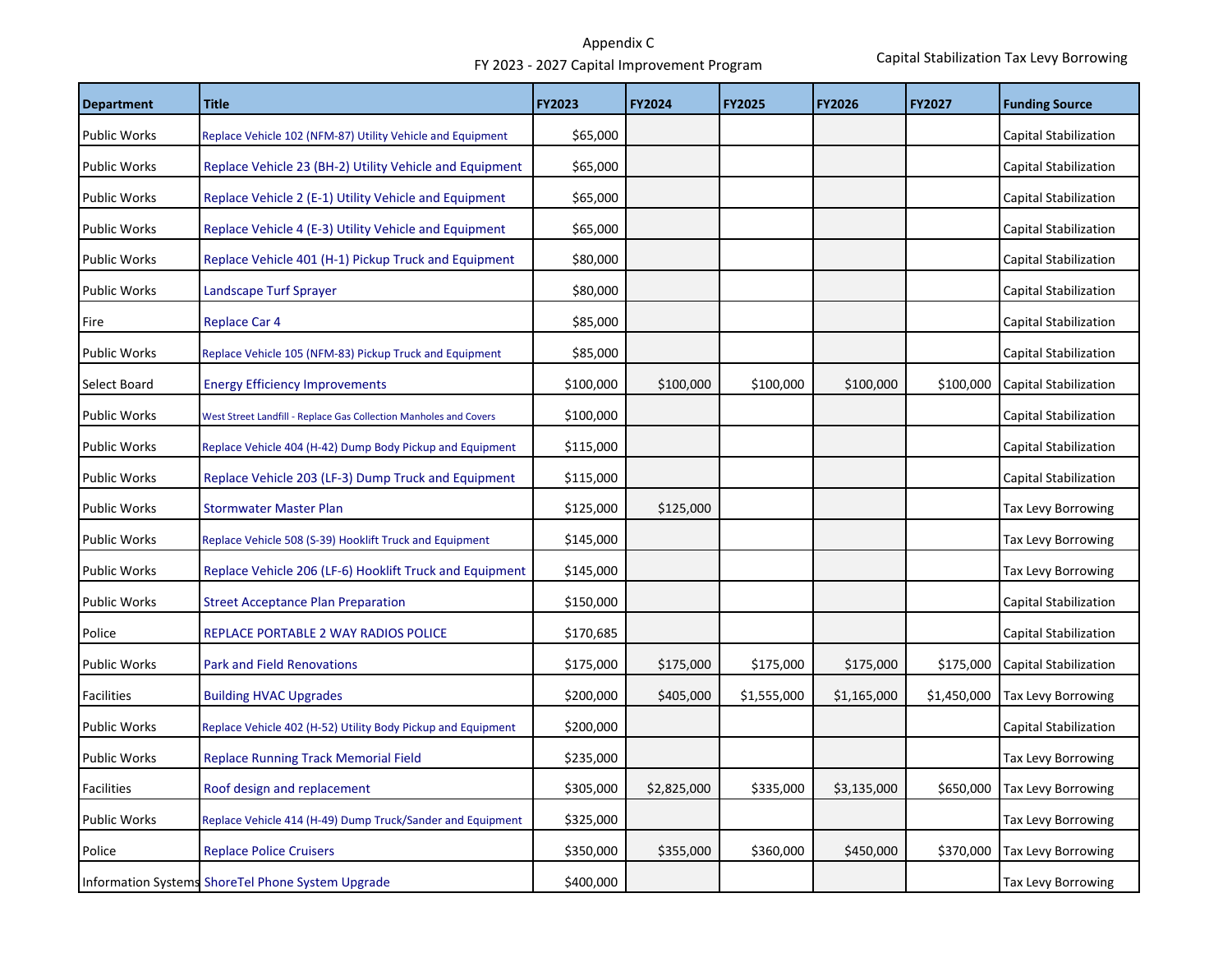| <b>Department</b>             | <b>Title</b>                                            | <b>FY2023</b> | FY2024      | <b>FY2025</b> | <b>FY2026</b> | <b>FY2027</b> | <b>Funding Source</b>     |
|-------------------------------|---------------------------------------------------------|---------------|-------------|---------------|---------------|---------------|---------------------------|
| <b>Facilities</b>             | <b>Building Exterior Envelope Repairs</b>               | \$460,000     | \$550,000   | \$75,000      | \$30,000      |               | Tax Levy Borrowing        |
| Fire                          | Replace L-1 with Platform/Ladder                        | \$1,500,000   |             |               |               |               | Tax Levy Borrowing        |
| Police                        | PUBLIC SAFETY RADIO OBSOLESCENCE MITIGATION/ENHANCEMENT | \$1,730,000   |             |               |               |               | Tax Levy Borrowing        |
| <b>Public Works</b>           | Roadway & Sidewalk Supplement                           | \$2,500,000   | \$2,500,000 | \$2,500,000   | \$2,500,000   | \$2,500,000   | Tax Levy Borrowing        |
| <b>Recreation &amp; Parks</b> | ADA Compliance Design - Mary Bunker                     |               | \$35,000    |               |               |               | Capital Stabilization     |
| <b>Public Works</b>           | Replace Vehicle 1 (A-1) Utility Vehicle                 |               | \$70,000    |               |               |               | Capital Stabilization     |
| <b>Public Works</b>           | Replace Vehicle 304 (M-4) Utility Body Pickup           |               | \$85,000    |               |               |               | Capital Stabilization     |
| <b>Recreation &amp; Parks</b> | <b>Memorial Elementary School Court Repairs</b>         |               | \$85,000    |               |               |               | Capital Stabilization     |
| <b>Recreation &amp; Parks</b> | Modular Restroom-Connor Heffler Park                    |               | \$121,000   |               |               |               | Capital Stabilization     |
| Fire                          | Incident Support Vehicle                                |               | \$150,000   |               |               |               | Capital Stabilization     |
| <b>Public Works</b>           | Replace Vehicle 41 (RECBUS-1) Recreation Bus            |               | \$150,000   |               |               |               | Tax Levy Borrowing        |
| <b>Public Works</b>           | Stormwater Drainage Improvement - Farwell Street        |               | \$150,000   |               |               |               | Capital Stabilization     |
| <b>Public Works</b>           | Stormwater Drainage Improvement - Walnut Street         |               | \$150,000   |               |               |               | Capital Stabilization     |
| <b>Public Works</b>           | <b>Tractor Trailer with Dump Trailer</b>                |               | \$225,000   |               |               |               | Tax Levy Borrowing        |
| <b>Public Works</b>           | Replace Vehicle 412 (H-47) Catch Basin Cleaner          |               | \$330,000   |               |               |               | Tax Levy Borrowing        |
| <b>Public Works</b>           | Replace Vehicle 503 (S-33) Trash Packer                 |               | \$360,000   |               |               |               | Tax Levy Borrowing        |
| <b>Public Works</b>           | Replace Vehicle 514 (S-104) Recycling Truck             |               | \$375,000   |               |               |               | Tax Levy Borrowing        |
| <b>Public Works</b>           | Replace Vehicle 422 (H-63) Street Sweeper               |               | \$375,000   |               |               |               | Tax Levy Borrowing        |
| Fire                          | Replace Fire Pumper Truck                               |               | \$800,000   |               |               |               | <b>Tax Levy Borrowing</b> |
| Public Works                  | Replace Public Works Backup Electric Generator          |               | \$1,500,000 |               |               |               | Tax Levy Borrowing        |
| <b>Public Works</b>           | North Avenue Area Drainage Improvements                 |               | \$2,500,000 |               |               |               | <b>Tax Levy Borrowing</b> |
| <b>Public Works</b>           | Replace 211 Zero Turn Mower                             |               |             | \$50,000      |               |               | Capital Stabilization     |
| Fire                          | Replace Fire Car-1                                      |               |             | \$85,000      |               |               | Capital Stabilization     |
| <b>Public Works</b>           | Replace Vehicle 213 (LF-13) Tractor Loader              |               |             | \$110,000     |               |               | Tax Levy Borrowing        |
| <b>Public Works</b>           | Replace Vehicle 403 (H-41) Dump Truck                   |               |             | \$125,000     |               |               | Tax Levy Borrowing        |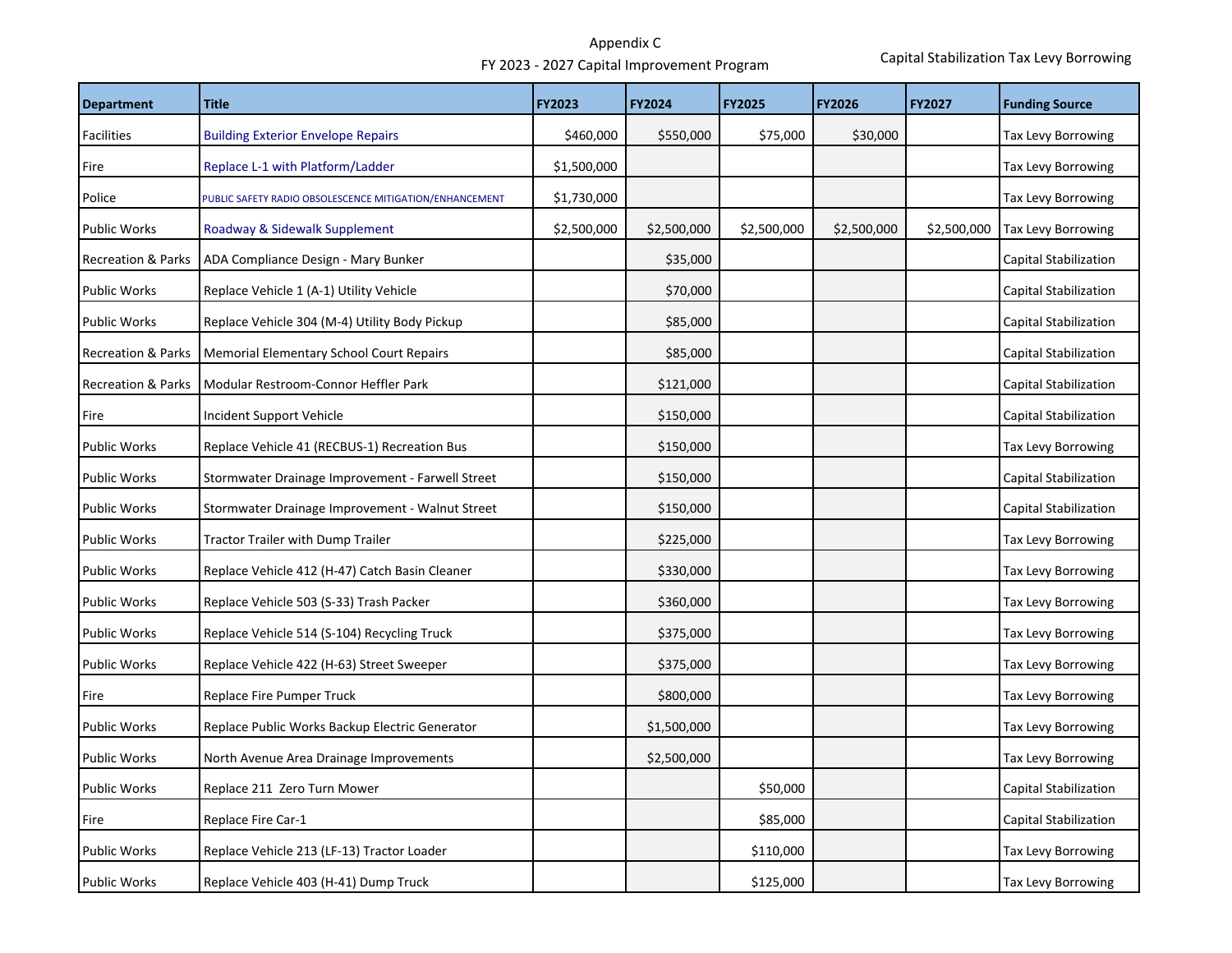| <b>Department</b>             | <b>Title</b>                                               | <b>FY2023</b> | <b>FY2024</b> | <b>FY2025</b> | <b>FY2026</b> | <b>FY2027</b> | <b>Funding Source</b>        |
|-------------------------------|------------------------------------------------------------|---------------|---------------|---------------|---------------|---------------|------------------------------|
| <b>Public Works</b>           | Rehabilitation of Jennings Pond Dam                        |               |               | \$175,000     |               |               | Capital Stabilization        |
| <b>Public Works</b>           | Replace Vehicle 507 (S-38) Hooklift Truck                  |               |               | \$175,000     |               |               | <b>Tax Levy Borrowing</b>    |
| <b>Recreation &amp; Parks</b> | Memorial Beach Bathrooms and Support Building              |               |               | \$180,000     |               |               | <b>Capital Stabilization</b> |
| <b>Public Works</b>           | Replace Vehicle 426 (H-70) Trackless Sidewalk Machine      |               |               | \$250,000     |               |               | <b>Tax Levy Borrowing</b>    |
| <b>Public Works</b>           | Replace Vehicle 420 (H-59) Backhoe Loader                  |               |               | \$275,000     |               |               | Tax Levy Borrowing           |
| <b>Public Works</b>           | Replace Vehicle 416 (H-51) Large Swap Loader               |               |               | \$300,000     |               |               | <b>Tax Levy Borrowing</b>    |
| <b>Recreation &amp; Parks</b> | South Natick Multi Purpose Court Improvements              |               |               | \$300,000     |               |               | Tax Levy Borrowing           |
| <b>Public Works</b>           | Replace Vehicle 409 (H-44) Dump Truck/Sander               |               |               | \$340,000     |               |               | Tax Levy Borrowing           |
| <b>Public Works</b>           | Replace Vehicle 502 (S-32) Trash Packer                    |               |               | \$375,000     |               |               | <b>Tax Levy Borrowing</b>    |
| Fire                          | <b>Replace Ambulances</b>                                  |               |               | \$400,000     | \$410,000     | \$450,000     | <b>Tax Levy Borrowing</b>    |
| <b>Public Works</b>           | Replace Vehicle 513 (S-103) Recycling                      |               |               | \$400,000     |               |               | <b>Tax Levy Borrowing</b>    |
| Police                        | RELOCATION OF PUBLIC SAFETY RADIO EQUIPMENT                |               |               | \$536,400     |               |               | Tax Levy Borrowing           |
| Fire                          | Replace Fire Rescue-3                                      |               |               | \$800,000     |               |               | <b>Tax Levy Borrowing</b>    |
| Police                        | REPLACE POLICE/FIRE HDQTRS BACKUP GENERATORS               |               |               | \$1,000,000   |               |               | Tax Levy Borrowing           |
| Police                        | Replace Police/Fire Headquarters Backup Electric Generator |               |               | \$2,600,000   |               |               | <b>Tax Levy Borrowing</b>    |
| Police                        | <b>REPLACE POLICE K9</b>                                   |               |               |               | \$8,000       |               | Capital Stabilization        |
| <b>Public Works</b>           | Replace Vehicle T-290 (LF-133) Leaf Blower                 |               |               |               | \$25,000      |               | <b>Capital Stabilization</b> |
| <b>Public Works</b>           | Replace Vehicle 431 - Highway Roller                       |               |               |               | \$55,000      |               | <b>Capital Stabilization</b> |
| Fire                          | Replace Fire Rescue Boat                                   |               |               |               | \$75,000      |               | Capital Stabilization        |
| <b>Public Works</b>           | Replace Vehicle 107 (NFM-86) Work Van                      |               |               |               | \$75,000      |               | Capital Stabilization        |
| <b>Public Works</b>           | Replace Vehicle 106 (NFM-84) Pickup Truck Sander           |               |               |               | \$85,000      |               | <b>Capital Stabilization</b> |
| <b>Public Works</b>           | Replace Vehicle 201 (LF-1) Supervisor Vehicle              |               |               |               | \$85,000      |               | Capital Stabilization        |
| Fire                          | Replace Fire Car-5                                         |               |               |               | \$100,000     |               | Tax Levy Borrowing           |
| <b>Public Works</b>           | Replace Vehicle 214 (LNFR-14) Tractor Loader               |               |               |               | \$115,000     |               | Capital Stabilization        |
| <b>Public Works</b>           | Replace Vehicle 111 - Small Bus                            |               |               |               | \$150,000     |               | Tax Levy Borrowing           |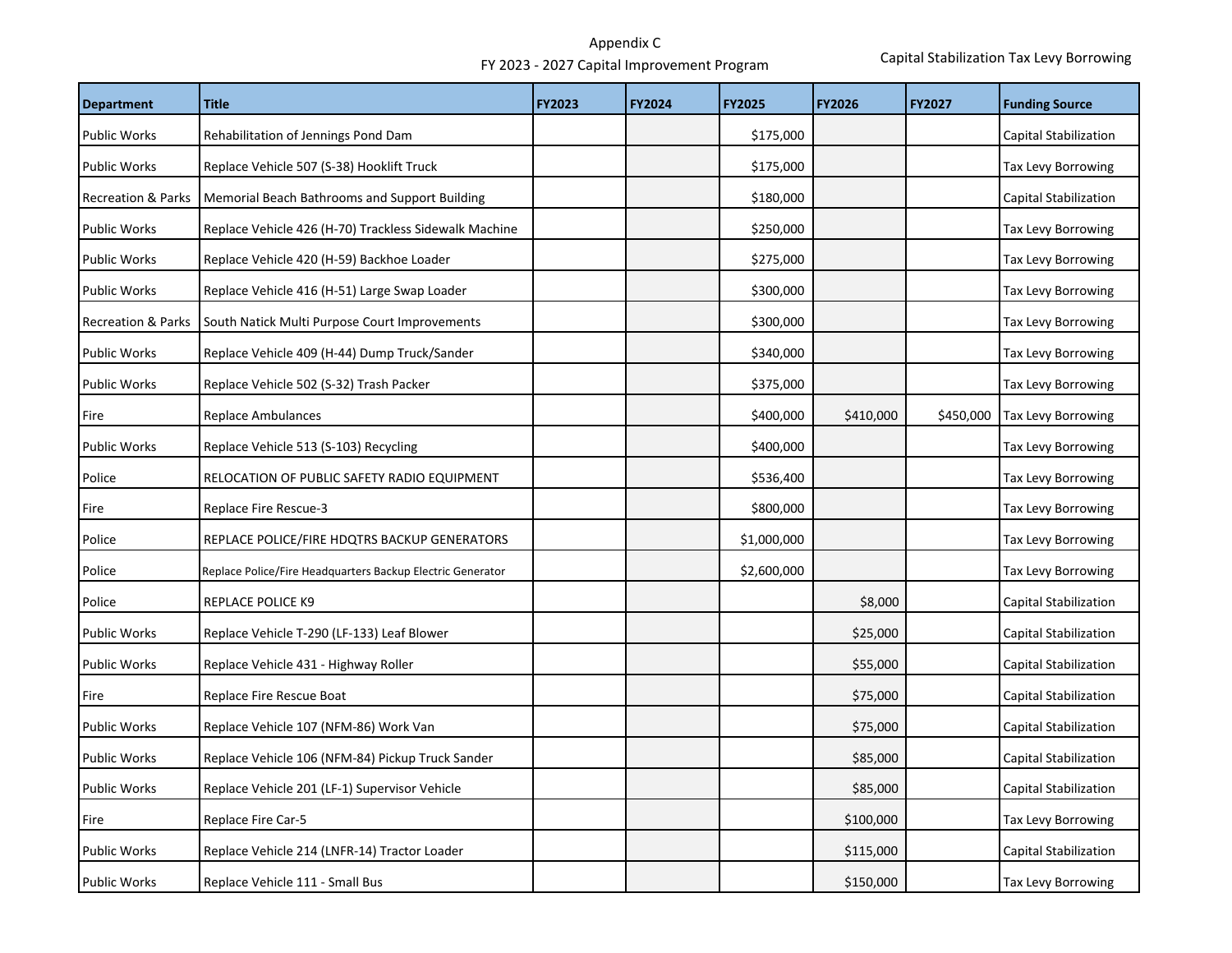| <b>Department</b>   | <b>Title</b>                                          | <b>FY2023</b> | FY2024 | <b>FY2025</b> | <b>FY2026</b> | FY2027    | <b>Funding Source</b>        |
|---------------------|-------------------------------------------------------|---------------|--------|---------------|---------------|-----------|------------------------------|
| Fire                | Replace Squad-1                                       |               |        |               | \$175,000     |           | Tax Levy Borrowing           |
| <b>Public Works</b> | Replace Vehicle 435 - Backhoe Mounted Snow Thower     |               |        |               | \$250,000     |           | Tax Levy Borrowing           |
| Public Works        | Replace Vehicle 427 (H-71) Trackless Sidewalk Machine |               |        |               | \$275,000     |           | Tax Levy Borrowing           |
| Public Works        | Replace Vehicle 415 (H-53) Dump Truck Sander          |               |        |               | \$300,000     |           | Tax Levy Borrowing           |
| <b>Public Works</b> | Replace Vehicle 505 (S-35) Trash Truck                |               |        |               | \$380,000     |           | <b>Tax Levy Borrowing</b>    |
| Fire                | Replace Fire Pumper Truck - Engine 2                  |               |        |               | \$850,000     |           | Tax Levy Borrowing           |
| <b>Public Works</b> | Replace Vehicle 440                                   |               |        |               |               | \$35,000  | Capital Stabilization        |
| <b>Public Works</b> | Replace Vehicle 216                                   |               |        |               |               | \$55,000  | Capital Stabilization        |
| <b>Public Works</b> | Replace Vehicle 21                                    |               |        |               |               | \$60,000  | <b>Capital Stabilization</b> |
| <b>Public Works</b> | Replace Vehicle 112                                   |               |        |               |               | \$75,000  | <b>Capital Stabilization</b> |
| <b>Public Works</b> | Replace Vehicle 108                                   |               |        |               |               | \$75,000  | <b>Tax Levy Borrowing</b>    |
| Public Works        | Replace Vehicle 305                                   |               |        |               |               | \$75,000  | Capital Stabilization        |
| <b>Public Works</b> | Replace Vehicle 433                                   |               |        |               |               | \$75,000  | <b>Tax Levy Borrowing</b>    |
| <b>Public Works</b> | Replace Vehicle 212                                   |               |        |               |               | \$75,000  | <b>Capital Stabilization</b> |
| <b>Public Works</b> | Replace Vehicle 110                                   |               |        |               |               | \$85,000  | <b>Tax Levy Borrowing</b>    |
| <b>Public Works</b> | Replace Vehicle 301                                   |               |        |               |               | \$85,000  | Capital Stabilization        |
| Fire                | Replace FireCar-2                                     |               |        |               |               | \$110,000 | <b>Capital Stabilization</b> |
| Public Works        | Replace Vehicle 407                                   |               |        |               |               | \$125,000 | <b>Tax Levy Borrowing</b>    |
| Public Works        | Replace Vehicle 207                                   |               |        |               |               | \$125,000 | <b>Tax Levy Borrowing</b>    |
| <b>Public Works</b> | Replace Vehicle 405                                   |               |        |               |               | \$150,000 | <b>Tax Levy Borrowing</b>    |
| <b>Public Works</b> | Replace Vehicle 302                                   |               |        |               |               | \$200,000 | <b>Tax Levy Borrowing</b>    |
| <b>Public Works</b> | Replace Vehicle 417                                   |               |        |               |               | \$300,000 | <b>Tax Levy Borrowing</b>    |
| <b>Public Works</b> | Replace Vehicle 506                                   |               |        |               |               | \$310,000 | Tax Levy Borrowing           |
| <b>Public Works</b> | Replace Vehicle 410                                   |               |        |               |               | \$310,000 | <b>Tax Levy Borrowing</b>    |
| <b>Public Works</b> | Replace Vehicle 208                                   |               |        |               |               | \$360,000 | Tax Levy Borrowing           |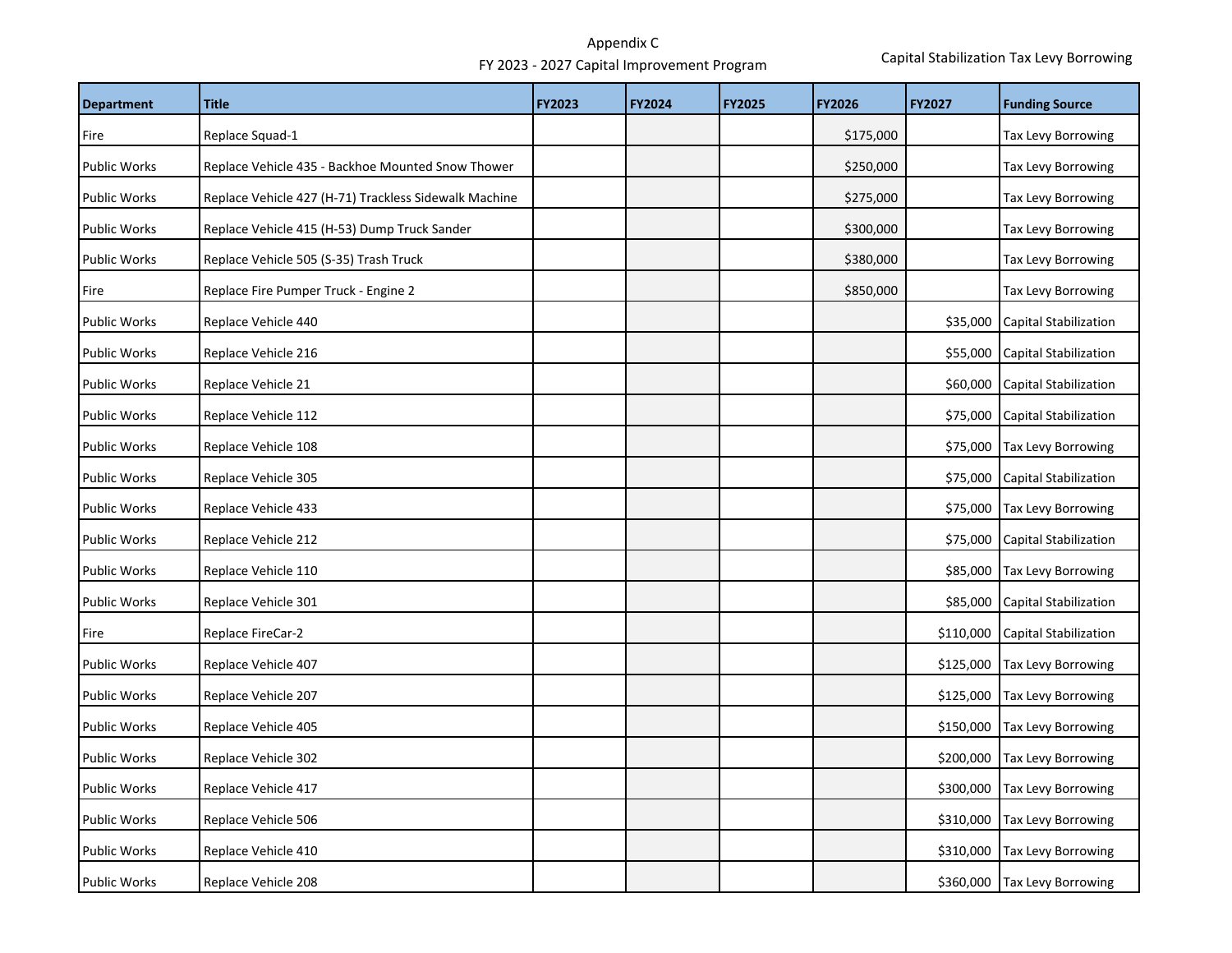Capital Stabilization Tax Levy Borrowing

| <b>Department</b>   | <b>Title</b>                                           | <b>FY2023</b> | FY2024       | <b>FY2025</b> | <b>FY2026</b> | <b>FY2027</b> | <b>Funding Source</b>     |
|---------------------|--------------------------------------------------------|---------------|--------------|---------------|---------------|---------------|---------------------------|
| <b>Public Works</b> | Replace Vehicle 503                                    |               |              |               |               | \$400,000     | <b>Tax Levy Borrowing</b> |
| <b>Public Works</b> | Replace Vehicle 511                                    |               |              |               |               | \$410,000     | <b>Tax Levy Borrowing</b> |
| <b>Public Works</b> | Replace 913 - Community/Senior Center Backup Generator |               |              |               |               | \$1,500,000   | <b>Tax Levy Borrowing</b> |
| <b>Public Works</b> | Replace 910 - High School Backup Generator             |               |              |               |               | \$1,800,000   | Tax Levy Borrowing        |
| Select Board        | Natick Center Parking Garage                           |               |              |               |               | \$12,000,000  | <b>Tax Levy Borrowing</b> |
|                     | <b>Capital Stabilization</b>                           | \$2,470,785   | \$1,355,100  | \$974,600     | \$1,012,100   | \$1,016,500   |                           |
|                     | Tax Levy Borrowing                                     | \$8,522,000   | \$14,065,000 | \$13,946,400  | \$13,840,000  | \$26,720,000  |                           |
|                     | Total                                                  | \$10,992,785  | \$15,420,100 | \$14,921,000  | \$14,852,100  | \$27,736,500  |                           |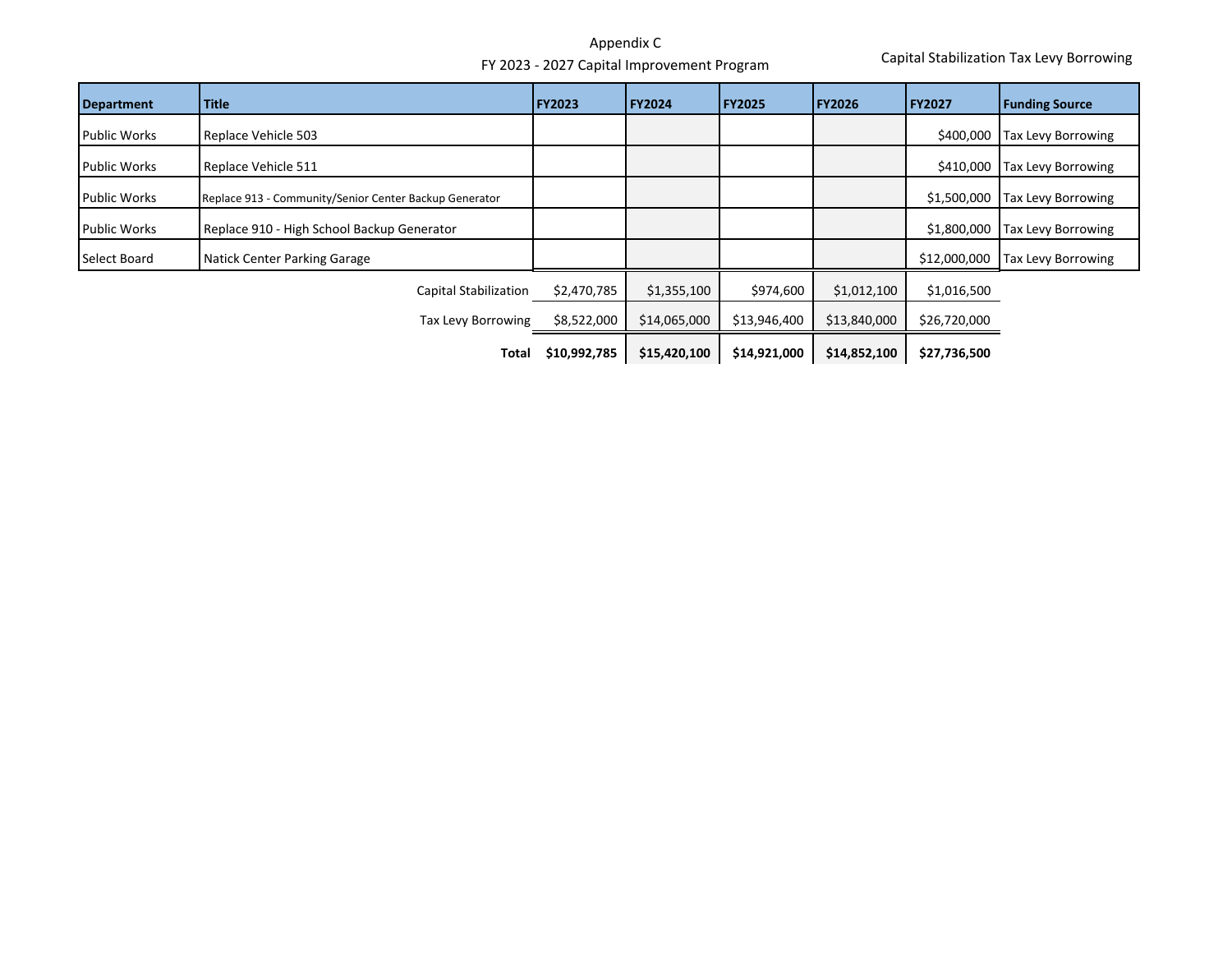I

and <sup>I</sup> Stabilization

| <b>Title</b>                                                                    | <b>FY2023</b> | FY2024       | FY2025       | <b>FY2026</b> | <b>FY2027</b> | <b>Funding Source</b>        |
|---------------------------------------------------------------------------------|---------------|--------------|--------------|---------------|---------------|------------------------------|
| Replace Vehicle 602 (W-2) Utility Vehicle and Equipment                         | \$65,000      |              |              |               |               | W/S Retained Earnings        |
| <b>SCADA Equipment Replacement/Upgrade</b>                                      | \$80,000      | \$80,000     |              |               |               | W/S Retained Earnings        |
| PFAS Filter Media Replacement                                                   | \$120,000     | \$130,000    | \$140,000    | \$150,000     | \$160,000     | W/S Retained Earnings        |
| Replace Vehicle 624 (W-13) Skid Steer                                           | \$140,000     |              |              |               |               | W/S Borrowing                |
| <b>Water Distribution System Enhancements</b>                                   | \$150,000     | \$150,000    | \$150,000    | \$150,000     |               | W/S Retained Earnings        |
| Sanitary Sewer Collection System Repairs and Mainenance                         | \$150,000     | \$150,000    | \$150,000    | \$150,000     |               | <b>I&amp;I Stabilization</b> |
| <b>Water Meter Replacement</b>                                                  | \$275,000     | \$1,500,000  | \$1,500,000  | \$1,500,000   |               | W/S Borrowing                |
| <b>Replace Groundwater Wells</b>                                                | \$300,000     | \$300,000    | \$300,000    |               |               | W/S Borrowing                |
| Sewer Pump Station Rehabilitation and Replacement                               | \$450,000     | \$460,000    | \$470,000    | \$480,000     | \$480,000     | W/S Borrowing                |
| Health Center Sewer Pump Station Building Rehabilitation (Rutledge Road)        | \$920,000     |              |              |               |               | W/S Borrowing                |
| Water Main Rehabilitation and Replacement                                       | \$2,600,000   | \$2,200,000  | \$2,300,000  | \$2,400,000   | \$2,400,000   | W/S Borrowing                |
| Replace Vehicle 611 (W-25)Utility Body Pickup                                   |               | \$110,000    |              |               |               | W/S Borrowing                |
| Replace Vehicle T-695 (WS-11) Towable Electric Generator                        |               | \$125,000    |              |               |               | W/S Retained Earnings        |
| Replace Vehicle T-694 (WS-10) Towable Electric Generator                        |               | \$125,000    |              |               |               | W/S Retained Earnings        |
| Replace Vehicle 623 (W-9) Backhoe Loader                                        |               | \$240,000    |              |               |               | W/S Borrowing                |
| Broads Hill Water Storage Reservoir Ancillary Building Rehabilitation           |               | \$250,000    |              |               |               | W/S Borrowing                |
| Replace Water Treatment Facility Backup Electrical Generators - Construction    |               | \$600,000    |              |               |               | W/S Borrowing                |
| Replace Glenridge Booster Pump Station                                          |               | \$760,000    |              |               |               | W/S Borrowing                |
| Replacement of Captain Tom's Booster Pump Station (Lamplight and Coachman Lane) |               | \$760,000    |              |               |               | W/S Borrowing                |
| Sewer Main Rehabilitation and Replacement                                       |               | \$1,000,000  | \$1,100,000  | \$1,200,000   | \$1,300,000   | W/S Retained Earnings        |
| Springvale Water Treatment Facility Filter Expansion                            |               | \$12,000,000 | \$10,000,000 |               |               | W/S Borrowing                |
| Replace Vehicle 625 (W-5) Vibratory Roller                                      |               |              | \$50,000     |               |               | W/S Retained Earnings        |
| Replace T-690 (WT-6) Variable Message Board                                     |               |              | \$65,000     |               |               | W/S Retained Earnings        |
| Replace Vehicle 604 (W-4) Pickup Truck                                          |               |              | \$110,000    |               |               | W/S Retained Earnings        |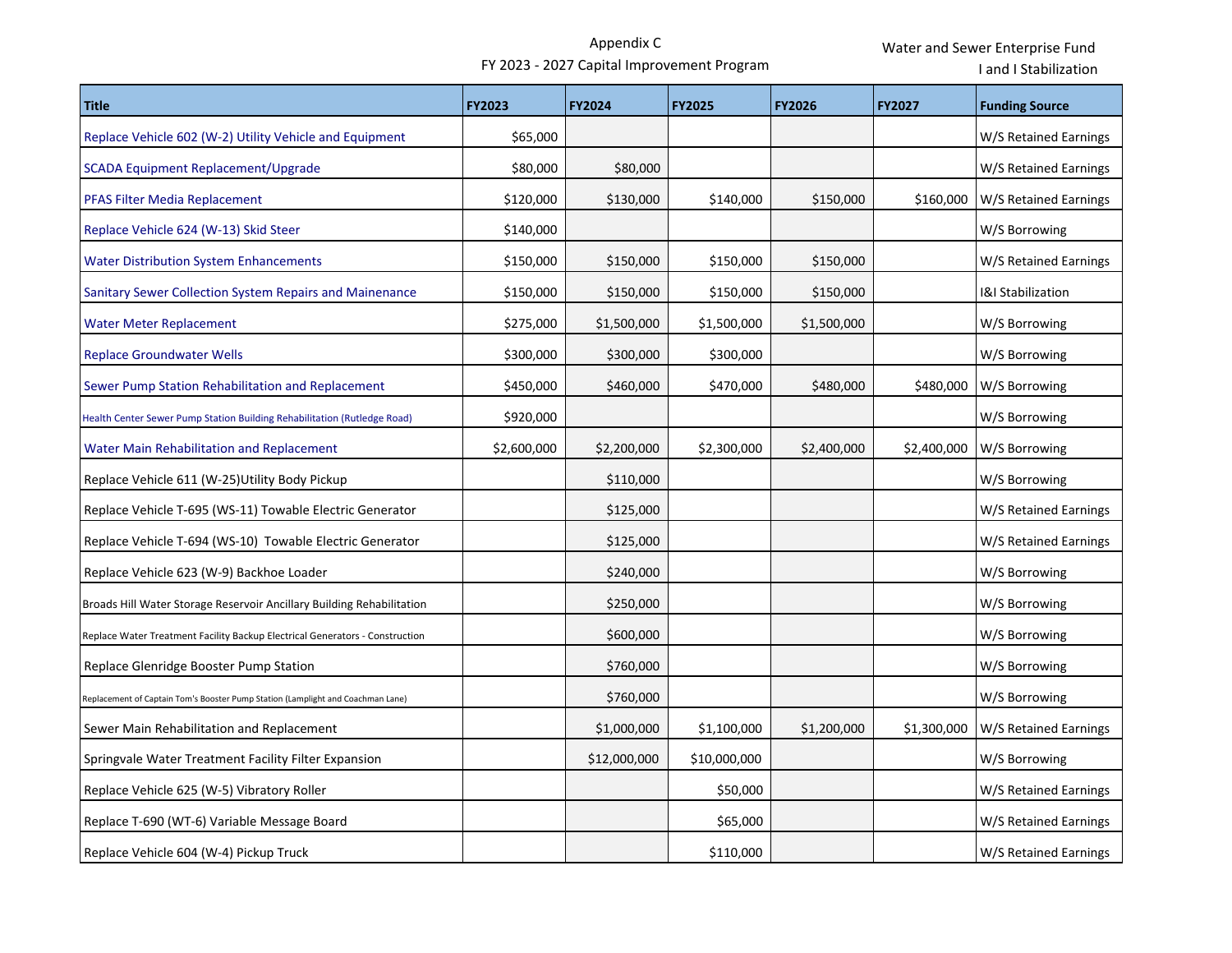Appendix <sup>C</sup>

Water and Sewer Enterprise Fund

FY <sup>2023</sup> ‐ <sup>2027</sup> Capital Improvement Program

and <sup>I</sup> Stabilization

| <b>Title</b>                                                 | <b>FY2023</b> | <b>FY2024</b> | <b>FY2025</b> | <b>FY2026</b> | <b>FY2027</b> | <b>Funding Source</b> |
|--------------------------------------------------------------|---------------|---------------|---------------|---------------|---------------|-----------------------|
| Replace Vehicle 614 (W-28) Utility Body Pickup               |               |               | \$110,000     |               |               | W/S Retained Earnings |
| Replace Vehicle T-699 (WS-9) Towable Electric Generator      |               |               | \$120,000     |               |               | W/S Retained Earnings |
| Replace T-687 Water Utility Trailer                          |               |               |               | \$30,000      |               | W/S Retained Earnings |
| Replace Vehicle T-693 (W-12) Towable Air Compressor          |               |               |               | \$55,000      |               | W/S Retained Earnings |
| Replace Vehicle 627 (DPW-506) Hydro-hammer Attachment        |               |               |               | \$65,000      |               | W/S Retained Earnings |
| Replace Vehicle 601 (W-1) Supervisor Vehicle                 |               |               |               | \$85,000      |               | W/S Retained Earnings |
| Replace Vehicle 605 (W-10) Utility Body Pickup               |               |               |               | \$110,000     |               | W/S Retained Earnings |
| Replace Vehicle 613 (W-27) Pickup Truck w/ Lift Gate         |               |               |               | \$110,000     |               | W/S Retained Earnings |
| Replace Vehicle 620 Water Backhoe                            |               |               |               | \$275,000     |               | W/S Borrowing         |
| <b>Replace Vactor Truck</b>                                  |               |               |               | \$675,000     |               | W/S Borrowing         |
| Replace Vehicle 629                                          |               |               |               |               | \$50,000      | W/S Retained Earnings |
| Replace Vehicle 626                                          |               |               |               |               | \$50,000      | W/S Retained Earnings |
| Replace Vehicle 628                                          |               |               |               |               | \$110,000     | W/S Borrowing         |
| Replace Vehicle 610                                          |               |               |               |               | \$110,000     | W/S Borrowing         |
| Replace Vehicle 615                                          |               |               |               |               | \$125,000     | W/S Borrowing         |
| Replace 918 - Prime Park Sewer Pump Station Backup Generator |               |               |               |               | \$750,000     | W/S Borrowing         |
| W/S Retained Earnings                                        | \$415,000     | \$1,610,000   | \$1,845,000   | \$1,925,000   | \$1,460,000   |                       |
| W/S Borrowing                                                | \$4,985,000   | \$19,180,000  | \$14,570,000  | \$5,330,000   | \$3,630,000   |                       |
| I&I Stabilization                                            | \$150,000     | \$150,000     | \$150,000     | \$150,000     |               |                       |
| <b>Total</b>                                                 | \$5,550,000   | \$20,940,000  | \$16,565,000  | \$7,405,000   | \$5,090,000   |                       |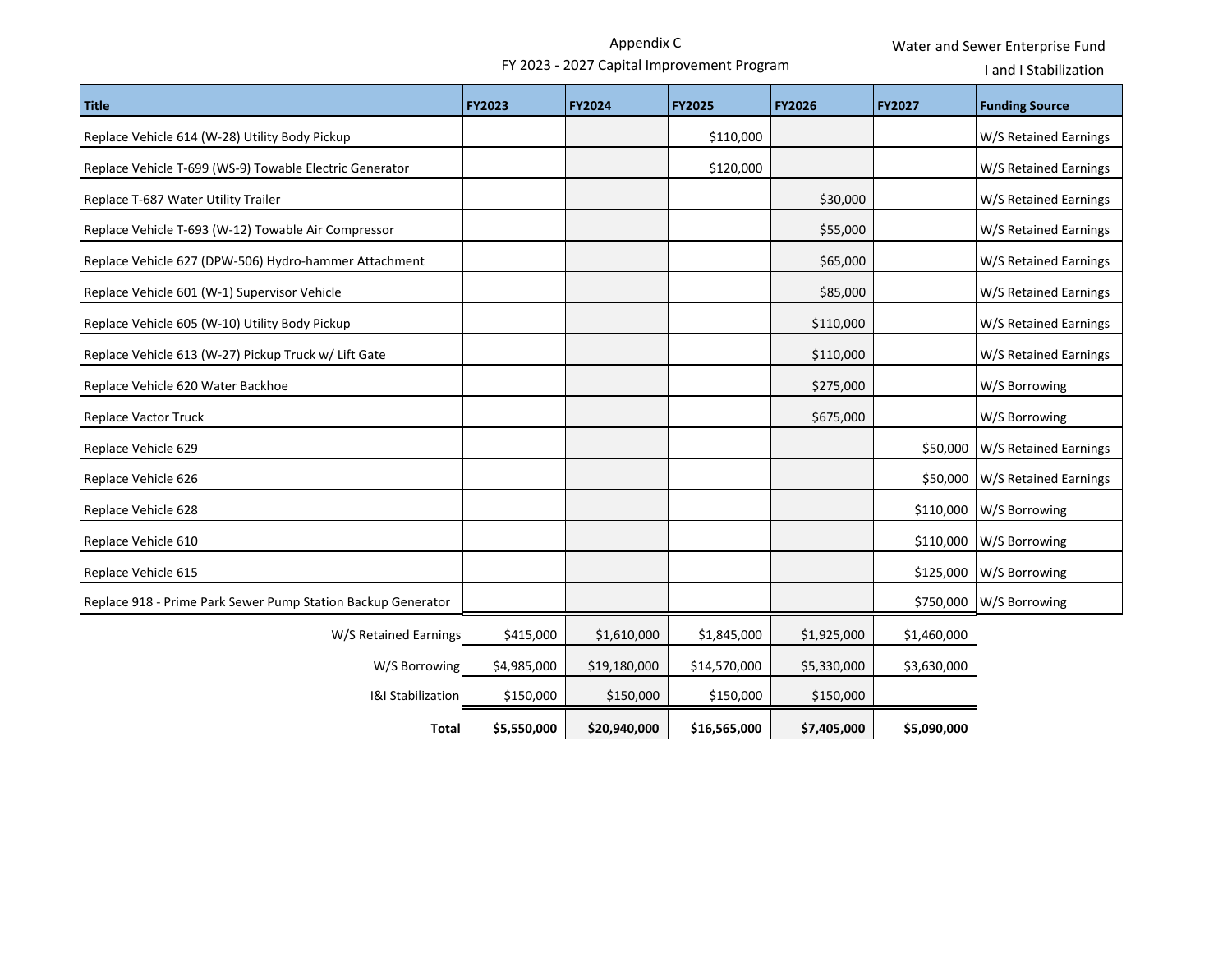Golf Course Enterprise Fund

| <b>Title</b>                  | <b>FY2023</b>            | <b>FY2024</b> | <b>FY2025</b> | <b>FY2026</b> | <b>FY2027</b> | <b>Funding Source</b>         |
|-------------------------------|--------------------------|---------------|---------------|---------------|---------------|-------------------------------|
| <b>Fuel Tanks</b>             | \$10,000                 |               |               |               |               | <b>Golf Retained Earnings</b> |
| <b>Tee Mower</b>              | \$29,500                 |               |               |               |               | <b>Golf Retained Earnings</b> |
| Sprayer                       | \$30,000                 |               |               |               |               | <b>Golf Retained Earnings</b> |
| Asphalt/Cart Path Mix         |                          | \$6,000       |               |               |               | <b>Golf Retained Earnings</b> |
| <b>Top Dresser</b>            |                          | \$15,000      |               |               |               | <b>Golf Retained Earnings</b> |
| <b>Trim Mower</b>             |                          | \$37,800      |               |               |               | <b>Golf Borrowing</b>         |
| <b>Greens Mower</b>           |                          | \$40,000      |               |               |               | <b>Golf Borrowing</b>         |
| <b>Fairway Mower</b>          |                          | \$65,000      |               |               |               | <b>Golf Borrowing</b>         |
| <b>Maintenance Truck</b>      |                          |               | \$40,000      |               |               | <b>Golf Retained Earnings</b> |
| Light Weight Utility Vehicle  |                          |               |               | \$12,000      |               | <b>Golf Retained Earnings</b> |
| Aerator                       |                          |               |               | \$33,000      |               | <b>Golf Borrowing</b>         |
| 2 utility vehicles            |                          |               |               |               | \$21,000      | <b>Golf Retained Earnings</b> |
| <b>Golf Retained Earnings</b> | \$69,500                 | \$15,000      | \$40,000      | \$12,000      | \$21,000      |                               |
| <b>Golf Borrowing</b>         |                          | \$142,800     |               | \$33,000      |               |                               |
|                               | \$69,500<br><b>Total</b> | \$157,800     | \$40,000      | \$45,000      | \$21,000      |                               |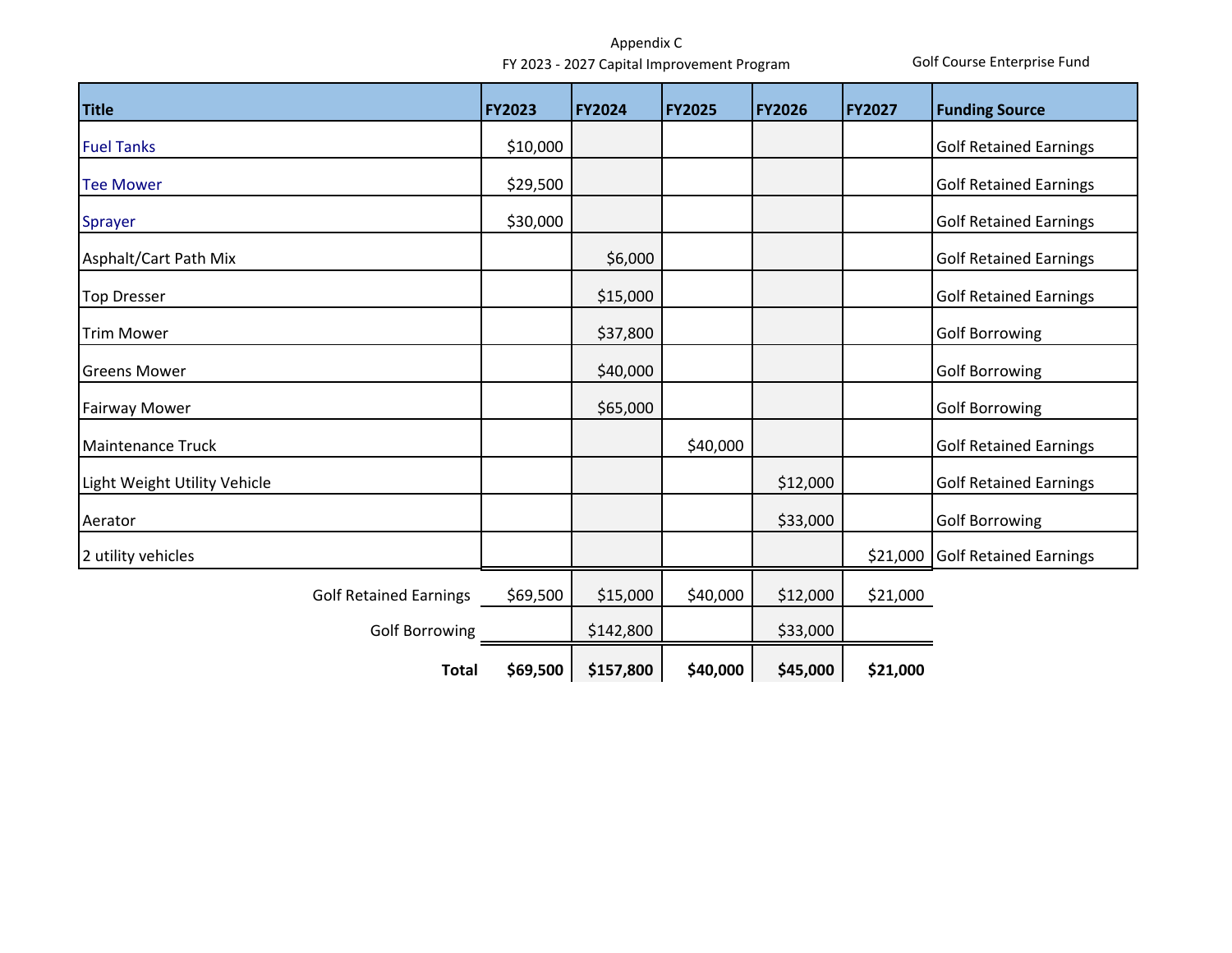Surplus Revolving and Grants

| <b>Department</b>             | <b>Title</b>                                          | <b>FY2023</b> | <b>FY2024</b> | <b>FY2025</b> | <b>FY2026</b> | <b>FY2027</b> | <b>Funding Source</b>    |
|-------------------------------|-------------------------------------------------------|---------------|---------------|---------------|---------------|---------------|--------------------------|
| <b>Public Works</b>           | <b>Per-ride Assessment Funds</b>                      | \$25,000      | \$25,000      | \$25,000      | \$25,000      | \$25,000      | Grants                   |
| <b>Public Works</b>           | Replace Vehicle 25 (CD-1) and Equipment               | \$50,000      |               |               |               |               | <b>Surplus Revolving</b> |
| Select Board                  | <b>Energy Efficiency Improvements</b>                 | \$100,000     | \$100,000     | \$100,000     | \$100,000     | \$100,000     | Grants                   |
| Select Board                  | Pegan Brook - Flood Mitigation and Stream Restoration | \$190,000     |               |               |               |               | Grants                   |
| <b>Public Works</b>           | Ch90 Road and Sidewalk Improvements                   | \$966,686     | \$966,686     | \$966,686     | \$966,686     | \$966,686     | Grants                   |
| <b>Public Works</b>           | Replace T39 (Health-T) Enclosed Cargo Trailer         |               | \$20,000      |               |               |               | <b>Surplus Revolving</b> |
| <b>Public Works</b>           | Replace Vehicle 26 (CD-2)                             |               | \$55,000      |               |               |               | <b>Surplus Revolving</b> |
| <b>Recreation &amp; Parks</b> | Camp Arrowhead Floating Docks/ADA Kayak Access        |               | \$55,000      |               |               |               | Grants                   |
| <b>Public Works</b>           | Replace Vehicle 40 (REC-1) Pickup Truck               |               | \$65,000      |               |               |               | <b>Surplus Revolving</b> |
| <b>Public Works</b>           | Replace Vehicle 210 (LF-10) Wood Chipper              |               |               | \$125,000     |               |               | <b>Surplus Revolving</b> |
| <b>Public Works</b>           | Replace Vehicle 24 (BH-3) Passenger Vehicle           |               |               |               | \$50,000      |               | <b>Surplus Revolving</b> |
| <b>Public Works</b>           | Replace Vehicle 219 (LF-21) Ball Field Tractor        |               |               |               | \$50,000      |               | <b>Surplus Revolving</b> |
| <b>Public Works</b>           | Replace Vehicle 101 (NFM-1) Small Utility Vehicle     |               |               |               | \$65,000      |               | <b>Surplus Revolving</b> |
|                               | <b>Surplus Revolving</b>                              | \$50,000      | \$120,000     | \$125,000     | \$115,000     |               |                          |
|                               | Grants                                                | \$1,281,686   | \$1,146,685   | \$1,091,686   | \$1,091,686   | \$1,091,686   |                          |
|                               | Total                                                 | \$1,331,686   | \$1,266,685   | \$1,216,686   | \$1,206,686   | \$1,091,686   |                          |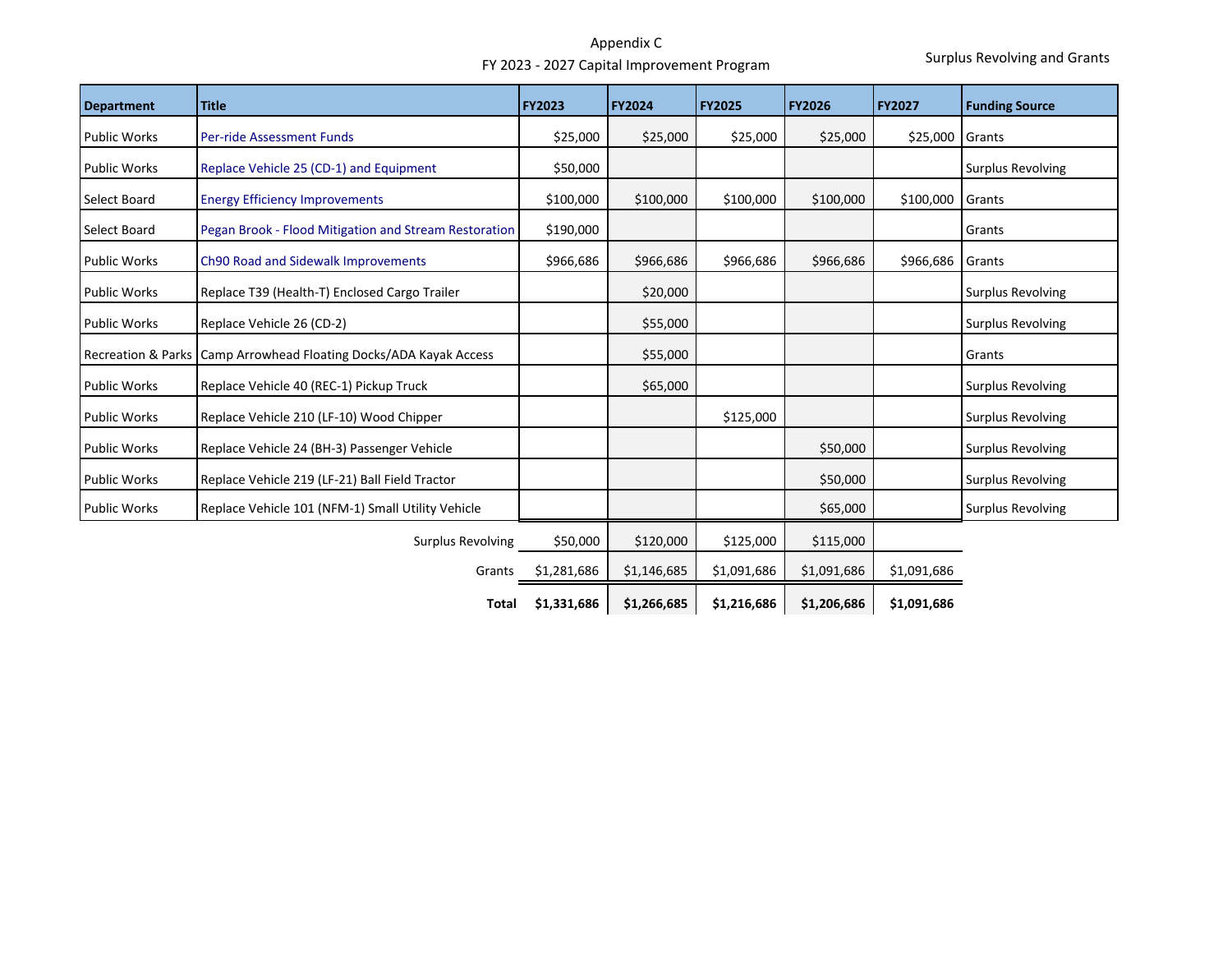| <b>Total Capital Cost:</b> | \$18,000.00 | Department: | Recreations and Parks |    |            |
|----------------------------|-------------|-------------|-----------------------|----|------------|
|                            |             | Type:       | Other                 |    |            |
|                            |             | Timeline:   | 07/01/2022            | to | 08/26/2022 |

| <b>Capital Costs</b>                     | <b>FY2023</b> | <b>FY2024</b> | <b>FY2027</b> | <b>Total</b> |
|------------------------------------------|---------------|---------------|---------------|--------------|
| Type 1                                   | \$6,000.00    | \$6,000.00    | \$6,000.00    | \$18,000.00  |
| Total                                    | \$6,000.00    | \$6,000.00    | \$6,000.00    | \$18,000.00  |
| <b>Funding Source</b>                    | <b>FY2023</b> | <b>FY2024</b> | <b>FY2027</b> | <b>Total</b> |
| Capital Stabilization                    | \$6,000.00    | \$6,000.00    | \$6,000.00    | \$18,000.00  |
| <b>Debt Exclusion</b>                    |               |               |               | \$0.00       |
| Free Cash / Other                        | \$6,000.00    | \$6,000.00    |               | \$12,000.00  |
| <b>Golf Enterprise Borrowing</b>         |               |               |               | \$0.00       |
| <b>Golf Enterprise Retained Earnings</b> |               |               |               | \$0.00       |
| Grants                                   |               |               |               | \$0.00       |
| <b>I&amp;I Stabilization Fund</b>        |               |               |               | \$0.00       |
| Other (Please Specify)                   |               |               |               | \$0.00       |
| <b>Tax Levy Borrowing</b>                |               |               |               | \$0.00       |
| W/S Enterprise Fund Borrowing            |               |               |               | \$0.00       |
| W/S Enterprise Fund Retained Earnings    |               |               |               | \$0.00       |
| <b>Surplus Revolving Account</b>         |               |               |               | \$0.00       |
| State Aid                                |               |               |               | \$0.00       |
| Total                                    | \$12,000.00   | \$12,000.00   | \$6,000.00    | \$30,000.00  |

### <span id="page-19-1"></span><span id="page-19-0"></span>**Table and Chair Replacement**

| <b>Project Category</b>       | <b>Building</b>                                                                                                                                                                                                               |
|-------------------------------|-------------------------------------------------------------------------------------------------------------------------------------------------------------------------------------------------------------------------------|
| Project Type                  | Reconstruction/Replacement                                                                                                                                                                                                    |
| <b>Basis For Estimate</b>     | <b>Manufacturers Quote</b>                                                                                                                                                                                                    |
| <b>Department Priority</b>    | Necessary                                                                                                                                                                                                                     |
| <b>Project Benefits</b>       | Added to a 5 year plan to periodically replace the older and more wornout tables and chairs. This is a typical and ongoing<br>maintenance plan to ensure the equipment we are using remain is good repair and is safe to use. |
| <b>Project Classification</b> | Capital Equipment                                                                                                                                                                                                             |

Replacement of wornout and over used event tables and chairs within the Recreation and Parks Department. The attached photos will show the current condition. These tables and chairs are used frequently for town events and also by other departments for different functions and gatherings throughout town.

50 chairs and 6 tables in 2023 and 2024 to replace tables and chairs that were purchased in 2004-2009.

50 chairs and 6 tables in 2027 to replace tables and chairs purchased in 2014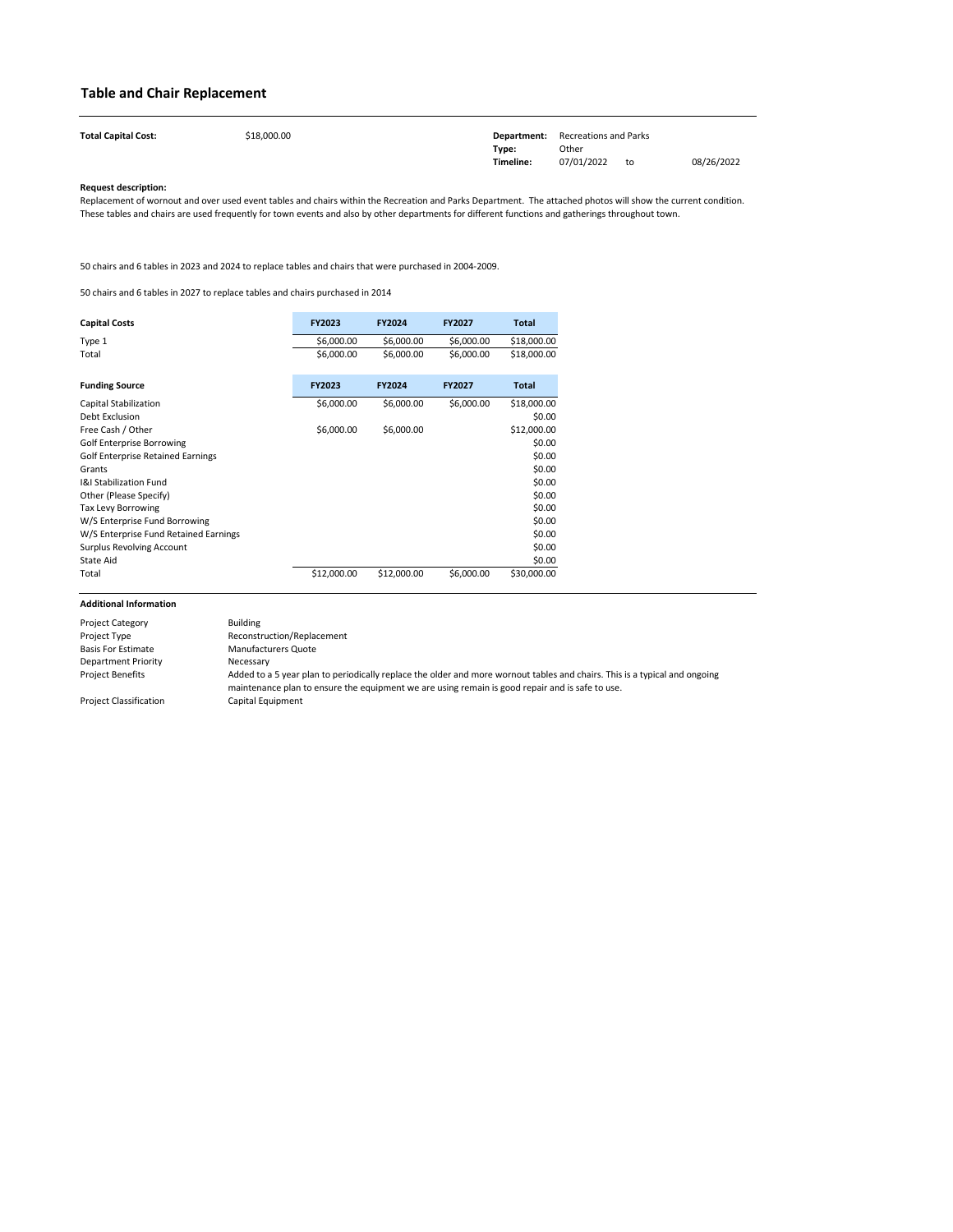| <b>Total Capital Cost:</b> | \$26,400.00 |           | <b>Department:</b> Police Department |    |            |
|----------------------------|-------------|-----------|--------------------------------------|----|------------|
|                            |             | Type:     | Other                                |    |            |
|                            |             | Timeline: | 07/01/2022                           | to | 09/30/2022 |

| <b>Capital Costs</b>                     | <b>FY2023</b> | <b>FY2024</b> | <b>FY2025</b> | <b>FY2026</b> | Total       |
|------------------------------------------|---------------|---------------|---------------|---------------|-------------|
| Type 1                                   | \$6,600.00    | \$6,600.00    | \$6,600.00    | \$6,600.00    | \$26,400.00 |
| Total                                    | \$6,600.00    | \$6,600.00    | \$6,600.00    | \$6,600.00    | \$26,400.00 |
| <b>Funding Source</b>                    | <b>FY2023</b> | <b>FY2024</b> | <b>FY2025</b> | <b>FY2026</b> | Total       |
| Capital Stabilization                    | \$6,600.00    | \$6,600.00    | \$6,600.00    | \$6,600.00    | \$26,400.00 |
| Debt Exclusion                           |               |               |               |               | \$0.00      |
| Free Cash                                |               |               |               |               | \$0.00      |
| <b>Golf Enterprise Borrowing</b>         |               |               |               |               | \$0.00      |
| <b>Golf Enterprise Retained Earnings</b> |               |               |               |               | \$0.00      |
| Grants                                   |               |               |               |               | \$0.00      |
| <b>State Aid</b>                         |               |               |               |               | \$0.00      |
| <b>Tax Levy Borrowing</b>                |               |               |               |               | \$0.00      |
| W/S Enterprise Fund Borrowing            |               |               |               |               | \$0.00      |
| W/S Enterprise Retained Earnings         |               |               |               |               | \$0.00      |
| Total                                    | \$6,600.00    | \$6,600.00    | \$6,600.00    | \$6,600.00    | \$26,400.00 |

### <span id="page-20-0"></span>**REPLACE LAPTOP COMPUTERS**

| <b>Project Category</b>   | Equipment Other (Please Specify in Description) |
|---------------------------|-------------------------------------------------|
| <b>Basis for Estimate</b> | <b>Manufacturers Quote</b>                      |
| Project Type              | Reconstruction/Replacement                      |
| Priority                  | <b>Scheduled Replacement</b>                    |
| <b>Purchase Frequency</b> | <b>Fixed Period Recurring</b>                   |
|                           |                                                 |

THIS PROPOSED PROJECT WILL ALLOW US TO BEGIN A CYCLE TO REPLACE THE LAPTOP COMPUTERS THAT ARE IN EACH OF OUR MARKED VEHICLES. THESE COMPUTERS ARE USED TO ACCESS WARRANT AND REGISTRATION DATA BY OFFICERS IN THE CRUISER. IN ADDITION THEY CAN WRITE REPORTS AND ACCESS ALL INFORMATION AVAILABLE ON IN STATION COMPUTERS. WITH THE ADDITION OF NEW TECHNOLOGY THEY WILL SOON BE ABLE TO GET MAPS, FLOOR PLANS AND CRITICAL INFORMATION SUCH AS ALERTS DIRECTLY BY THE LAPTOP. WHAT WE ARE FINDING IS SINCE THESE LAPTOPS ARE IN CONSTANT USE AND ARE SUBJECT TO THE HARSH TEMPERATURES THEY TEND TO FAIL AND REQUIRE REPAIR CONSTANTLY. WE ARE ABLE TO PURCHASE WARRANT FOR 3 YEARS. LAST TIME WE REPLACED ALL LAPTOPS AT ONCE IN FY2015. THE DOWNSIDE OF THIS PROCESS WAS THAT ALL CAME OUT OF WARRANTY AT THE SAME TIME AND MANY REPAIRS WERE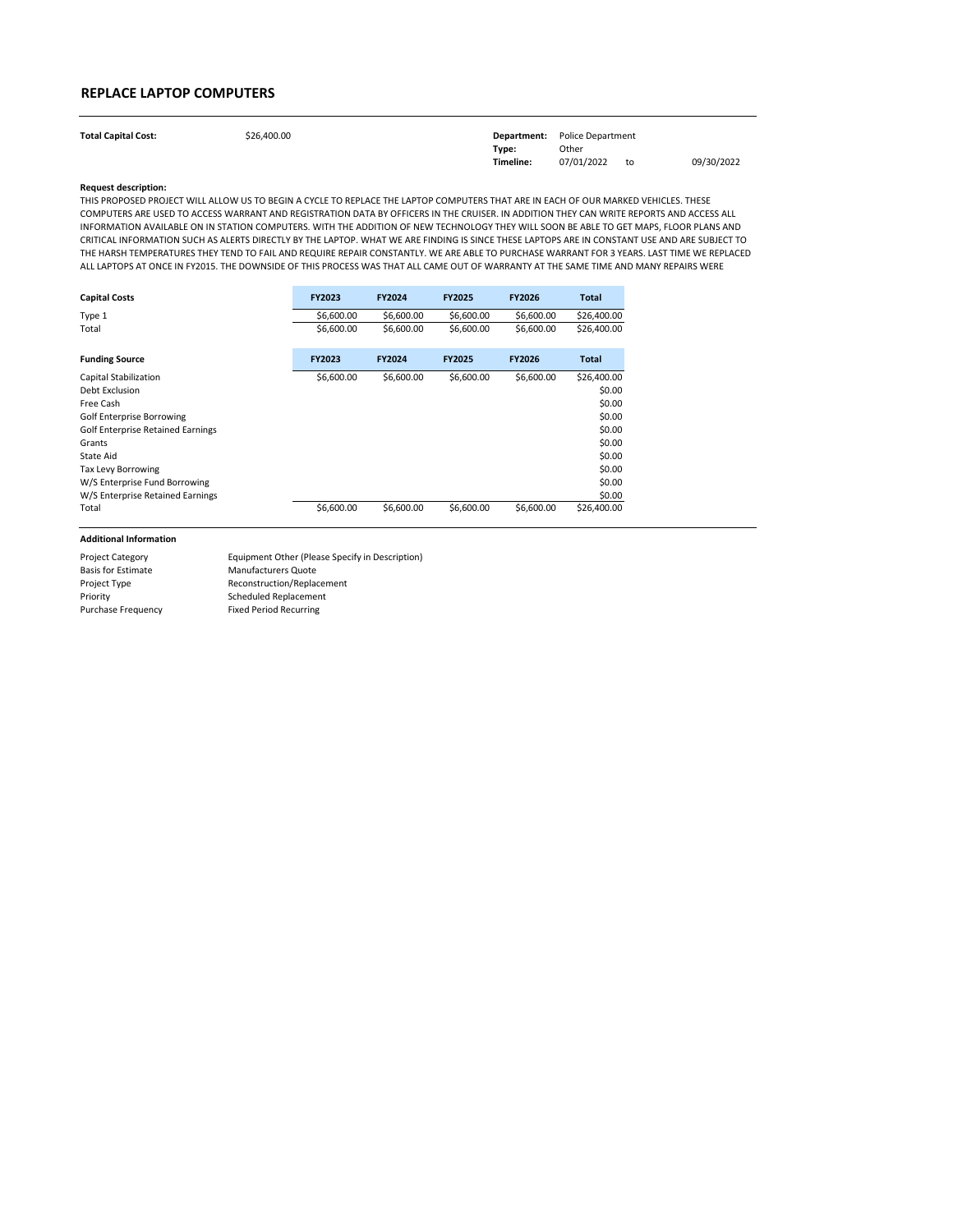| <b>Total Capital Cost:</b> | \$57,000.00 |           | <b>Department:</b> Recreations and Parks |    |            |
|----------------------------|-------------|-----------|------------------------------------------|----|------------|
|                            |             | Type:     | Other                                    |    |            |
|                            |             | Timeline: | 07/01/2021                               | to | 06/30/2022 |

| <b>Capital Costs</b>                     | <b>FY2023</b> | FY2024        | <b>FY2025</b> | <b>FY2026</b> | <b>FY2027</b> | <b>Total</b> |
|------------------------------------------|---------------|---------------|---------------|---------------|---------------|--------------|
| Type 1                                   | \$10,000.00   | \$10,000.00   | \$12,000.00   | \$12,000.00   | \$13,000.00   | \$57,000.00  |
| Total                                    | \$10,000.00   | \$10,000.00   | \$12,000.00   | \$12,000.00   | \$13,000.00   | \$57,000.00  |
| <b>Funding Source</b>                    | <b>FY2023</b> | <b>FY2024</b> | <b>FY2025</b> | <b>FY2026</b> | <b>FY2027</b> | <b>Total</b> |
| Capital Stabilization                    | \$10,000.00   | \$10,000.00   | \$12,000.00   | \$12,000.00   | \$13,000.00   | \$57,000.00  |
| Debt Exclusion                           |               |               |               |               |               | \$0.00       |
| Free Cash / Other                        |               |               |               |               |               | \$0.00       |
| <b>Golf Enterprise Borrowing</b>         |               |               |               |               |               | \$0.00       |
| <b>Golf Enterprise Retained Earnings</b> |               |               |               |               |               | \$0.00       |
| Grants                                   |               |               |               |               |               | \$0.00       |
| <b>I&amp;I Stabilization Fund</b>        |               |               |               |               |               | \$0.00       |
| Other (Please Specify)                   |               |               |               |               |               | \$0.00       |
| <b>Tax Levy Borrowing</b>                |               |               |               |               |               | \$0.00       |
| W/S Enterprise Fund Borrowing            |               |               |               |               |               | \$0.00       |
| W/S Enterprise Fund Retained Earnings    |               |               |               |               |               | \$0.00       |
| <b>Surplus Revolving Account</b>         |               |               |               |               |               | \$0.00       |
| State Aid                                |               |               |               |               |               | \$0.00       |
| Total                                    | \$10,000.00   | \$10,000.00   | \$12,000.00   | \$12,000.00   | \$13,000.00   | \$57,000.00  |

| <b>Project Category</b>       | Lands/Parks/Fields                                                                                              |
|-------------------------------|-----------------------------------------------------------------------------------------------------------------|
| Project Type                  | Reconstruction/Replacement                                                                                      |
| <b>Basis For Estimate</b>     | <b>Prior Projects</b>                                                                                           |
| <b>Department Priority</b>    | <b>Scheduled Replacement</b>                                                                                    |
| <b>Project Benefits</b>       | Preservation of Natick's historical monuments preserve and sustain our collective story for generations to come |
| <b>Project Classification</b> | Capital Improvement                                                                                             |

### <span id="page-21-0"></span>**Historical Monument Restoration**

For the renovation and restoration of town wide monuments. Some upcoming projects worth noting is the restoration of the Bacon Free Library Fence and a stone mile marker on Hartford St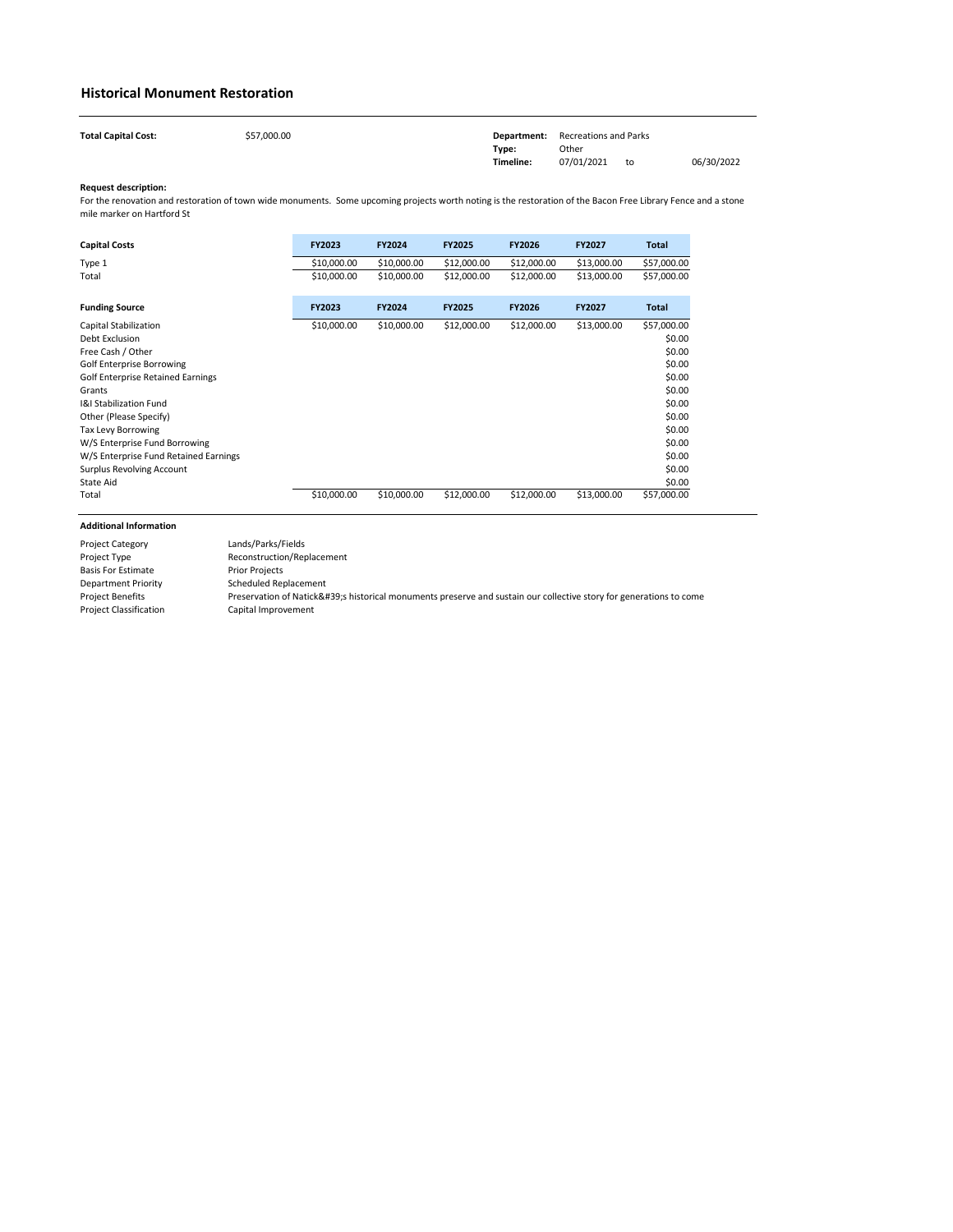**Total Capital Cost:** \$20,000.00 **Department:** Land Fac. and Nat. Resources **Type:** Other

#### **Request description:**

| <b>Capital Costs</b>                     | <b>FY2023</b> | <b>FY2024</b> | <b>Total</b> |
|------------------------------------------|---------------|---------------|--------------|
| Type 1                                   | \$10,000.00   | \$10,000.00   | \$20,000.00  |
| Total                                    | \$10,000.00   | \$10,000.00   | \$20,000.00  |
| <b>Funding Source</b>                    | <b>FY2023</b> | <b>FY2024</b> | <b>Total</b> |
| <b>Capital Stabilization</b>             | \$10,000.00   | \$10,000.00   | \$20,000.00  |
| Debt Exclusion                           |               |               | \$0.00       |
| Free Cash / Other                        |               |               | \$0.00       |
| <b>Golf Enterprise Borrowing</b>         |               |               | \$0.00       |
| <b>Golf Enterprise Retained Earnings</b> |               |               | \$0.00       |
| Grants                                   |               |               | \$0.00       |
| <b>I&amp;I Stabilization Fund</b>        |               |               | \$0.00       |
| Other (Please Specify)                   |               |               | \$0.00       |
| Tax Levy Borrowing                       |               |               | \$0.00       |
| W/S Enterprise Fund Borrowing            |               |               | \$0.00       |
| W/S Enterprise Fund Retained Earnings    |               |               | \$0.00       |
| <b>Surplus Revolving Account</b>         |               |               | \$0.00       |
| <b>State Aid</b>                         |               |               | \$0.00       |
| Total                                    | \$10,000.00   | \$10,000.00   | \$20,000.00  |

### **Tree Inventory**

<span id="page-22-0"></span>

| <b>Project Category</b>   | Lands/Parks/Fields                                                                                                             |
|---------------------------|--------------------------------------------------------------------------------------------------------------------------------|
| Project Type              | Reconstruction/Replacement                                                                                                     |
| <b>Basis For Estimate</b> | Internal Estimate                                                                                                              |
| Department Priority       | Scheduled Replacement                                                                                                          |
| <b>Project Benefits</b>   | Develops solid plan to mitigate risk, identify valuable trees, establish value of entire inventory to better measure return on |
|                           | investment for tree care.                                                                                                      |

Funds would be used to continue to add and to develop a complete town wide tree inventory to prioritize risk, accurately access value and prioritize high risk mitigation. Inventory information would show the location, risk analysis, value, and plant health care recommendations.

https://www.natickma.gov/1560/Public-Tree-Inventory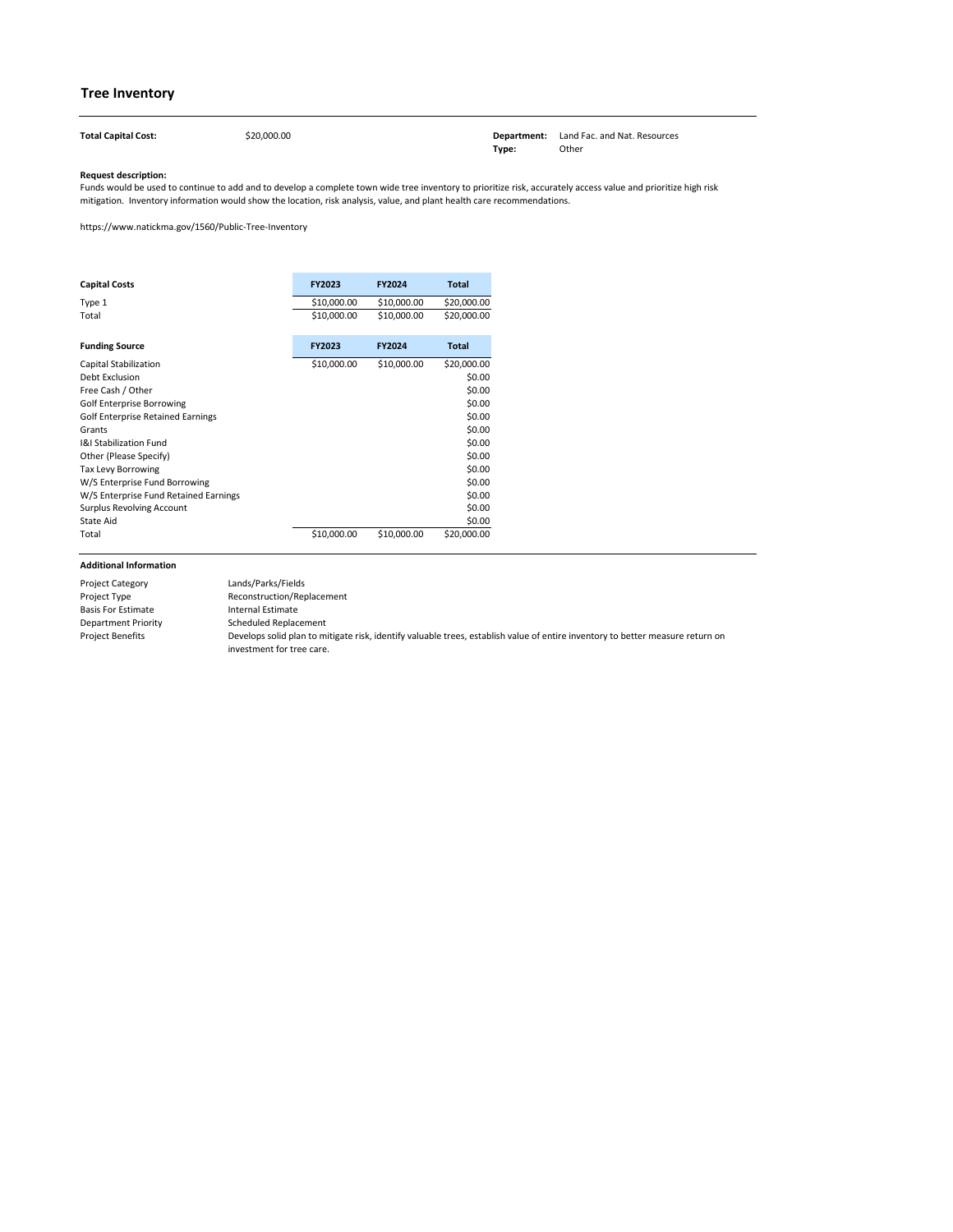<span id="page-23-0"></span>**Department:** Land Fac. and Nat. Resources **Type:** Other

#### **Request description:**

| <b>Capital Costs</b>                     | <b>FY2023</b> | <b>Total</b> |
|------------------------------------------|---------------|--------------|
| Type 1                                   | \$15,000.00   | \$15,000.00  |
| Total                                    | \$15,000.00   | \$15,000.00  |
| <b>Funding Source</b>                    | <b>FY2023</b> | <b>Total</b> |
| Capital Stabilization                    | \$15,000.00   | \$15,000.00  |
| <b>Debt Exclusion</b>                    |               | \$0.00       |
| Free Cash / Other                        |               | \$0.00       |
| <b>Golf Enterprise Borrowing</b>         |               | \$0.00       |
| <b>Golf Enterprise Retained Earnings</b> |               | \$0.00       |
| Grants                                   |               | \$0.00       |
| <b>I&amp;I Stabilization Fund</b>        |               | \$0.00       |
| Other (Please Specify)                   |               | \$0.00       |
| <b>Tax Levy Borrowing</b>                |               | \$0.00       |
| W/S Enterprise Fund Borrowing            |               | \$0.00       |
| W/S Enterprise Fund Retained Earnings    |               | \$0.00       |
| <b>Surplus Revolving Account</b>         |               | \$0.00       |
| State Aid                                |               | \$0.00       |
| Total                                    | \$15,000.00   | \$15,000.00  |

### **Stand-on Landscape Blower**

| <b>Total Capital Cost:</b> | \$15,000.00 |
|----------------------------|-------------|

| <b>Project Category</b>   | Other (Please Specify in Description) |
|---------------------------|---------------------------------------|
| <b>Project Type</b>       | New                                   |
| <b>Basis For Estimate</b> | <b>Manufacturers Quote</b>            |
| Department Priority       | Scheduled Replacement                 |

This capital appropriation would fund the purchase of a self-propelled stand-on landscape blower. This unit would increase flexibility, productivity, and access.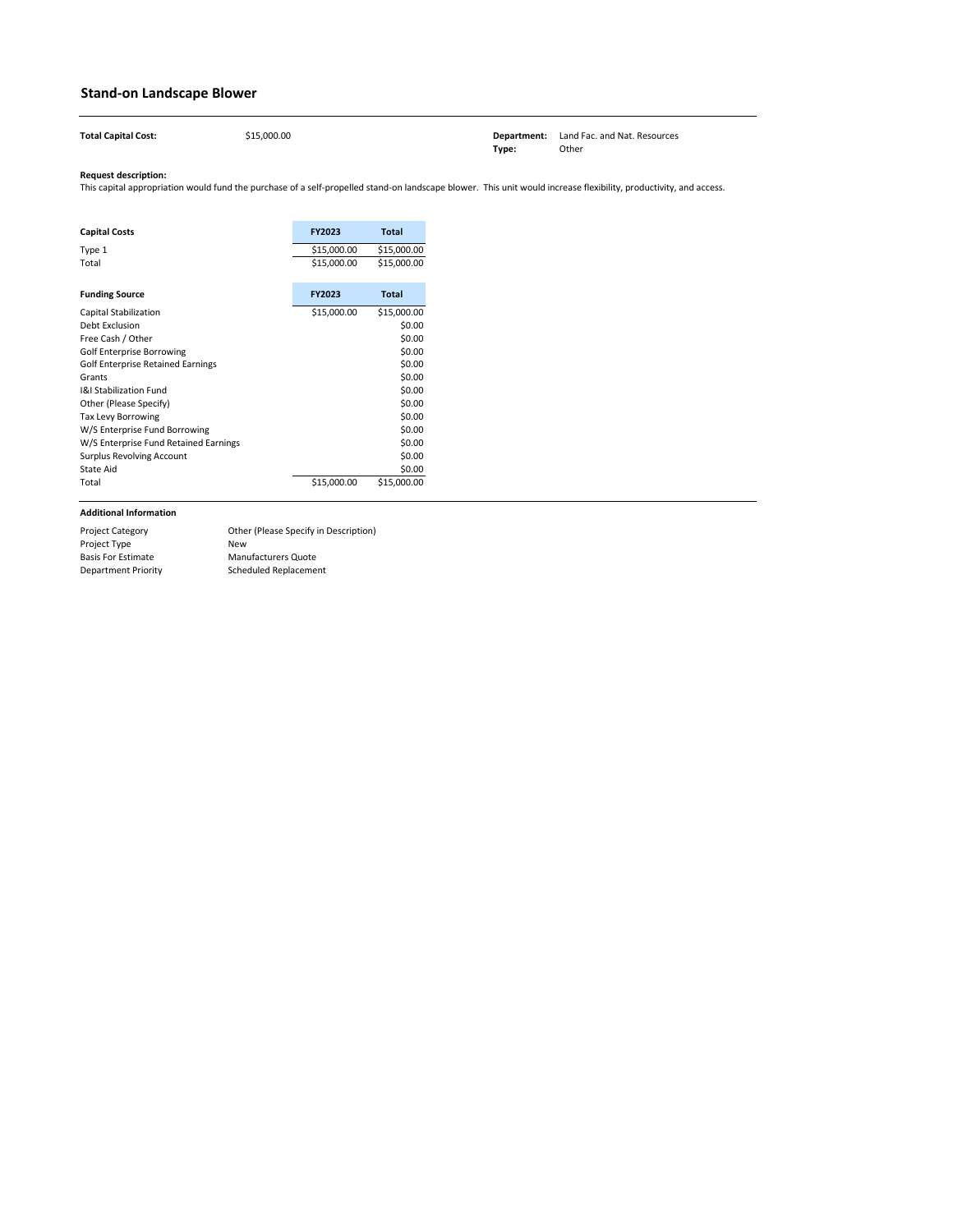| <b>Total Capital Cost:</b> | \$96,000.00 |           | <b>Department:</b> Recreations and Parks |    |            |
|----------------------------|-------------|-----------|------------------------------------------|----|------------|
|                            |             | Type:     | Other                                    |    |            |
|                            |             | Timeline: | 07/01/2021                               | to | 06/30/2022 |

| <b>Capital Costs</b>                     | <b>FY2023</b> | <b>FY2024</b> | <b>FY2025</b> | <b>FY2026</b> | <b>FY2027</b> | <b>Total</b> |
|------------------------------------------|---------------|---------------|---------------|---------------|---------------|--------------|
| Type 1                                   | \$16,500.00   | \$18,000.00   | \$19,500.00   | \$21,000.00   | \$21,000.00   | \$96,000.00  |
| Total                                    | \$16,500.00   | \$18,000.00   | \$19,500.00   | \$21,000.00   | \$21,000.00   | \$96,000.00  |
| <b>Funding Source</b>                    | <b>FY2023</b> | <b>FY2024</b> | <b>FY2025</b> | <b>FY2026</b> | <b>FY2027</b> | <b>Total</b> |
| <b>Capital Stabilization</b>             | \$16,500.00   | \$18,000.00   | \$19,500.00   | \$21,000.00   | \$21,000.00   | \$96,000.00  |
| Debt Exclusion                           |               |               |               |               |               | \$0.00       |
| Free Cash / Other                        |               |               |               |               |               | \$0.00       |
| <b>Golf Enterprise Borrowing</b>         |               |               |               |               |               | \$0.00       |
| <b>Golf Enterprise Retained Earnings</b> |               |               |               |               |               | \$0.00       |
| Grants                                   |               |               |               |               |               | \$0.00       |
| <b>I&amp;I Stabilization Fund</b>        |               |               |               |               |               | \$0.00       |
| Other (Please Specify)                   |               |               |               |               |               | \$0.00       |
| <b>Tax Levy Borrowing</b>                |               |               |               |               |               | \$0.00       |
| W/S Enterprise Fund Borrowing            |               |               |               |               |               | \$0.00       |
| W/S Enterprise Fund Retained Earnings    |               |               |               |               |               | \$0.00       |
| <b>Surplus Revolving Account</b>         |               |               |               |               |               | \$0.00       |
| State Aid                                |               |               |               |               |               | \$0.00       |
| Total                                    | \$16,500.00   | \$18,000.00   | \$19,500.00   | \$21,000.00   | \$21,000.00   | \$96,000.00  |

### <span id="page-24-0"></span>**Playground Maintenance and Safety**

| <b>Project Category</b>       | Lands/Parks/Fields                               |
|-------------------------------|--------------------------------------------------|
| Project Type                  | Reconstruction/Replacement                       |
| <b>Basis For Estimate</b>     | Internal Estimate                                |
| Department Priority           | Urgent                                           |
| <b>Project Benefits</b>       | Provide safe and enjoyable playgrounds town wide |
| <b>Project Classification</b> | Other (Please Define)                            |

Cost are associated with the ongoing maintenance and repair of town wide playgrounds. The repair costs and annual inspection fees are not included within any town budget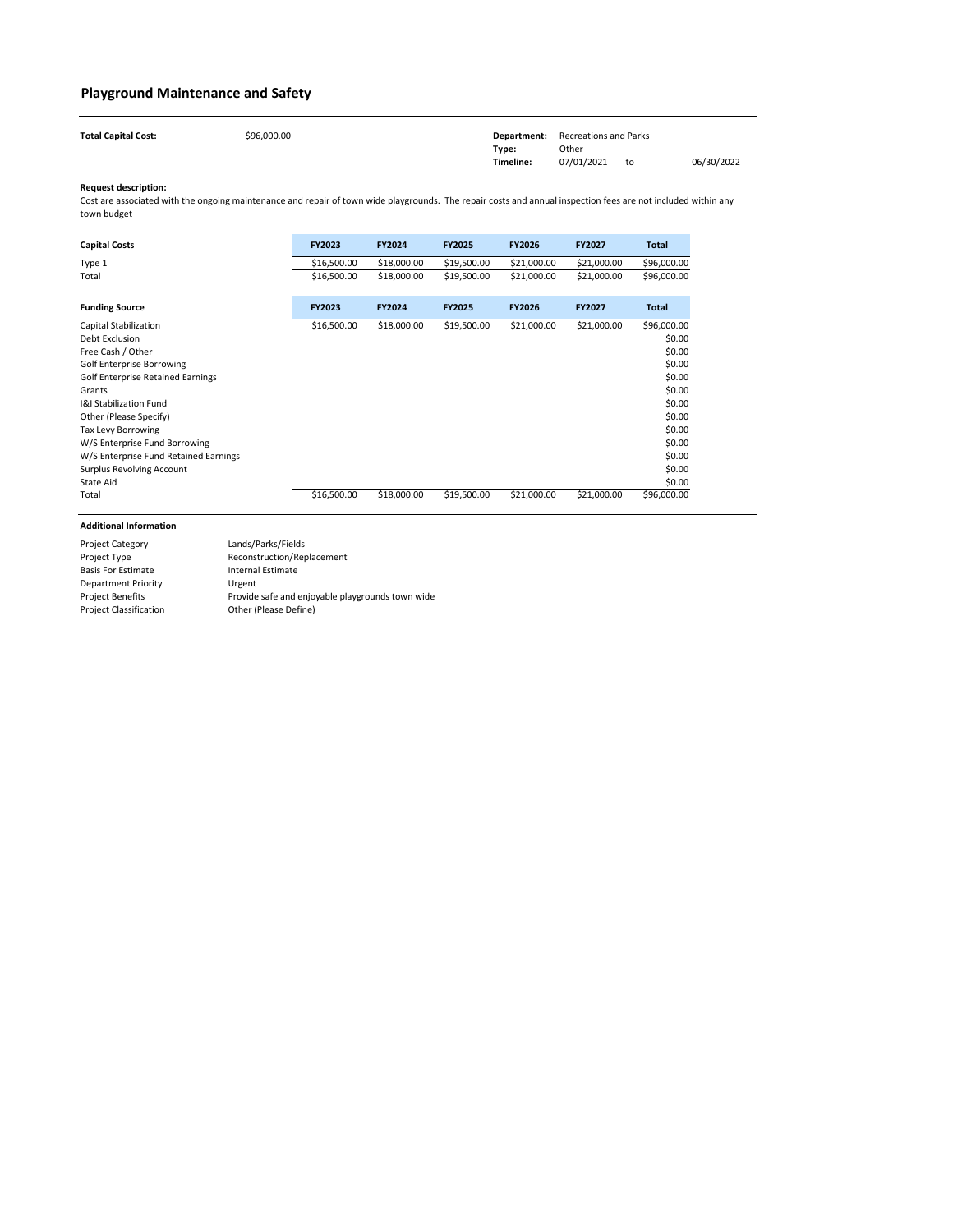| <b>Total Capital Cost:</b> | \$109,000.00 |       | <b>Department:</b> Highway and Sanitation |
|----------------------------|--------------|-------|-------------------------------------------|
|                            |              | Type: | Other                                     |

| <b>Capital Costs</b>                     | <b>FY2023</b> | <b>FY2024</b> | <b>FY2025</b> | <b>FY2026</b> | <b>FY2027</b> | <b>Total</b> |
|------------------------------------------|---------------|---------------|---------------|---------------|---------------|--------------|
| Type 1                                   | \$18,000.00   | \$20,000.00   | \$22,000.00   | \$24,000.00   | \$25,000.00   | \$109,000.00 |
| Total                                    | \$18,000.00   | \$20,000.00   | \$22,000.00   | \$24,000.00   | \$25,000.00   | \$109,000.00 |
| <b>Funding Source</b>                    | <b>FY2023</b> | <b>FY2024</b> | <b>FY2025</b> | <b>FY2026</b> | <b>FY2027</b> | <b>Total</b> |
| <b>Capital Stabilization</b>             | \$18,000.00   | \$20,000.00   | \$22,000.00   | \$24,000.00   | \$25,000.00   | \$109,000.00 |
| Debt Exclusion                           |               |               |               |               |               | \$0.00       |
| Free Cash / Other                        |               |               |               |               |               | \$0.00       |
| <b>Golf Enterprise Borrowing</b>         |               |               |               |               |               | \$0.00       |
| <b>Golf Enterprise Retained Earnings</b> |               |               |               |               |               | \$0.00       |
| Grants                                   |               |               |               |               |               | \$0.00       |
| <b>I&amp;I Stabilization Fund</b>        |               |               |               |               |               | \$0.00       |
| Other (Please Specify)                   |               |               |               |               |               | \$0.00       |
| <b>Tax Levy Borrowing</b>                |               |               |               |               |               | \$0.00       |
| W/S Enterprise Fund Borrowing            |               |               |               |               |               | \$0.00       |
| W/S Enterprise Fund Retained Earnings    |               |               |               |               |               | \$0.00       |
| <b>Surplus Revolving Account</b>         |               |               |               |               |               | \$0.00       |
| State Aid                                |               |               |               |               |               | \$0.00       |
| Total                                    | \$18,000.00   | \$20,000.00   | \$22,000.00   | \$24,000.00   | \$25,000.00   | \$109,000.00 |

2. To improve the appearance of roadways in these areas.

### <span id="page-25-0"></span>**Roadway Guardrail (Various Locations)**

| <b>Project Category</b>   | Roadway Infrastructure                                 |
|---------------------------|--------------------------------------------------------|
| <b>Project Type</b>       | Reconstruction/Replacement                             |
| <b>Basis For Estimate</b> | Internal Estimate                                      |
| Department Priority       | Scheduled Replacement                                  |
| <b>Project Benefits</b>   | 1. To improve the safety of motorists and pedestrians. |

Replace and install guardrail at various locations throughout the town. This is a recurring request. The existing guardrail is damaged in various locations. This project is needed to provide regular maintenance to the roads and sidewalks.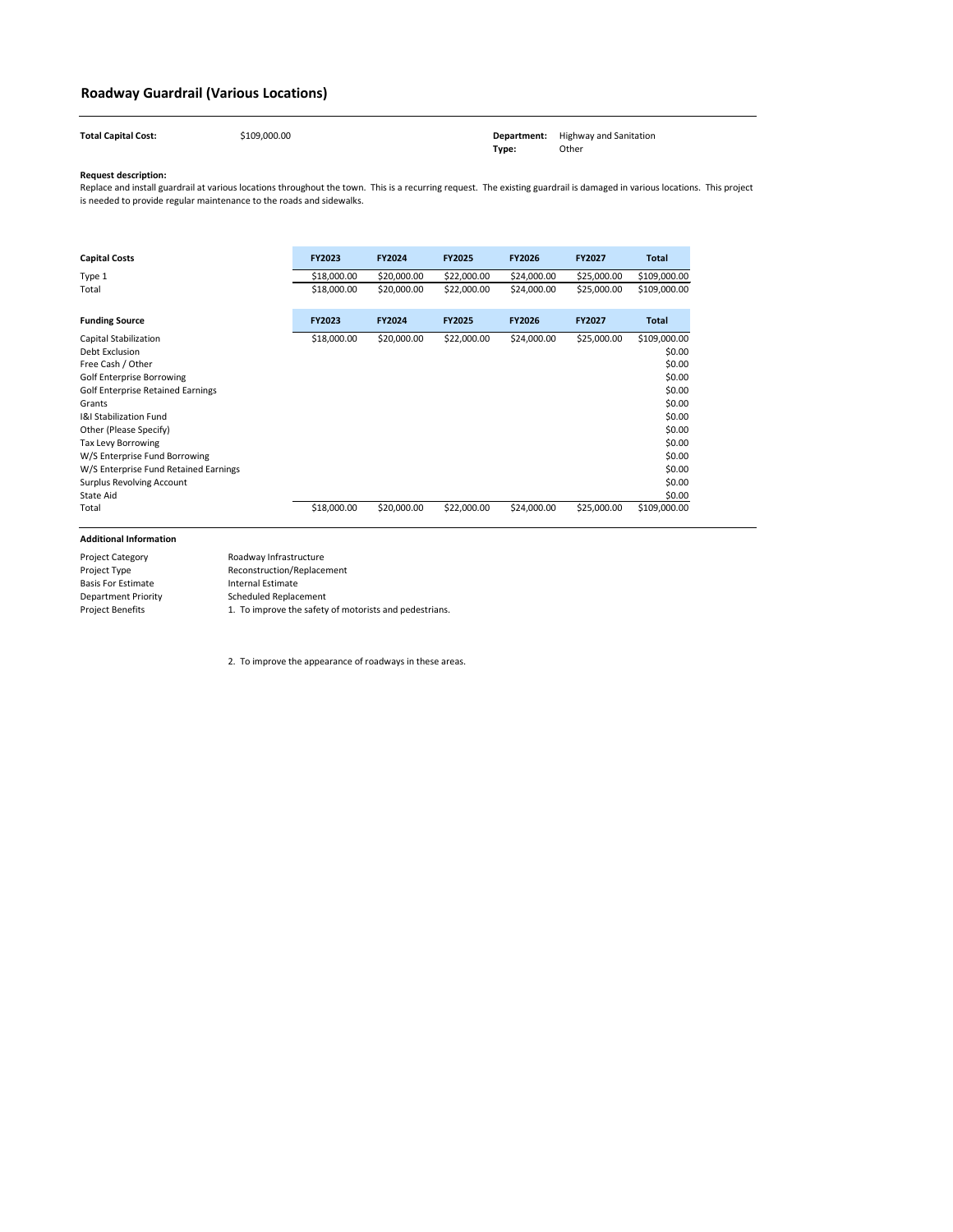| <b>Total Capital Cost:</b> | \$19,500.00 |           | <b>Department:</b> Police Department |    |            |
|----------------------------|-------------|-----------|--------------------------------------|----|------------|
|                            |             | Type:     | Other                                |    |            |
|                            |             | Timeline: | 08/01/2022                           | to | 12/31/2022 |

| <b>Capital Costs</b>                     | <b>FY2023</b> | <b>Total</b> |
|------------------------------------------|---------------|--------------|
| Type 1                                   | \$19,500.00   | \$19,500.00  |
| Total                                    | \$19,500.00   | \$19,500.00  |
| <b>Funding Source</b>                    | <b>FY2023</b> | <b>Total</b> |
| <b>Capital Stabilization</b>             | \$19,500.00   | \$19,500.00  |
| Debt Exclusion                           |               | \$0.00       |
| Free Cash                                |               | \$0.00       |
| <b>Golf Enterprise Borrowing</b>         |               | \$0.00       |
| <b>Golf Enterprise Retained Earnings</b> |               | \$0.00       |
| Grants                                   |               | \$0.00       |
| State Aid                                |               | \$0.00       |
| <b>Tax Levy Borrowing</b>                |               | \$0.00       |
| W/S Enterprise Fund Borrowing            |               | \$0.00       |
| W/S Enterprise Retained Earnings         |               | \$0.00       |
| Total                                    | \$19,500.00   | \$19,500.00  |

### <span id="page-26-0"></span>**REPLACE FIRE DEPARTMENT REPEATER**

| <b>Project Category</b>   | Equipment Other (Please Specify in Description) |
|---------------------------|-------------------------------------------------|
| <b>Basis for Estimate</b> | <b>Manufacturers Quote</b>                      |
| Project Type              | Reconstruction/Replacement                      |
| Priority                  | Necessary                                       |
| <b>Purchase Frequency</b> | One Time                                        |

THIS PROJECT WILL REPLACE THE PRIMARY FIRE OPERATIONS REPEATER WHICH WAS INSTALLED IN 2008 AND WILL BE OBSOLETE IN DECEMBER 2019. THE EXPECTED LIFE IN A 24/7/365 SERVICE IS 10 YEARS. THE PROPOSED REPLACEMENT HAS BEEN HELD OFF TO THIS POINT AS THE SYSTEM HAS FUNCTIONAL BACKUP. THIS IS USED FOR ALL FIRE DISPATCH, SUPPRESION AND EMS OPERATIONS. THE REPEATER IS THE PRIMARY LIFE SAFETY REPEATER FOR THE FIRE DEPARTMENT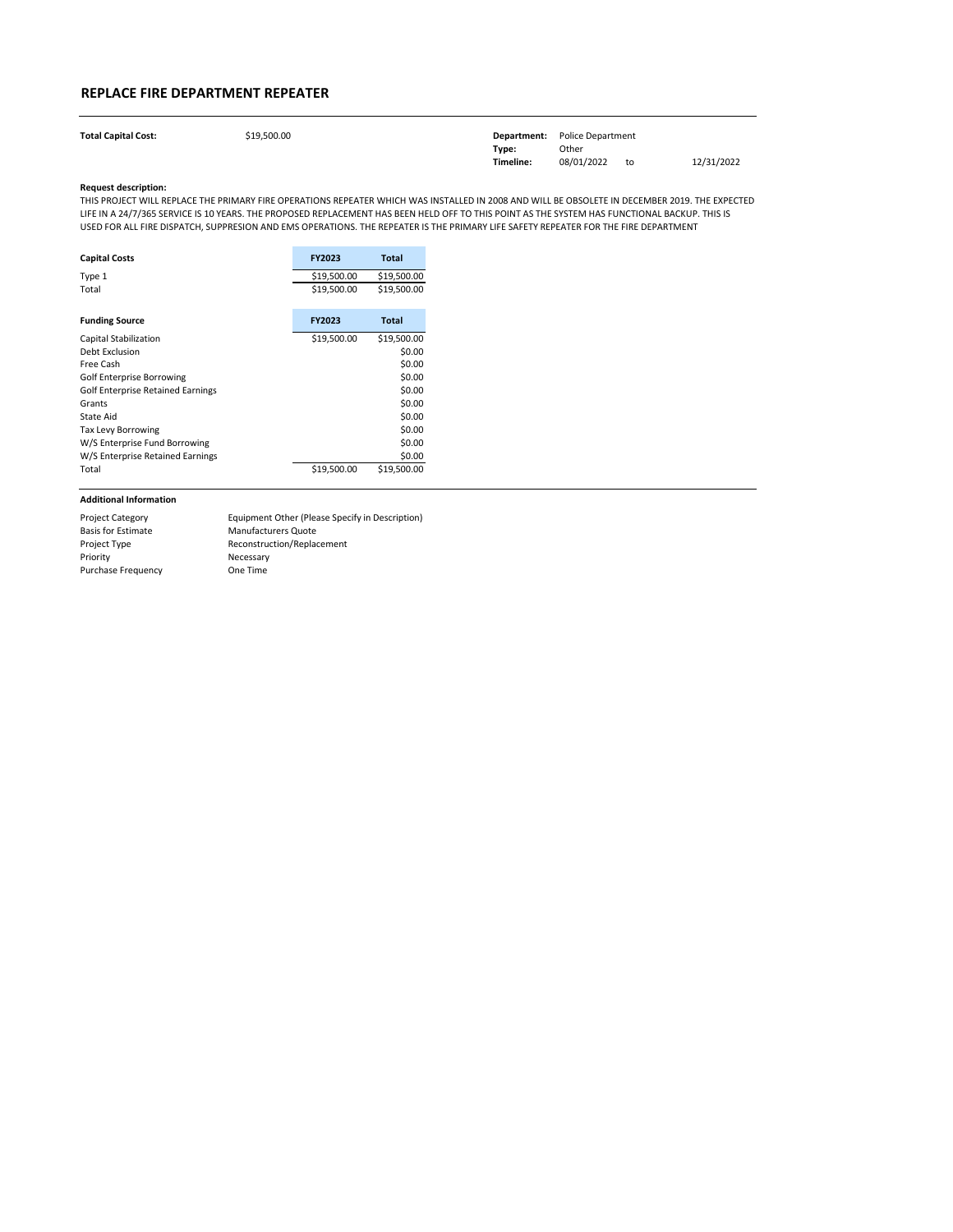| <b>Total Capital Cost:</b> | \$21,500.00 |       | <b>Department:</b> Administration |
|----------------------------|-------------|-------|-----------------------------------|
|                            |             | Type: | Other                             |

| <b>Capital Costs</b>                     | <b>FY2023</b> | <b>Total</b> |
|------------------------------------------|---------------|--------------|
| Type 1                                   | \$21,500.00   | \$21,500.00  |
| Total                                    | \$21,500.00   | \$21,500.00  |
| <b>Funding Source</b>                    | <b>FY2023</b> | <b>Total</b> |
| Capital Stabilization                    | \$21,500.00   | \$21,500.00  |
| Debt Exclusion                           |               | \$0.00       |
| Free Cash / Other                        |               | \$0.00       |
| <b>Golf Enterprise Borrowing</b>         |               | \$0.00       |
| <b>Golf Enterprise Retained Earnings</b> |               | \$0.00       |
| Grants                                   |               | \$0.00       |
| <b>I&amp;I Stabilization Fund</b>        |               | \$0.00       |
| Other (Please Specify)                   |               | \$0.00       |
| <b>Tax Levy Borrowing</b>                |               | \$0.00       |
| W/S Enterprise Fund Borrowing            |               | \$0.00       |
| W/S Enterprise Fund Retained Earnings    |               | \$0.00       |
| <b>Surplus Revolving Account</b>         |               | \$0.00       |
| State Aid                                |               | \$0.00       |
| Total                                    | \$21,500.00   | \$21,500.00  |

### <span id="page-27-0"></span>**Replace School Zone Warning Beacons**

| <b>Project Category</b>    | Roadway Infrastructure     |
|----------------------------|----------------------------|
| Project Type               | Reconstruction/Replacement |
| <b>Basis For Estimate</b>  | <b>Manufacturers Quote</b> |
| <b>Department Priority</b> | Necessary                  |

This capital request would fund the purchase of replacement school zone warning beacons at nine locations. Town staff would perform the installations. Once this project is completed, all school zone warning beacons within town will be updated to current standards and technology.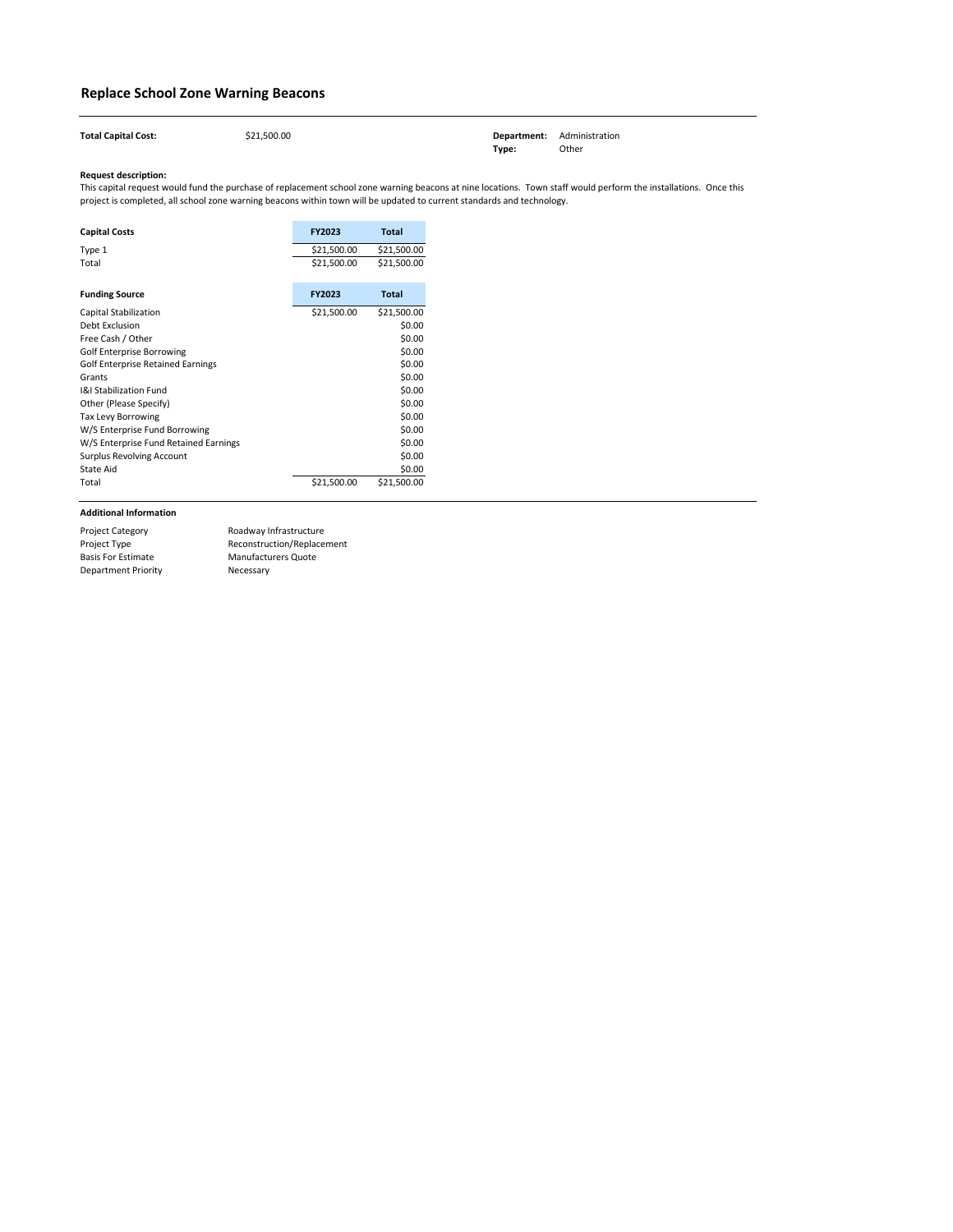| <b>Total Capital Cost:</b> | \$122,000.00 |       | <b>Department:</b> Highway and Sanitation |
|----------------------------|--------------|-------|-------------------------------------------|
|                            |              | Type: | Other                                     |

| <b>Capital Costs</b>                     | <b>FY2023</b> | <b>FY2024</b> | <b>FY2025</b> | <b>FY2026</b> | <b>FY2027</b> | <b>Total</b> |
|------------------------------------------|---------------|---------------|---------------|---------------|---------------|--------------|
| Type 1                                   | \$22,000.00   | \$23,500.00   | \$24,500.00   | \$25,500.00   | \$26,500.00   | \$122,000.00 |
| Total                                    | \$22,000.00   | \$23,500.00   | \$24,500.00   | \$25,500.00   | \$26,500.00   | \$122,000.00 |
| <b>Funding Source</b>                    | <b>FY2023</b> | <b>FY2024</b> | <b>FY2025</b> | <b>FY2026</b> | <b>FY2027</b> | <b>Total</b> |
| Capital Stabilization                    | \$22,000.00   | \$23,500.00   | \$24,500.00   | \$25,500.00   | \$26,500.00   | \$122,000.00 |
| Debt Exclusion                           |               |               |               |               |               | \$0.00       |
| Free Cash                                |               |               |               |               |               | \$0.00       |
| <b>Golf Enterprise Borrowing</b>         |               |               |               |               |               | \$0.00       |
| <b>Golf Enterprise Retained Earnings</b> |               |               |               |               |               | \$0.00       |
| Grants                                   |               |               |               |               |               | \$0.00       |
| State Aid                                |               |               |               |               |               | \$0.00       |
| <b>Tax Levy Borrowing</b>                |               |               |               |               |               | \$0.00       |
| W/S Enterprise Fund Borrowing            |               |               |               |               |               | \$0.00       |
| W/S Enterprise Retained Earnings         |               |               |               |               |               | \$0.00       |
| Total                                    | \$22,000.00   | \$23,500.00   | \$24,500.00   | \$25,500.00   | \$26,500.00   | \$122,000.00 |

### <span id="page-28-0"></span>**Replace Dumpsters**

| <b>Project Category</b>   | Equipment Other (Please Specify in Description) |
|---------------------------|-------------------------------------------------|
| <b>Basis for Estimate</b> | <b>Manufacturers Quote</b>                      |
| Project Type              | Reconstruction/Replacement                      |
| Priority                  | Necessary                                       |
| <b>Purchase Frequency</b> | Recurring                                       |

REPLACEMENT OF RUSTED AND ROTTED DUMPSTERS IN MUNICIPAL AND SCHOOL BUILDINGS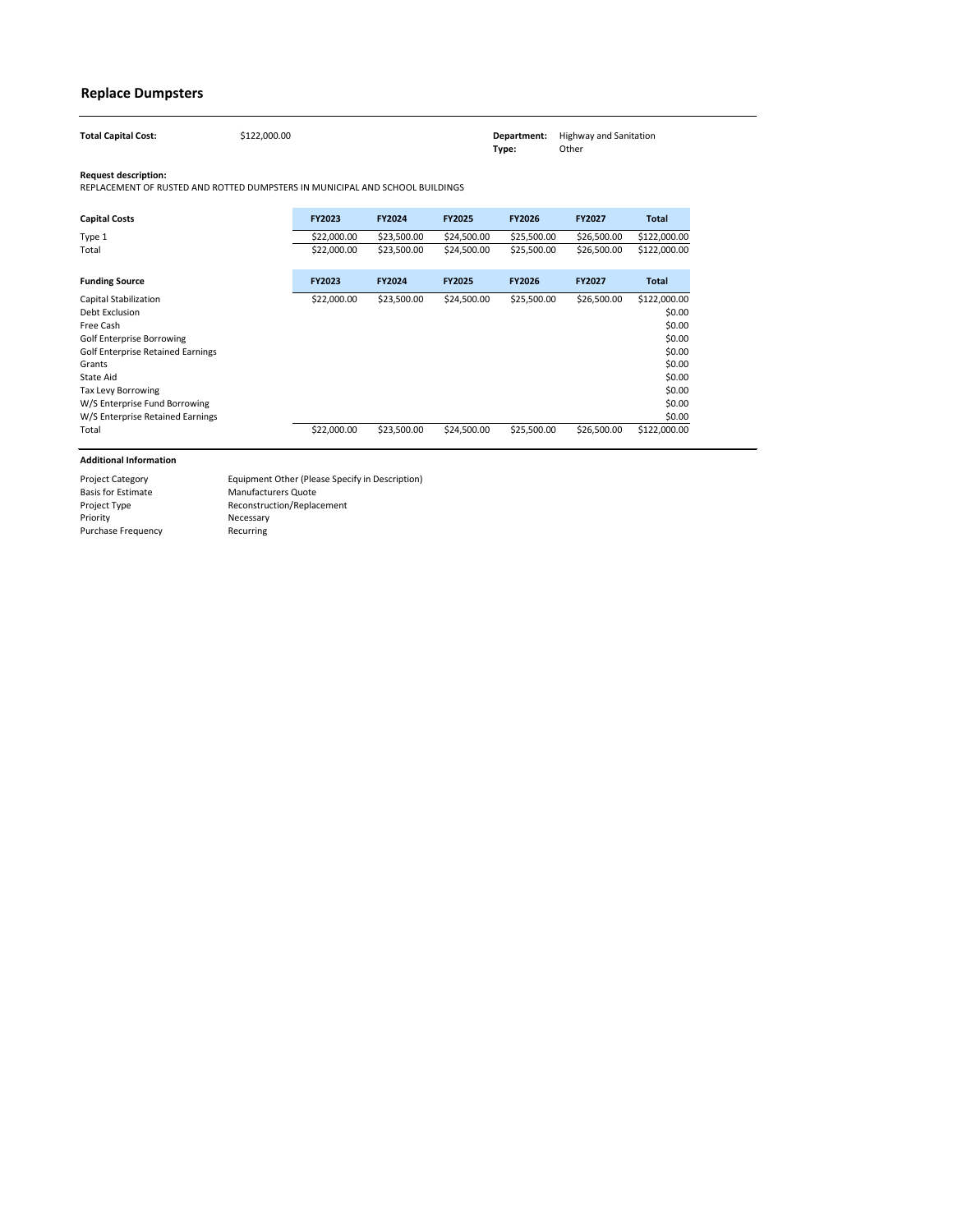| <b>Total Capital Cost:</b> | \$25,000.00 | Department: | <b>Recreations and Parks</b> |    |            |
|----------------------------|-------------|-------------|------------------------------|----|------------|
|                            |             | Type:       | Other                        |    |            |
|                            |             | Timeline:   | 07/01/2022                   | to | 11/30/2022 |

| <b>Capital Costs</b>                     | <b>FY2023</b> | <b>Total</b> |
|------------------------------------------|---------------|--------------|
| Type 1                                   | \$25,000.00   | \$25,000.00  |
| Total                                    | \$25,000.00   | \$25,000.00  |
| <b>Funding Source</b>                    | <b>FY2023</b> | <b>Total</b> |
| <b>Capital Stabilization</b>             | \$25,000.00   | \$25,000.00  |
| Debt Exclusion                           |               | \$0.00       |
| Free Cash / Other                        |               | \$0.00       |
| <b>Golf Enterprise Borrowing</b>         |               | \$0.00       |
| <b>Golf Enterprise Retained Earnings</b> |               | \$0.00       |
| Grants                                   |               | \$0.00       |
| <b>I&amp;I Stabilization Fund</b>        |               | \$0.00       |
| Other (Please Specify)                   |               | \$0.00       |
| <b>Tax Levy Borrowing</b>                |               | \$0.00       |
| W/S Enterprise Fund Borrowing            |               | \$0.00       |
| W/S Enterprise Fund Retained Earnings    |               | \$0.00       |
| <b>Surplus Revolving Account</b>         |               | \$0.00       |
| State Aid                                |               | \$0.00       |
| Total                                    | \$25,000.00   | \$25,000.00  |

### <span id="page-29-0"></span>**ADA Compliance Design - Memorial Beach 1st Aid/Restrooms**

| <b>Project Category</b>       | <b>Building</b>                                                                         |
|-------------------------------|-----------------------------------------------------------------------------------------|
| Project Type                  | Reconstruction/Replacement                                                              |
| <b>Basis For Estimate</b>     | <b>Prior Projects</b>                                                                   |
| <b>Department Priority</b>    | Urgent                                                                                  |
| <b>Project Benefits</b>       | bring the facility into ADA Compliance, which could be eligible for grant opportunities |
| <b>Project Classification</b> | Capital Improvement                                                                     |

Funding for design work in order to bring the beach facilities to be ADA Compliant. The 2016 Master Plan for Parks and Fields indicates the facility is in need of updates to plumbing, sinks, toilets......

The 1st aid room is not equipped or designed to care for an injured patron.

Notes within the 2020 Open Space and Recreation Plan, Appendix C indicate "The entrances to the guard room, inside the concession area and the first aid room are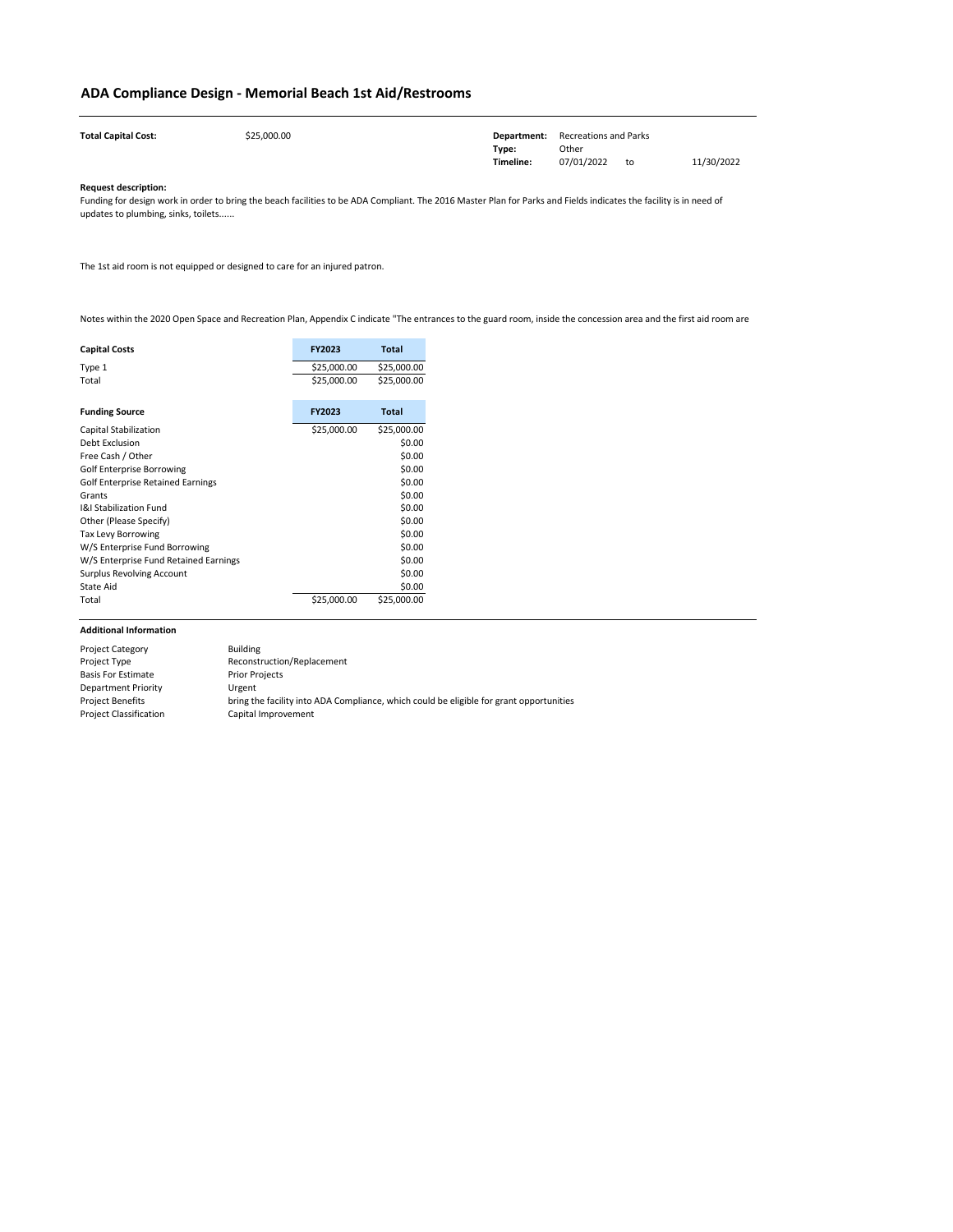**Total Capital Cost:** \$150,000.00 **Department:** Land Fac. and Nat. Resources **Type:** Other

#### **Request description:**

| <b>Capital Costs</b>                     | FY2023      | <b>FY2024</b> | <b>FY2025</b> | <b>FY2026</b> | FY2027      | <b>Total</b> |
|------------------------------------------|-------------|---------------|---------------|---------------|-------------|--------------|
| Type 1                                   | \$30,000.00 | \$30,000.00   | \$30,000.00   | \$30,000.00   | \$30,000.00 | \$150,000.00 |
| Total                                    | \$30,000.00 | \$30,000.00   | \$30,000.00   | \$30,000.00   | \$30,000.00 | \$150,000.00 |
| <b>Funding Source</b>                    | FY2023      | <b>FY2024</b> | <b>FY2025</b> | <b>FY2026</b> | FY2027      | <b>Total</b> |
| Capital Stabilization                    | \$30,000.00 | \$30,000.00   | \$30,000.00   | \$30,000.00   | \$30,000.00 | \$150,000.00 |
| Debt Exclusion                           |             |               |               |               |             | \$0.00       |
| Free Cash / Other                        |             |               |               |               |             | \$0.00       |
| <b>Golf Enterprise Borrowing</b>         |             |               |               |               |             | \$0.00       |
| <b>Golf Enterprise Retained Earnings</b> |             |               |               |               |             | \$0.00       |
| Grants                                   |             |               |               |               |             | \$0.00       |
| <b>I&amp;I Stabilization Fund</b>        |             |               |               |               |             | \$0.00       |
| Other (Please Specify)                   |             |               |               |               |             | \$0.00       |
| Tax Levy Borrowing                       |             |               |               |               |             | \$0.00       |
| W/S Enterprise Fund Borrowing            |             |               |               |               |             | \$0.00       |
| W/S Enterprise Fund Retained Earnings    |             |               |               |               |             | \$0.00       |
| <b>Surplus Revolving Account</b>         |             |               |               |               |             | \$0.00       |
| State Aid                                |             |               |               |               |             | \$0.00       |
| Total                                    | \$30,000.00 | \$30,000.00   | \$30,000.00   | \$30,000.00   | \$30,000.00 | \$150,000.00 |

Recent tree loss and numerous other environmental factors continue to threaten the current tree population. Tree replacements should continue.

| <b>Project Category</b>    | Lands/Parks/Fields                                                                                                            |
|----------------------------|-------------------------------------------------------------------------------------------------------------------------------|
| Project Type               | Reconstruction/Replacement                                                                                                    |
| <b>Basis For Estimate</b>  | Internal Estimate                                                                                                             |
| <b>Department Priority</b> | <b>Scheduled Replacement</b>                                                                                                  |
| <b>Project Benefits</b>    | Since the closing of the Town Nursery decades ago, the Town has not had a proactive tree planting program. This appropriation |
|                            | would continue the effort to replace trees which are lost.                                                                    |

### **Tree Replacement**

<span id="page-30-0"></span>

This request is to continue an annual reforestation of the Town of Natick. Through normal loss of trees in any given year, Natick loses 30 trees. In recent years, large damaging storms have in some cases doubled or nearly tripled the rate of tree loss. This appropriation would purchase approximately 20 full-sized trees @ \$1,500 per tree.

https://www.natickma.gov/1637/Strategic-Tree-Planting-Program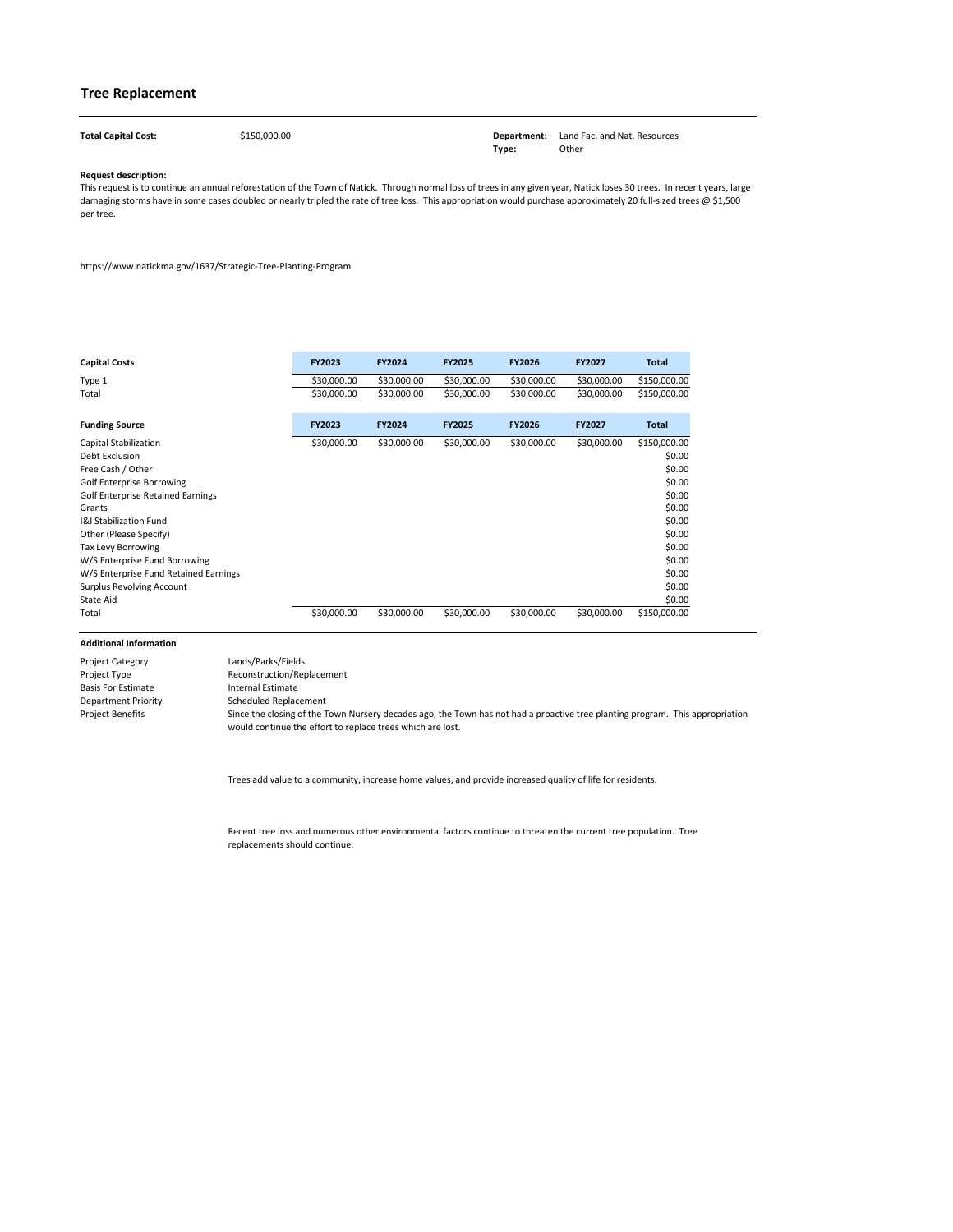| <b>Total Capital Cost:</b>                                                                                      | \$30,000.00 |               |              | Department:<br>Type: |
|-----------------------------------------------------------------------------------------------------------------|-------------|---------------|--------------|----------------------|
| <b>Request description:</b>                                                                                     |             |               |              |                      |
| Installation of rectangular rapid flash pedestrian crossing beacons on Oak Street at the Weston Aqueduct Trail. |             |               |              |                      |
| <b>Capital Costs</b>                                                                                            |             | <b>FY2023</b> | <b>Total</b> |                      |
| Type 1                                                                                                          |             | \$30,000.00   | \$30,000.00  |                      |
| Total                                                                                                           |             | \$30,000.00   | \$30,000.00  |                      |
| <b>Funding Source</b>                                                                                           |             | <b>FY2023</b> | <b>Total</b> |                      |
| <b>Capital Stabilization</b>                                                                                    |             | \$30,000.00   | \$30,000.00  |                      |
| Debt Exclusion                                                                                                  |             |               | \$0.00       |                      |
| Free Cash / Other                                                                                               |             |               | \$0.00       |                      |
| <b>Golf Enterprise Borrowing</b>                                                                                |             |               | \$0.00       |                      |
| <b>Golf Enterprise Retained Earnings</b>                                                                        |             |               | \$0.00       |                      |
| Grants                                                                                                          |             |               | \$0.00       |                      |
| <b>I&amp;I Stabilization Fund</b>                                                                               |             |               | \$0.00       |                      |
| Other (Please Specify)                                                                                          |             |               | \$0.00       |                      |
| <b>Tax Levy Borrowing</b>                                                                                       |             |               | \$0.00       |                      |
| W/S Enterprise Fund Borrowing                                                                                   |             |               | \$0.00       |                      |
| W/S Enterprise Fund Retained Earnings                                                                           |             |               | \$0.00       |                      |
| <b>Surplus Revolving Account</b>                                                                                |             |               | \$0.00       |                      |
| <b>State Aid</b>                                                                                                |             |               | \$0.00       |                      |
| Total                                                                                                           |             | \$30,000.00   | \$30,000.00  |                      |

| <b>Project Category</b>    | Roadway Infrastructure                  |
|----------------------------|-----------------------------------------|
| Project Type               | <b>New</b>                              |
| <b>Basis For Estimate</b>  | Internal Estimate                       |
| <b>Department Priority</b> | Service Enhancement                     |
| <b>Project Benefits</b>    | Improved pedestrian and vehicle safety. |

### <span id="page-31-0"></span>**Oak Street/MWRA Aqueduct Pedestrian Crossing**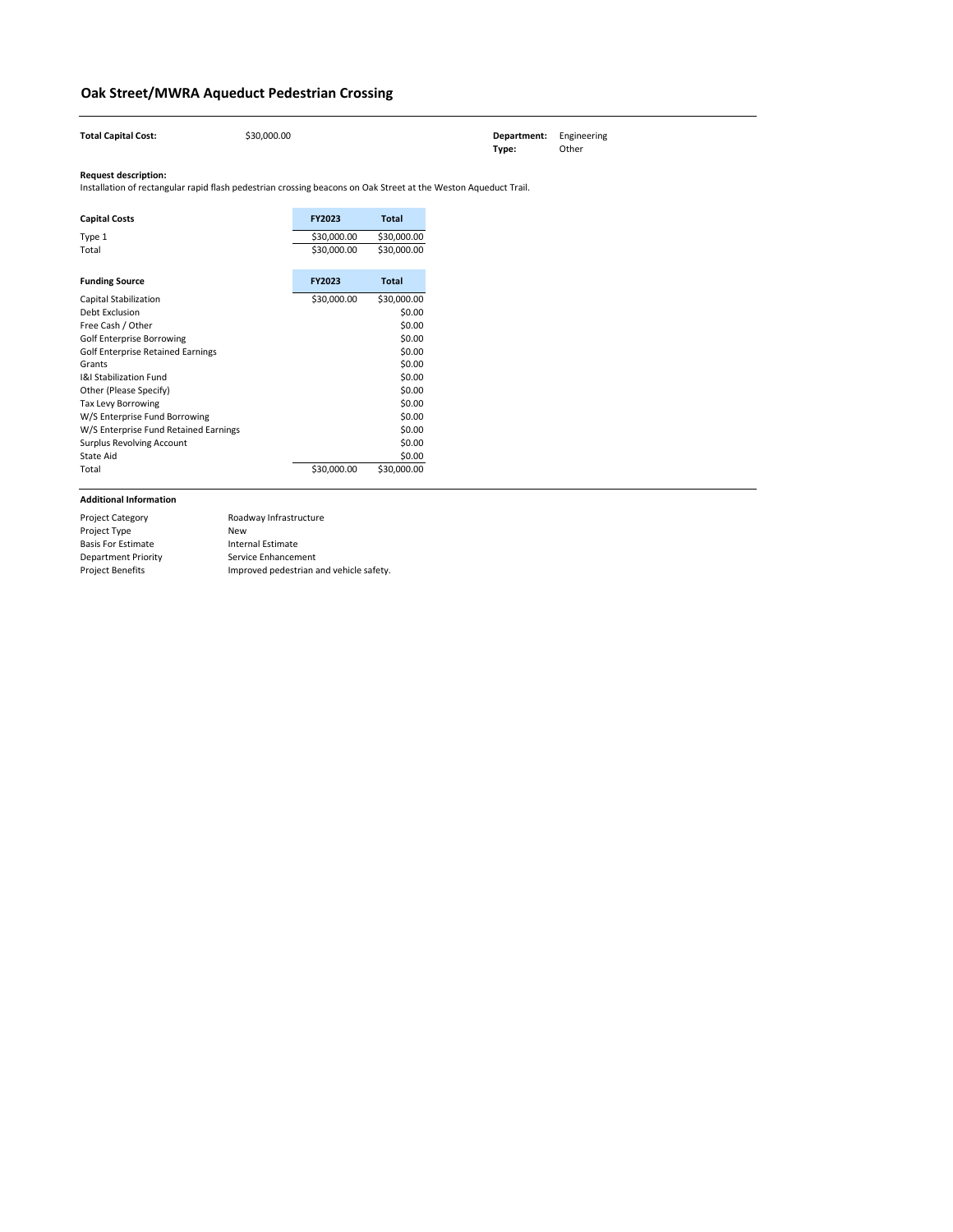| <b>Total Capital Cost:</b> | \$35,000.00 |           | <b>Department:</b> Recreations and Parks |    |            |
|----------------------------|-------------|-----------|------------------------------------------|----|------------|
|                            |             | Type:     | Other                                    |    |            |
|                            |             | Timeline: | 07/01/2022                               | to | 12/02/2022 |

| <b>Capital Costs</b>                     | <b>FY2023</b> | <b>Total</b> |
|------------------------------------------|---------------|--------------|
| Type 1                                   | \$35,000.00   | \$35,000.00  |
| Total                                    | \$35,000.00   | \$35,000.00  |
| <b>Funding Source</b>                    | <b>FY2023</b> | <b>Total</b> |
| <b>Capital Stabilization</b>             | \$35,000.00   | \$35,000.00  |
| <b>Debt Exclusion</b>                    |               | \$0.00       |
| Free Cash / Other                        |               | \$0.00       |
| <b>Golf Enterprise Borrowing</b>         |               | \$0.00       |
| <b>Golf Enterprise Retained Earnings</b> |               | \$0.00       |
| Grants                                   |               | \$0.00       |
| <b>1&amp;I Stabilization Fund</b>        |               | \$0.00       |
| Other (Please Specify)                   |               | \$0.00       |
| Tax Levy Borrowing                       |               | \$0.00       |
| W/S Enterprise Fund Borrowing            |               | \$0.00       |
| W/S Enterprise Fund Retained Earnings    |               | \$0.00       |
| <b>Surplus Revolving Account</b>         |               | \$0.00       |
| <b>State Aid</b>                         |               | \$0.00       |
| Total                                    | \$35,000.00   | \$35,000.00  |

The South Natick Multi Purpose Courts have been in disrepair for many years. This area has become a frequent topic during public comments at Recreation & Park Commission meetings, as well as a high cost to the Department of Public Works to remove vandalism, safety hazards and materials for unauthorized use. The attached rendering shows the potential of high-cost improvements. However, we are looking for a design that could offset costs by creating grant eligibility. (example - climate resilient, an inclusive park, nature interpretation and education)

### <span id="page-32-0"></span>**South Natick Multi Purpose Court Design**

| <b>Project Category</b>       | Lands/Parks/Fields                                                                                                                                                                                                                      |
|-------------------------------|-----------------------------------------------------------------------------------------------------------------------------------------------------------------------------------------------------------------------------------------|
| Project Type                  | Reconstruction/Replacement                                                                                                                                                                                                              |
| <b>Basis For Estimate</b>     | <b>Prior Projects</b>                                                                                                                                                                                                                   |
| Department Priority           | Necessary                                                                                                                                                                                                                               |
| <b>Project Benefits</b>       | Would eliminate badly deteriorated existing conditions, create clearly defined parking, establish ADA-compliant access, create<br>opportunities to explore nature and provide an attractive facility for the residents of South Natick. |
| <b>Project Classification</b> | Capital Improvement                                                                                                                                                                                                                     |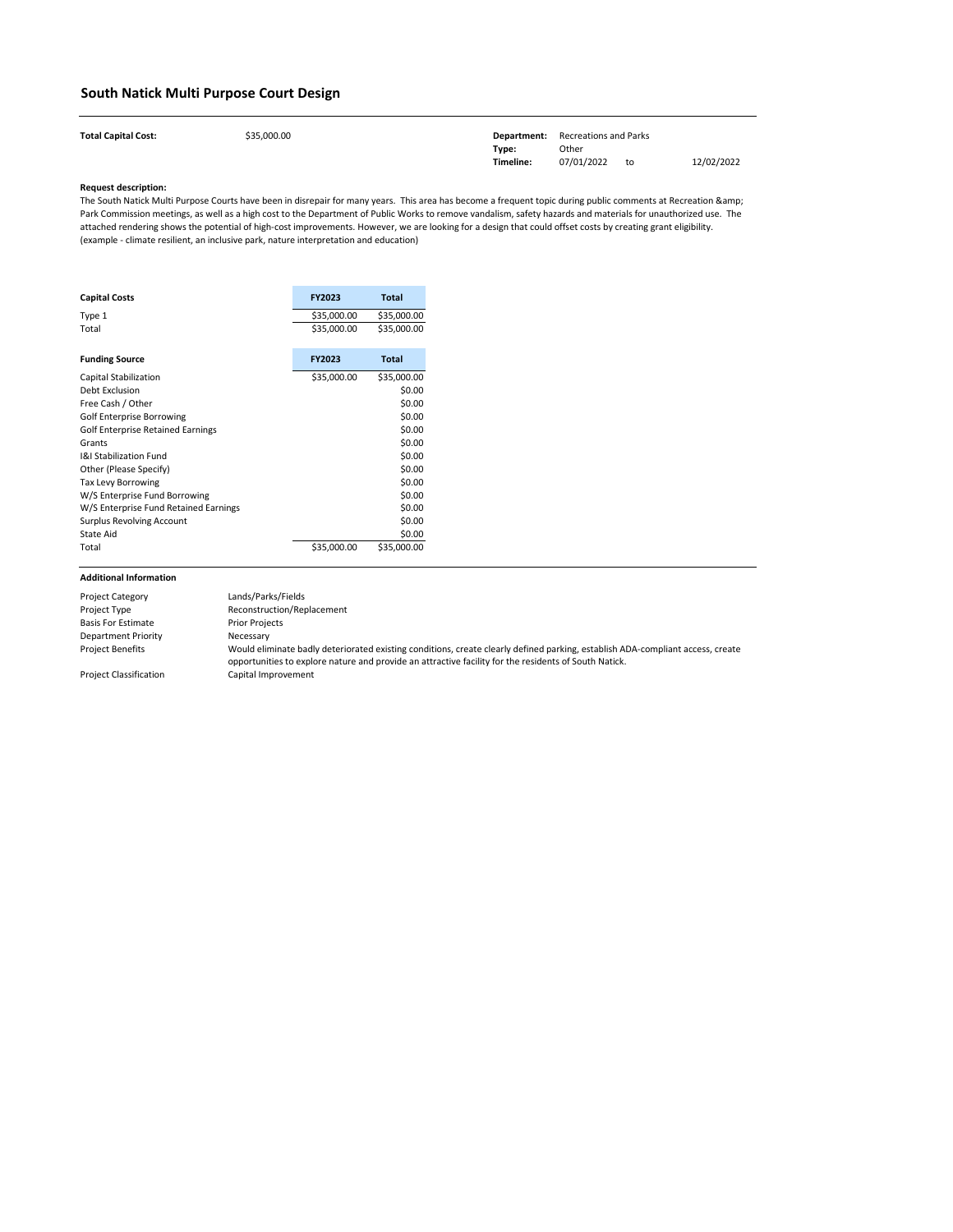| <b>Total Capital Cost:</b>                                     | \$40,000.00 |             |              |
|----------------------------------------------------------------|-------------|-------------|--------------|
| <b>Request description:</b>                                    |             |             |              |
| Replace garage doors for the Police Vehicle Maintenance Garage |             |             |              |
| <b>Capital Costs</b>                                           |             | FY2023      | <b>Total</b> |
| Type 1                                                         |             | \$40,000.00 | \$40,000.00  |
| Total                                                          |             | \$40,000.00 | \$40,000.00  |
|                                                                |             |             |              |
| <b>Funding Source</b>                                          |             | FY2023      | <b>Total</b> |
| Capital Stabilization                                          |             | \$40,000.00 | \$40,000.00  |
| Debt Exclusion                                                 |             |             | \$0.00       |
| Free Cash / Other                                              |             |             | \$0.00       |
| <b>Golf Enterprise Borrowing</b>                               |             |             | \$0.00       |
| <b>Golf Enterprise Retained Earnings</b>                       |             |             | \$0.00       |
| Grants                                                         |             |             | \$0.00       |
| <b>I&amp;I Stabilization Fund</b>                              |             |             | \$0.00       |
| Other (Please Specify)                                         |             |             | \$0.00       |
| <b>Tax Levy Borrowing</b>                                      |             |             | \$0.00       |
| W/S Enterprise Fund Borrowing                                  |             |             | \$0.00       |
| W/S Enterprise Fund Retained Earnings                          |             |             | \$0.00       |
| <b>Surplus Revolving Account</b>                               |             |             | \$0.00       |
| <b>State Aid</b>                                               |             |             | \$0.00       |
| Total                                                          |             | \$40,000.00 | \$40,000.00  |

### <span id="page-33-0"></span>**Replace Garage Doors - Police Maintenance Garage**

| <b>Project Category</b>    | <b>Building</b>            |
|----------------------------|----------------------------|
| <b>Project Type</b>        | Reconstruction/Replacement |
| <b>Basis For Estimate</b>  | <b>Manufacturers Quote</b> |
| <b>Department Priority</b> | Scheduled Replacement      |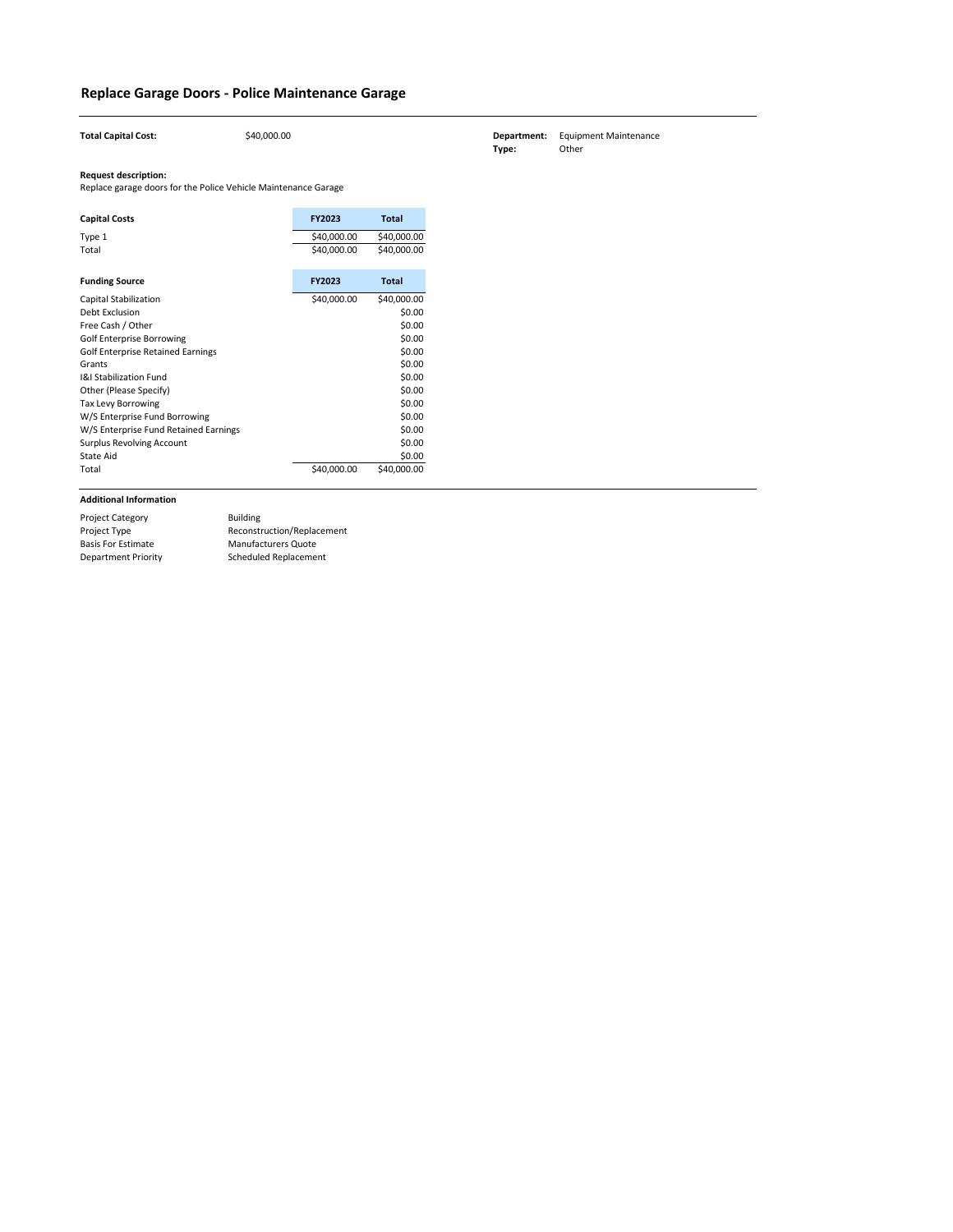| <b>Total Capital Cost:</b> | \$60,000.00 |           | <b>Department:</b> Police Department |    |            |
|----------------------------|-------------|-----------|--------------------------------------|----|------------|
|                            |             | Type:     | Other                                |    |            |
|                            |             | Timeline: | 07/01/2022                           | to | 06/30/2024 |

| <b>Capital Costs</b>                     | <b>FY2023</b> | <b>FY2024</b> | Total        |
|------------------------------------------|---------------|---------------|--------------|
| Type 1                                   | \$45,000.00   | \$15,000.00   | \$60,000.00  |
| Total                                    | \$45,000.00   | \$15,000.00   | \$60,000.00  |
|                                          |               |               |              |
| <b>Funding Source</b>                    | <b>FY2023</b> | <b>FY2024</b> | <b>Total</b> |
| <b>Capital Stabilization</b>             | \$45,000.00   | \$15,000.00   | \$60,000.00  |
| Debt Exclusion                           |               |               | \$0.00       |
| Free Cash                                |               |               | \$0.00       |
| <b>Golf Enterprise Borrowing</b>         |               |               | \$0.00       |
| <b>Golf Enterprise Retained Earnings</b> |               |               | \$0.00       |
| Grants                                   |               |               | \$0.00       |
| State Aid                                |               |               | \$0.00       |
| Tax Levy Borrowing                       |               |               | \$0.00       |
| W/S Enterprise Fund Borrowing            |               |               | \$0.00       |
| W/S Enterprise Retained Earnings         |               |               | \$0.00       |
| Total                                    | \$45,000.00   | \$15,000.00   | \$60,000.00  |

### <span id="page-34-0"></span>**REPLACE BULLET PROOF VESTS**

| <b>Project Category</b>   | Equipment Other (Please Specify in Description) |
|---------------------------|-------------------------------------------------|
| <b>Basis for Estimate</b> | <b>Manufacturers Quote</b>                      |
| Project Type              | Reconstruction/Replacement                      |
| Priority                  | <b>Scheduled Replacement</b>                    |
| <b>Purchase Frequency</b> | <b>Fixed Period Recurring</b>                   |

THE PROJECT IS TO SAVE A PLACE FOR REPLACEMENT OF BULLET PROOF VESTS THAT ALL OFFICERS ARE ASSIGNED AND REQUIRED TO WEAR. TO DATE THE VEST HAVE BEEN PURCHASED WITH A COMBINATION OF STATE GRANT AND FEDERAL GRANT. THERE HAS BEEN DISCUSSION OF CANCELLING THESE GRANT PROGRAMS. IF SUCH PROGRAMS ARE CANCELLED WE WANTED TO BE PREPARED.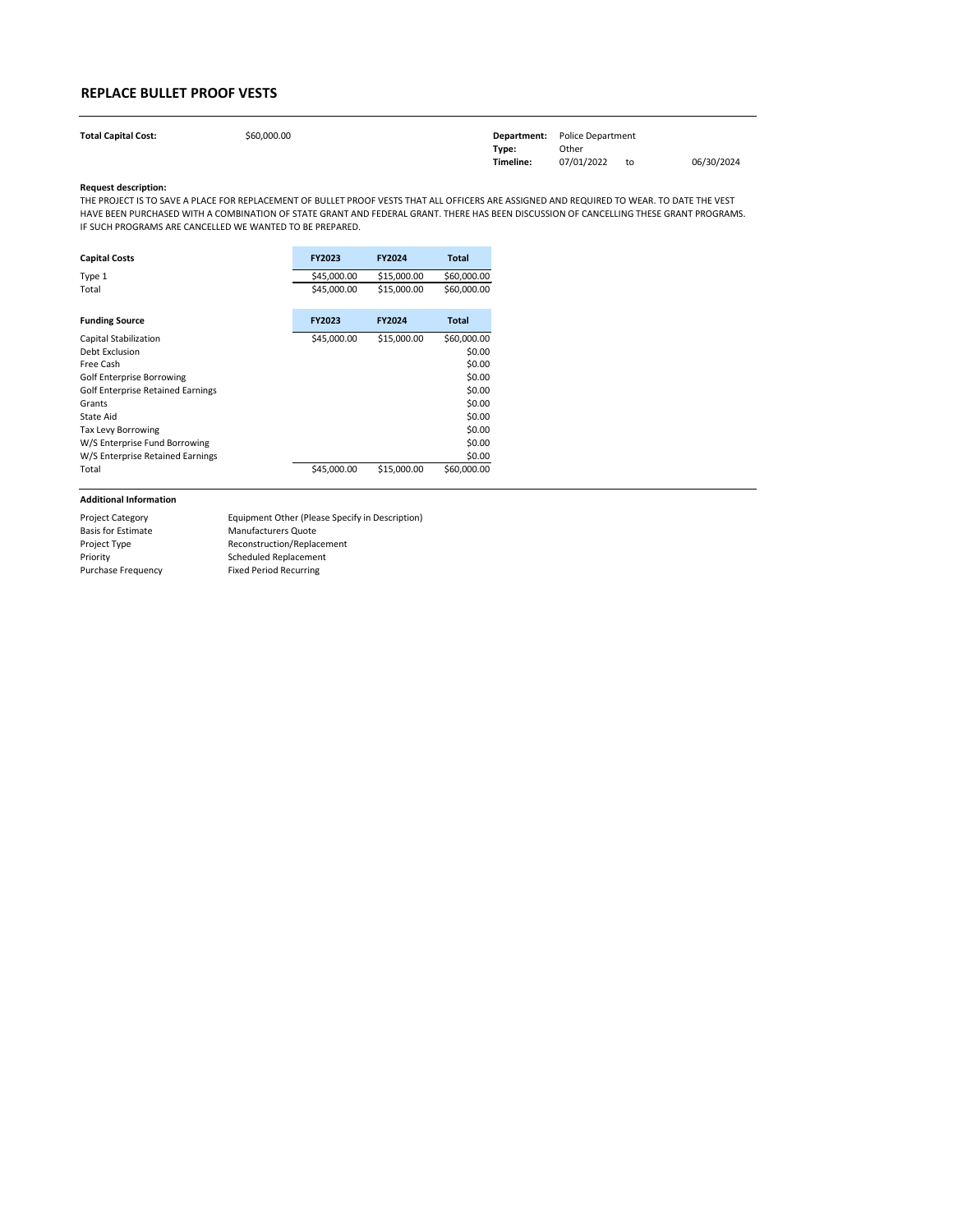| <b>Total Capital Cost:</b> | \$180,000.00 | <b>Department:</b> Administration |       |
|----------------------------|--------------|-----------------------------------|-------|
|                            |              | Type:                             | Other |

| <b>Capital Costs</b>                     | FY2023      | <b>FY2024</b> | <b>FY2025</b> | <b>FY2026</b> | <b>Total</b> |
|------------------------------------------|-------------|---------------|---------------|---------------|--------------|
| Type 1                                   | \$45,000.00 | \$45,000.00   | \$45,000.00   | \$45,000.00   | \$180,000.00 |
| Total                                    | \$45,000.00 | \$45,000.00   | \$45,000.00   | \$45,000.00   | \$180,000.00 |
| <b>Funding Source</b>                    | FY2023      | <b>FY2024</b> | <b>FY2025</b> | <b>FY2026</b> | <b>Total</b> |
| Capital Stabilization                    | \$45,000.00 | \$45,000.00   | \$45,000.00   | \$45,000.00   | \$180,000.00 |
| Debt Exclusion                           |             |               |               |               | \$0.00       |
| Free Cash / Other                        |             |               |               |               | \$0.00       |
| <b>Golf Enterprise Borrowing</b>         |             |               |               |               | \$0.00       |
| <b>Golf Enterprise Retained Earnings</b> |             |               |               |               | \$0.00       |
| Grants                                   |             |               |               |               | \$0.00       |
| <b>I&amp;I Stabilization Fund</b>        |             |               |               |               | \$0.00       |
| Other (Please Specify)                   |             |               |               |               | \$0.00       |
| <b>Tax Levy Borrowing</b>                |             |               |               |               | \$0.00       |
| W/S Enterprise Fund Borrowing            |             |               |               |               | \$0.00       |
| W/S Enterprise Fund Retained Earnings    |             |               |               |               | \$0.00       |
| <b>Surplus Revolving Account</b>         |             |               |               |               | \$0.00       |
| State Aid                                |             |               |               |               | \$0.00       |
| Total                                    | \$45,000.00 | \$45,000.00   | \$45,000.00   | \$45,000.00   | \$180,000.00 |

### <span id="page-35-0"></span>**Install Pedestrian Warning Beacons**

| <b>Project Category</b>       | Roadway Infrastructure     |
|-------------------------------|----------------------------|
| Project Type                  | <b>New</b>                 |
| <b>Basis For Estimate</b>     | <b>Manufacturers Quote</b> |
| <b>Department Priority</b>    | Necessary                  |
| <b>Project Classification</b> | Capital Equipment          |
|                               |                            |

This capital request would fund the installation of pedestrian warning beacons (rectangular rapid flashing beacons) at three locations per year based on a priority set by the Select Board upon recommendation of the Safety Committee. There are currently 12 locations in queue for installation.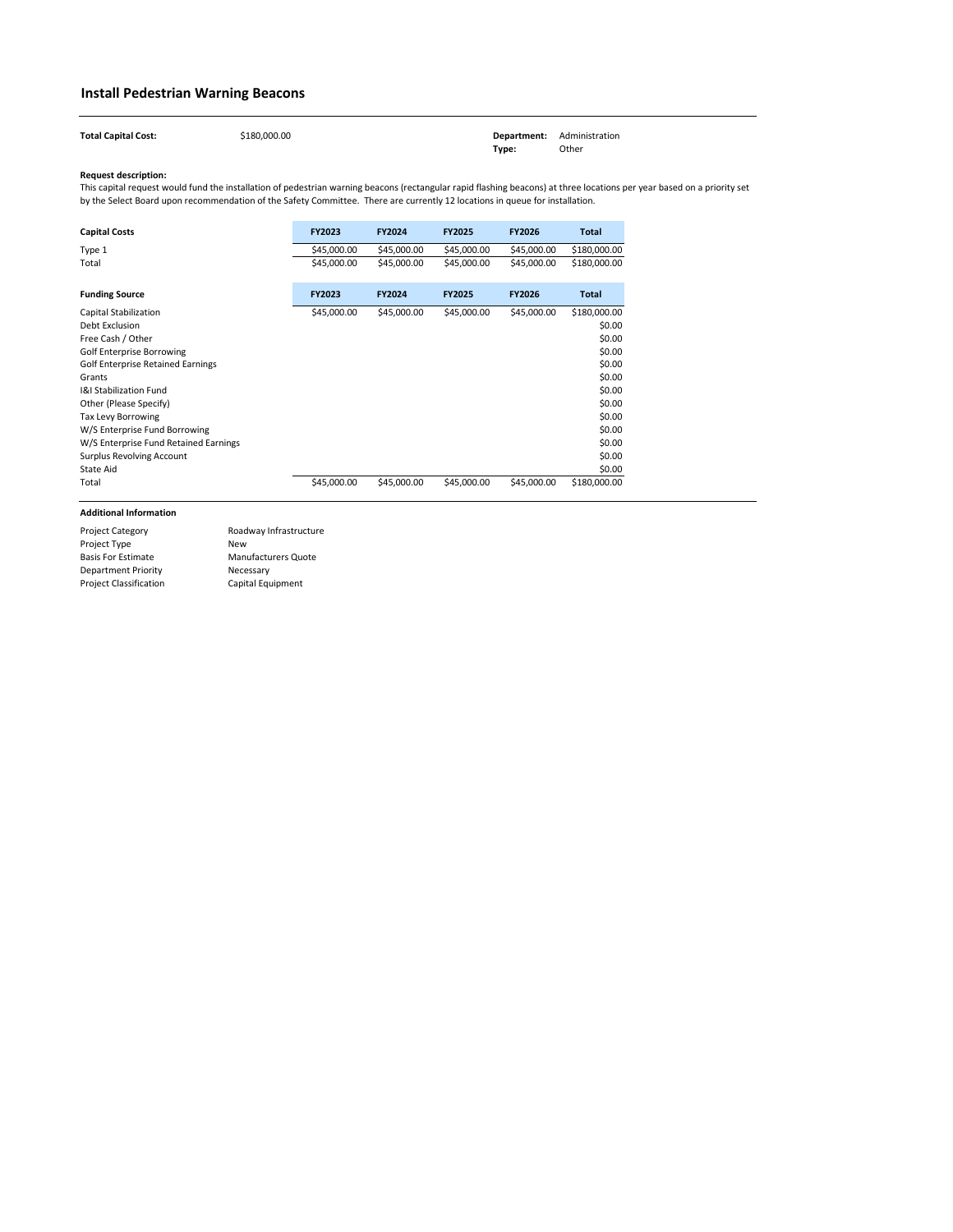| <b>Total Capital Cost:</b> | \$250,000.00 |       | <b>Department:</b> Facilities Management |
|----------------------------|--------------|-------|------------------------------------------|
|                            |              | Tvpe: | Other                                    |

| <b>Capital Costs</b>                     | <b>FY2023</b> | <b>FY2024</b> | <b>FY2025</b> | <b>FY2026</b> | <b>FY2027</b> | <b>Total</b> |
|------------------------------------------|---------------|---------------|---------------|---------------|---------------|--------------|
| Type 1                                   | \$50,000.00   | \$50,000.00   | \$50,000.00   | \$50,000.00   | \$50,000.00   | \$250,000.00 |
| Total                                    | \$50,000.00   | \$50,000.00   | \$50,000.00   | \$50,000.00   | \$50,000.00   | \$250,000.00 |
| <b>Funding Source</b>                    | <b>FY2023</b> | <b>FY2024</b> | <b>FY2025</b> | <b>FY2026</b> | <b>FY2027</b> | <b>Total</b> |
| Capital Stabilization                    | \$50,000.00   | \$50,000.00   | \$50,000.00   | \$50,000.00   | \$50,000.00   | \$250,000.00 |
| Debt Exclusion                           |               |               |               |               |               | \$0.00       |
| Free Cash                                |               |               |               |               |               | \$0.00       |
| <b>Golf Enterprise Borrowing</b>         |               |               |               |               |               | \$0.00       |
| <b>Golf Enterprise Retained Earnings</b> |               |               |               |               |               | \$0.00       |
| Grants                                   |               |               |               |               |               | \$0.00       |
| State Aid                                |               |               |               |               |               | \$0.00       |
| <b>Tax Levy Borrowing</b>                |               |               |               |               |               | \$0.00       |
| W/S Enterprise Fund Borrowing            |               |               |               |               |               | \$0.00       |
| W/S Enterprise Retained Earnings         |               |               |               |               |               | \$0.00       |
| Total                                    | \$50,000.00   | \$50,000.00   | \$50,000.00   | \$50,000.00   | \$50,000.00   | \$250,000.00 |

## **Custodial Equipment Replacement Program**

Project Category Basis for Estimate Project Type Priority Purchase Frequency New Necessary Recurring Equipment Other (Please Specify in Description) Prior Projects

Large and more costly custodial equipment is used throughout the time. Many pieces of equipment have reached it useful life. This has led to increase maintenance cost for the equipment and lower efficiency for staff who have to deal with malfunctioning equipment. This is the development of a comprehensive program to replace aged equipment as a part of a multi-year replacement cycle. The goal is to request and obtain budgetary funds in advance to replace equipment and avoid the need to request emergency funding due to unplanned equipment failures.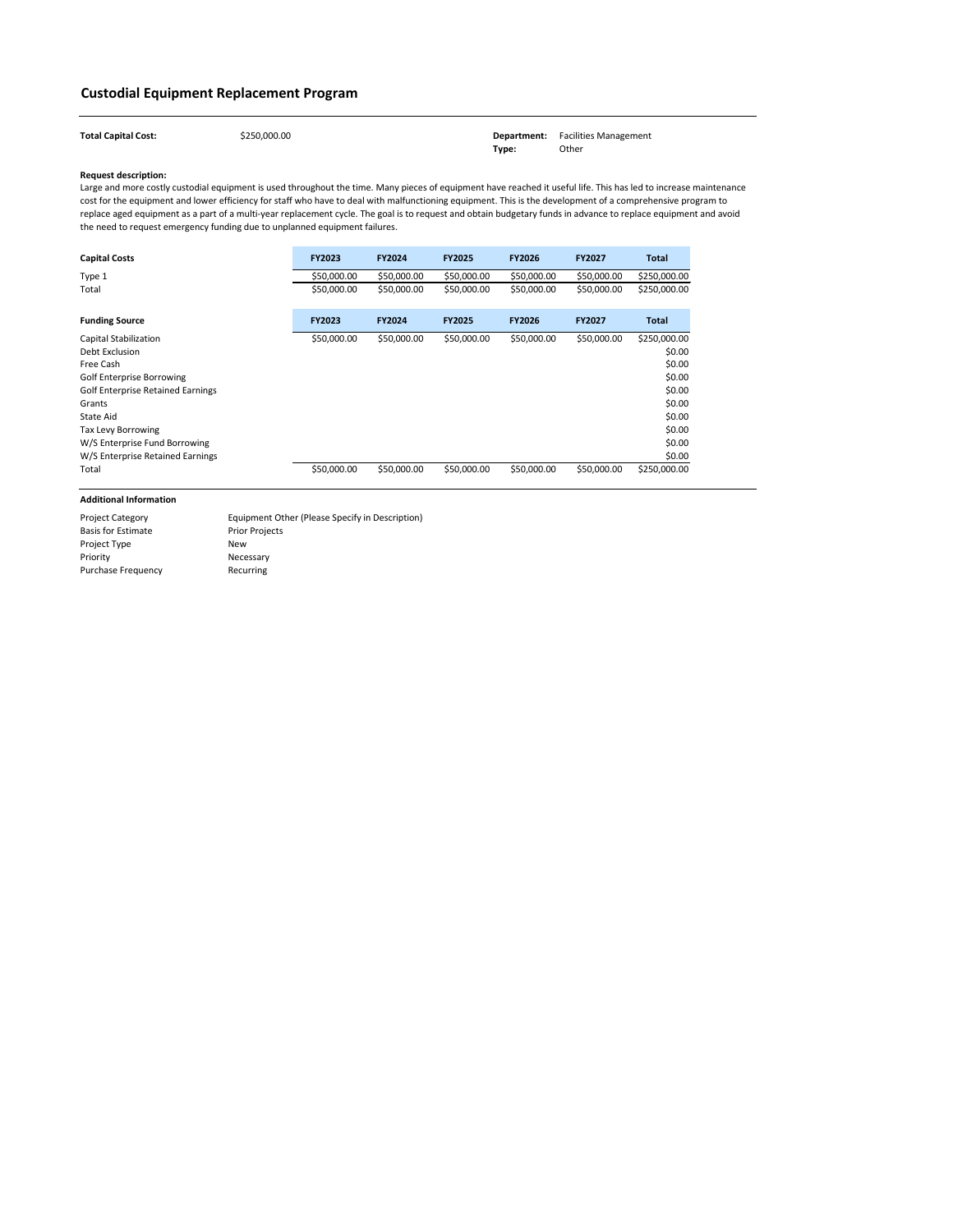| <b>Total Capital Cost:</b> | \$6,745,000.00 |           | <b>Department:</b> Facilities Management |    |            |
|----------------------------|----------------|-----------|------------------------------------------|----|------------|
|                            |                | Type:     | Other                                    |    |            |
|                            |                | Timeline: | 07/01/2022                               | to | 06/30/2023 |

Window systems generally last 25-30 years. Many of Natick's window systems are beyond their useful life. The goal of this project is to establish funding to maintain, design, and replace window systems as a scheduled capital renewal activity. This is part of a larger facilities stewardship plan that focuses on the different components of building systems with the goal of proactively maintaining Natick's building assets before they fail.

| <b>Capital Costs</b>                     | <b>FY2023</b> | <b>FY2024</b> | <b>FY2025</b> | <b>FY2026</b>  | <b>FY2027</b>                 | Total          |
|------------------------------------------|---------------|---------------|---------------|----------------|-------------------------------|----------------|
| Type 1                                   | \$50,000.00   | \$425,000.00  | \$225,000.00  | \$3,270,000.00 | \$2,775,000.00                | \$6,745,000.00 |
| Total                                    | \$50,000.00   | \$425,000.00  | \$225,000.00  | \$3,270,000.00 | \$2,775,000.00                | \$6,745,000.00 |
| <b>Funding Source</b>                    | <b>FY2023</b> | <b>FY2024</b> | <b>FY2025</b> | <b>FY2026</b>  | <b>FY2027</b>                 | <b>Total</b>   |
| Capital Stabilization                    |               |               |               |                |                               | \$0.00         |
| Debt Exclusion                           |               |               |               |                |                               | \$0.00         |
| Free Cash / Other                        |               |               |               |                |                               | \$0.00         |
| <b>Golf Enterprise Borrowing</b>         |               |               |               |                |                               | \$0.00         |
| <b>Golf Enterprise Retained Earnings</b> |               |               |               |                |                               | \$0.00         |
| Grants                                   |               |               |               |                |                               | \$0.00         |
| <b>I&amp;I Stabilization Fund</b>        |               |               |               |                |                               | \$0.00         |
| Other (Please Specify)                   |               |               |               |                |                               | \$0.00         |
| <b>Tax Levy Borrowing</b>                | \$50,000.00   | \$425,000.00  | \$225,000.00  | \$3,270,000.00 | \$2,775,000.00 \$6,745,000.00 |                |
| W/S Enterprise Fund Borrowing            |               |               |               |                |                               | \$0.00         |
| W/S Enterprise Fund Retained Earnings    |               |               |               |                |                               | \$0.00         |
| <b>Surplus Revolving Account</b>         |               |               |               |                |                               | \$0.00         |
| State Aid                                |               |               |               |                |                               | \$0.00         |
| Total                                    | \$50,000.00   | \$425,000.00  | \$225,000.00  | \$3,270,000.00 | \$2,775,000.00                | \$6,745,000.00 |

| <b>Project Category</b><br>Project Type<br><b>Basis For Estimate</b><br><b>Department Priority</b><br><b>Project Benefits</b> | <b>Building</b><br>Reconstruction/Replacement<br>Internal Estimate<br><b>Scheduled Replacement</b><br>Windows are a critical part of a building's exterior envelope. Proactively planning and replacing windows before they fail<br>has many benefits for the Town, including the following: |
|-------------------------------------------------------------------------------------------------------------------------------|----------------------------------------------------------------------------------------------------------------------------------------------------------------------------------------------------------------------------------------------------------------------------------------------|
| <b>Project Classification</b>                                                                                                 | Mitigating the risk of leaks or water infiltration<br><b>Energy savings</b><br>Maintaining the building's value<br>Keeping the building functioning as originally designed<br><b>Addressing deferred maintenance</b><br>Capital Improvement                                                  |

## **Window Replacement Projects**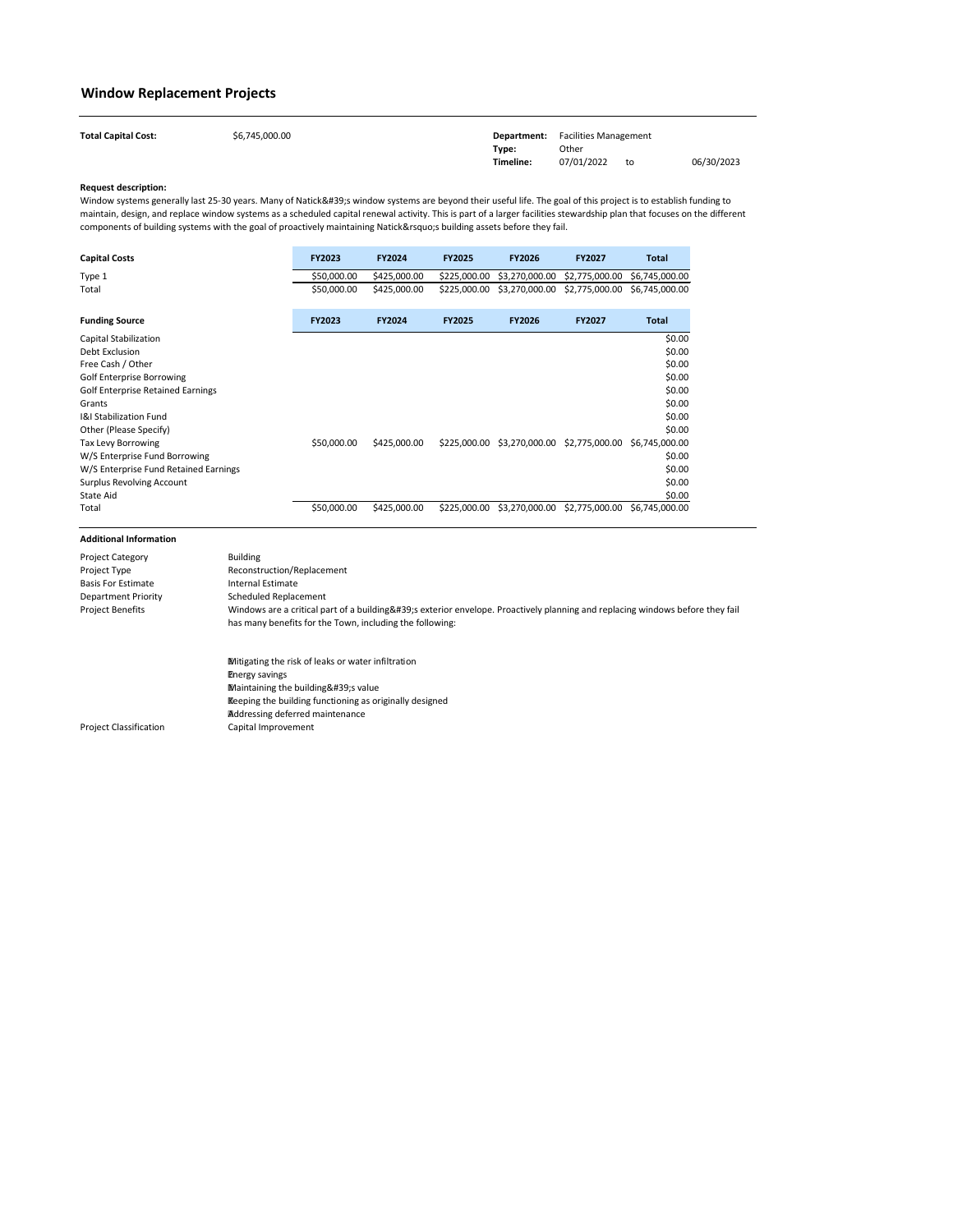| <b>Total Capital Cost:</b> | \$1,927,000.00 |           | <b>Department:</b> Facilities Management |    |            |
|----------------------------|----------------|-----------|------------------------------------------|----|------------|
|                            |                | Type:     | Other                                    |    |            |
|                            |                | Timeline: | 07/01/2022                               | to | 06/30/2023 |

| <b>Capital Costs</b>                     | <b>FY2023</b> | <b>FY2024</b> | <b>FY2025</b> | <b>FY2026</b> | <b>FY2027</b> | <b>Total</b>   |
|------------------------------------------|---------------|---------------|---------------|---------------|---------------|----------------|
| Type 1                                   | \$52,000.00   | \$265,000.00  | \$910,000.00  | \$400,000.00  | \$300,000.00  | \$1,927,000.00 |
| Total                                    | \$52,000.00   | \$265,000.00  | \$910,000.00  | \$400,000.00  | \$300,000.00  | \$1,927,000.00 |
| <b>Funding Source</b>                    | <b>FY2023</b> | <b>FY2024</b> | <b>FY2025</b> | <b>FY2026</b> | <b>FY2027</b> | <b>Total</b>   |
| <b>Capital Stabilization</b>             | \$52,000.00   |               |               |               |               | \$52,000.00    |
| Debt Exclusion                           |               |               |               |               |               | \$0.00         |
| Free Cash / Other                        |               |               |               |               |               | \$0.00         |
| <b>Golf Enterprise Borrowing</b>         |               |               |               |               |               | \$0.00         |
| <b>Golf Enterprise Retained Earnings</b> |               |               |               |               |               | \$0.00         |
| Grants                                   |               |               |               |               |               | \$0.00         |
| <b>I&amp;I Stabilization Fund</b>        |               |               |               |               |               | \$0.00         |
| Other (Please Specify)                   |               |               |               |               |               | \$0.00         |
| <b>Tax Levy Borrowing</b>                | \$52,000.00   | \$265,000.00  | \$910,000.00  | \$400,000.00  | \$300,000.00  | \$1,927,000.00 |
| W/S Enterprise Fund Borrowing            |               |               |               |               |               | \$0.00         |
| W/S Enterprise Fund Retained Earnings    |               |               |               |               |               | \$0.00         |
| <b>Surplus Revolving Account</b>         |               |               |               |               |               | \$0.00         |
| <b>State Aid</b>                         |               |               |               |               |               | \$0.00         |
| Total                                    | \$104,000.00  | \$265,000.00  | \$910,000.00  | \$400,000.00  | \$300,000.00  | \$1,979,000.00 |

Project Classification

 Use of the building as intended Creating a positive space to work,educate, or serve the public General building upkeep Enhancing public space for optimal use

Capital Improvement

### **Space Renewal**

| <b>Building</b>                 |
|---------------------------------|
| Reconstruction/Replacement      |
| <b>Internal Estimate</b>        |
| <b>Scheduled Replacement</b>    |
| Space renewal benefits include: |
|                                 |

Space renewal is a general term for maintaining and updating interior space. This typically includes painting, carpet and flooring replacement, ceiling work, lighting, bathroom and kitchen fixtures, furnishings and similar work. Interior space has a finite life span similar to other building systems. Carpeting is generally replaced every 7-15 years, depending on foot traffic and the space it serves. Painting generally should be updated every 4-5 years. Most other fixtures and furnishings have a similar life expectancy. The goal of this project is to maintain Natick building assets by updating or replacing the interior space components on or before failure. An easy example of this is updating worn carpeting or replacing bathroom fixtures. This is necessary work to maintain the value of the building asset.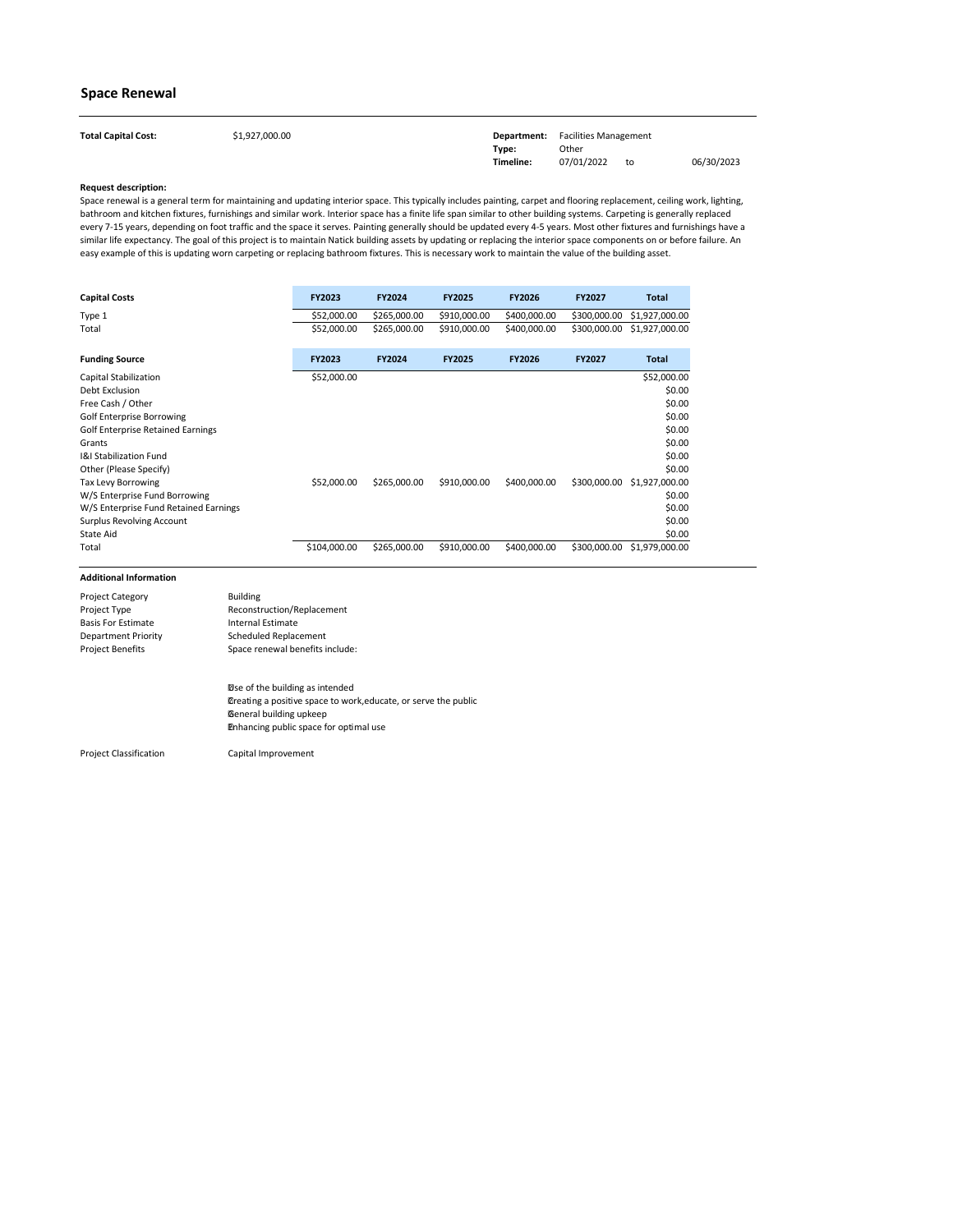| <b>Capital Costs</b>                     | <b>FY2023</b> | <b>Total</b> |
|------------------------------------------|---------------|--------------|
| Type 1                                   | \$60,000.00   | \$60,000.00  |
| Total                                    | \$60,000.00   | \$60,000.00  |
|                                          |               |              |
| <b>Funding Source</b>                    | <b>FY2023</b> | <b>Total</b> |
| Capital Stabilization                    | \$60,000.00   | \$60,000.00  |
| Debt Exclusion                           |               | \$0.00       |
| Free Cash                                |               | \$0.00       |
| <b>Golf Enterprise Borrowing</b>         |               | \$0.00       |
| <b>Golf Enterprise Retained Earnings</b> |               | \$0.00       |
| Grants                                   |               | \$0.00       |
| State Aid                                |               | \$0.00       |
| <b>Tax Levy Borrowing</b>                |               | \$0.00       |
| W/S Enterprise Fund Borrowing            |               | \$0.00       |
| W/S Enterprise Retained Earnings         |               | \$0.00       |
| Total                                    | \$60,000.00   | \$60,000.00  |

Project Category Basis for Estimate Project Type Priority Purchase Frequency Reconstruction/Replacement Scheduled Replacement One Time Vehicle Manufacturers Quote

## **Replace Vehicle 20 (TH-1)**

**Total Capital Cost:**  $\frac{1}{560,000.00}$  \$60,000.00 **Department:** Administration **Department:** Administration **Type:** 

Replace Vehicle 20 (TH-1) 2012 small utility vehicle used by Town Hall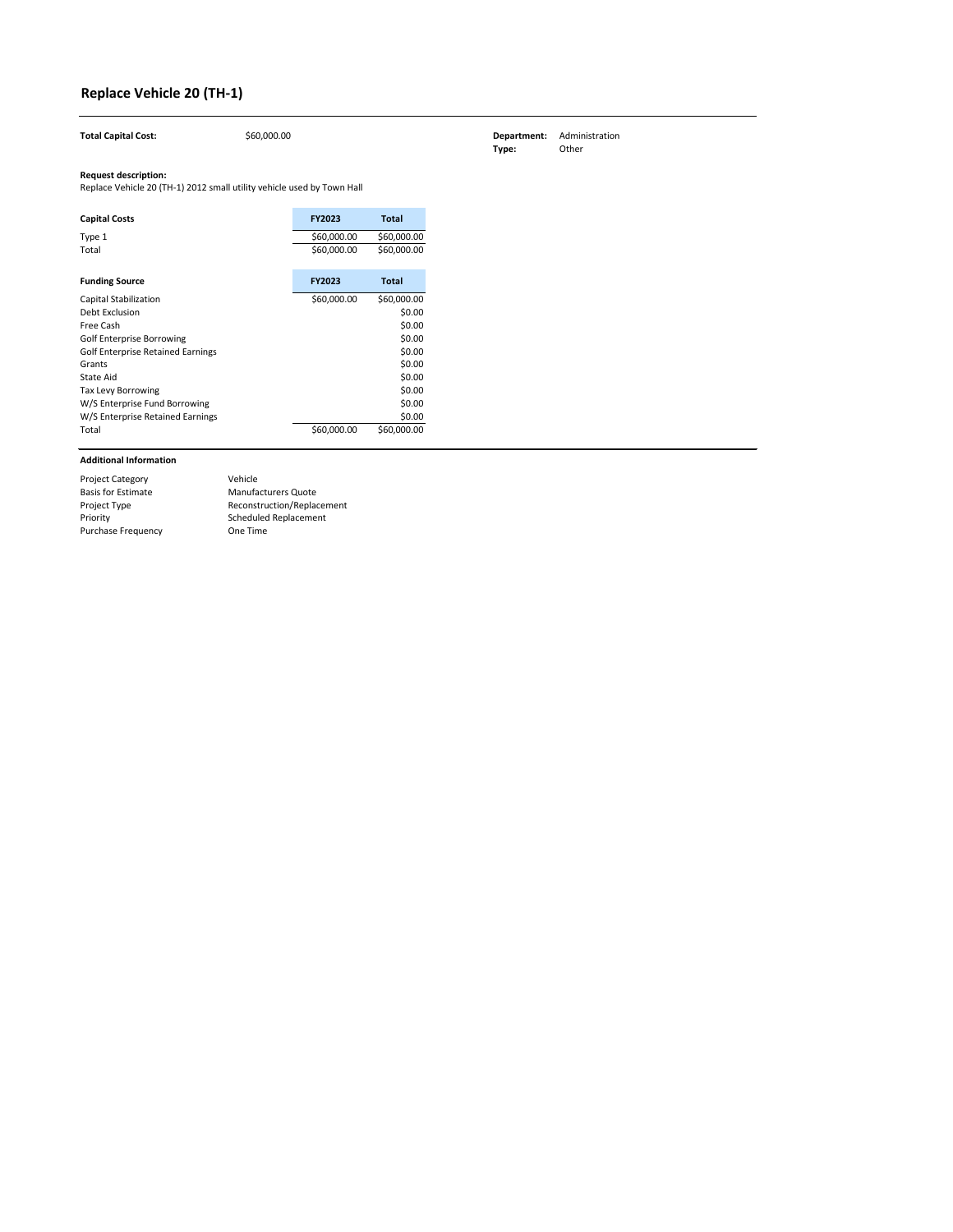| <b>Total Capital Cost:</b>                                                                                        | \$60,000.00 |               |              |
|-------------------------------------------------------------------------------------------------------------------|-------------|---------------|--------------|
| <b>Request description:</b><br>Replace Vehicle 22 (BH-1) 2010 F-150 Pickup Truck used by Board of Health Director |             |               |              |
| <b>Capital Costs</b>                                                                                              |             | <b>FY2023</b> | <b>Total</b> |
| Type 1                                                                                                            |             | \$60,000.00   | \$60,000.00  |
| Total                                                                                                             |             | \$60,000.00   | \$60,000.00  |
| <b>Funding Source</b>                                                                                             |             | FY2023        | <b>Total</b> |
| <b>Capital Stabilization</b>                                                                                      |             | \$60,000.00   | \$60,000.00  |
| Debt Exclusion                                                                                                    |             |               | \$0.00       |
| Free Cash                                                                                                         |             |               | \$0.00       |
| <b>Golf Enterprise Borrowing</b>                                                                                  |             |               | \$0.00       |
| <b>Golf Enterprise Retained Earnings</b>                                                                          |             |               | \$0.00       |
| Grants                                                                                                            |             |               | \$0.00       |
| <b>State Aid</b>                                                                                                  |             |               | \$0.00       |
| Tax Levy Borrowing                                                                                                |             |               | \$0.00       |
| W/S Enterprise Fund Borrowing                                                                                     |             |               | \$0.00       |
| W/S Enterprise Retained Earnings                                                                                  |             |               | \$0.00       |
| Total                                                                                                             |             | \$60,000.00   | \$60,000.00  |

| <b>Project Category</b>   | Vehicle                    |
|---------------------------|----------------------------|
| <b>Basis for Estimate</b> | <b>Manufacturers Quote</b> |
| Project Type              | Reconstruction/Replacement |
| Priority                  | Scheduled Replacement      |
| <b>Purchase Frequency</b> | One Time                   |

# **Replace Vehicle 22 (BH-1) Pickup Truck and Equipment**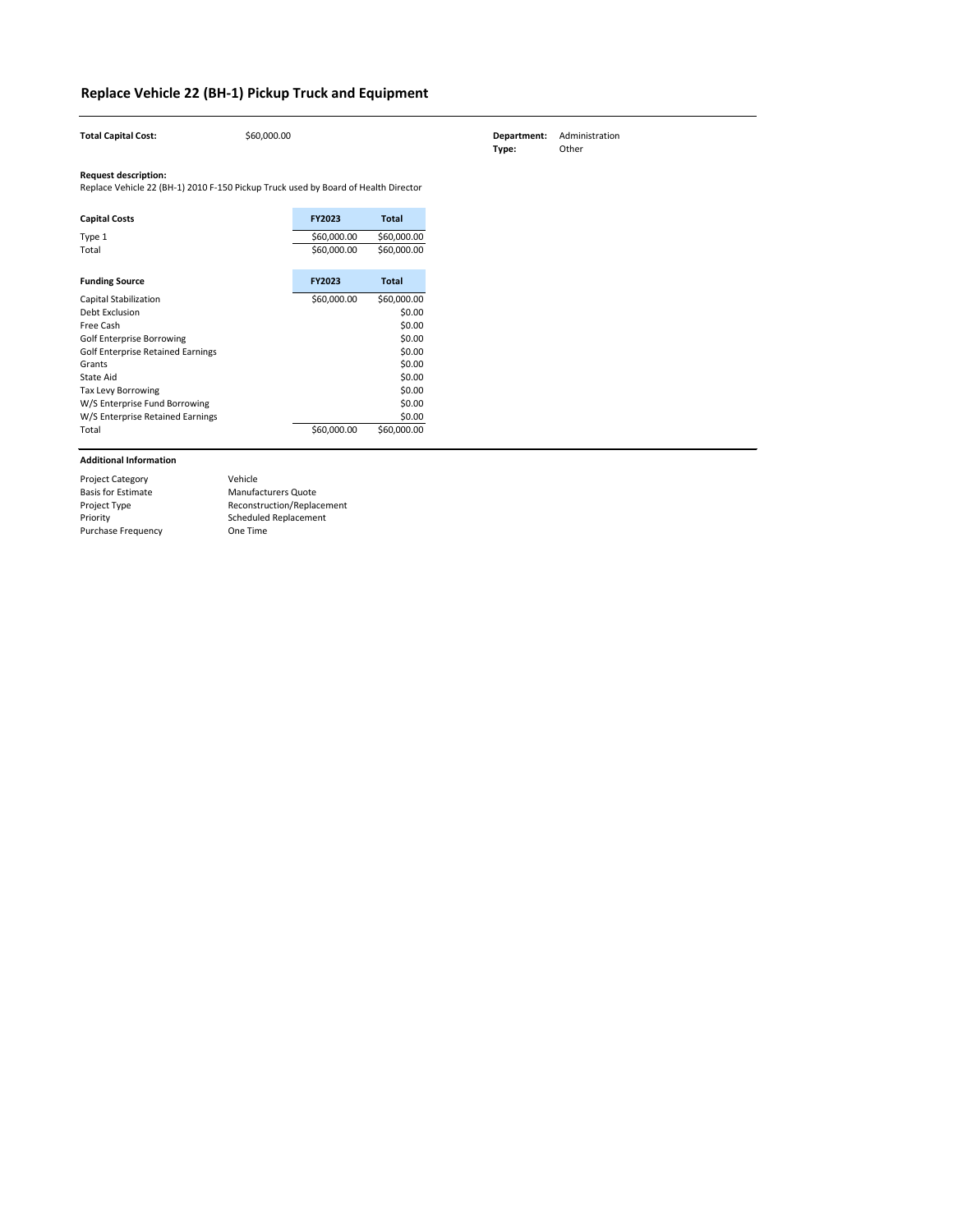| <b>Total Capital Cost:</b> | \$250,000.00 | <b>Department:</b> Select Board |            |    |            |
|----------------------------|--------------|---------------------------------|------------|----|------------|
|                            |              | Type:                           | Other      |    |            |
|                            |              | Timeline:                       | 09/01/2022 | to | 06/03/2023 |

| <b>Capital Costs</b>                  | <b>FY2023</b> | <b>Total</b> |
|---------------------------------------|---------------|--------------|
| Type 1                                | \$250,000.00  | \$250,000.00 |
| Total                                 | \$250,000.00  | \$250,000.00 |
|                                       |               |              |
| <b>Funding Source</b>                 | <b>FY2023</b> | <b>Total</b> |
| <b>Capital Stabilization</b>          | \$60,000.00   | \$60,000.00  |
| Debt Exclusion                        |               | \$0.00       |
| Free Cash / Other                     |               | \$0.00       |
| <b>Golf Enterprise Borrowing</b>      |               | \$0.00       |
| Golf Enterprise Retained Earnings     |               | \$0.00       |
| Grants                                | \$190,000.00  | \$190,000.00 |
| <b>1&amp;I Stabilization Fund</b>     |               | \$0.00       |
| Other (Please Specify)                |               | \$0.00       |
| <b>Tax Levy Borrowing</b>             |               | \$0.00       |
| W/S Enterprise Fund Borrowing         |               | \$0.00       |
| W/S Enterprise Fund Retained Earnings |               | \$0.00       |
| <b>Surplus Revolving Account</b>      |               | \$0.00       |
| State Aid                             |               | \$0.00       |
| Total                                 | \$250,000.00  | \$250,000.00 |

which impacts nearby wetland areas and Lake Cochituate – is compromised. Overall, Pegan Brook is an unhealthy and

The goal of this project is to increase Pegan Brook's capacity and stability, and create a healthy ecological habitat that can welcome wildlife back to the area, while addressing local flooding concerns.

Capital Improvement

### **Pegan Brook - Flood Mitigation and Stream Restoration**

| <b>Project Category</b>   | Other (Please Specify in Description)                                                                                            |
|---------------------------|----------------------------------------------------------------------------------------------------------------------------------|
| Project Type              | New                                                                                                                              |
| <b>Basis For Estimate</b> | Internal Estimate                                                                                                                |
| Department Priority       | Necessary                                                                                                                        |
| <b>Project Benefits</b>   | For many years, Pegan Brook has collected stormwater runoff from the nearby MBTA (Worcester to Boston) train tracks and          |
|                           | Natick Center roadways on the east side of Washington Ave. It flows through a culvert under Washington Ave where it meanders     |
|                           | through a wooded marsh on the west side of Washington Ave, before entering Lake Cochituate. East of Washington Ave, the four-    |
|                           | foot wide brook is severely restricted in its capacity to handle current and future flows from increased rainfall due to climate |
|                           | change impacts. Residential properties are frequently flooded, the brook is inhabitable for wildlife, and its water quality –    |

The requested \$60,000 funding would be used as a 25% match for a \$190,000 MVP Action Grant to conduct a stream restoration assessment and stormwater design for Pegan Brook to address local flooding and bring the stream back to its natural healthy state. The design is anticipated to include: widening of the Pegan Brook channel, softening the brook's bank and replacement of the Washington Ave culvert with an appropriately sized culvert, while considering green infrastructure solutions and other ways of improving the habitat and addressing neighborhood issues.

In 2021, the Town of Natick secured easements to maintain this drainage system. An MVP grant to support a design would reduce costs to the Town as it continues to pursue solutions for this area.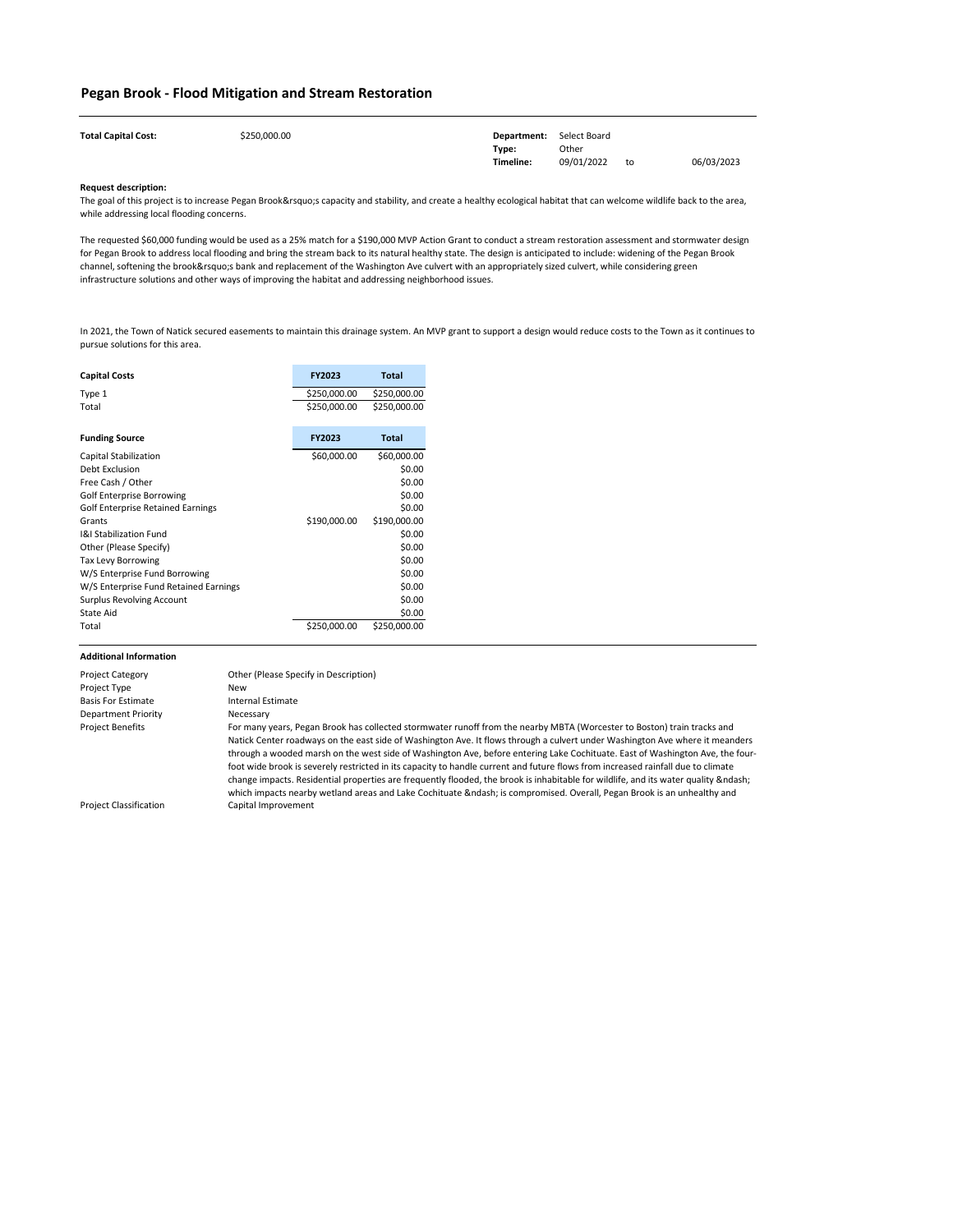| <b>Total Capital Cost:</b>                 | \$65,000.00 |               |              |
|--------------------------------------------|-------------|---------------|--------------|
| <b>Request description:</b>                |             |               |              |
| Replace Vehicle 104 (NFM-82) 2010 work van |             |               |              |
| <b>Capital Costs</b>                       |             | FY2023        | <b>Total</b> |
| Type 1                                     |             | \$65,000.00   | \$65,000.00  |
| Total                                      |             | \$65,000.00   | \$65,000.00  |
|                                            |             |               |              |
| <b>Funding Source</b>                      |             | <b>FY2023</b> | <b>Total</b> |
| <b>Capital Stabilization</b>               |             | \$65,000.00   | \$65,000.00  |
| <b>Debt Exclusion</b>                      |             |               | \$0.00       |
| Free Cash                                  |             |               | \$0.00       |
| <b>Golf Enterprise Borrowing</b>           |             |               | \$0.00       |
| <b>Golf Enterprise Retained Earnings</b>   |             |               | \$0.00       |
| Grants                                     |             |               | \$0.00       |
| State Aid                                  |             |               | \$0.00       |
| Tax Levy Borrowing                         |             |               | \$0.00       |
| W/S Enterprise Fund Borrowing              |             |               | \$0.00       |
| W/S Enterprise Retained Earnings           |             |               | \$0.00       |
| Total                                      |             | \$65,000.00   | \$65,000.00  |

| <b>Project Category</b>   | Vehicle                    |
|---------------------------|----------------------------|
| <b>Basis for Estimate</b> | <b>Manufacturers Quote</b> |
| Project Type              | Reconstruction/Replacement |
| Priority                  | Scheduled Replacement      |
| <b>Purchase Frequency</b> | One Time                   |

# **Replace Vehicle 104 (NFM-82) Work Van and Equipment**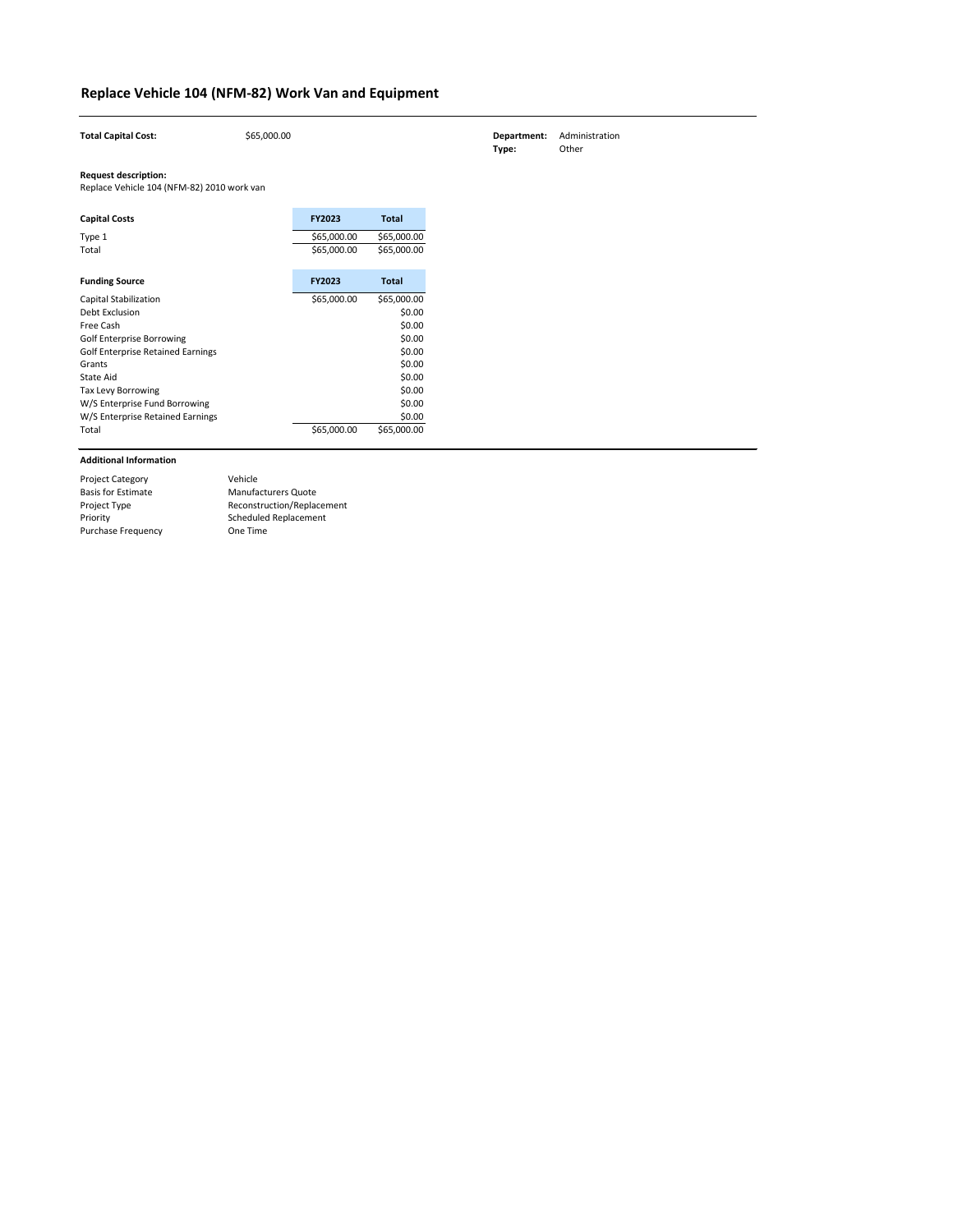| <b>Total Capital Cost:</b>                                                         | \$65,000.00 |               |              |
|------------------------------------------------------------------------------------|-------------|---------------|--------------|
| <b>Request description:</b><br>Replace Vehicle 103 (NFM-81) Facilities Service Van |             |               |              |
| <b>Capital Costs</b>                                                               |             | <b>FY2023</b> | <b>Total</b> |
| Type 1                                                                             |             | \$65,000.00   | \$65,000.00  |
| Total                                                                              |             | \$65,000.00   | \$65,000.00  |
| <b>Funding Source</b>                                                              |             | <b>FY2023</b> | <b>Total</b> |
| <b>Capital Stabilization</b>                                                       |             |               |              |
|                                                                                    |             | \$65,000.00   | \$65,000.00  |
| Debt Exclusion                                                                     |             |               | \$0.00       |
| <b>Free Cash</b>                                                                   |             |               | \$0.00       |
| <b>Golf Enterprise Borrowing</b>                                                   |             |               | \$0.00       |
| <b>Golf Enterprise Retained Earnings</b>                                           |             |               | \$0.00       |
| Grants                                                                             |             |               | \$0.00       |
| <b>State Aid</b>                                                                   |             |               | \$0.00       |
| <b>Tax Levy Borrowing</b>                                                          |             |               | \$0.00       |
| W/S Enterprise Fund Borrowing                                                      |             |               | \$0.00       |
| W/S Enterprise Retained Earnings                                                   |             |               | \$0.00       |

| <b>Project Category</b>   | Vehicle                    |
|---------------------------|----------------------------|
| <b>Basis for Estimate</b> | <b>Manufacturers Quote</b> |
| Project Type              | Reconstruction/Replacement |
| Priority                  | Scheduled Replacement      |
| <b>Purchase Frequency</b> | One Time                   |

**Thereformant:** Administration<br> **Type:** Other **Type:** 

# **Replace Vehicle 103 (NFM-81) Service Van and Equipment**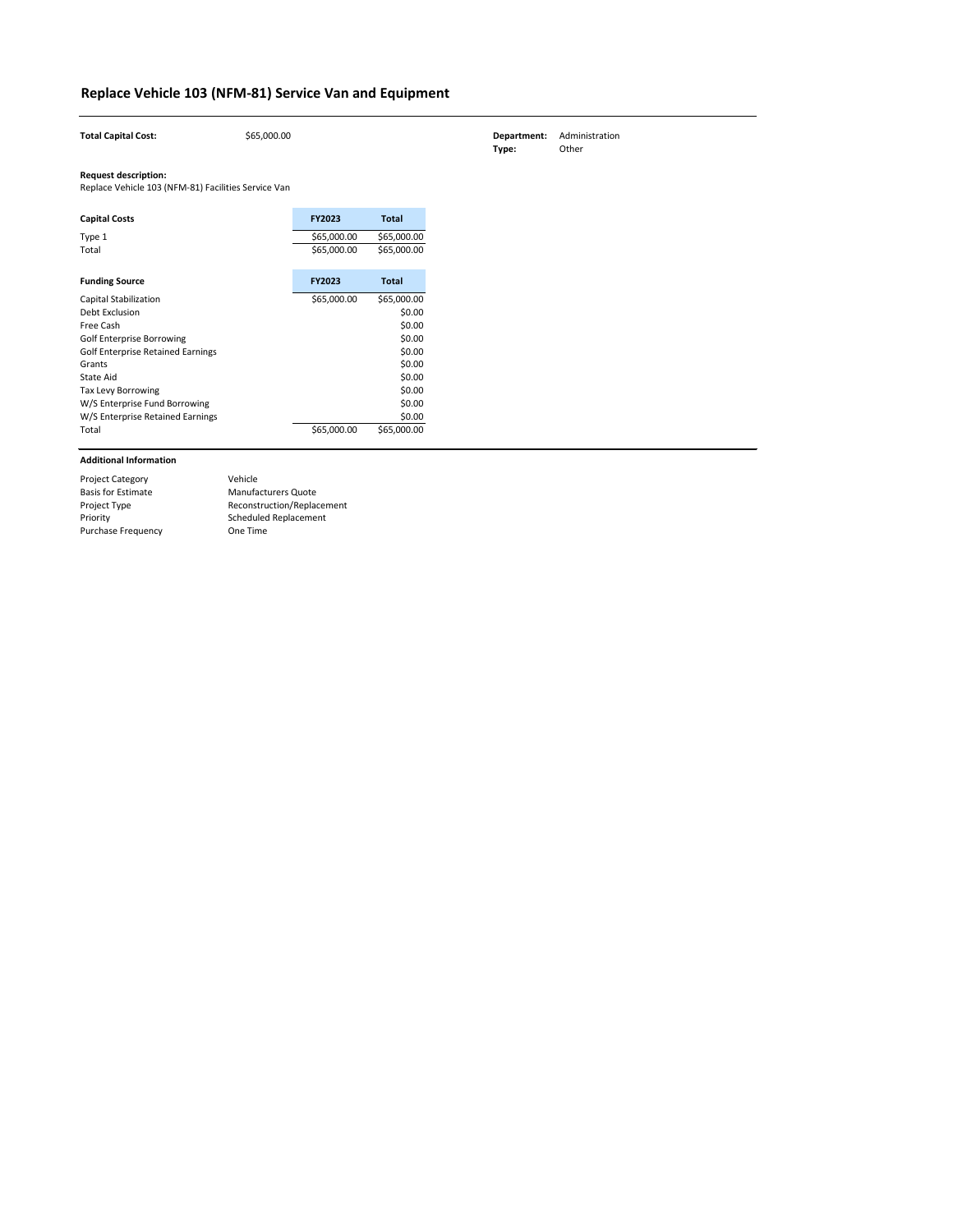| <b>Total Capital Cost:</b>                                                                                           | \$65,000.00 |               |              |
|----------------------------------------------------------------------------------------------------------------------|-------------|---------------|--------------|
| <b>Request description:</b><br>Replace Vehicle 102 (NFM-87) 2011 small utility vehicle used by Facilities Department |             |               |              |
| <b>Capital Costs</b>                                                                                                 |             | <b>FY2023</b> | <b>Total</b> |
| Type 1                                                                                                               |             | \$65,000.00   | \$65,000.00  |
| Total                                                                                                                |             | \$65,000.00   | \$65,000.00  |
| <b>Funding Source</b>                                                                                                |             | FY2023        | <b>Total</b> |
| <b>Capital Stabilization</b>                                                                                         |             | \$65,000.00   | \$65,000.00  |
| <b>Debt Exclusion</b>                                                                                                |             |               | \$0.00       |
| Free Cash                                                                                                            |             |               | \$0.00       |
| <b>Golf Enterprise Borrowing</b>                                                                                     |             |               | \$0.00       |
| <b>Golf Enterprise Retained Earnings</b>                                                                             |             |               | \$0.00       |
| Grants                                                                                                               |             |               | \$0.00       |
| <b>State Aid</b>                                                                                                     |             |               | \$0.00       |
| Tax Levy Borrowing                                                                                                   |             |               | \$0.00       |
| W/S Enterprise Fund Borrowing                                                                                        |             |               | \$0.00       |
| W/S Enterprise Retained Earnings                                                                                     |             |               | \$0.00       |
| Total                                                                                                                |             | \$65,000.00   | \$65,000.00  |

| <b>Project Category</b>   | Vehicle                    |
|---------------------------|----------------------------|
| <b>Basis for Estimate</b> | <b>Manufacturers Quote</b> |
| Project Type              | Reconstruction/Replacement |
| Priority                  | Scheduled Replacement      |
| <b>Purchase Frequency</b> | One Time                   |

# **Replace Vehicle 102 (NFM-87) Utility Vehicle and Equipment**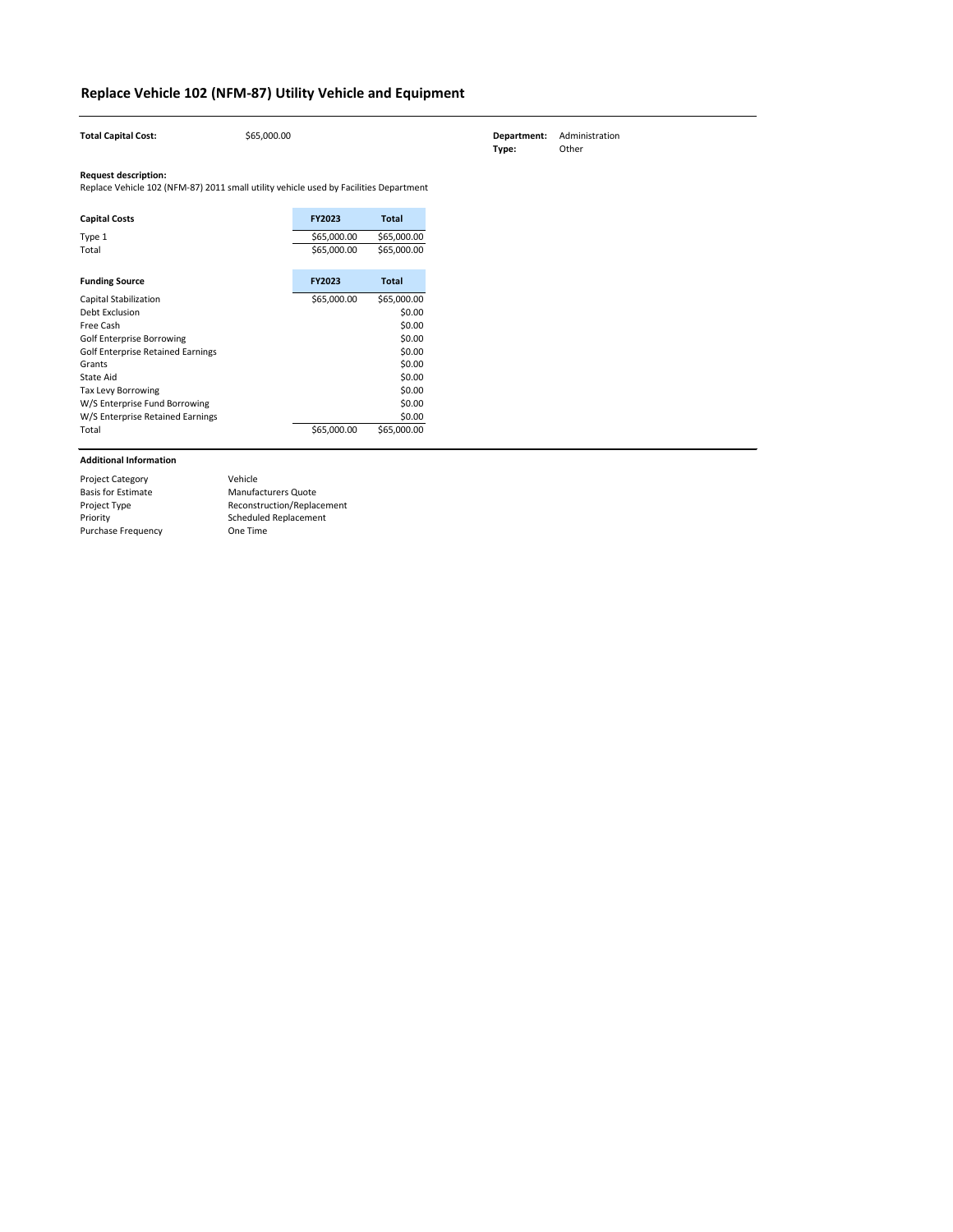| <b>Total Capital Cost:</b>                                                                                  | \$65,000.00 |               |              |
|-------------------------------------------------------------------------------------------------------------|-------------|---------------|--------------|
| <b>Request description:</b><br>Replace Vehicle 23 (BH-2) 2012 small utility vehicle used by Board of Health |             |               |              |
| <b>Capital Costs</b>                                                                                        |             | <b>FY2023</b> | <b>Total</b> |
| Type 1                                                                                                      |             | \$65,000.00   | \$65,000.00  |
| Total                                                                                                       |             | \$65,000.00   | \$65,000.00  |
|                                                                                                             |             |               |              |
| <b>Funding Source</b>                                                                                       |             | FY2023        | <b>Total</b> |
| <b>Capital Stabilization</b>                                                                                |             | \$65,000.00   | \$65,000.00  |
| <b>Debt Exclusion</b>                                                                                       |             |               | \$0.00       |
| Free Cash                                                                                                   |             |               | \$0.00       |
| <b>Golf Enterprise Borrowing</b>                                                                            |             |               | \$0.00       |
| <b>Golf Enterprise Retained Earnings</b>                                                                    |             |               | \$0.00       |
| Grants                                                                                                      |             |               | \$0.00       |
| <b>State Aid</b>                                                                                            |             |               | \$0.00       |
| <b>Tax Levy Borrowing</b>                                                                                   |             |               | \$0.00       |
| W/S Enterprise Fund Borrowing                                                                               |             |               | \$0.00       |
| W/S Enterprise Retained Earnings                                                                            |             |               | \$0.00       |
| Total                                                                                                       |             | \$65,000.00   | \$65,000.00  |

| <b>Project Category</b>   | Vehicle                    |
|---------------------------|----------------------------|
| <b>Basis for Estimate</b> | <b>Manufacturers Quote</b> |
| Project Type              | Reconstruction/Replacement |
| Priority                  | Scheduled Replacement      |
| <b>Purchase Frequency</b> | One Time                   |

# **Replace Vehicle 23 (BH-2) Utility Vehicle and Equipment**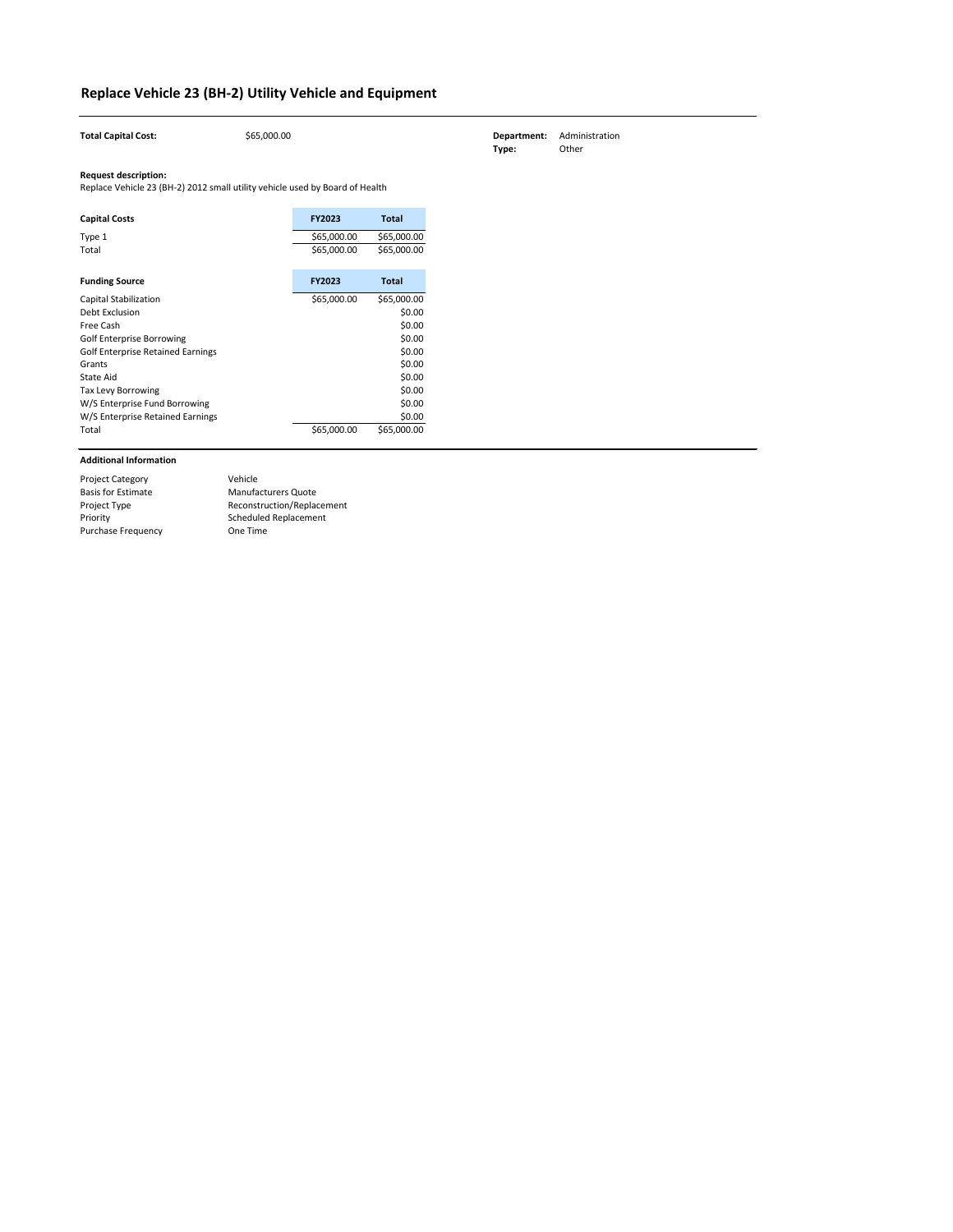| <b>Total Capital Cost:</b> | \$65,000.00 | <b>Department:</b> Engineering<br>Type: | Other |
|----------------------------|-------------|-----------------------------------------|-------|
|                            |             |                                         |       |

| <b>Capital Costs</b>                     | <b>FY2023</b> | Total        |
|------------------------------------------|---------------|--------------|
| Type 1                                   | \$65,000.00   | \$65,000.00  |
| Total                                    | \$65,000.00   | \$65,000.00  |
|                                          |               |              |
| <b>Funding Source</b>                    | <b>FY2023</b> | <b>Total</b> |
| <b>Capital Stabilization</b>             | \$65,000.00   | \$65,000.00  |
| Debt Exclusion                           |               | \$0.00       |
| Free Cash                                |               | \$0.00       |
| <b>Golf Enterprise Borrowing</b>         |               | \$0.00       |
| <b>Golf Enterprise Retained Earnings</b> |               | \$0.00       |
| Grants                                   |               | \$0.00       |
| State Aid                                |               | \$0.00       |
| Tax Levy Borrowing                       |               | \$0.00       |
| W/S Enterprise Fund Borrowing            |               | \$0.00       |
| W/S Enterprise Retained Earnings         |               | \$0.00       |
| Total                                    | \$65,000.00   | \$65,000.00  |

# **Replace Vehicle 2 (E-1) Utility Vehicle and Equipment**

| <b>Project Category</b>   | Equipment Other (Please Specify in Description) |
|---------------------------|-------------------------------------------------|
| <b>Basis for Estimate</b> | <b>Manufacturers Quote</b>                      |
| <b>Project Type</b>       | Reconstruction/Replacement                      |
| Priority                  | Scheduled Replacement                           |
| <b>Purchase Frequency</b> | One Time                                        |

Replace Vehicle 2 (E-1) 2012 Utility Vehicle used by Town Engineer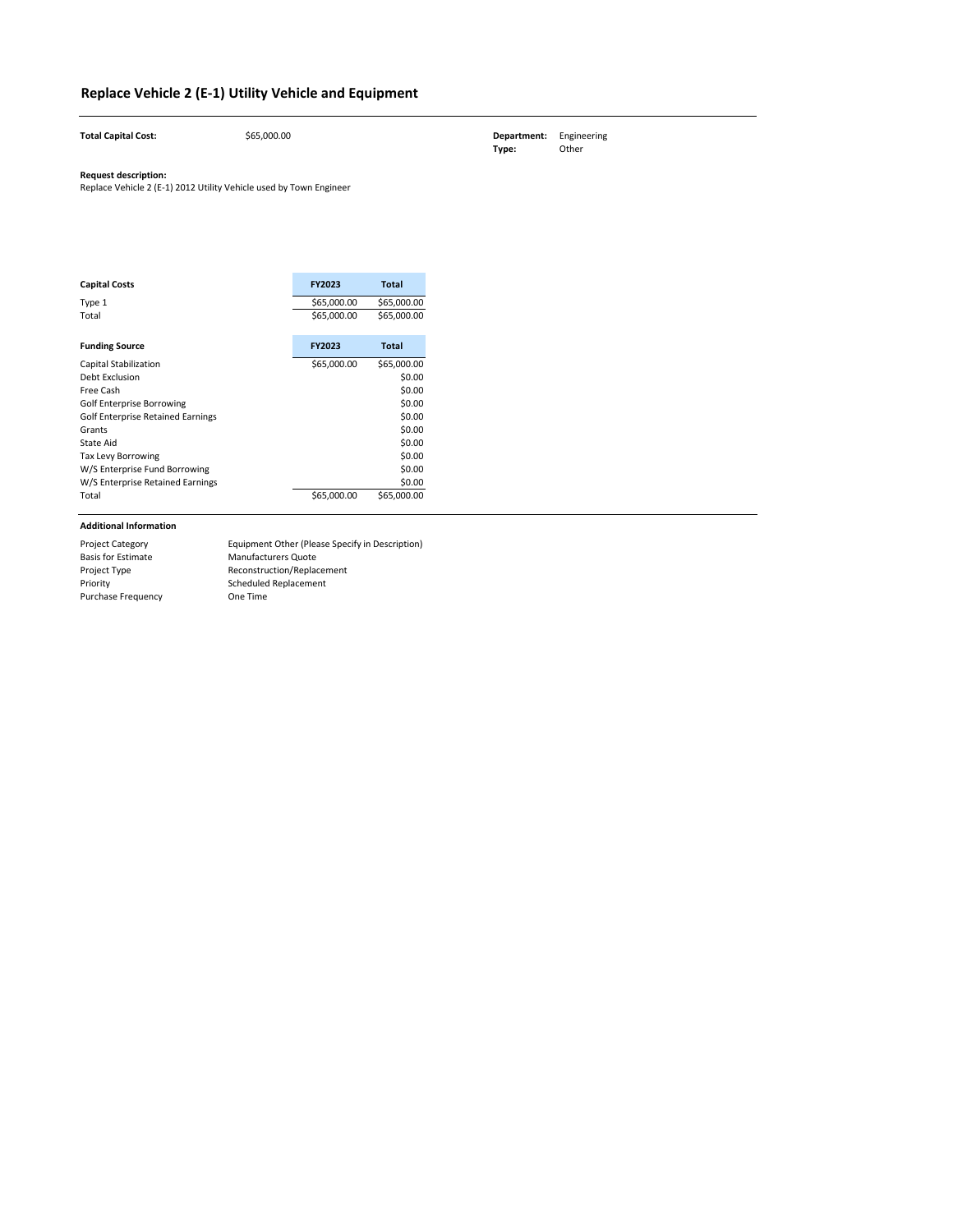| <b>Total Capital Cost:</b> | \$65,000.00 | <b>Department:</b> Engineering |       |
|----------------------------|-------------|--------------------------------|-------|
|                            |             | Type:                          | Other |

| <b>Capital Costs</b>                     | <b>FY2023</b> | <b>Total</b> |
|------------------------------------------|---------------|--------------|
| Type 1                                   | \$65,000.00   | \$65,000.00  |
| Total                                    | \$65,000.00   | \$65,000.00  |
|                                          |               |              |
| <b>Funding Source</b>                    | <b>FY2023</b> | <b>Total</b> |
| <b>Capital Stabilization</b>             | \$65,000.00   | \$65,000.00  |
| Debt Exclusion                           |               | \$0.00       |
| Free Cash                                |               | \$0.00       |
| <b>Golf Enterprise Borrowing</b>         |               | \$0.00       |
| <b>Golf Enterprise Retained Earnings</b> |               | \$0.00       |
| Grants                                   |               | \$0.00       |
| <b>State Aid</b>                         |               | \$0.00       |
| <b>Tax Levy Borrowing</b>                |               | \$0.00       |
| W/S Enterprise Fund Borrowing            |               | \$0.00       |
| W/S Enterprise Retained Earnings         |               | \$0.00       |
| Total                                    | \$65,000.00   | \$65,000.00  |

## **Replace Vehicle 4 (E-3) Utility Vehicle and Equipment**

| <b>Project Category</b>   | Vehicle                      |
|---------------------------|------------------------------|
| <b>Basis for Estimate</b> | <b>Manufacturers Quote</b>   |
| Project Type              | Reconstruction/Replacement   |
| Priority                  | <b>Scheduled Replacement</b> |
| <b>Purchase Frequency</b> | One Time                     |

This request is for the replacement of a 2008 Utility Vehicle used by the Engineering Division for site inspections, street opening permit inspections, field reviews, and project management.

The replacement vehicle will reduce maintenance costs and fuel usage. Replacement may be hybrid/electric.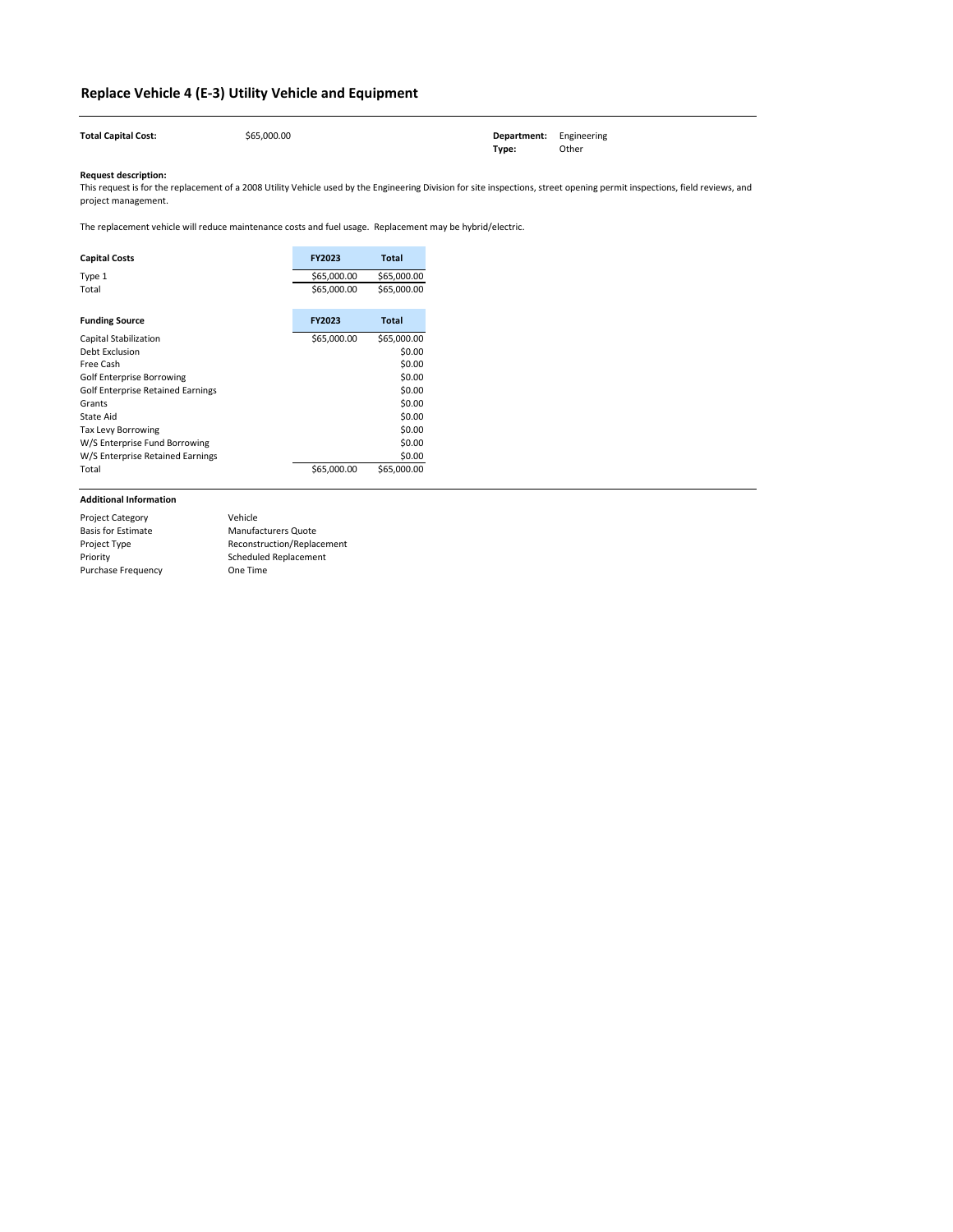Replace Vehicle 401 (H-1) 2010 Ford F-150pickup truck. Highway and Sanitation Division Supervisor Vehicle. The replacement vehicle is proposed to be an 'all electric vehicle' (EV).

 $\sim$ 

| <b>Capital Costs</b>                     | <b>FY2023</b> | <b>Total</b> |
|------------------------------------------|---------------|--------------|
| Type 1                                   | \$85,000.00   | \$85,000.00  |
| Total                                    | \$85,000.00   | \$85,000.00  |
|                                          |               |              |
| <b>Funding Source</b>                    | <b>FY2023</b> | <b>Total</b> |
| <b>Capital Stabilization</b>             | \$80,000.00   | \$80,000.00  |
| <b>Debt Exclusion</b>                    |               | \$0.00       |
| Free Cash                                |               | \$0.00       |
| <b>Golf Enterprise Borrowing</b>         |               | \$0.00       |
| <b>Golf Enterprise Retained Earnings</b> |               | \$0.00       |
| Grants                                   |               | \$0.00       |
| <b>State Aid</b>                         |               | \$0.00       |
| <b>Tax Levy Borrowing</b>                |               | \$0.00       |
| W/S Enterprise Fund Borrowing            |               | \$0.00       |
| W/S Enterprise Retained Earnings         |               | \$0.00       |
| Total                                    | \$80,000.00   | \$80,000.00  |

 $\sim$ 

# **Replace Vehicle 401 (H-1) Pickup Truck and Equipment**

**Department:** Highway and Sanitation<br>**Type:** Other **Type:** 

| <b>Project Category</b>   | Vehicle                      |
|---------------------------|------------------------------|
| <b>Basis for Estimate</b> | <b>Manufacturers Quote</b>   |
| Project Type              | Reconstruction/Replacement   |
| Priority                  | <b>Scheduled Replacement</b> |
| <b>Purchase Frequency</b> | One Time                     |
|                           |                              |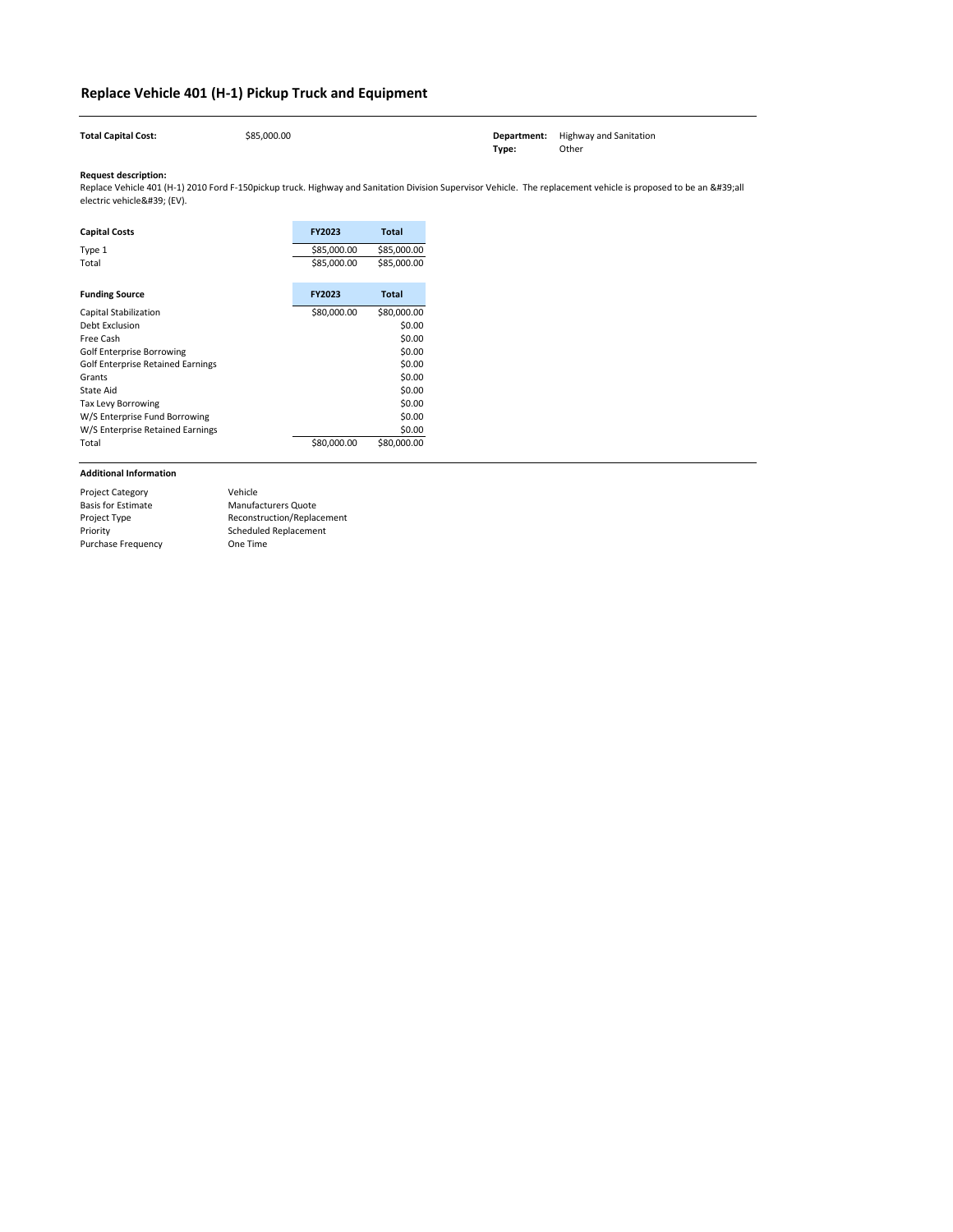Total Capital Cost:  $$80,000.00$  \$80,000.00 **Department:** Land Fac. and Nat. Resources **Type:** Other

### **Request description:**

| <b>Capital Costs</b>                     | <b>FY2023</b> | <b>Total</b> |
|------------------------------------------|---------------|--------------|
| Type 1                                   | \$80,000.00   | \$80,000.00  |
| Total                                    | \$80,000.00   | \$80,000.00  |
| <b>Funding Source</b>                    | <b>FY2023</b> | <b>Total</b> |
| <b>Capital Stabilization</b>             | \$80,000.00   | \$80,000.00  |
| <b>Debt Exclusion</b>                    |               | \$0.00       |
| Free Cash / Other                        |               | \$0.00       |
| <b>Golf Enterprise Borrowing</b>         |               | \$0.00       |
| <b>Golf Enterprise Retained Earnings</b> |               | \$0.00       |
| Grants                                   |               | \$0.00       |
| <b>1&amp;I Stabilization Fund</b>        |               | \$0.00       |
| Other (Please Specify)                   |               | \$0.00       |
| <b>Tax Levy Borrowing</b>                |               | \$0.00       |
| W/S Enterprise Fund Borrowing            |               | \$0.00       |
| W/S Enterprise Fund Retained Earnings    |               | \$0.00       |
| <b>Surplus Revolving Account</b>         |               | \$0.00       |
| State Aid                                |               | \$0.00       |
| Total                                    | \$80,000.00   | \$80,000.00  |

Project Category Project Type Basis For Estimate Department Priority

## **Landscape Turf Sprayer**

This capital request would fund the purchase of a 300 gallon landscape turf spayer. This equipment would enable the Department to be better stewards of the environment by providing the equipment to spay nutrients on athletic fields and turf at lower rates (less product at a more frequent basis based on plant needs) . The equipment can also help with the application of wetting agents to improve soil conditions, water distribution in the soil, and make better use of irrigation/rain water.

> Manufacturers Quote Necessary Other (Please Specify in Description) New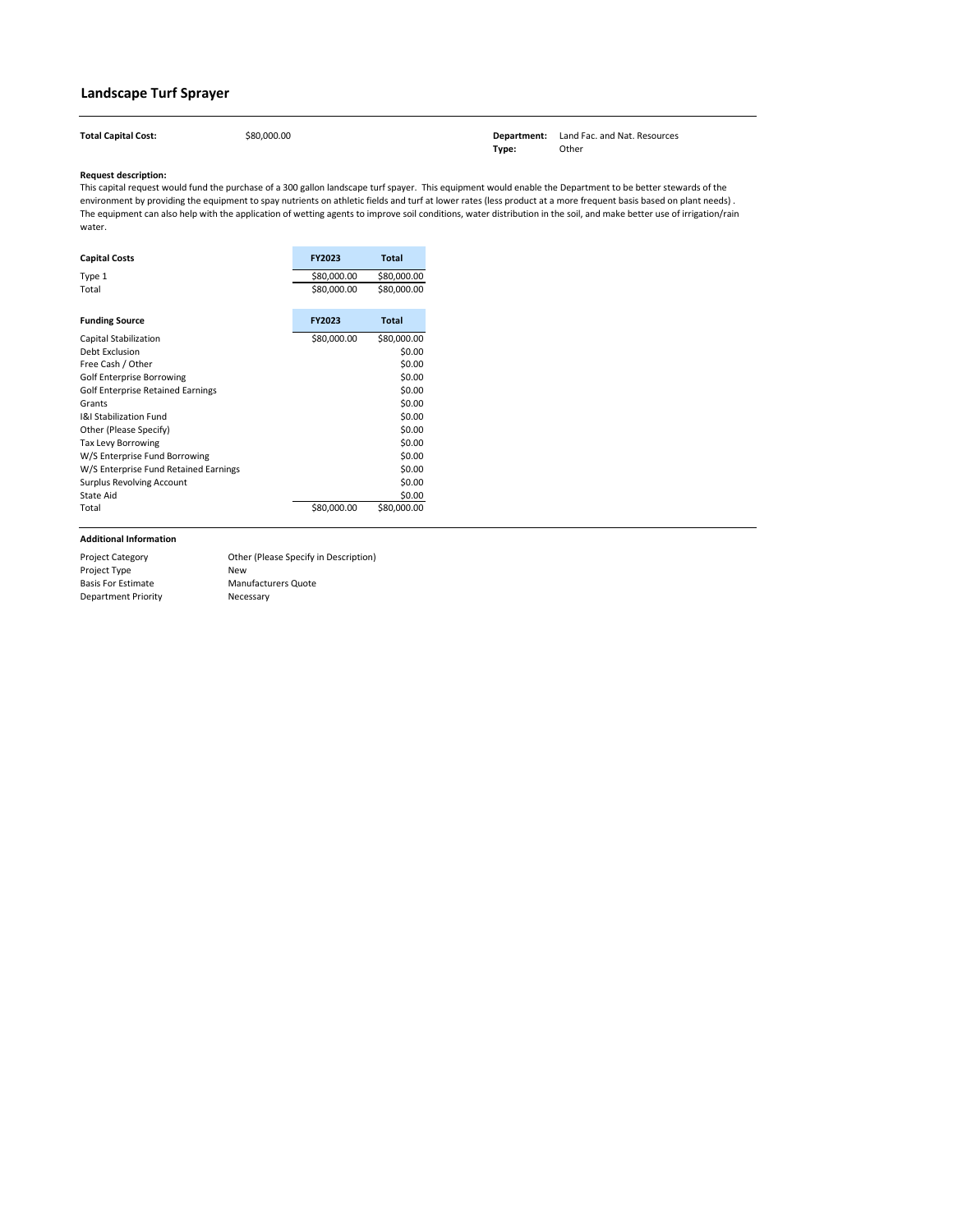| <b>Capital Costs</b>              | <b>FY2023</b> | <b>Total</b> |
|-----------------------------------|---------------|--------------|
| Type 1                            | \$85,000.00   | \$85,000.00  |
| Total                             | \$85,000.00   | \$85,000.00  |
|                                   |               |              |
| <b>Funding Source</b>             | <b>FY2023</b> | <b>Total</b> |
| <b>Capital Stabilization</b>      | \$85,000.00   | \$85,000.00  |
| Debt Exclusion                    |               | \$0.00       |
| Free Cash                         |               | \$0.00       |
| <b>Golf Enterprise Borrowing</b>  |               | \$0.00       |
| Golf Enterprise Retained Earnings |               | \$0.00       |
| Grants                            |               | \$0.00       |
| State Aid                         |               | \$0.00       |
| <b>Tax Levy Borrowing</b>         |               | \$0.00       |
| W/S Enterprise Fund Borrowing     |               | \$0.00       |
| W/S Enterprise Retained Earnings  |               | \$0.00       |
| Total                             | \$85,000.00   | \$85,000.00  |

| <b>Project Category</b>   | Vehicle                       |
|---------------------------|-------------------------------|
| <b>Basis for Estimate</b> | Internal Estimate             |
| Project Type              | Reconstruction/Replacement    |
| Priority                  | <b>Scheduled Replacement</b>  |
| <b>Purchase Frequency</b> | <b>Fixed Period Recurring</b> |

**The Cost is a Constructed Construction Construction Costing Costing Costing Costing Costing Costing Costing Cost**<br> **Type:** Other **Type:** 

# **Replace Car 4**

| <b>Total Capital Cost:</b> | \$85,000.0 |
|----------------------------|------------|
|                            |            |

This ia replacement for car 4, which is a 2014 Ford Expedition.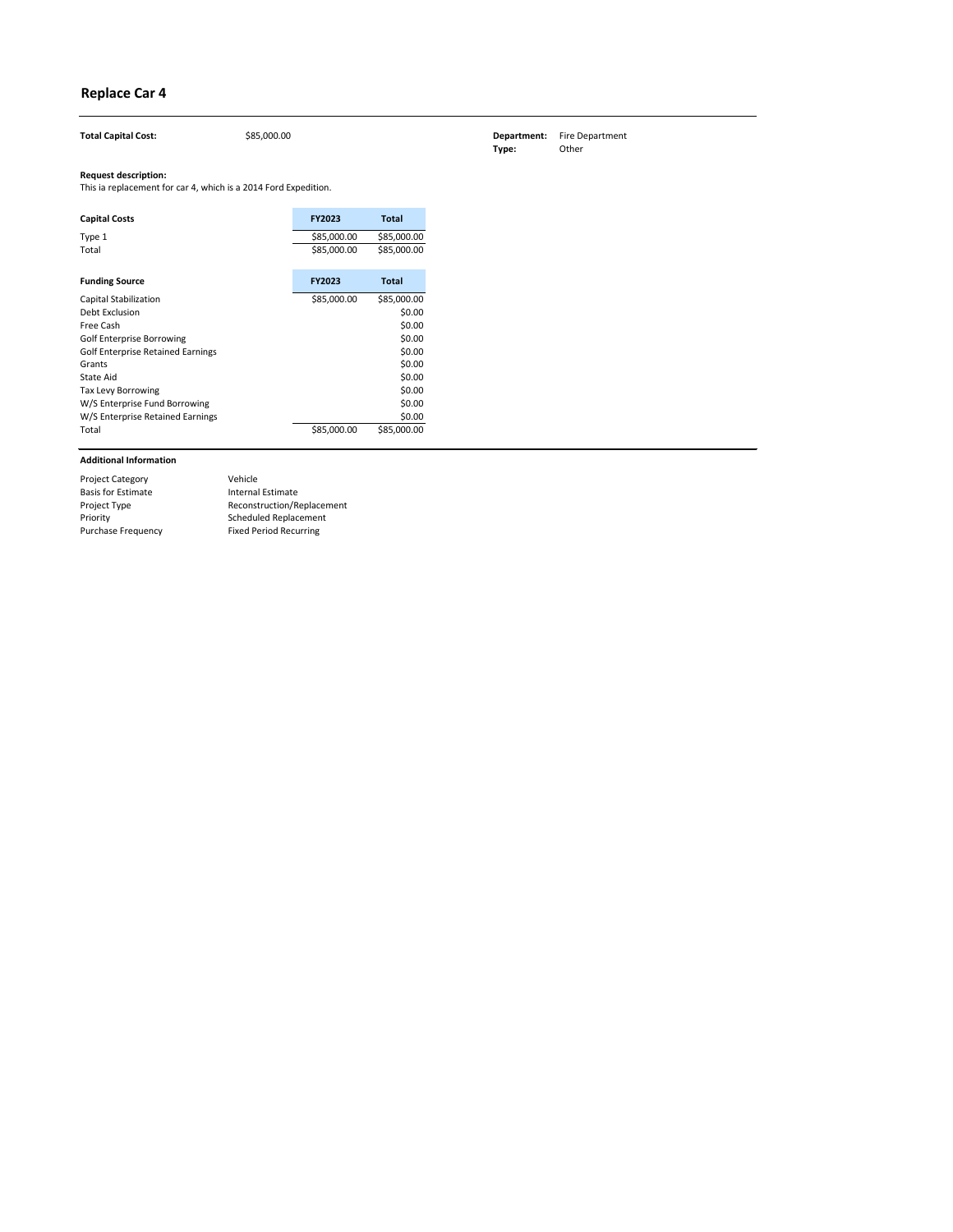| <b>Total Capital Cost:</b>                                                                                  | \$85,000.00 |               |              |
|-------------------------------------------------------------------------------------------------------------|-------------|---------------|--------------|
| <b>Request description:</b><br>Replace Vehicle 105 (NFM-83) 2012 pickup truck used by Facilities Department |             |               |              |
| <b>Capital Costs</b>                                                                                        |             | <b>FY2023</b> | <b>Total</b> |
| Type 1                                                                                                      |             | \$85,000.00   | \$85,000.00  |
| Total                                                                                                       |             | \$85,000.00   | \$85,000.00  |
|                                                                                                             |             |               |              |
| <b>Funding Source</b>                                                                                       |             | FY2023        | <b>Total</b> |
| Capital Stabilization                                                                                       |             | \$85,000.00   | \$85,000.00  |
| <b>Debt Exclusion</b>                                                                                       |             |               | \$0.00       |
| Free Cash                                                                                                   |             |               | \$0.00       |
| <b>Golf Enterprise Borrowing</b>                                                                            |             |               | \$0.00       |
| <b>Golf Enterprise Retained Earnings</b>                                                                    |             |               | \$0.00       |
| Grants                                                                                                      |             |               | \$0.00       |
| <b>State Aid</b>                                                                                            |             |               | \$0.00       |
| Tax Levy Borrowing                                                                                          |             |               | \$0.00       |
| W/S Enterprise Fund Borrowing                                                                               |             |               | \$0.00       |
| W/S Enterprise Retained Earnings                                                                            |             |               | \$0.00       |
| Total                                                                                                       |             | \$85,000.00   | \$85,000.00  |

| <b>Project Category</b>   | Vehicle                    |
|---------------------------|----------------------------|
| <b>Basis for Estimate</b> | <b>Manufacturers Quote</b> |
| Project Type              | Reconstruction/Replacement |
| Priority                  | Scheduled Replacement      |
| <b>Purchase Frequency</b> | One Time                   |

# **Replace Vehicle 105 (NFM-83) Pickup Truck and Equipment**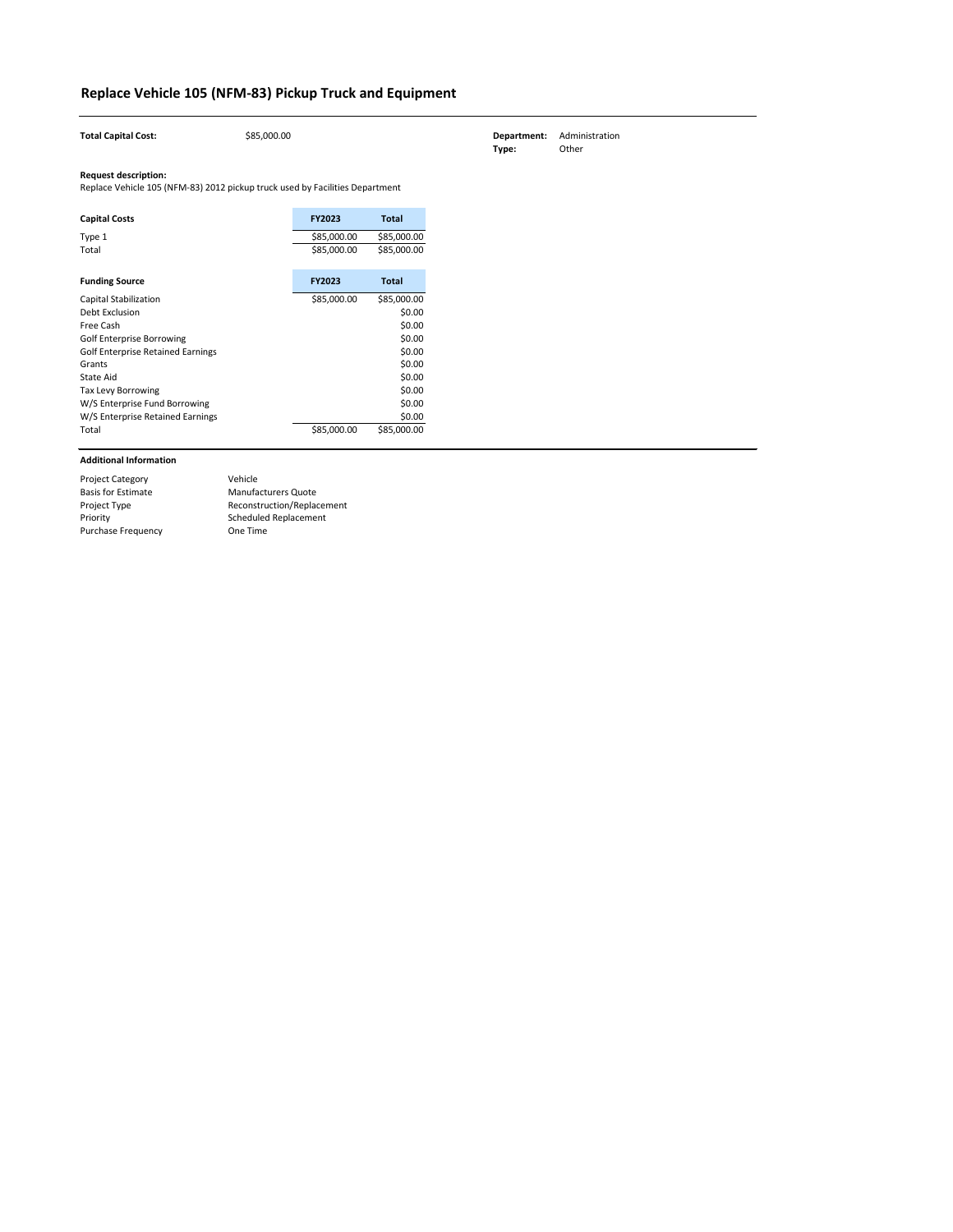| <b>Total Capital Cost:</b> | \$1,000,000.00 | <b>Department:</b> Select Board |            |    |            |
|----------------------------|----------------|---------------------------------|------------|----|------------|
|                            |                | Type:                           | Other      |    |            |
|                            |                | Timeline:                       | 07/01/2021 | to | 06/30/2026 |

| <b>Capital Costs</b>                     | <b>FY2023</b> | <b>FY2024</b> | <b>FY2025</b> | <b>FY2026</b> | <b>FY2027</b> | <b>Total</b>   |
|------------------------------------------|---------------|---------------|---------------|---------------|---------------|----------------|
| Type 1                                   | \$200,000.00  | \$200,000.00  | \$200,000.00  | \$200,000.00  | \$200,000.00  | \$1,000,000.00 |
| Total                                    | \$200,000.00  | \$200,000.00  | \$200,000.00  | \$200,000.00  | \$200,000.00  | \$1,000,000.00 |
| <b>Funding Source</b>                    | <b>FY2023</b> | <b>FY2024</b> | <b>FY2025</b> | <b>FY2026</b> | <b>FY2027</b> | <b>Total</b>   |
| <b>Capital Stabilization</b>             | \$100,000.00  | \$100,000.00  | \$100,000.00  | \$100,000.00  | \$100,000.00  | \$500,000.00   |
| <b>Debt Exclusion</b>                    |               |               |               |               |               | \$0.00         |
| Free Cash / Other                        |               |               |               |               |               | \$0.00         |
| <b>Golf Enterprise Borrowing</b>         |               |               |               |               |               | \$0.00         |
| <b>Golf Enterprise Retained Earnings</b> |               |               |               |               |               | \$0.00         |
| Grants                                   | \$100,000.00  | \$100,000.00  | \$100,000.00  | \$100,000.00  | \$100,000.00  | \$500,000.00   |
| <b>I&amp;I Stabilization Fund</b>        |               |               |               |               |               | \$0.00         |
| Other (Please Specify)                   |               |               |               |               |               | \$0.00         |
| <b>Tax Levy Borrowing</b>                |               |               |               |               |               | \$0.00         |
| W/S Enterprise Fund Borrowing            |               |               |               |               |               | \$0.00         |
| W/S Enterprise Fund Retained Earnings    |               |               |               |               |               | \$0.00         |
| <b>Surplus Revolving Account</b>         |               |               |               |               |               | \$0.00         |
| State Aid                                |               |               |               |               |               | \$0.00         |
| Total                                    | \$200,000.00  | \$200,000.00  | \$200,000.00  | \$200,000.00  | \$200,000.00  | \$1,000,000.00 |

Projects will be identified and assessed using the criteria and process described above. At this time, the Town has identified opportunities for energy savings at Natick High School (gym LED lighting), Ben Hem Elementary (interior LED lighting, replacement of building/energy management controls), the Morse Institute Library

### **Energy Efficiency Improvements**

The Town expects to spend \$200,000 annually to support energy efficiency projects, with half of this funding coming from grants.

| <b>Project Category</b>       | <b>Building</b>                                                                                                                                                                                                                              |
|-------------------------------|----------------------------------------------------------------------------------------------------------------------------------------------------------------------------------------------------------------------------------------------|
| Project Type                  | Reconstruction/Replacement                                                                                                                                                                                                                   |
| <b>Basis For Estimate</b>     | Consultant                                                                                                                                                                                                                                   |
| <b>Department Priority</b>    | Necessary                                                                                                                                                                                                                                    |
| <b>Project Benefits</b>       | Energy efficiency is directly tied to lower utility bills and, consequently, lower overall operating expenses. This work also improves<br>comfort for building occupants and supports the Town's goal to achieve net zero emissions by 2050. |
| <b>Project Classification</b> | Capital Improvement                                                                                                                                                                                                                          |

These projects deliver annual energy savings (which are realized after upfront installation costs are recovered), and include projects such as LED lighting conversions, replacement of inefficient HVAC equipment, the addition of energy management controls, installation of variable frequency drives, etc. The Sustainability Office identifies energy efficiency projects by analyzing energy efficiency at school and municipal buildings (see attached sample analysis in FY19) and working with Facilities Management, Public Works and utility-approved vendors to complete energy audits. Proposed projects are reviewed by the Mass Save Municipal Program and are only pursued if a third-party analysis confirms proposed savings.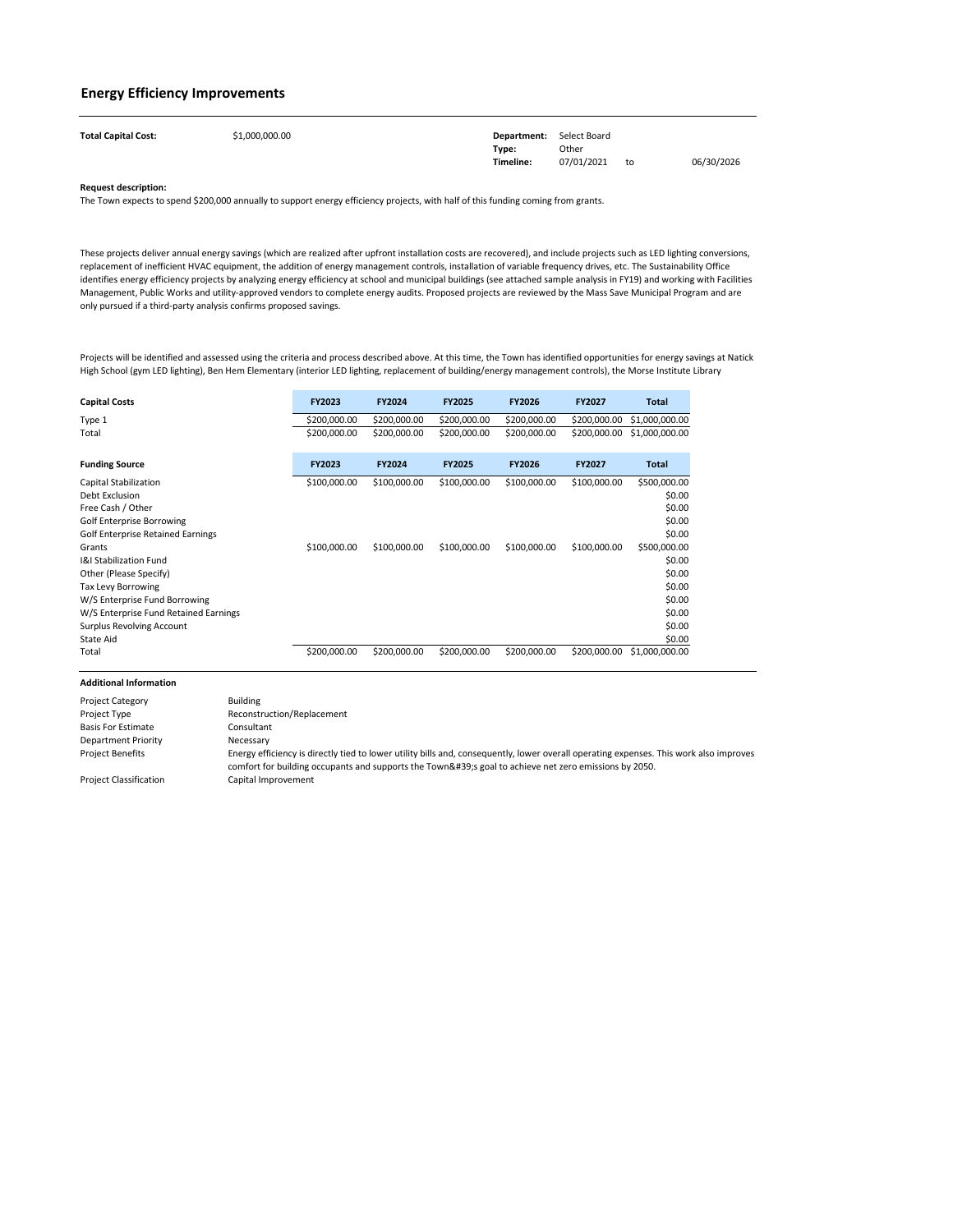**Total Capital Cost:** \$100,000.00 **Department:** Administration **Type:** Other

### **Request description:**

| <b>Capital Costs</b>                     | <b>FY2023</b> | <b>Total</b> |
|------------------------------------------|---------------|--------------|
| Type 1                                   | \$100,000.00  | \$100,000.00 |
| Total                                    | \$100,000.00  | \$100,000.00 |
| <b>Funding Source</b>                    | <b>FY2023</b> | <b>Total</b> |
| <b>Capital Stabilization</b>             | \$100,000.00  | \$100,000.00 |
| Debt Exclusion                           |               | \$0.00       |
| Free Cash / Other                        |               | \$0.00       |
| <b>Golf Enterprise Borrowing</b>         |               | \$0.00       |
| <b>Golf Enterprise Retained Earnings</b> |               | \$0.00       |
| Grants                                   |               | \$0.00       |
| <b>I&amp;I Stabilization Fund</b>        |               | \$0.00       |
| Other (Please Specify)                   |               | \$0.00       |
| <b>Tax Levy Borrowing</b>                |               | \$0.00       |
| W/S Enterprise Fund Borrowing            |               | \$0.00       |
| W/S Enterprise Fund Retained Earnings    |               | \$0.00       |
| <b>Surplus Revolving Account</b>         |               | \$0.00       |
| <b>State Aid</b>                         |               | \$0.00       |
| Total                                    | \$100,000.00  | \$100,000.00 |

## **West Street Landfill - Replace Gas Collection Manholes and Covers**

**COL** 

| <b>Project Category</b>    | Lands/Parks/Fields         |
|----------------------------|----------------------------|
| Project Type               | Reconstruction/Replacement |
| <b>Basis For Estimate</b>  | Consultant                 |
| <b>Department Priority</b> | Scheduled Replacement      |

This capital request would fund the replacement of aging and broken manholes and covers that house the landfill gas collection system at the West Street Landfill.

 $\mathcal{L}_{\mathcal{A}}$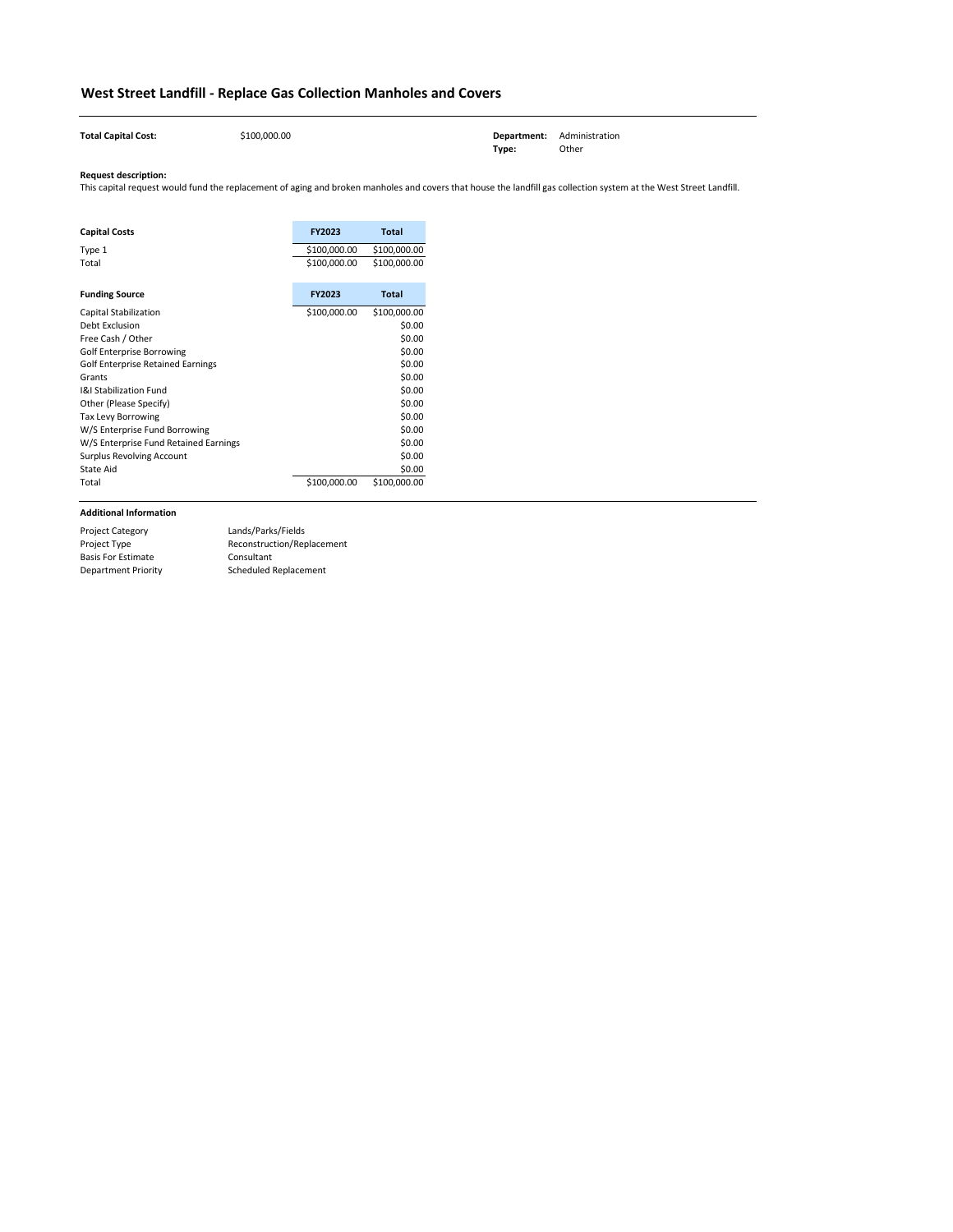| <b>Total Capital Cost:</b>                                                                           | \$115,000.00 |                              |                              |
|------------------------------------------------------------------------------------------------------|--------------|------------------------------|------------------------------|
| <b>Request description:</b><br>Replace Vehicle 404 (H-42) 2013 F-450 Dump Body Pickup with snow plow |              |                              |                              |
| <b>Capital Costs</b>                                                                                 |              | FY2023                       | <b>Total</b>                 |
| Type 1<br>Total                                                                                      |              | \$115,000.00<br>\$115,000.00 | \$115,000.00<br>\$115,000.00 |
| <b>Funding Source</b>                                                                                |              | FY2023                       | <b>Total</b>                 |
| <b>Capital Stabilization</b>                                                                         |              | \$115,000.00                 | \$115,000.00                 |
| Debt Exclusion                                                                                       |              |                              | \$0.00                       |
| Free Cash                                                                                            |              |                              | \$0.00                       |
| <b>Golf Enterprise Borrowing</b>                                                                     |              |                              | \$0.00                       |
| <b>Golf Enterprise Retained Earnings</b>                                                             |              |                              | \$0.00                       |
| Grants                                                                                               |              |                              | \$0.00                       |
| <b>State Aid</b>                                                                                     |              |                              | \$0.00                       |
| Tax Levy Borrowing                                                                                   |              |                              | \$0.00                       |
| W/S Enterprise Fund Borrowing                                                                        |              |                              | \$0.00                       |
| W/S Enterprise Retained Earnings                                                                     |              |                              | \$0.00                       |
| Total                                                                                                |              | \$115,000.00                 | \$115,000.00                 |

| <b>Project Category</b>   | Vehicle                    |
|---------------------------|----------------------------|
| <b>Basis for Estimate</b> | <b>Manufacturers Quote</b> |
| Project Type              | Reconstruction/Replacement |
| Priority                  | Scheduled Replacement      |
| <b>Purchase Frequency</b> | One Time                   |

# **Replace Vehicle 404 (H-42) Dump Body Pickup and Equipment**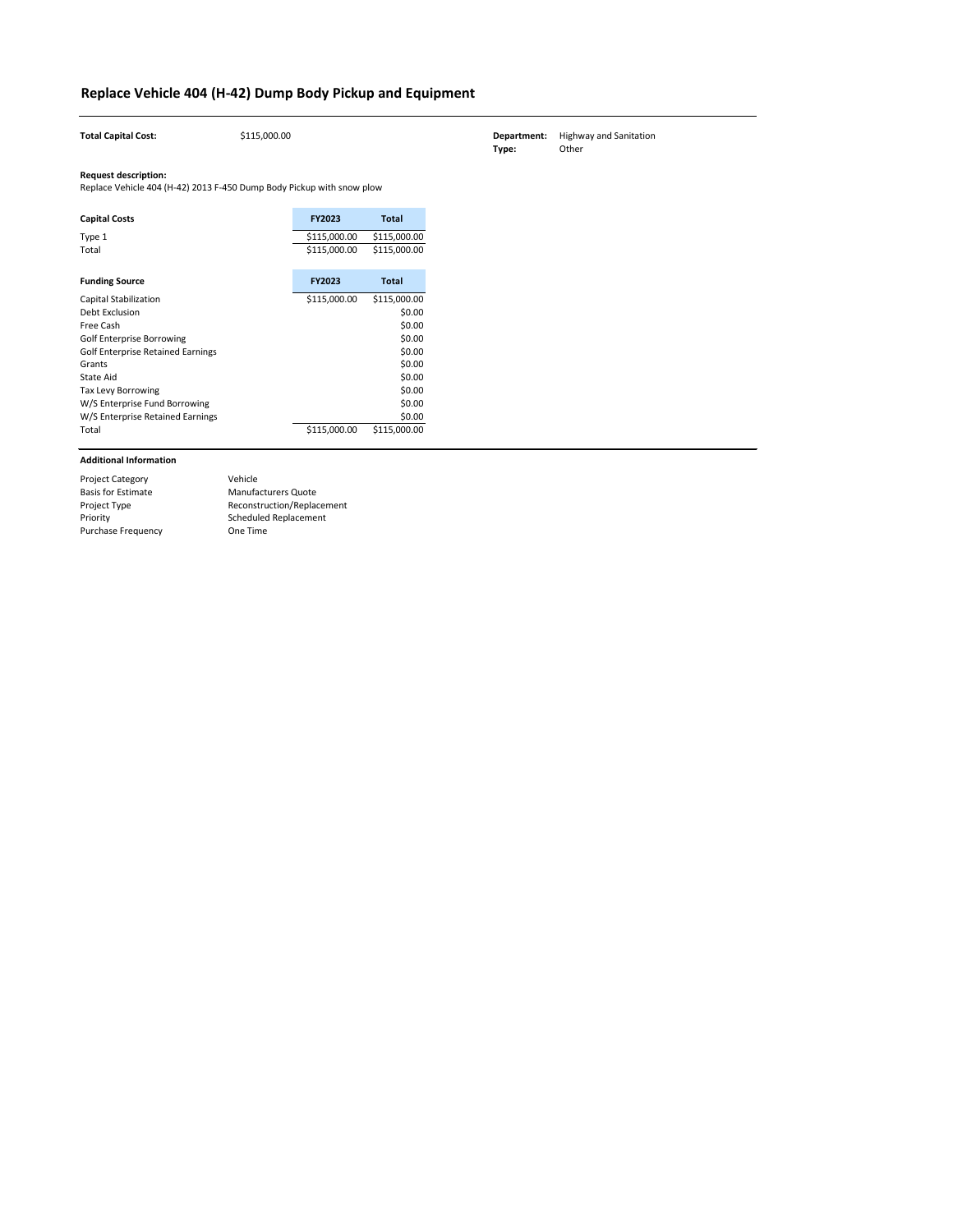| <b>Total Capital Cost:</b> | \$115,000.00 |       | <b>Department:</b> Land Fac. and Nat. Resources |
|----------------------------|--------------|-------|-------------------------------------------------|
|                            |              | Type: | Other                                           |

| <b>Capital Costs</b>                     | <b>FY2023</b> | <b>Total</b> |
|------------------------------------------|---------------|--------------|
| Type 1                                   | \$115,000.00  | \$115,000.00 |
| Total                                    | \$115,000.00  | \$115,000.00 |
| <b>Funding Source</b>                    | <b>FY2023</b> | <b>Total</b> |
| <b>Capital Stabilization</b>             | \$115,000.00  | \$115,000.00 |
| Debt Exclusion                           |               | \$0.00       |
| Free Cash                                |               | \$0.00       |
| <b>Golf Enterprise Borrowing</b>         |               | \$0.00       |
| <b>Golf Enterprise Retained Earnings</b> |               | \$0.00       |
| Grants                                   |               | \$0.00       |
| State Aid                                |               | \$0.00       |
| <b>Tax Levy Borrowing</b>                |               | \$0.00       |
| W/S Enterprise Fund Borrowing            |               | \$0.00       |
| W/S Enterprise Retained Earnings         |               | \$0.00       |
| Total                                    | \$115,000.00  | \$115,000.00 |

# **Replace Vehicle 203 (LF-3) Dump Truck and Equipment**

Replace Vehicle 203 (LF-3) 2013 Dump Truck with snow plow.

| <b>Project Category</b>   | Vehicle                      |
|---------------------------|------------------------------|
| <b>Basis for Estimate</b> | <b>Manufacturers Quote</b>   |
| Project Type              | Reconstruction/Replacement   |
| Priority                  | <b>Scheduled Replacement</b> |
| <b>Purchase Frequency</b> | One Time                     |
|                           |                              |

This truck is used in all daily maintenance operations including: landscaping, towing of equipment, and material handling. This truck is essential to the Department for daily operations.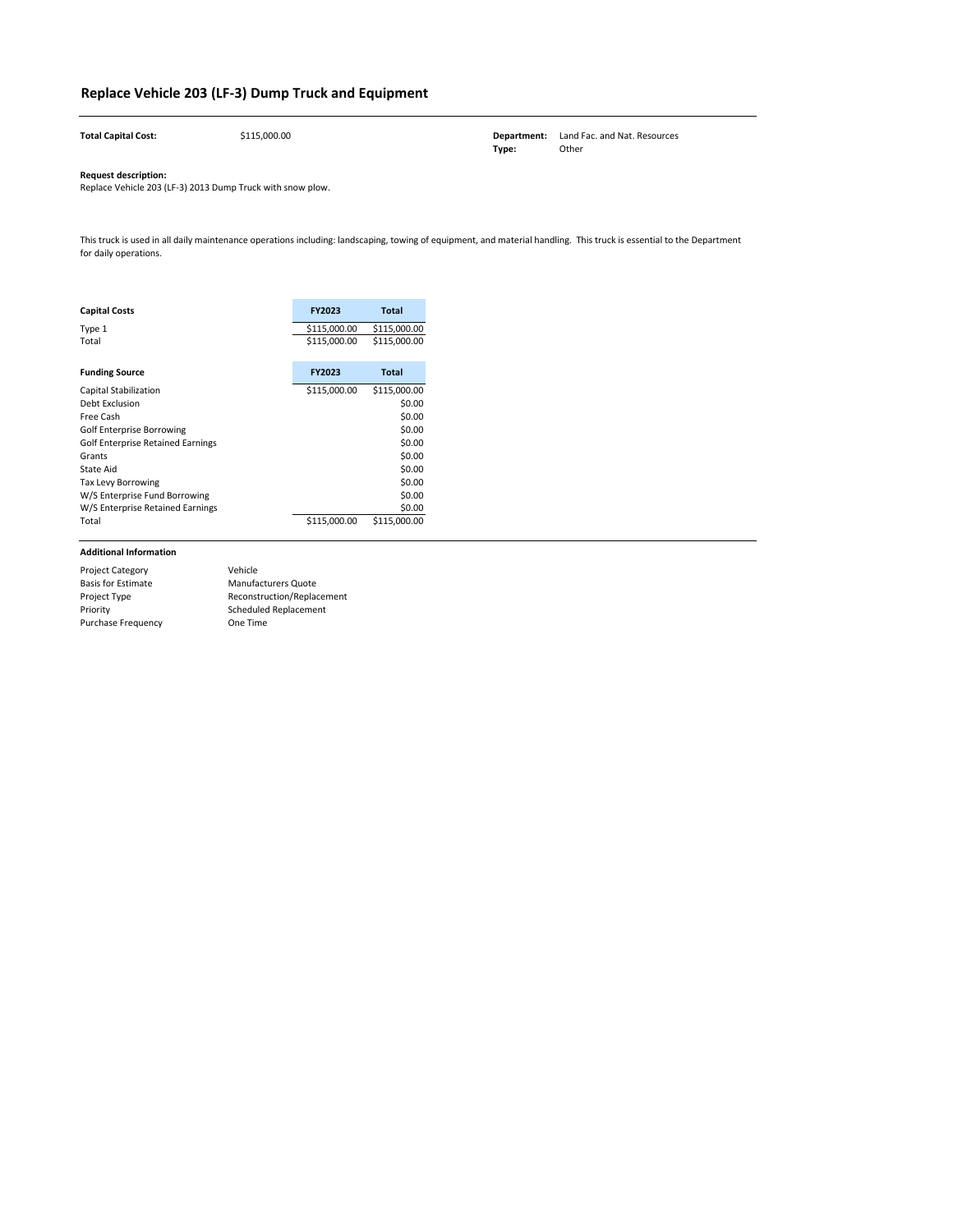| <b>Total Capital Cost:</b> | \$250,000.00 | <b>Department:</b> Engineering |       |
|----------------------------|--------------|--------------------------------|-------|
|                            |              | Type:                          | Other |

| \$125,000.00 | \$250,000.00                 |
|--------------|------------------------------|
| \$125,000.00 | \$250,000.00                 |
|              | \$125,000.00<br>\$125,000.00 |

| <b>Funding Source</b>                    | <b>FY2023</b> | <b>FY2024</b> | <b>Total</b> |
|------------------------------------------|---------------|---------------|--------------|
| <b>Capital Stabilization</b>             |               |               | \$0.00       |
| Debt Exclusion                           |               |               | \$0.00       |
| Free Cash / Other                        |               |               | \$0.00       |
| <b>Golf Enterprise Borrowing</b>         |               |               | \$0.00       |
| <b>Golf Enterprise Retained Earnings</b> |               |               | \$0.00       |
| Grants                                   |               |               | \$0.00       |
| <b>I&amp;I Stabilization Fund</b>        |               |               | \$0.00       |
| Other (Please Specify)                   |               |               | \$0.00       |
| <b>Tax Levy Borrowing</b>                | \$125,000.00  | \$125,000.00  | \$250,000.00 |
| W/S Enterprise Fund Borrowing            |               |               | \$0.00       |
| W/S Enterprise Fund Retained Earnings    |               |               | \$0.00       |
| <b>Surplus Revolving Account</b>         |               |               | \$0.00       |
| State Aid                                |               |               | \$0.00       |
| Total                                    | \$125,000.00  | \$125,000.00  | \$250,000.00 |

### **Stormwater Master Plan**

| <b>Project Category</b>   | Roadway Infrastructure |
|---------------------------|------------------------|
| <b>Project Type</b>       | New                    |
| <b>Basis For Estimate</b> | Consultant             |
| Department Priority       | Necessary              |

This capital appropriation would fund the completion of a town wide stormwater master plan. The plan prepared by engineering consultants would evaluate the condition and capacity of the town's stormwater collection and treatment system. The master plan would include scoping and costing of future capital improvements.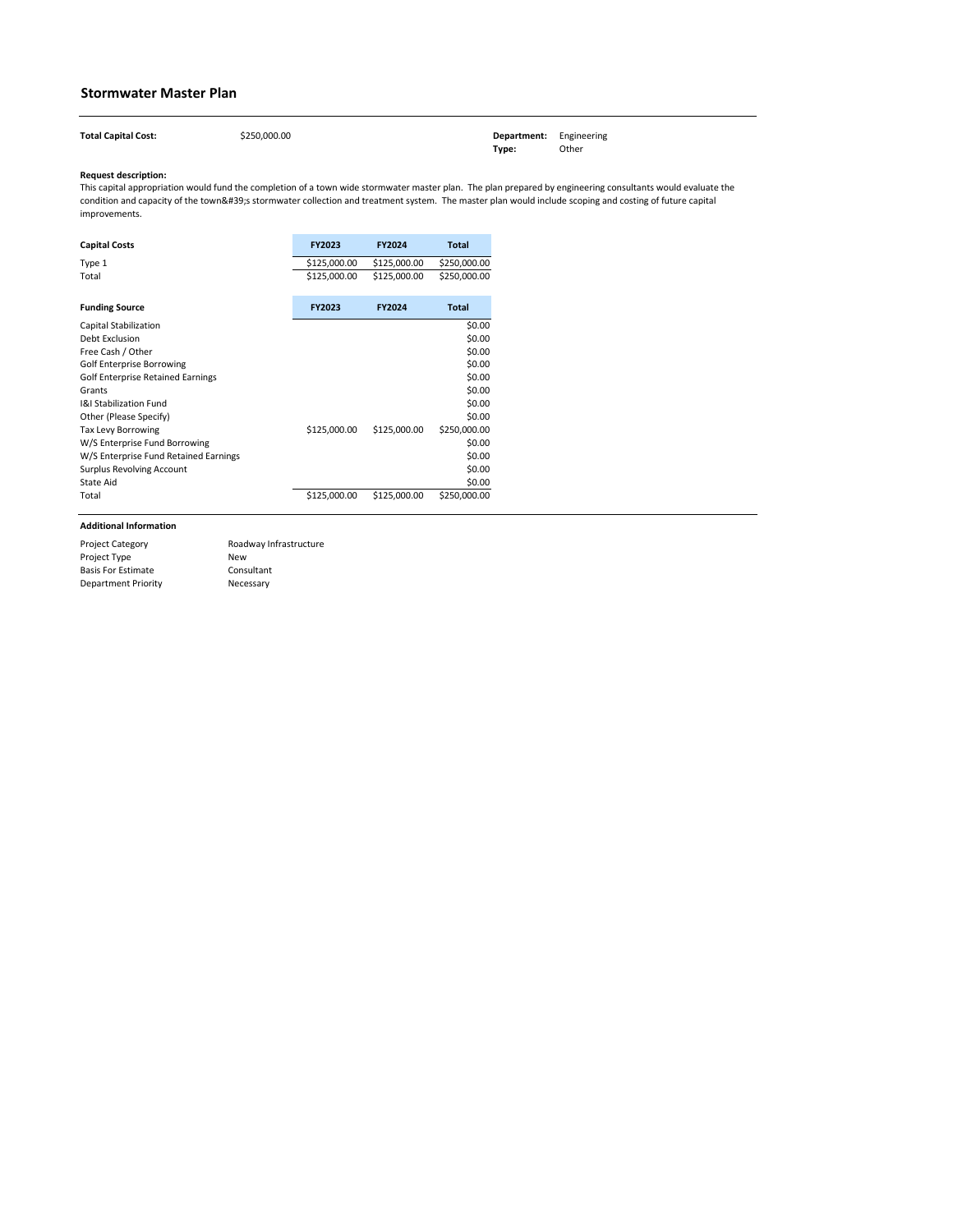| <b>Total Capital Cost:</b>                                                                             | \$145,000.00 |               |              |
|--------------------------------------------------------------------------------------------------------|--------------|---------------|--------------|
| <b>Request description:</b><br>Replace Vehicle 508 (S-39) 2012 Hooklift multi-use truck with snow plow |              |               |              |
| <b>Capital Costs</b>                                                                                   |              | <b>FY2023</b> | <b>Total</b> |
| Type 1                                                                                                 |              | \$145,000.00  | \$145,000.00 |
| Total                                                                                                  |              | \$145,000.00  | \$145,000.00 |
| <b>Funding Source</b>                                                                                  |              | FY2023        | <b>Total</b> |
| <b>Capital Stabilization</b>                                                                           |              |               | \$0.00       |
| Debt Exclusion                                                                                         |              |               | \$0.00       |
| Free Cash                                                                                              |              |               | \$0.00       |
| <b>Golf Enterprise Borrowing</b>                                                                       |              |               | \$0.00       |
| <b>Golf Enterprise Retained Earnings</b>                                                               |              |               | \$0.00       |
| Grants                                                                                                 |              |               | \$0.00       |
| <b>State Aid</b>                                                                                       |              |               | \$0.00       |
| Tax Levy Borrowing                                                                                     |              | \$145,000.00  | \$145,000.00 |
| W/S Enterprise Fund Borrowing                                                                          |              |               | \$0.00       |
| W/S Enterprise Retained Earnings                                                                       |              |               | \$0.00       |
| Total                                                                                                  |              | \$145,000.00  | \$145,000.00 |

| <b>Project Category</b>   | Vehicle                    |
|---------------------------|----------------------------|
| <b>Basis for Estimate</b> | <b>Manufacturers Quote</b> |
| Project Type              | Reconstruction/Replacement |
| Priority                  | Scheduled Replacement      |
| <b>Purchase Frequency</b> | One Time                   |

# **Replace Vehicle 508 (S-39) Hooklift Truck and Equipment**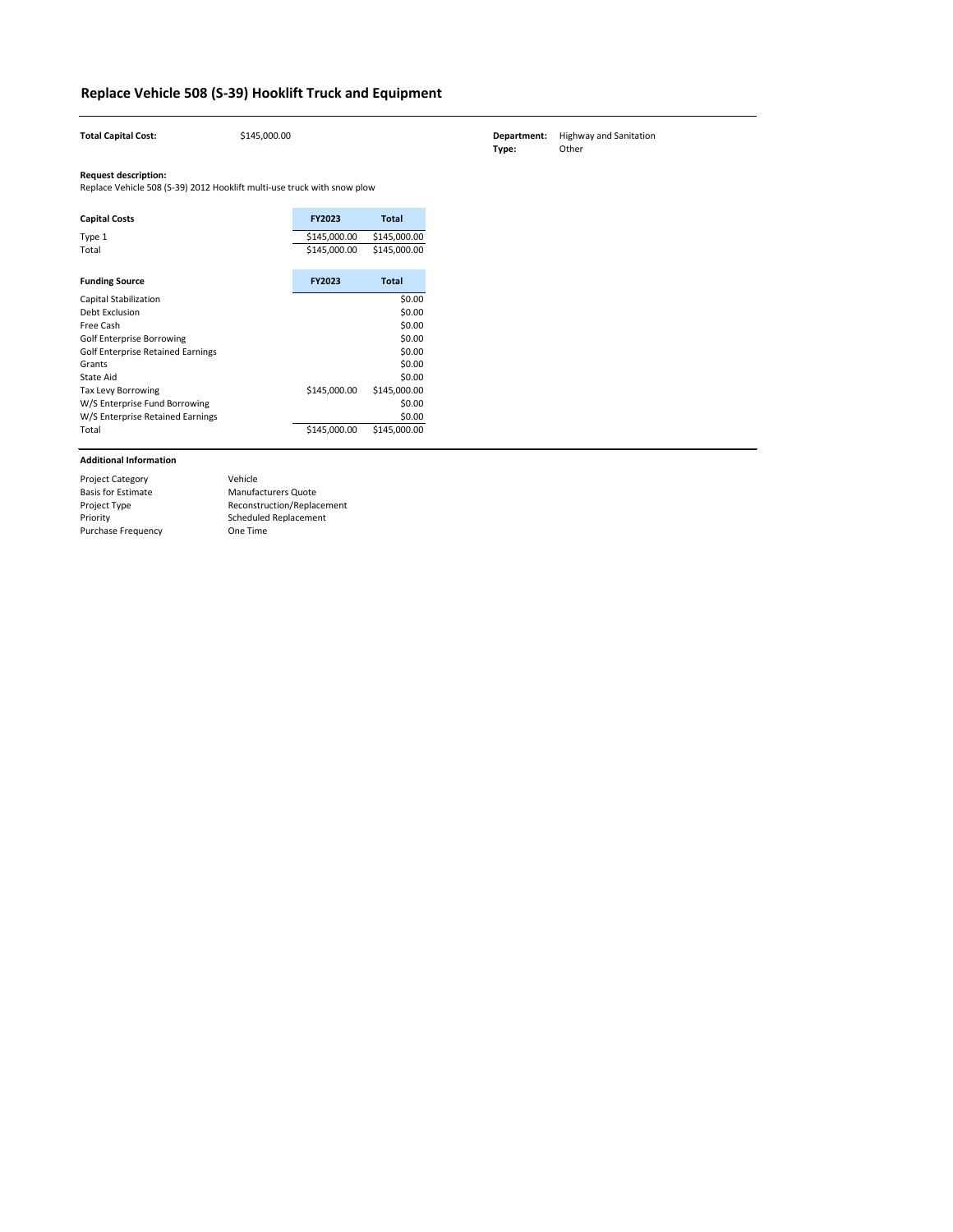| <b>Total Capital Cost:</b> | \$145,000.00 |       | <b>Department:</b> Land Fac. and Nat. Resources |
|----------------------------|--------------|-------|-------------------------------------------------|
|                            |              | Type: | Other                                           |

| <b>Capital Costs</b>                     | <b>FY2023</b> | <b>Total</b> |
|------------------------------------------|---------------|--------------|
| Type 1                                   | \$145,000.00  | \$145,000.00 |
| Total                                    | \$145,000.00  | \$145,000.00 |
|                                          |               |              |
| <b>Funding Source</b>                    | <b>FY2023</b> | <b>Total</b> |
| <b>Capital Stabilization</b>             |               | \$0.00       |
| Debt Exclusion                           |               | \$0.00       |
| Free Cash                                |               | \$0.00       |
| <b>Golf Enterprise Borrowing</b>         |               | \$0.00       |
| <b>Golf Enterprise Retained Earnings</b> |               | \$0.00       |
| Grants                                   |               | \$0.00       |
| <b>State Aid</b>                         |               | \$0.00       |
| Tax Levy Borrowing                       | \$145,000.00  | \$145,000.00 |
| W/S Enterprise Fund Borrowing            |               | \$0.00       |
| W/S Enterprise Retained Earnings         |               | \$0.00       |
| Total                                    | \$145,000.00  | \$145,000.00 |

## **Replace Vehicle 206 (LF-6) Hooklift Truck and Equipment**

Replace Vehicle 206 (LF-6) 2012 Hooklift multi-use truck with snow plow.

| <b>Project Category</b>   | Vehicle                    |
|---------------------------|----------------------------|
| <b>Basis for Estimate</b> | <b>Manufacturers Quote</b> |
| Project Type              | Reconstruction/Replacement |
| Priority                  | Scheduled Replacement      |
| <b>Purchase Frequency</b> | One Time                   |

This is a large pickup truck used to tow maintenance trailer, brush chipper and body, and leaf vacuum and body. This truck is essential to operate other equipment and assets. This truck is used every day for maintenance activities.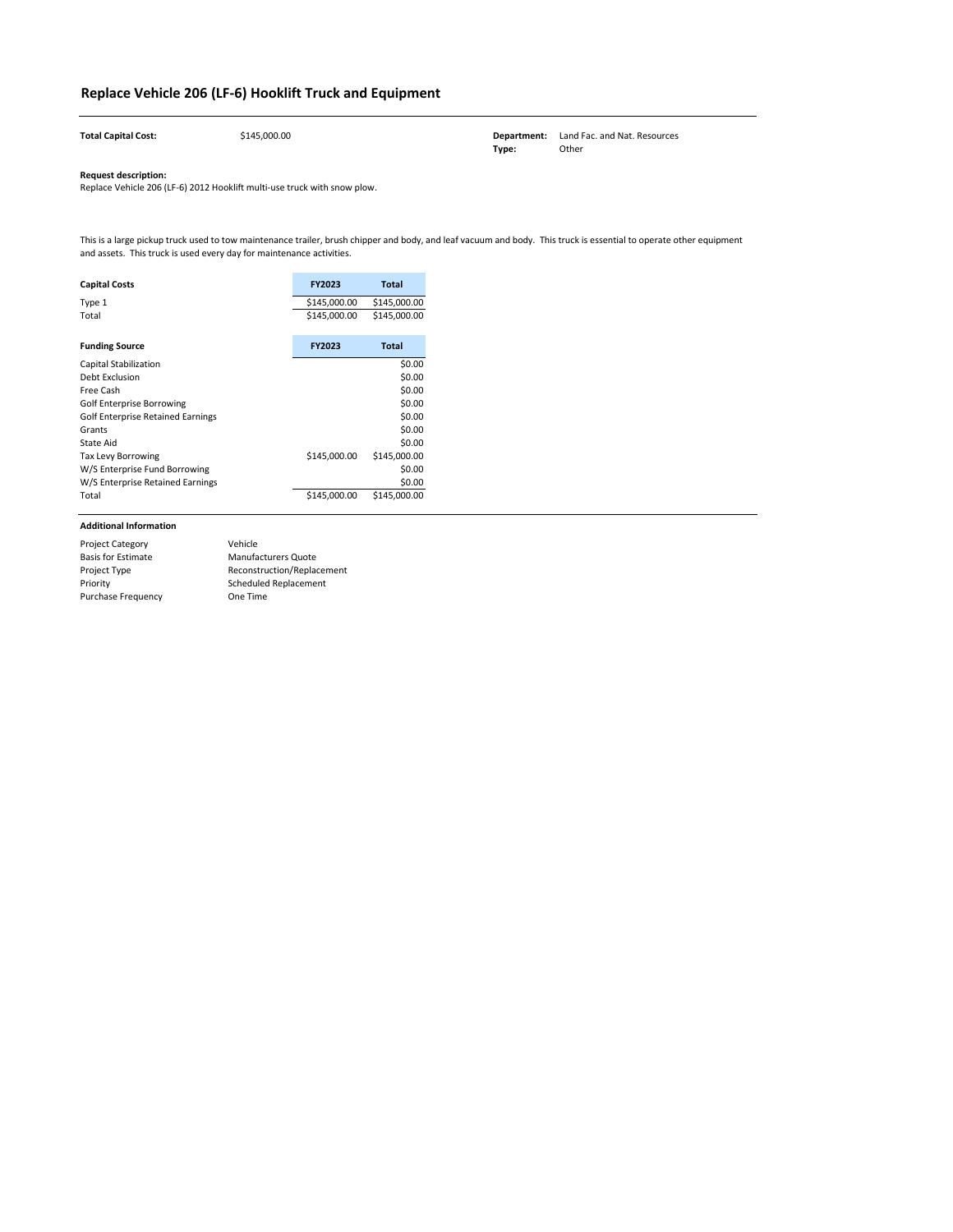| <b>Total Capital Cost:</b> | \$150,000.00 | <b>Department:</b> Engineering |       |
|----------------------------|--------------|--------------------------------|-------|
|                            |              | Type:                          | Other |

| <b>Capital Costs</b>                     | <b>FY2023</b> | <b>Total</b> |
|------------------------------------------|---------------|--------------|
| Type 1                                   | \$150,000.00  | \$150,000.00 |
| Total                                    | \$150,000.00  | \$150,000.00 |
| <b>Funding Source</b>                    | <b>FY2023</b> | <b>Total</b> |
| <b>Capital Stabilization</b>             | \$150,000.00  | \$150,000.00 |
| <b>Debt Exclusion</b>                    |               | \$0.00       |
| Free Cash / Other                        |               | \$0.00       |
| <b>Golf Enterprise Borrowing</b>         |               | \$0.00       |
| <b>Golf Enterprise Retained Earnings</b> |               | \$0.00       |
| Grants                                   |               | \$0.00       |
| <b>I&amp;I Stabilization Fund</b>        |               | \$0.00       |
| Other (Please Specify)                   |               | \$0.00       |
| <b>Tax Levy Borrowing</b>                |               | \$0.00       |
| W/S Enterprise Fund Borrowing            |               | \$0.00       |
| W/S Enterprise Fund Retained Earnings    |               | \$0.00       |
| <b>Surplus Revolving Account</b>         |               | \$0.00       |
| <b>State Aid</b>                         |               | \$0.00       |
| Total                                    | \$150,000.00  | \$150,000.00 |

Preparation of street acceptance plans by professional land surveyor. Street acceptance plans are a necessary component to the formal public street acceptance process. The plans are referenced in the roadway layout document and recorded at the Registry of Deeds. The requested funding would be the first of several phases begin preparing plans for the public acceptance of the Town's 25 miles of unaccepted private roadways.

## **Street Acceptance Plan Preparation**

| <b>Project Category</b>   | Roadway Infrastructure                                                               |
|---------------------------|--------------------------------------------------------------------------------------|
| Project Type              | New                                                                                  |
| <b>Basis For Estimate</b> | Internal Estimate                                                                    |
| Department Priority       | Service Enhancement                                                                  |
| <b>Project Benefits</b>   | The project would provide the necessary plans required for public street acceptance. |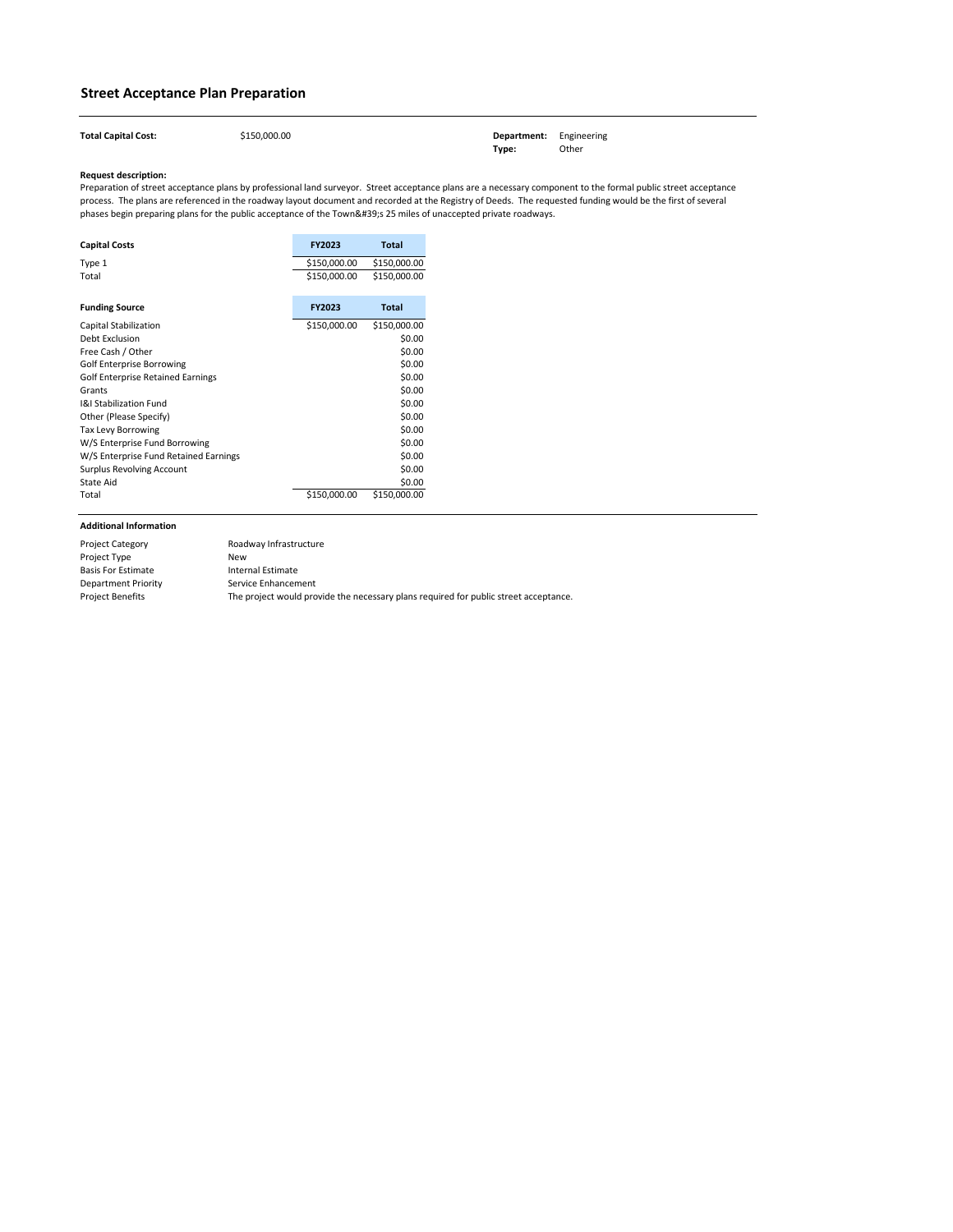| <b>Total Capital Cost:</b> | \$170,685.00 |           | <b>Department:</b> Police Department |    |            |
|----------------------------|--------------|-----------|--------------------------------------|----|------------|
|                            |              | Type:     | Other                                |    |            |
|                            |              | Timeline: | 07/01/2022                           | to | 11/01/2022 |

| <b>Capital Costs</b>                     | <b>FY2023</b> | <b>Total</b> |
|------------------------------------------|---------------|--------------|
| Type 1                                   | \$170,685.00  | \$170,685.00 |
| Total                                    | \$170,685.00  | \$170,685.00 |
| <b>Funding Source</b>                    | <b>FY2023</b> | <b>Total</b> |
| Capital Stabilization                    | \$170,685.00  | \$170,685.00 |
| Debt Exclusion                           |               | \$0.00       |
| Free Cash                                |               | \$0.00       |
| Golf Enterprise Borrowing                |               | \$0.00       |
| <b>Golf Enterprise Retained Earnings</b> |               | \$0.00       |
| Grants                                   |               | \$0.00       |
| State Aid                                |               | \$0.00       |
| <b>Tax Levy Borrowing</b>                |               | \$0.00       |
| W/S Enterprise Fund Borrowing            |               | \$0.00       |
| W/S Enterprise Retained Earnings         |               | \$0.00       |
| Total                                    | \$170,685.00  | \$170,685.00 |

### **REPLACE PORTABLE 2 WAY RADIOS POLICE**

| <b>Project Category</b>   | Equipment Other (Please Specify in Description) |
|---------------------------|-------------------------------------------------|
| <b>Basis for Estimate</b> | <b>Manufacturers Quote</b>                      |
| Project Type              | Reconstruction/Replacement                      |
| Priority                  | <b>Scheduled Replacement</b>                    |
| <b>Purchase Frequency</b> | One Time                                        |

EXISTING HAND HELD 2 WAY RADIOS USED BY PD WERE PROCURED IN 2011 OR EARLIER AND USUALLY HAVE A 10-YEAR MANUFACTURERS SERVICE LIFE. THESE RADIOS ARE USED DAILY AND ARE A CRUCIAL SAFETY AND COMMUNICATION DEVICE FOR OPERATIONS. THE EXISTING RADIOS WILL ONLY BE SUPPORTED BY THE MANUFACTURER THROUGH DEC 2018. AFTER THAT DATE REPAIR PARTS AND SOME SERVICE SUPPORT WILL BE DISCONTINUED. THIS WILL REPLACE 65 RADIOS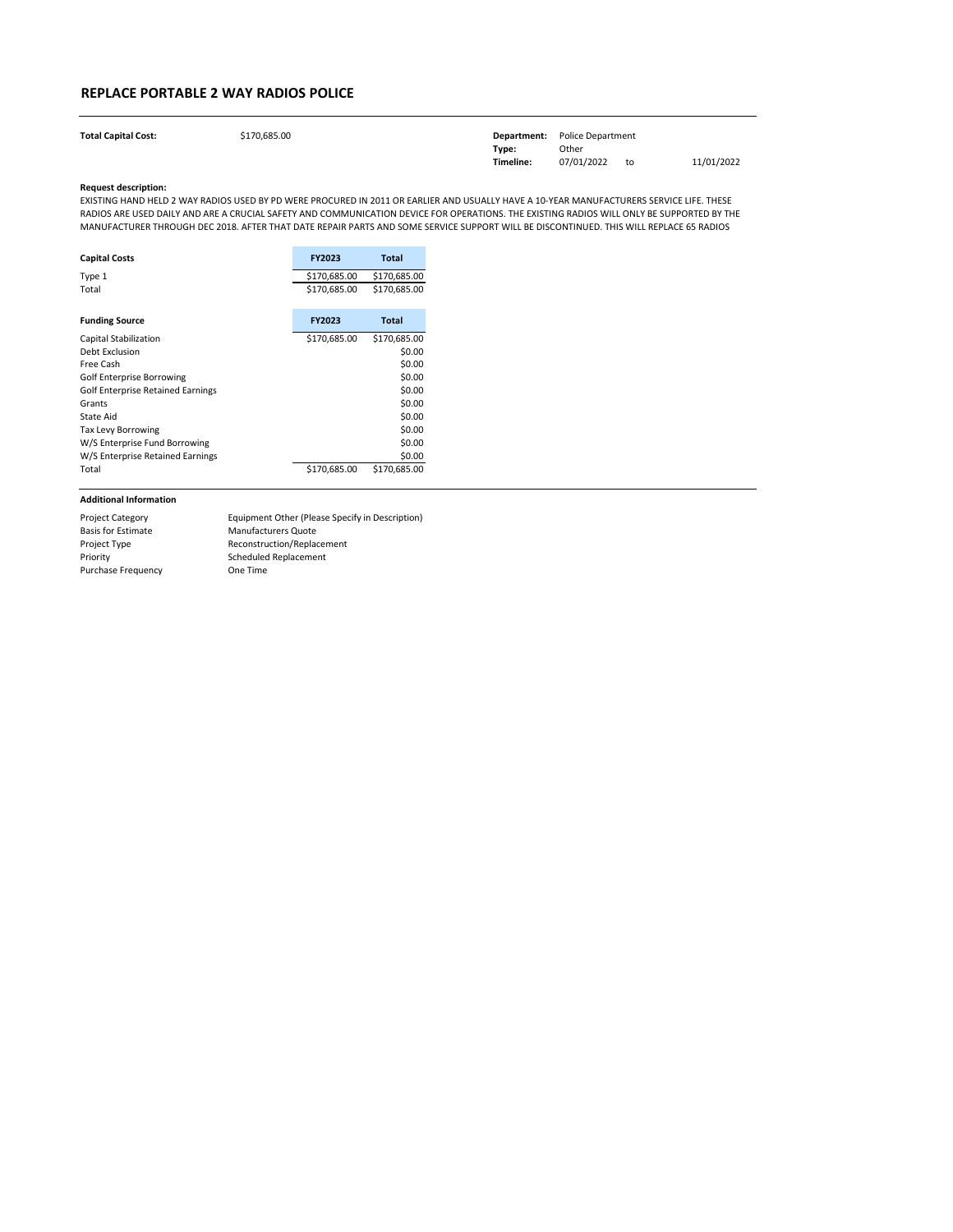| <b>Total Capital Cost:</b> | \$875,000.00 | <b>Department:</b> Land Fac. and Nat. Resources |       |
|----------------------------|--------------|-------------------------------------------------|-------|
|                            |              | Type:                                           | Other |

| <b>Capital Costs</b>                     | <b>FY2023</b> | <b>FY2024</b> | <b>FY2025</b> | <b>FY2026</b> | <b>FY2027</b> | <b>Total</b> |
|------------------------------------------|---------------|---------------|---------------|---------------|---------------|--------------|
| Type 1                                   | \$175,000.00  | \$175,000.00  | \$175,000.00  | \$175,000.00  | \$175,000.00  | \$875,000.00 |
| Total                                    | \$175,000.00  | \$175,000.00  | \$175,000.00  | \$175,000.00  | \$175,000.00  | \$875,000.00 |
| <b>Funding Source</b>                    | FY2023        | <b>FY2024</b> | <b>FY2025</b> | <b>FY2026</b> | <b>FY2027</b> | <b>Total</b> |
| <b>Capital Stabilization</b>             | \$175,000.00  | \$175,000.00  | \$175,000.00  | \$175,000.00  | \$175,000.00  | \$875,000.00 |
| Debt Exclusion                           |               |               |               |               |               | \$0.00       |
| Free Cash / Other                        |               |               |               |               |               | \$0.00       |
| <b>Golf Enterprise Borrowing</b>         |               |               |               |               |               | \$0.00       |
| <b>Golf Enterprise Retained Earnings</b> |               |               |               |               |               | \$0.00       |
| Grants                                   |               |               |               |               |               | \$0.00       |
| <b>I&amp;I Stabilization Fund</b>        |               |               |               |               |               | \$0.00       |
| Other (Please Specify)                   |               |               |               |               |               | \$0.00       |
| <b>Tax Levy Borrowing</b>                |               |               |               |               |               | \$0.00       |
| W/S Enterprise Fund Borrowing            |               |               |               |               |               | \$0.00       |
| W/S Enterprise Fund Retained Earnings    |               |               |               |               |               | \$0.00       |
| <b>Surplus Revolving Account</b>         |               |               |               |               |               | \$0.00       |
| State Aid                                |               |               |               |               |               | \$0.00       |
| Total                                    | \$175,000.00  | \$175,000.00  | \$175,000.00  | \$175,000.00  | \$175,000.00  | \$875,000.00 |

Project Category Project Type Basis For Estimate Department Priority Project Benefits

Urgency is high to provide safe playing conditions that meet sport specifications and reduce other park risks.

Multiple phases for improvement have been completed such as new backstops, benches, infield renovations, and signage at other locations. More work is needed throughout the Town.

Internal Estimate Scheduled Replacement Provides safe playing conditions that comply with sport specifications and improves user experience for residents and visitors. Lands/Parks/Fields Reconstruction/Replacement

### **Park and Field Renovations**

These annually appropriated funds are used to improve park and athletic space based on capital schedule. Funds are used to repair backstops, replace protective fencing, add identity and regulatory signage, improve irrigation systems, improve infield surfaces, replace benches, and miscellaneous replacements are parks and fields.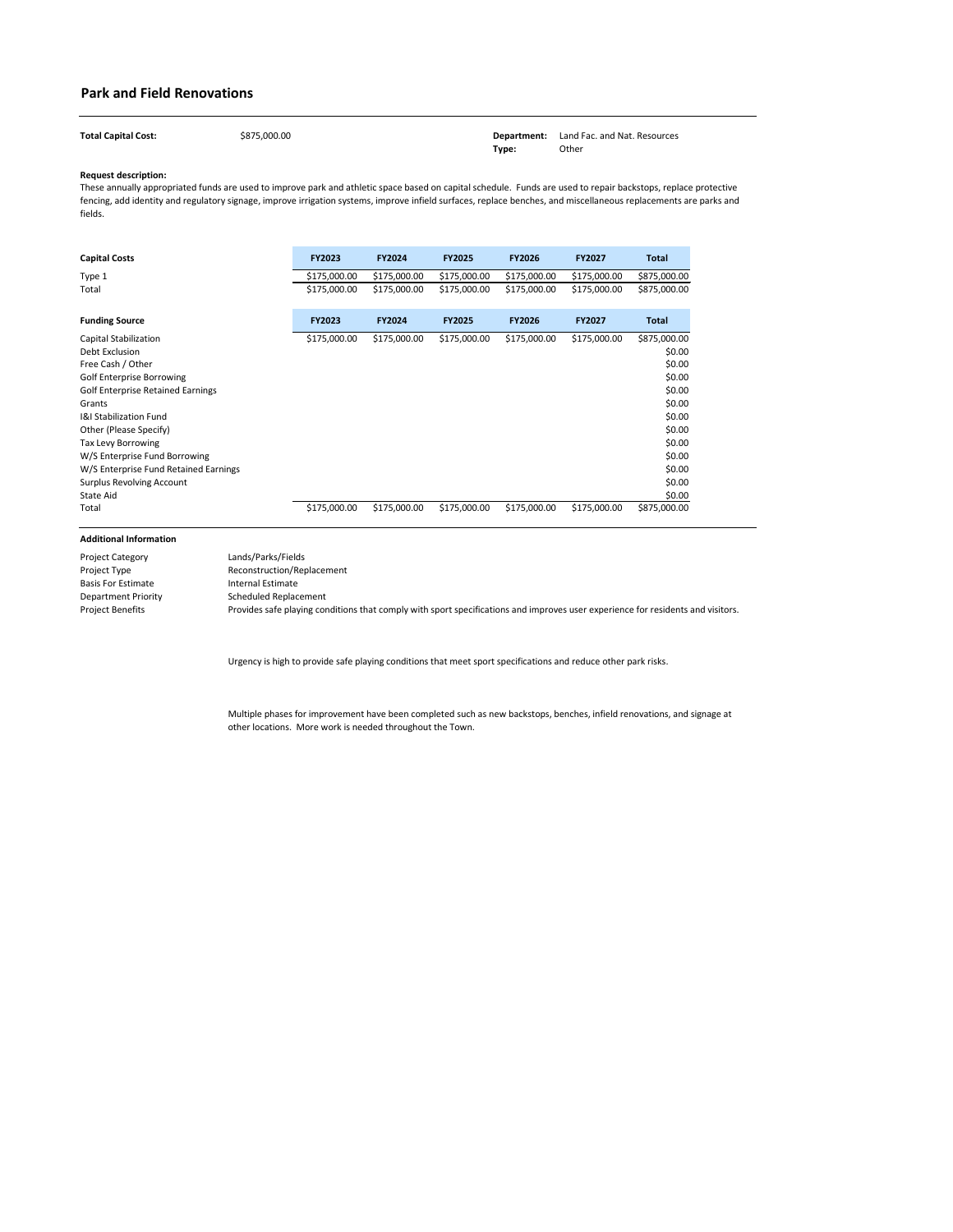| <b>Total Capital Cost:</b> | \$4,775,000.00 |           | <b>Department:</b> Facilities Management |    |            |
|----------------------------|----------------|-----------|------------------------------------------|----|------------|
|                            |                | Type:     | Other                                    |    |            |
|                            |                | Timeline: | 07/01/2022                               | to | 06/30/2023 |

| <b>Capital Costs</b>                     | FY2023       | FY2024        | <b>FY2025</b>  | <b>FY2026</b>  | <b>FY2027</b>                                               | <b>Total</b>   |
|------------------------------------------|--------------|---------------|----------------|----------------|-------------------------------------------------------------|----------------|
| Type 1                                   | \$200,000.00 | \$405,000.00  | \$1,555,000.00 | \$1,165,000.00 | \$1,450,000.00                                              | \$4,775,000.00 |
| Total                                    | \$200,000.00 | \$405,000.00  | \$1,555,000.00 | \$1,165,000.00 | \$1,450,000.00                                              | \$4,775,000.00 |
| <b>Funding Source</b>                    | FY2023       | <b>FY2024</b> | <b>FY2025</b>  | <b>FY2026</b>  | <b>FY2027</b>                                               | <b>Total</b>   |
| Capital Stabilization                    |              |               |                |                |                                                             | \$0.00         |
| Debt Exclusion                           |              |               |                |                |                                                             | \$0.00         |
| Free Cash / Other                        |              |               |                |                |                                                             | \$0.00         |
| <b>Golf Enterprise Borrowing</b>         |              |               |                |                |                                                             | \$0.00         |
| <b>Golf Enterprise Retained Earnings</b> |              |               |                |                |                                                             | \$0.00         |
| Grants                                   |              |               |                |                |                                                             | \$0.00         |
| <b>I&amp;I Stabilization Fund</b>        |              |               |                |                |                                                             | \$0.00         |
| Other (Please Specify)                   |              |               |                |                |                                                             | \$0.00         |
| Tax Levy Borrowing                       | \$200,000.00 | \$405,000.00  |                |                | \$1,555,000.00 \$1,165,000.00 \$1,450,000.00 \$4,775,000.00 |                |
| W/S Enterprise Fund Borrowing            |              |               |                |                |                                                             | \$0.00         |
| W/S Enterprise Fund Retained Earnings    |              |               |                |                |                                                             | \$0.00         |
| <b>Surplus Revolving Account</b>         |              |               |                |                |                                                             | \$0.00         |
| State Aid                                |              |               |                |                |                                                             | \$0.00         |
| Total                                    | \$200,000.00 | \$405,000.00  | \$1,555,000.00 | \$1,165,000.00 | \$1,450,000.00                                              | \$4,775,000.00 |

## **Building HVAC Upgrades**

| <b>Project Category</b><br>Project Type<br><b>Basis For Estimate</b><br><b>Department Priority</b><br><b>Project Benefits</b> | <b>Building</b><br>Reconstruction/Replacement<br>Internal Estimate<br>Scheduled Replacement<br>Benefits include:                                                                      |
|-------------------------------------------------------------------------------------------------------------------------------|---------------------------------------------------------------------------------------------------------------------------------------------------------------------------------------|
|                                                                                                                               | <b>Cost avoidance of emergency breakdowns</b><br><b>Energy savings</b><br><b>Protecting building assets</b><br><b>Providing safe and comfortable environments in Natick buildings</b> |
| <b>Project Classification</b>                                                                                                 | Capital Improvement                                                                                                                                                                   |

HVAC systems have a typical lifespan of about 25-30 years and digital building management systems (BMS) have a life span of about 15-20 years. The goal of this project is to establish funding to maintain, design, rebuild, or replace HVAC system components to keep the buildings functioning as originally designed. This is part of a larger facilities stewardship plan that focuses on the different components of building systems with the goal of proactively maintaining Natick's building assets before they fail.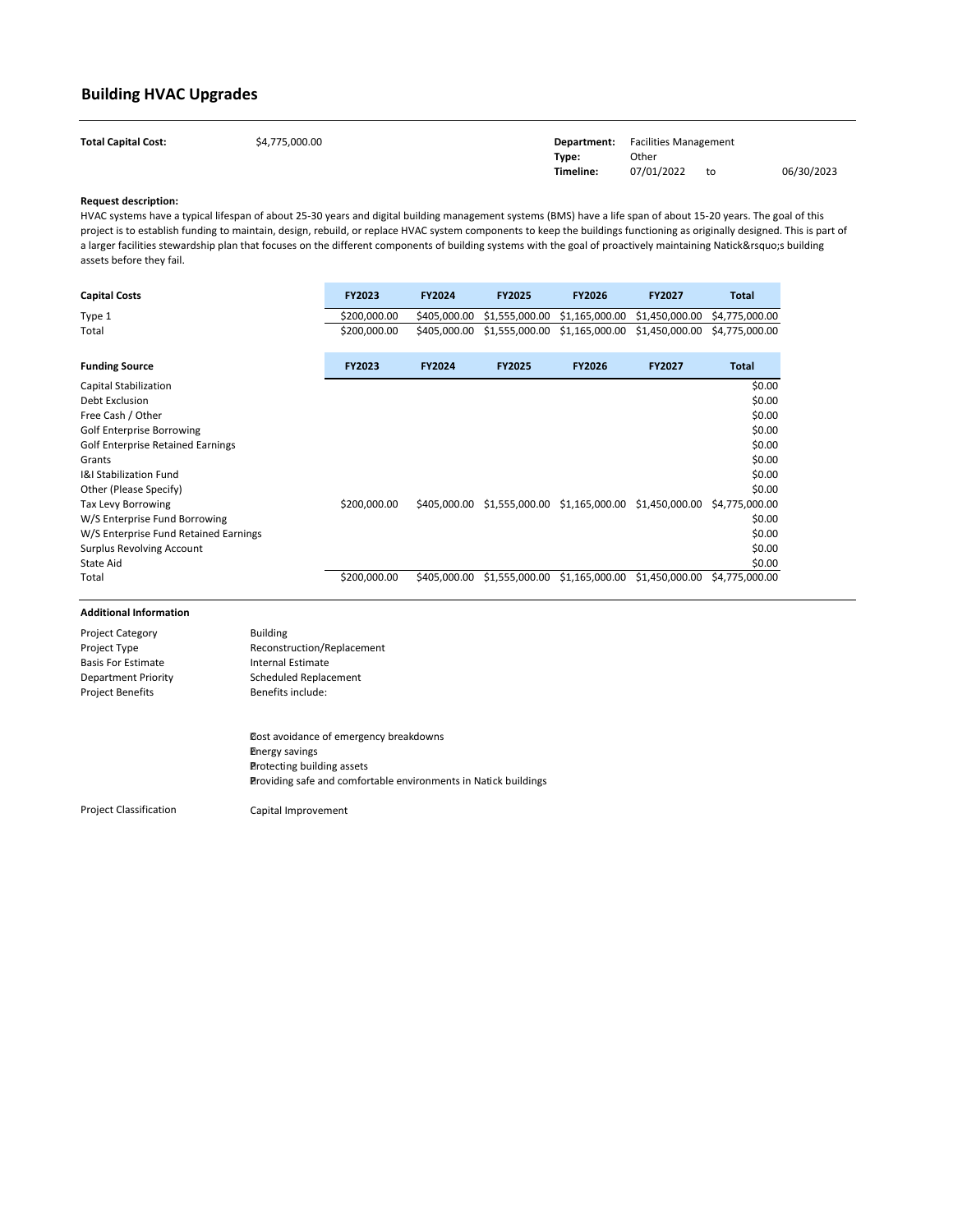| <b>Total Capital Cost:</b>                                                                                   | \$200,000.00 |               |              |
|--------------------------------------------------------------------------------------------------------------|--------------|---------------|--------------|
| <b>Request description:</b><br>Replace Vehicle 406 (H-52) 2011 Ford F-450 Utility Body Pickup with snow plow |              |               |              |
| <b>Capital Costs</b>                                                                                         |              | <b>FY2023</b> | <b>Total</b> |
| Type 1                                                                                                       |              | \$200,000.00  | \$200,000.00 |
| Total                                                                                                        |              | \$200,000.00  | \$200,000.00 |
|                                                                                                              |              |               |              |
| <b>Funding Source</b>                                                                                        |              | <b>FY2023</b> | <b>Total</b> |
| <b>Capital Stabilization</b>                                                                                 |              | \$200,000.00  | \$200,000.00 |
| Debt Exclusion                                                                                               |              |               | \$0.00       |
| Free Cash                                                                                                    |              |               | \$0.00       |
| <b>Golf Enterprise Borrowing</b>                                                                             |              |               | \$0.00       |
| <b>Golf Enterprise Retained Earnings</b>                                                                     |              |               | \$0.00       |
| Grants                                                                                                       |              |               | \$0.00       |
| <b>State Aid</b>                                                                                             |              |               | \$0.00       |
| Tax Levy Borrowing                                                                                           |              |               | \$0.00       |
| W/S Enterprise Fund Borrowing                                                                                |              |               | \$0.00       |
| W/S Enterprise Retained Earnings                                                                             |              |               | \$0.00       |
| Total                                                                                                        |              | \$200,000.00  | \$200,000.00 |

| <b>Project Category</b>   | Vehicle                    |
|---------------------------|----------------------------|
| <b>Basis for Estimate</b> | <b>Manufacturers Quote</b> |
| Project Type              | Reconstruction/Replacement |
| Priority                  | Scheduled Replacement      |
| <b>Purchase Frequency</b> | One Time                   |

# **Replace Vehicle 402 (H-52) Utility Body Pickup and Equipment**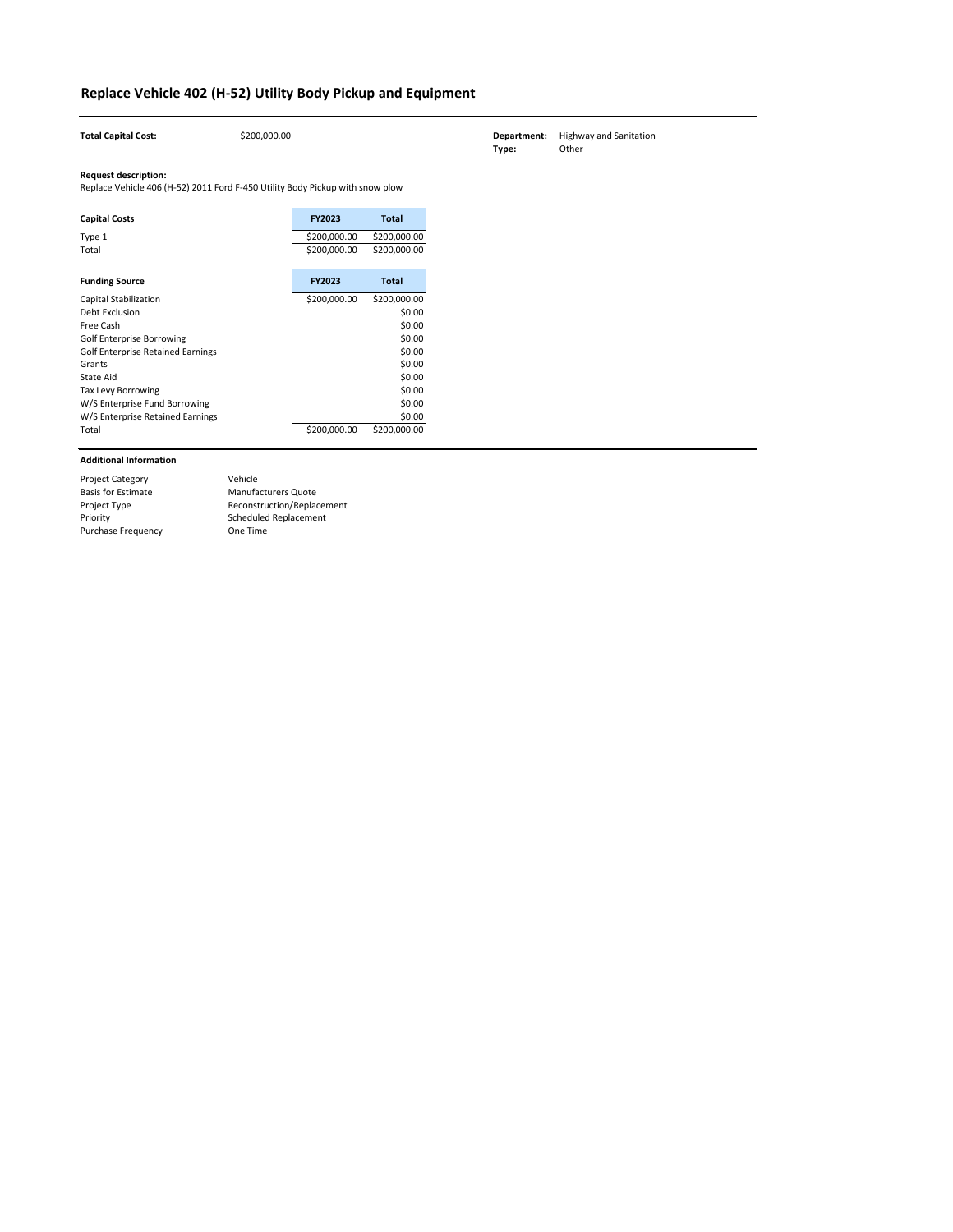**Total Capital Cost:** \$235,000.00 **Department:** Land Fac. and Nat. Resources

**Type:** Other

### **Request description:**

| <b>Capital Costs</b>                     | <b>FY2023</b> | <b>Total</b> |
|------------------------------------------|---------------|--------------|
| Type 1                                   | \$235,000.00  | \$235,000.00 |
| Total                                    | \$235,000.00  | \$235,000.00 |
| <b>Funding Source</b>                    | <b>FY2023</b> | <b>Total</b> |
| <b>Capital Stabilization</b>             |               | \$0.00       |
| Debt Exclusion                           |               | \$0.00       |
| Free Cash / Other                        |               | \$0.00       |
| <b>Golf Enterprise Borrowing</b>         |               | \$0.00       |
| <b>Golf Enterprise Retained Earnings</b> |               | \$0.00       |
| Grants                                   |               | \$0.00       |
| <b>I&amp;I Stabilization Fund</b>        |               | \$0.00       |
| Other (Please Specify)                   |               | \$0.00       |
| <b>Tax Levy Borrowing</b>                | \$235,000.00  | \$235,000.00 |
| W/S Enterprise Fund Borrowing            |               | \$0.00       |
| W/S Enterprise Fund Retained Earnings    |               | \$0.00       |
| <b>Surplus Revolving Account</b>         |               | \$0.00       |
| <b>State Aid</b>                         |               | \$0.00       |
| Total                                    | \$235,000.00  | \$235,000.00 |

## **Replace Running Track Memorial Field**

| <b>Project Category</b>   | Lands/Parks/Fields                                                                                                                       |
|---------------------------|------------------------------------------------------------------------------------------------------------------------------------------|
| Project Type              | Reconstruction/Replacement                                                                                                               |
| <b>Basis For Estimate</b> | Internal Estimate                                                                                                                        |
| Department Priority       | <b>Scheduled Replacement</b>                                                                                                             |
| Project Benefits          | The existing track surface is near the end of its useful life. The project will provide a safe track for High School physical education, |
|                           | sports, events, and the public. Resurfacing will reduce the likelihood of injury.                                                        |

Resurface running track at Memorial Field. This track was last resurfaced in 2011 and needs to be resurfaced. Resurfacing includes repairs, new rubber surface, and new track markings.

The synthetic turf field in scheduled for replacement in FY2022. This project would follow the synthetic turf replacement.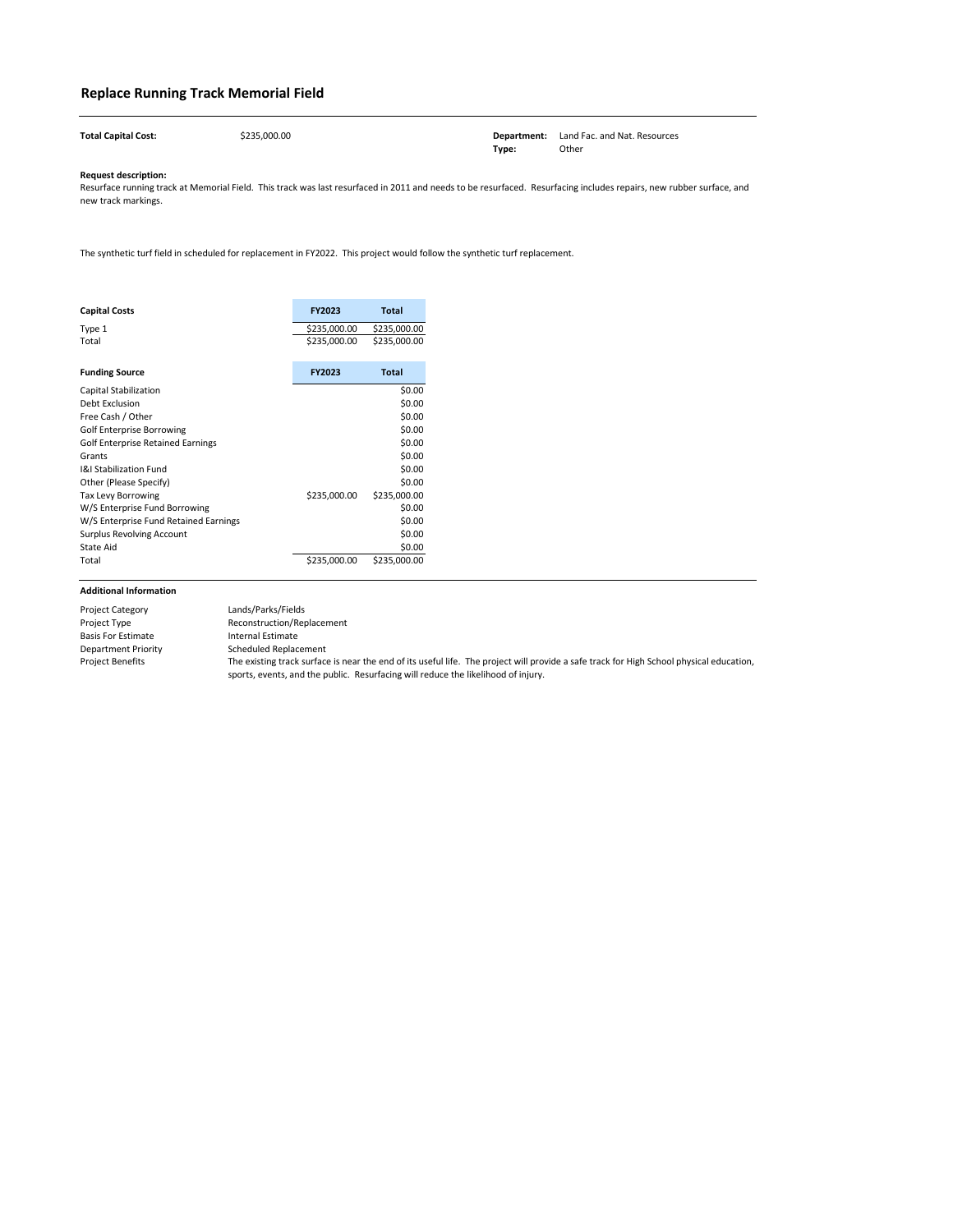| <b>Total Capital Cost:</b> | \$7,250,000.00 |           | <b>Department:</b> Facilities Management |    |            |
|----------------------------|----------------|-----------|------------------------------------------|----|------------|
|                            |                | Type:     | Other                                    |    |            |
|                            |                | Timeline: | 07/01/2022                               | to | 06/30/2023 |

| <b>Capital Costs</b>                     | <b>FY2023</b> | <b>FY2024</b>  | <b>FY2025</b> | <b>FY2026</b>  | <b>FY2027</b> | <b>Total</b>   |
|------------------------------------------|---------------|----------------|---------------|----------------|---------------|----------------|
| Type 1                                   | \$305,000.00  | \$2,825,000.00 | \$335,000.00  | \$3,135,000.00 | \$650,000.00  | \$7,250,000.00 |
| Total                                    | \$305,000.00  | \$2,825,000.00 | \$335,000.00  | \$3,135,000.00 | \$650,000.00  | \$7,250,000.00 |
| <b>Funding Source</b>                    | <b>FY2023</b> | <b>FY2024</b>  | <b>FY2025</b> | <b>FY2026</b>  | <b>FY2027</b> | <b>Total</b>   |
| <b>Capital Stabilization</b>             |               |                |               |                |               | \$0.00         |
| Debt Exclusion                           |               |                |               |                |               | \$0.00         |
| Free Cash / Other                        |               |                |               |                |               | \$0.00         |
| <b>Golf Enterprise Borrowing</b>         |               |                |               |                |               | \$0.00         |
| <b>Golf Enterprise Retained Earnings</b> |               |                |               |                |               | \$0.00         |
| Grants                                   |               |                |               |                |               | \$0.00         |
| <b>I&amp;I Stabilization Fund</b>        |               |                |               |                |               | \$0.00         |
| Other (Please Specify)                   |               |                |               |                |               | \$0.00         |
| <b>Tax Levy Borrowing</b>                | \$305,000.00  | \$2,825,000.00 | \$335,000.00  | \$3,135,000.00 | \$650,000.00  | \$7,250,000.00 |
| W/S Enterprise Fund Borrowing            |               |                |               |                |               | \$0.00         |
| W/S Enterprise Fund Retained Earnings    |               |                |               |                |               | \$0.00         |
| <b>Surplus Revolving Account</b>         |               |                |               |                |               | \$0.00         |
| <b>State Aid</b>                         |               |                |               |                |               | \$0.00         |
| Total                                    | \$305,000.00  | \$2,825,000.00 | \$335,000.00  | \$3,135,000.00 | \$650,000.00  | \$7,250,000.00 |

This project supports planned maintenance and replacement of roofs for the Town of Natick's buildings. Roofs typically have a life cycle of 25-30 years and it is important to plan ahead for the end of life to avoid leaks and damage to the building. This project is intended to be a recurring project that forecasts building roof needs with inspection, design and replacement to support best practices in roof stewardship.

## **Roof design and replacement**

| <b>Project Category</b>       | <b>Building</b>                                                                                                                                                                                                                                                       |
|-------------------------------|-----------------------------------------------------------------------------------------------------------------------------------------------------------------------------------------------------------------------------------------------------------------------|
| Project Type                  | Reconstruction/Replacement                                                                                                                                                                                                                                            |
| <b>Basis For Estimate</b>     | Internal Estimate                                                                                                                                                                                                                                                     |
| Department Priority           | <b>Scheduled Replacement</b>                                                                                                                                                                                                                                          |
| Project Benefits              | The benefits of roof stewardship include predicting future needs, avoiding costly leaks and being able to influence project timing<br>so work can be scheduled during nonwinter months. This method of lifecycle forecasting will be able to provide the Town with an |
| <b>Project Classification</b> | Capital Improvement                                                                                                                                                                                                                                                   |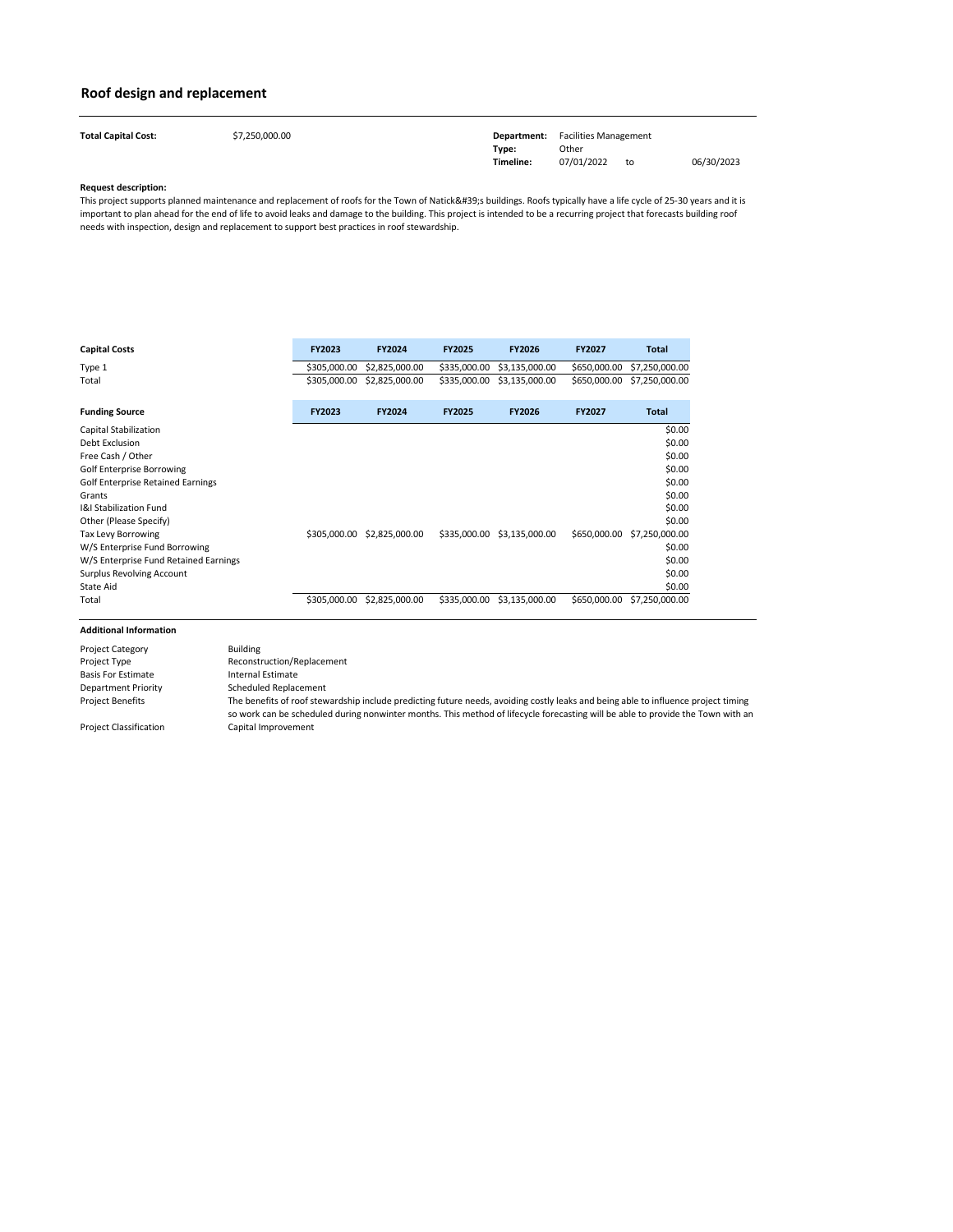| <b>Total Capital Cost:</b>                                                                                                                                                                                                                                                                  | \$325,000.00                 |                                                                                                                        | Department:<br>Type: | <b>Highway and Sanitation</b><br>Other |
|---------------------------------------------------------------------------------------------------------------------------------------------------------------------------------------------------------------------------------------------------------------------------------------------|------------------------------|------------------------------------------------------------------------------------------------------------------------|----------------------|----------------------------------------|
| <b>Request description:</b><br>Replace Vehicle 414 (H-49) Dump Truck/Sander. 2005 Volvo Dump Truck with snow plow.                                                                                                                                                                          |                              |                                                                                                                        |                      |                                        |
| <b>Capital Costs</b>                                                                                                                                                                                                                                                                        | <b>FY2023</b>                | <b>Total</b>                                                                                                           |                      |                                        |
| Type 1<br>Total                                                                                                                                                                                                                                                                             | \$325,000.00<br>\$325,000.00 | \$325,000.00<br>\$325,000.00                                                                                           |                      |                                        |
| <b>Funding Source</b>                                                                                                                                                                                                                                                                       | FY2023                       | <b>Total</b>                                                                                                           |                      |                                        |
| <b>Capital Stabilization</b><br><b>Debt Exclusion</b><br>Free Cash<br><b>Golf Enterprise Borrowing</b><br><b>Golf Enterprise Retained Earnings</b><br>Grants<br><b>State Aid</b><br><b>Tax Levy Borrowing</b><br>W/S Enterprise Fund Borrowing<br>W/S Enterprise Retained Earnings<br>Total | \$325,000.00<br>\$325,000.00 | \$0.00<br>\$0.00<br>\$0.00<br>\$0.00<br>\$0.00<br>\$0.00<br>\$0.00<br>\$325,000.00<br>\$0.00<br>\$0.00<br>\$325,000.00 |                      |                                        |

| <b>Project Category</b>   | Vehicle                    |
|---------------------------|----------------------------|
| <b>Basis for Estimate</b> | <b>Manufacturers Quote</b> |
| Project Type              | Reconstruction/Replacement |
| Priority                  | Scheduled Replacement      |
| <b>Purchase Frequency</b> | One Time                   |

# **Replace Vehicle 414 (H-49) Dump Truck/Sander and Equipment**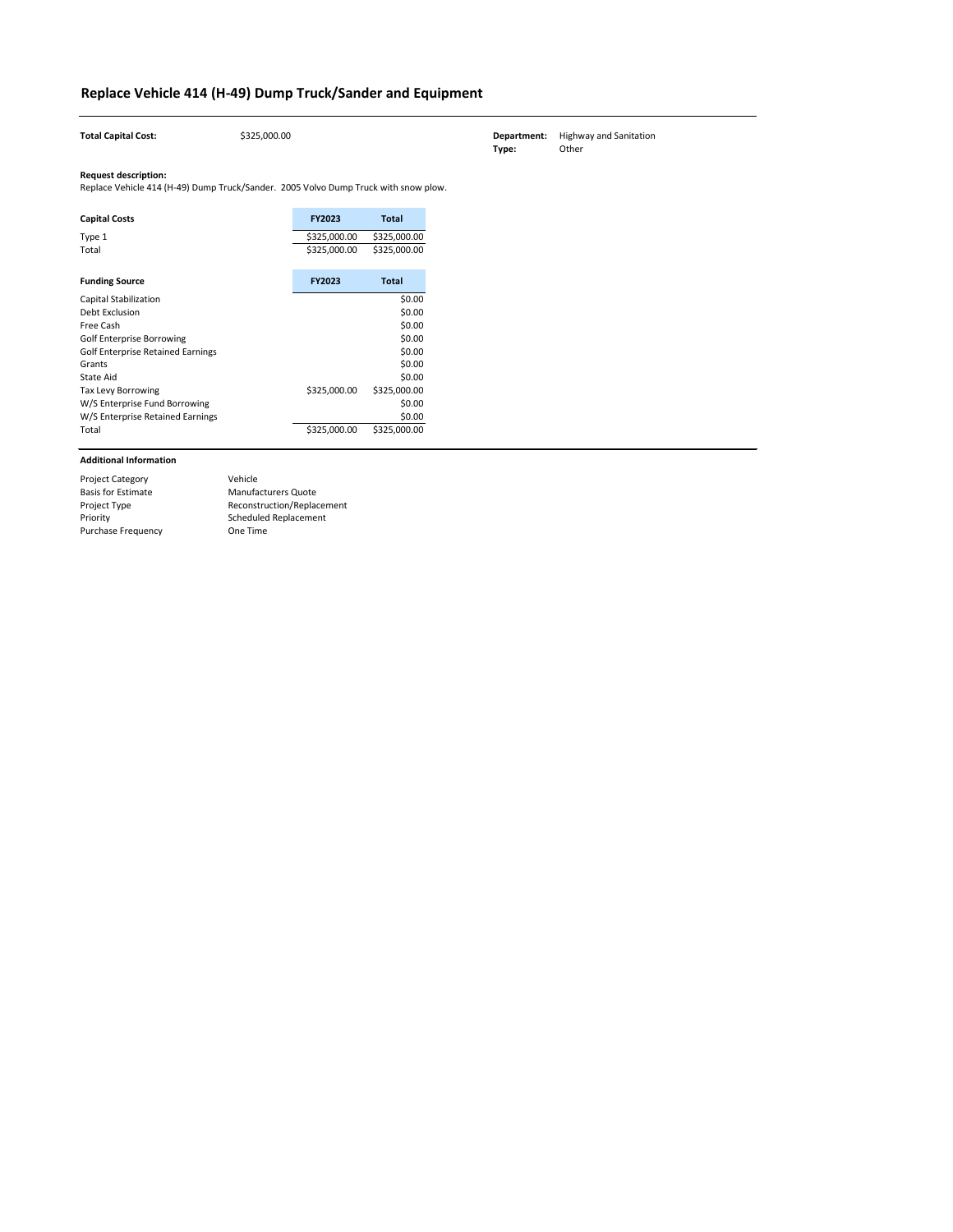| <b>Total Capital Cost:</b> | \$1,800,000.00 |       | <b>Department:</b> Police Department |
|----------------------------|----------------|-------|--------------------------------------|
|                            |                | Type: | Other                                |

| <b>Capital Costs</b>                     | <b>FY2023</b> | <b>FY2024</b> | <b>FY2025</b> | <b>FY2026</b> | <b>FY2027</b> | Total          |
|------------------------------------------|---------------|---------------|---------------|---------------|---------------|----------------|
| Type 1                                   | \$350,000.00  | \$355,000.00  | \$360,000.00  | \$365,000.00  | \$370,000.00  | \$1,800,000.00 |
| Total                                    | \$350,000.00  | \$355,000.00  | \$360,000.00  | \$365,000.00  | \$370,000.00  | \$1,800,000.00 |
| <b>Funding Source</b>                    | <b>FY2023</b> | <b>FY2024</b> | <b>FY2025</b> | <b>FY2026</b> | <b>FY2027</b> | <b>Total</b>   |
| Capital Stabilization                    |               |               |               |               |               | \$0.00         |
| Debt Exclusion                           |               |               |               |               |               | \$0.00         |
| Free Cash                                |               |               |               |               |               | \$0.00         |
| <b>Golf Enterprise Borrowing</b>         |               |               |               |               |               | \$0.00         |
| <b>Golf Enterprise Retained Earnings</b> |               |               |               |               |               | \$0.00         |
| Grants                                   |               |               |               |               |               | \$0.00         |
| State Aid                                |               |               |               |               |               | \$0.00         |
| Tax Levy Borrowing                       | \$350,000.00  | \$355,000.00  | \$360,000.00  | \$365,000.00  | \$370,000.00  | \$1,800,000.00 |
| W/S Enterprise Fund Borrowing            |               |               |               |               |               | \$0.00         |
| W/S Enterprise Retained Earnings         |               |               |               |               |               | \$0.00         |
| Total                                    | \$350,000.00  | \$355,000.00  | \$360,000.00  | \$365,000.00  | \$370,000.00  | \$1,800,000.00 |

## **Replace Police Cruisers**

Project Category Basis for Estimate Project Type Priority Purchase Frequency Reconstruction/Replacement Scheduled Replacement Recurring Vehicle Manufacturers Quote

Ongoing replacement cycle of police vehicles each year. Recently we have purchased 4 (down from 5 in years past). Although this has been successful, we must be diligent to make sure sufficient resources are available to maintain the most vital of frontline vehicles. In analyzing the replacement of cruisers, one has to evaluate the mileage and engine runtime. The additional funds in FY2026 account for the replacement of the K9 vehicle, which is replaced every 6 years.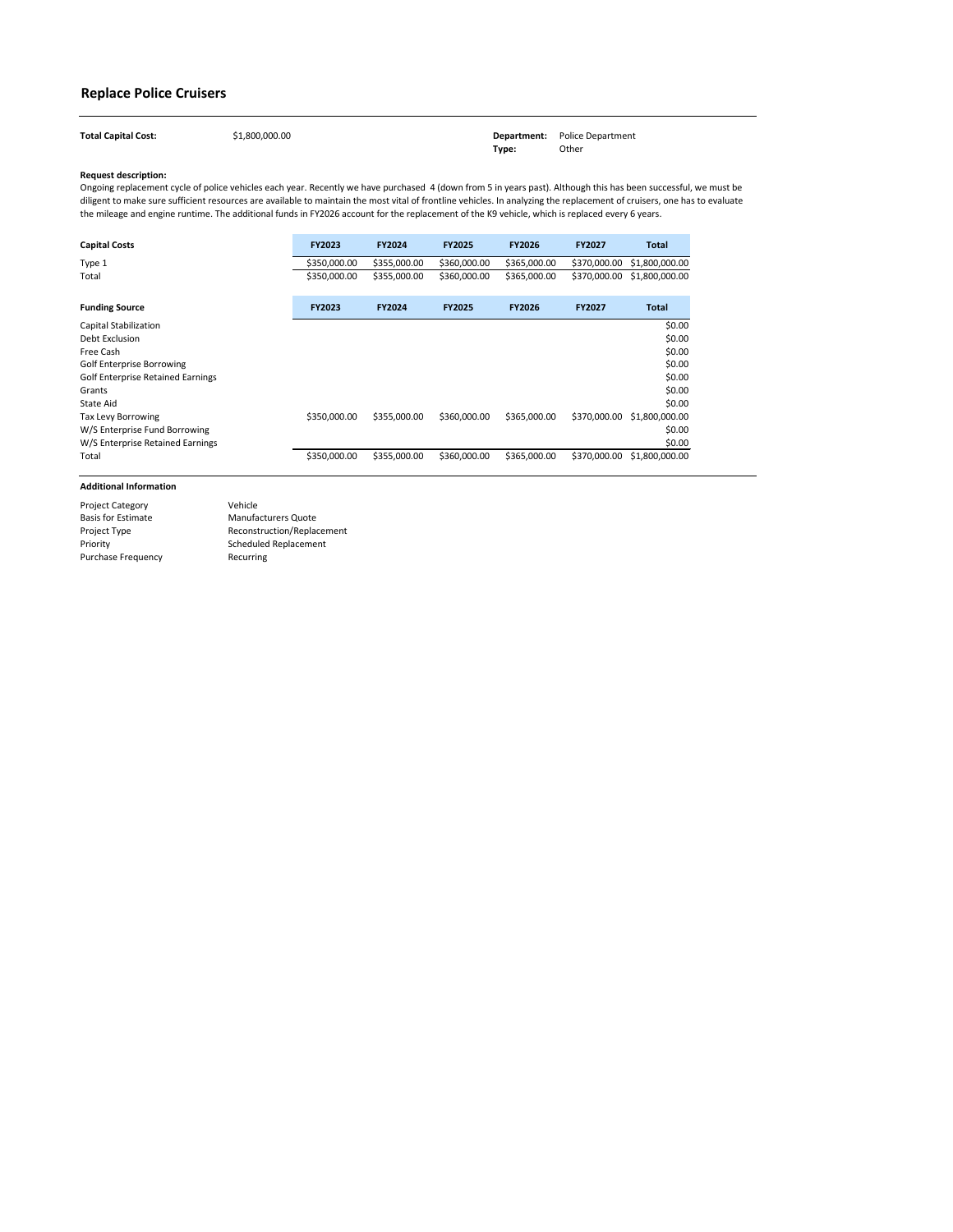| <b>Total Capital Cost:</b> | \$400,000.00 |           | <b>Department:</b> Information Systems |    |            |
|----------------------------|--------------|-----------|----------------------------------------|----|------------|
|                            |              | Type:     | Other                                  |    |            |
|                            |              | Timeline: | 02/01/2023                             | to | 06/30/2023 |

| <b>Capital Costs</b>                     | <b>Cost To Date</b> | <b>FY2023</b> | Total        |
|------------------------------------------|---------------------|---------------|--------------|
| Type 1                                   | \$400,000.00        | \$400,000.00  | \$400,000.00 |
| Total                                    | \$400,000.00        | \$400,000.00  | \$400,000.00 |
|                                          |                     |               |              |
| <b>Funding Source</b>                    |                     | <b>FY2023</b> | <b>Total</b> |
| <b>Capital Stabilization</b>             |                     |               | \$0.00       |
| <b>Debt Exclusion</b>                    |                     |               | \$0.00       |
| Free Cash / Other                        |                     | \$400,000.00  | \$400,000.00 |
| <b>Golf Enterprise Borrowing</b>         |                     |               | \$0.00       |
| <b>Golf Enterprise Retained Earnings</b> |                     |               | \$0.00       |
| Grants                                   |                     |               | \$0.00       |
| <b>1&amp;I Stabilization Fund</b>        |                     |               | \$0.00       |
| Other (Please Specify)                   |                     |               | \$0.00       |
| <b>Tax Levy Borrowing</b>                |                     | \$400,000.00  | \$400,000.00 |
| W/S Enterprise Fund Borrowing            |                     |               | \$0.00       |
| W/S Enterprise Fund Retained Earnings    |                     |               | \$0.00       |
| <b>Surplus Revolving Account</b>         |                     |               | \$0.00       |
| <b>State Aid</b>                         |                     |               | \$0.00       |
| Total                                    |                     | \$800,000.00  | \$800,000.00 |

In June of 2023, the Town's Shoretel Phone system's phone switches and older phones at the High School will reach end of life (EOL) and will no longer be supported by the vendor. The Town has three choices outlined in detail in the attached Phone System Cost Analysis and Harbor Network Phone System Cost Analysis Summary-

## **ShoreTel Phone System Upgrade**

| <b>Project Category</b>       | Other (Please Specify in Description)                                                                                                                                                                                                                                                                                                                                  |
|-------------------------------|------------------------------------------------------------------------------------------------------------------------------------------------------------------------------------------------------------------------------------------------------------------------------------------------------------------------------------------------------------------------|
| Project Type                  | Reconstruction/Replacement                                                                                                                                                                                                                                                                                                                                             |
| <b>Basis For Estimate</b>     | Sender Proposal                                                                                                                                                                                                                                                                                                                                                        |
| <b>Department Priority</b>    | Necessary                                                                                                                                                                                                                                                                                                                                                              |
| <b>Project Benefits</b>       | Upgrading old equipment that will end of life (EOL) in June 2023 will insure we have support and maintenance for our phone<br>system from our phone support vendor and the manufacturer. If we decide to go with a cloud-based hosted solution, the<br>features, benefits and services are outlined in detail in the attached 'Town of Natick - HarborCloud Elevate UC |
| <b>Project Classification</b> | Capital Equipment                                                                                                                                                                                                                                                                                                                                                      |

1) upgrade the older equipment and keep the system on-premise

2) move the phone system to a cloud-based hosted solution and lease the phones or

3) move the phone system to a cloud-based hosted solution and purchase new phones

**College**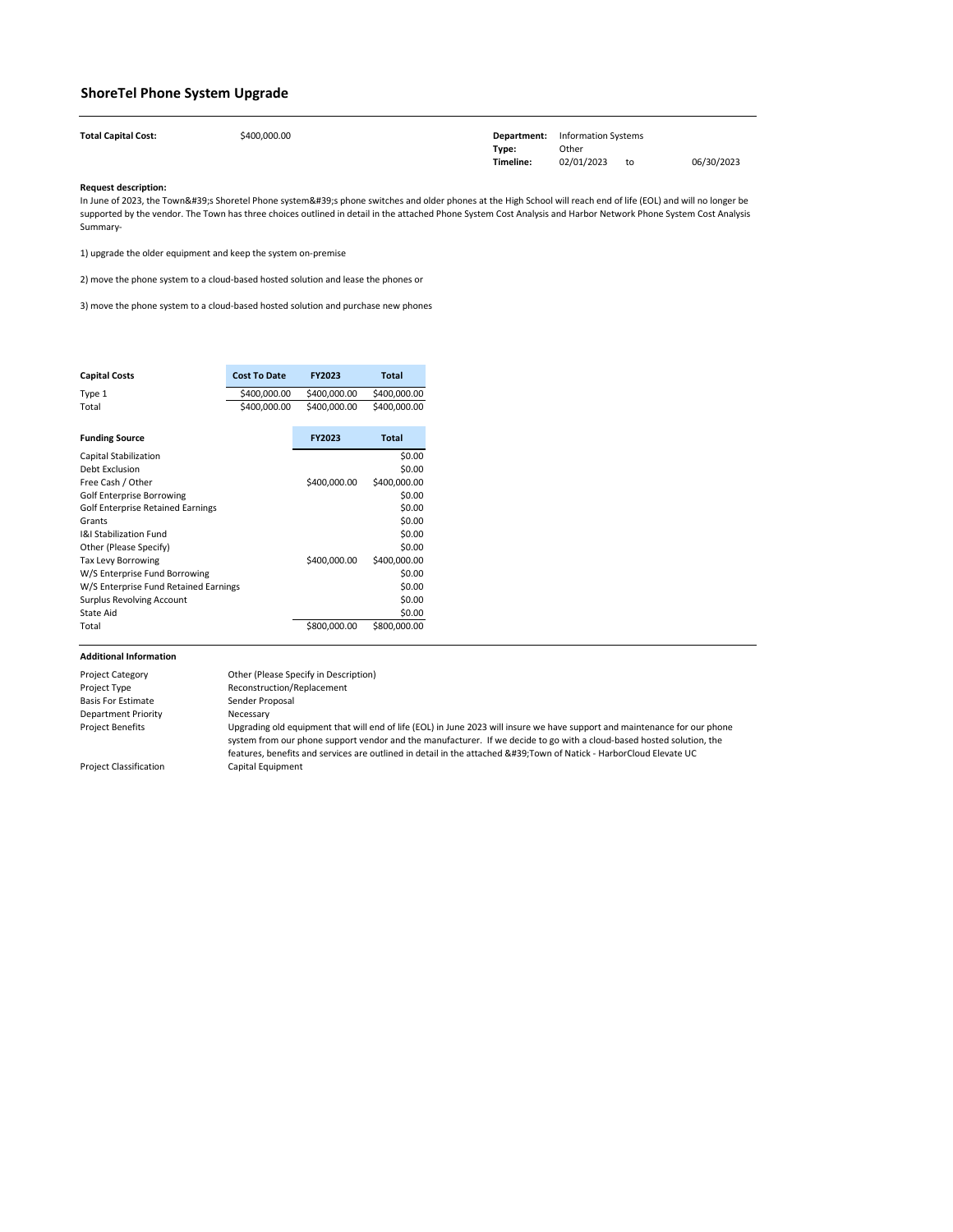| <b>Total Capital Cost:</b> | \$1,115,000.00 |           | <b>Department:</b> Facilities Management |    |            |
|----------------------------|----------------|-----------|------------------------------------------|----|------------|
|                            |                | Type:     | Other                                    |    |            |
|                            |                | Timeline: | 07/01/2022                               | to | 06/30/2023 |

| <b>Capital Costs</b>                     | <b>FY2023</b> | <b>FY2024</b> | <b>FY2025</b> | <b>FY2026</b> | Total          |
|------------------------------------------|---------------|---------------|---------------|---------------|----------------|
| Type 1                                   | \$460,000.00  | \$550,000.00  | \$75,000.00   | \$30,000.00   | \$1,115,000.00 |
| Total                                    | \$460,000.00  | \$550,000.00  | \$75,000.00   | \$30,000.00   | \$1,115,000.00 |
| <b>Funding Source</b>                    | <b>FY2023</b> | <b>FY2024</b> | <b>FY2025</b> | <b>FY2026</b> | <b>Total</b>   |
| Capital Stabilization                    |               |               |               |               | \$0.00         |
| <b>Debt Exclusion</b>                    |               |               |               |               | \$0.00         |
| Free Cash / Other                        |               |               |               |               | \$0.00         |
| <b>Golf Enterprise Borrowing</b>         |               |               |               |               | \$0.00         |
| <b>Golf Enterprise Retained Earnings</b> |               |               |               |               | \$0.00         |
| Grants                                   |               |               |               |               | \$0.00         |
| <b>I&amp;I Stabilization Fund</b>        |               |               |               |               | \$0.00         |
| Other (Please Specify)                   |               |               |               |               | \$0.00         |
| <b>Tax Levy Borrowing</b>                | \$460,000.00  | \$550,000.00  | \$75,000.00   | \$30,000.00   | \$1,115,000.00 |
| W/S Enterprise Fund Borrowing            |               |               |               |               | \$0.00         |
| W/S Enterprise Fund Retained Earnings    |               |               |               |               | \$0.00         |
| <b>Surplus Revolving Account</b>         |               |               |               |               | \$0.00         |
| State Aid                                |               |               |               |               | \$0.00         |
| Total                                    | \$460,000.00  | \$550,000.00  | \$75,000.00   | \$30,000.00   | \$1,115,000.00 |

### **Building Exterior Envelope Repairs**

| <b>Building</b>                                                                                                         |
|-------------------------------------------------------------------------------------------------------------------------|
| Reconstruction/Replacement                                                                                              |
| Internal Estimate                                                                                                       |
| <b>Scheduled Replacement</b>                                                                                            |
| The benefits of this project are to maintain the physical assets of Natick's buildings to prevent premature failure and |
| Capital Improvement                                                                                                     |
|                                                                                                                         |

The exterior envelope of a building is the exterior walls and systems that protect the building from the weather. For this project request, the term Exterior Envelope includes door systems, brick, siding, caulking, flashing and similar systems (windows and roof are a separate request). The goal of this project is to establish funding to maintain, design, rebuild, or replace exterior building components to keep the building functioning as originally designed. This is part of a larger facilities stewardship plan that focuses on the different components of building systems with the goal of proactively maintaining Natick's building assets before the end of component life or system failure. Specific projects could include repointing masonry, caulking, door replacement, exterior painting, flashing repairs or similar projects.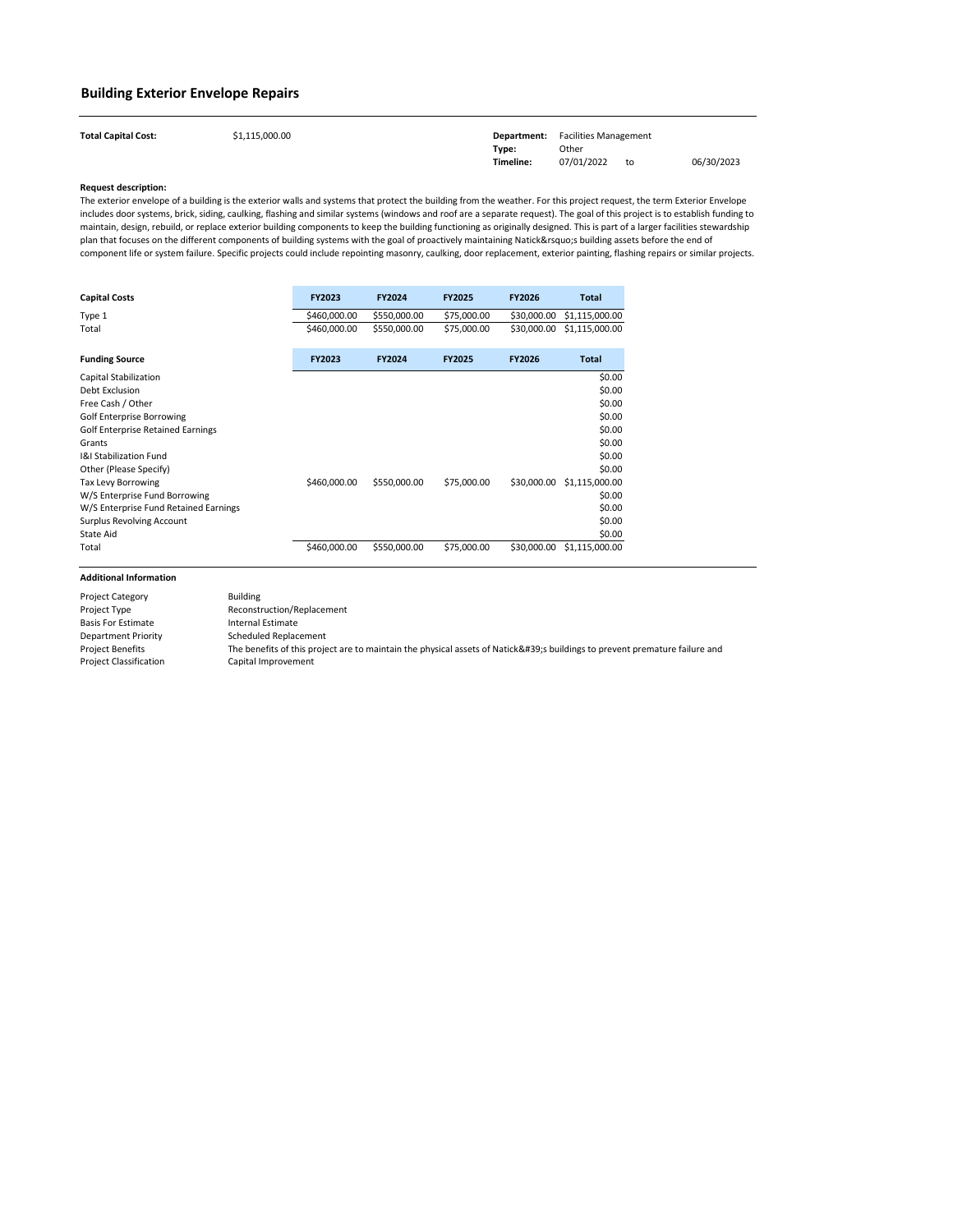| Type 1<br>Total                   | \$1,500,000.00 | \$1,500,000.00<br>\$1,500,000.00 \$1,500,000.00 |
|-----------------------------------|----------------|-------------------------------------------------|
|                                   |                |                                                 |
| <b>Funding Source</b>             | <b>FY2023</b>  | <b>Total</b>                                    |
| <b>Capital Stabilization</b>      |                | \$0.00                                          |
| Debt Exclusion                    |                | \$0.00                                          |
| Free Cash                         |                | \$0.00                                          |
| <b>Golf Enterprise Borrowing</b>  |                | \$0.00                                          |
| Golf Enterprise Retained Earnings |                | \$0.00                                          |
| Grants                            |                | \$0.00                                          |
| State Aid                         |                | \$0.00                                          |
| <b>Tax Levy Borrowing</b>         | \$1,500,000.00 | \$1,500,000.00                                  |
| W/S Enterprise Fund Borrowing     |                | \$0.00                                          |
| W/S Enterprise Retained Earnings  |                | \$0.00                                          |
| Total                             | \$1,500,000.00 | \$1,500,000.00                                  |

| <b>Total Capital Cost:</b>                                                                                                 | \$1,500,000.00 |               |              | Department:<br>Type: | <b>Fire Department</b><br>Other |
|----------------------------------------------------------------------------------------------------------------------------|----------------|---------------|--------------|----------------------|---------------------------------|
| <b>Request description:</b><br>Replacement of 2006 Fire Ladder Truck with a new aeiral platform/truck including fire pump. |                |               |              |                      |                                 |
| <b>Capital Costs</b>                                                                                                       |                | <b>FY2023</b> | <b>Total</b> |                      |                                 |

# **Replace L-1 with Platform/Ladder**

| <b>Project Category</b>   | Vehicle                      |
|---------------------------|------------------------------|
| <b>Basis for Estimate</b> | <b>Manufacturers Quote</b>   |
| Project Type              | Reconstruction/Replacement   |
| Priority                  | <b>Scheduled Replacement</b> |
| <b>Purchase Frequency</b> | One Time                     |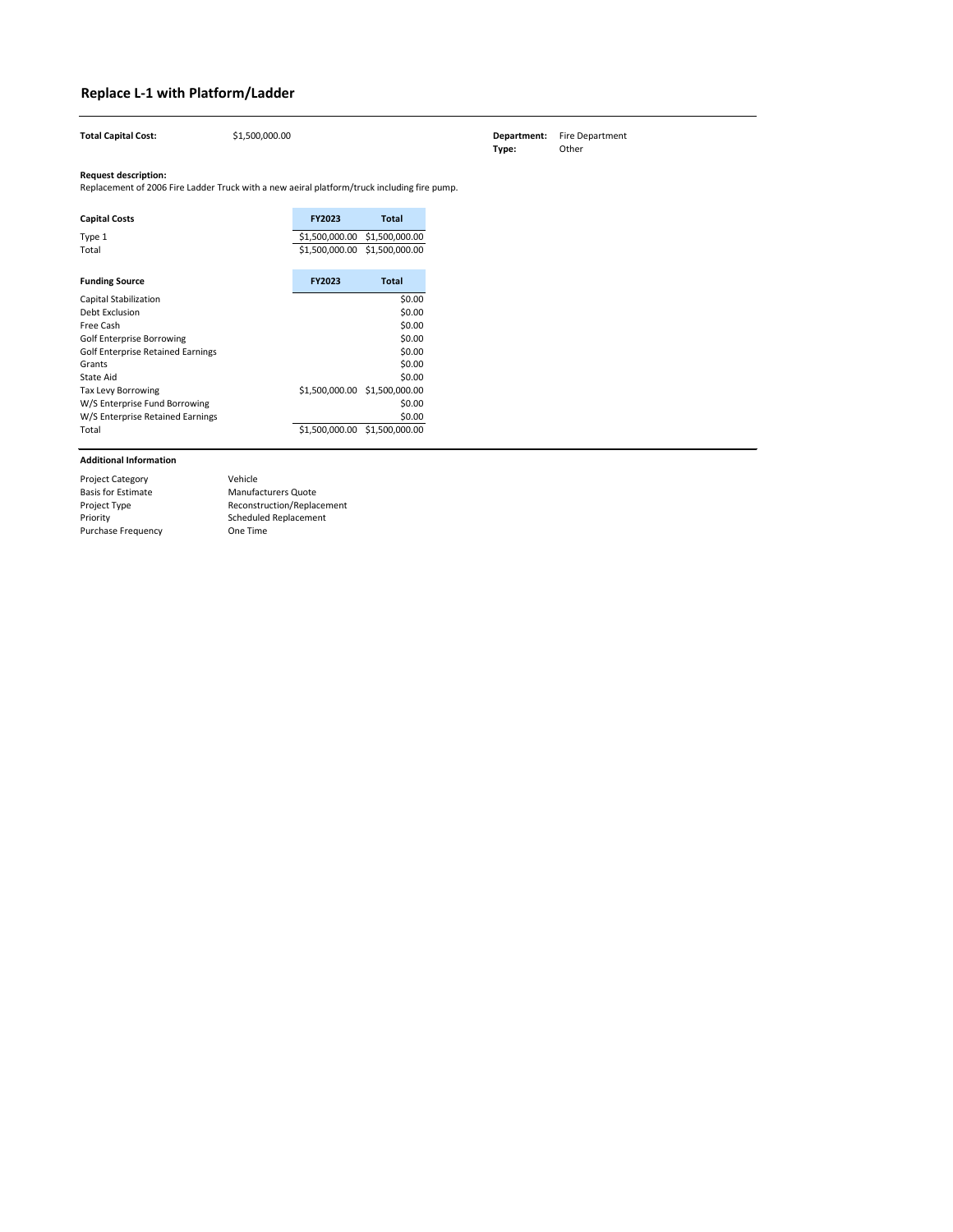| <b>Total Capital Cost:</b> | \$1,730,000.00 |           | <b>Department:</b> Police Department |    |            |
|----------------------------|----------------|-----------|--------------------------------------|----|------------|
|                            |                | Type:     | Other                                |    |            |
|                            |                | Timeline: | 08/01/2022                           | to | 01/01/2023 |

| <b>Capital Costs</b>                     | <b>FY2023</b>                 | <b>Total</b> |
|------------------------------------------|-------------------------------|--------------|
| Type 1                                   | \$1,730,000.00 \$1,730,000.00 |              |
| Total                                    | \$1,730,000.00 \$1,730,000.00 |              |
| <b>Funding Source</b>                    | <b>FY2023</b>                 | <b>Total</b> |
| Capital Stabilization                    |                               | \$0.00       |
| Debt Exclusion                           |                               | \$0.00       |
| Free Cash                                |                               | \$0.00       |
| <b>Golf Enterprise Borrowing</b>         |                               | \$0.00       |
| <b>Golf Enterprise Retained Earnings</b> |                               | \$0.00       |
| Grants                                   |                               | \$0.00       |
| State Aid                                |                               | \$0.00       |
| <b>Tax Levy Borrowing</b>                | \$1,730,000.00 \$1,730,000.00 |              |
| W/S Enterprise Fund Borrowing            |                               | \$0.00       |
| W/S Enterprise Retained Earnings         |                               | \$0.00       |
| Total                                    | \$1,730,000.00 \$1,730,000.00 |              |

## **PUBLIC SAFETY RADIO OBSOLESCENCE MITIGATION/ENHANCEMENT**

| <b>Project Category</b>   | Equipment Other (Please Specify in Description) |
|---------------------------|-------------------------------------------------|
| <b>Basis for Estimate</b> | Other (Specify in Project Description)          |
| Project Type              | Reconstruction/Replacement                      |
| Priority                  | Necessary                                       |
| <b>Purchase Frequency</b> | One Time                                        |

In 2012 Congress of the United States voted and approved the Middle Class Tax Relief and Job Creation Act of 2012. Part of this Act required that the Federal Communications Commission to reallocate and auction the T-Band spectrum of LAN mobile radios systems used by numerous entities as well as public safety. This portion of the Act was to take effect in 2023. The problem with this decision is that in metropolitan ares, such as Boston, law enforcement, fire officials and EMS all rely on the T-Band spectrum to operate radios for day to day life saving operations. The public safety agencies around the country have been lobbying to Congress to repeal this section of the ACT. Senate Bill S. 2748 and House Bill H.R. 451 have been filed for this action.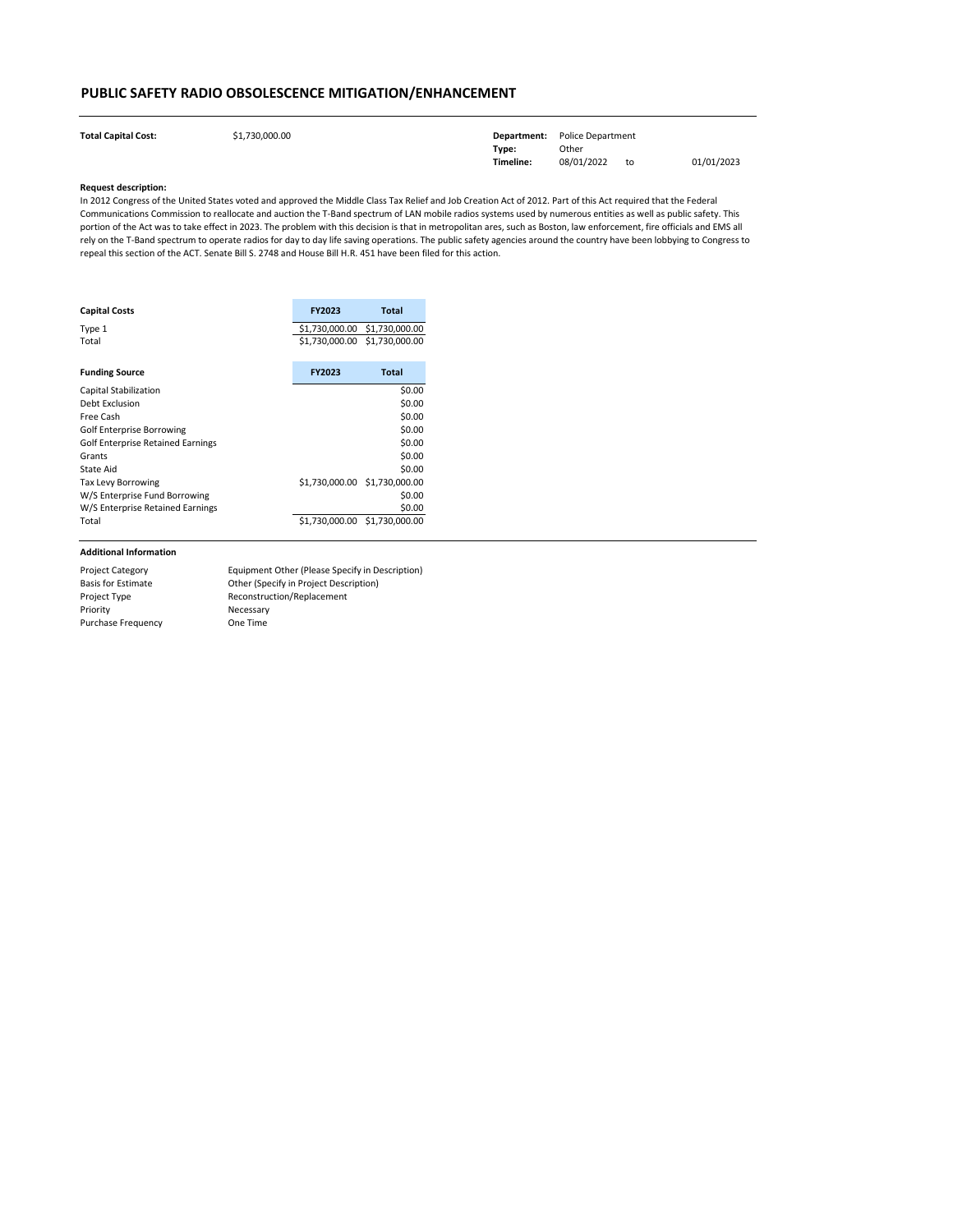| <b>Total Capital Cost:</b> | \$12,500,000.00 | <b>Department:</b> Engineering |       |
|----------------------------|-----------------|--------------------------------|-------|
|                            |                 | Type:                          | Other |

| <b>Capital Costs</b> | <b>FY2023</b> | <b>FY2024</b>                                                                              | <b>FY2025</b> | <b>FY2026</b> | <b>FY2027</b> | <b>Total</b> |
|----------------------|---------------|--------------------------------------------------------------------------------------------|---------------|---------------|---------------|--------------|
| Type 1               |               | \$2,500,000.00 \$2,500,000.00 \$2,500,000.00 \$2,500,000.00 \$2,500,000.00 \$12,500,000.00 |               |               |               |              |
| Total                |               | \$2,500,000.00 \$2,500,000.00 \$2,500,000.00 \$2,500,000.00 \$2,500,000.00 \$12,500,000.00 |               |               |               |              |

| <b>Funding Source</b>                    | <b>FY2023</b>  | <b>FY2024</b>  | <b>FY2025</b>  | <b>FY2026</b>  | <b>FY2027</b> | <b>Total</b>                                                                |
|------------------------------------------|----------------|----------------|----------------|----------------|---------------|-----------------------------------------------------------------------------|
| <b>Capital Stabilization</b>             |                |                |                |                |               | \$0.00                                                                      |
| Debt Exclusion                           |                |                |                |                |               | \$0.00                                                                      |
| Free Cash / Other                        |                |                |                |                |               | \$0.00                                                                      |
| <b>Golf Enterprise Borrowing</b>         |                |                |                |                |               | \$0.00                                                                      |
| <b>Golf Enterprise Retained Earnings</b> |                |                |                |                |               | \$0.00                                                                      |
| Grants                                   |                |                |                |                |               | \$0.00                                                                      |
| <b>I&amp;I Stabilization Fund</b>        |                |                |                |                |               | \$0.00                                                                      |
| Other (Please Specify)                   |                |                |                |                |               | \$0.00                                                                      |
| <b>Tax Levy Borrowing</b>                | \$2,500,000,00 |                |                |                |               | \$2,500,000.00 \$2,500,000.00 \$2,500,000.00 \$2,500,000.00 \$12,500,000.00 |
| W/S Enterprise Fund Borrowing            |                |                |                |                |               | \$0.00                                                                      |
| W/S Enterprise Fund Retained Earnings    |                |                |                |                |               | \$0.00                                                                      |
| <b>Surplus Revolving Account</b>         |                |                |                |                |               | \$0.00                                                                      |
| <b>State Aid</b>                         |                |                |                |                |               | \$0.00                                                                      |
| Total                                    | \$2,500,000.00 | \$2,500,000.00 | \$2,500,000.00 | \$2,500,000.00 |               | \$2,500,000.00 \$12,500,000.00                                              |

These funds will be used as a supplement to our yearly Chapter 90 Roadway Improvements Contract. Various roadway and sidewalk improvements will be made to numerous town roadways annually per the Select Board's Five Year Roadway Improvement Plan.

| <b>Project Category</b>    | Roadway Infrastructure                                                                                                                                                                                                                                                                                                                                                                   |
|----------------------------|------------------------------------------------------------------------------------------------------------------------------------------------------------------------------------------------------------------------------------------------------------------------------------------------------------------------------------------------------------------------------------------|
| Project Type               | Reconstruction/Replacement                                                                                                                                                                                                                                                                                                                                                               |
| <b>Basis For Estimate</b>  | Other (Specify in Project Description)                                                                                                                                                                                                                                                                                                                                                   |
| <b>Department Priority</b> | Necessary                                                                                                                                                                                                                                                                                                                                                                                |
| <b>Project Benefits</b>    | The improvements made will help to maintain the current condition of our town accepted streets and associated sidewalks. Our<br>pavement management plan has shown that without these additional funds added to our yearly Chapter 90 Roadway<br>Improvements Contract the overall condition of our roadways will continue to decline resulting in more costly repairs in the<br>future. |

# **Roadway & Sidewalk Supplement**

https://www.natickma.gov/1461/Projects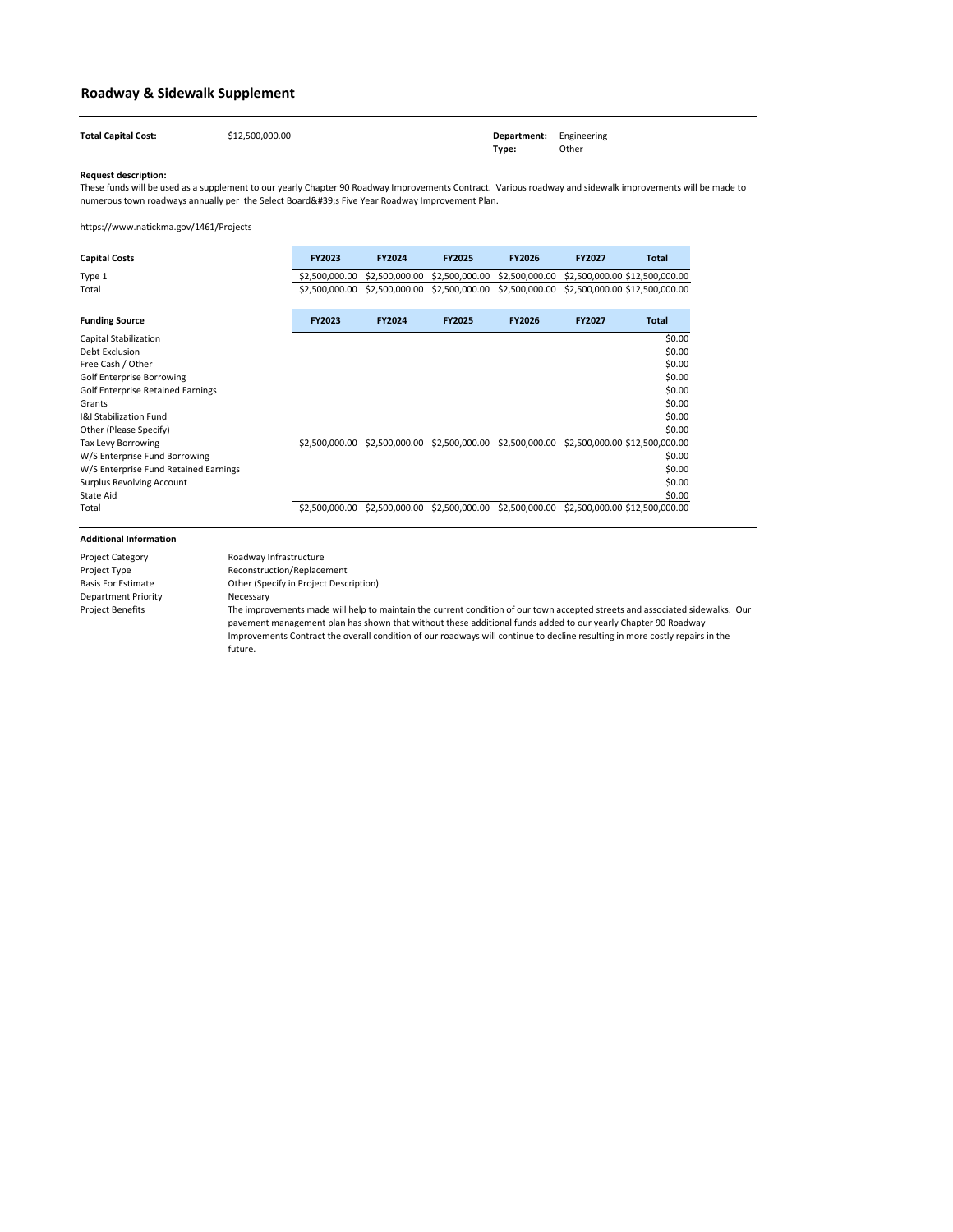| Department: | <b>Water and Sewer</b> |
|-------------|------------------------|
| Type:       | Other                  |

| <b>Total Capital Cost:</b>                     | \$65,000.00 |               |              | Department:<br>Type: | Water and Sewer<br>Other |
|------------------------------------------------|-------------|---------------|--------------|----------------------|--------------------------|
| <b>Request description:</b>                    |             |               |              |                      |                          |
| Replace Vehicle 602 (W-2) 2013 Utility Vehicle |             |               |              |                      |                          |
| <b>Capital Costs</b>                           |             | <b>FY2023</b> | <b>Total</b> |                      |                          |
| Type 1                                         |             | \$65,000.00   | \$65,000.00  |                      |                          |
| Total                                          |             | \$65,000.00   | \$65,000.00  |                      |                          |
| <b>Funding Source</b>                          |             | <b>FY2023</b> | <b>Total</b> |                      |                          |
| Capital Stabilization                          |             |               | \$0.00       |                      |                          |
| Debt Exclusion                                 |             |               | \$0.00       |                      |                          |
| Free Cash                                      |             |               | \$0.00       |                      |                          |
| <b>Golf Enterprise Borrowing</b>               |             |               | \$0.00       |                      |                          |
| <b>Golf Enterprise Retained Earnings</b>       |             |               | \$0.00       |                      |                          |
| Grants                                         |             |               | \$0.00       |                      |                          |
| State Aid                                      |             |               | \$0.00       |                      |                          |
| Tax Levy Borrowing                             |             |               | \$0.00       |                      |                          |
| W/S Enterprise Fund Borrowing                  |             |               | \$0.00       |                      |                          |
| W/S Enterprise Retained Earnings               |             | \$65,000.00   | \$65,000.00  |                      |                          |
| Total                                          |             | \$65,000.00   | \$65,000.00  |                      |                          |
|                                                |             |               |              |                      |                          |

| <b>Project Category</b>   | Vehicle                    |
|---------------------------|----------------------------|
| <b>Basis for Estimate</b> | <b>Manufacturers Quote</b> |
| Project Type              | Reconstruction/Replacement |
| Priority                  | Scheduled Replacement      |
| <b>Purchase Frequency</b> | One Time                   |

# **Replace Vehicle 602 (W-2) Utility Vehicle and Equipment**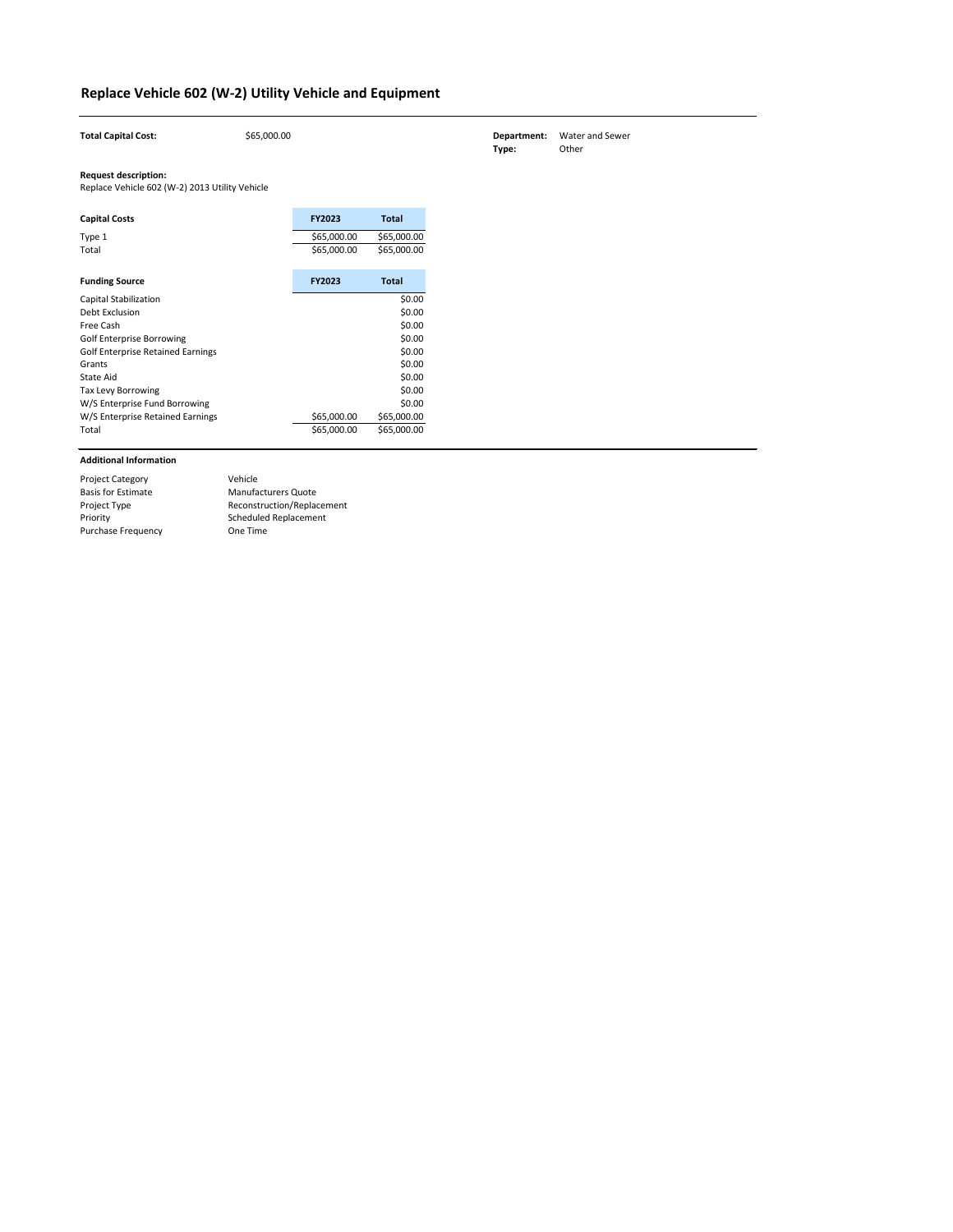| <b>Total Capital Cost:</b> | \$160,000.00 |       | <b>Department:</b> Water and Sewer |
|----------------------------|--------------|-------|------------------------------------|
|                            |              | Type: | Other                              |

| <b>Capital Costs</b>                     | <b>FY2023</b> | <b>FY2024</b> | <b>Total</b> |
|------------------------------------------|---------------|---------------|--------------|
| Type 1                                   | \$80,000.00   | \$80,000.00   | \$160,000.00 |
| Total                                    | \$80,000.00   | \$80,000.00   | \$160,000.00 |
| <b>Funding Source</b>                    | <b>FY2023</b> | <b>FY2024</b> | <b>Total</b> |
| <b>Capital Stabilization</b>             |               |               | \$0.00       |
| <b>Debt Exclusion</b>                    |               |               | \$0.00       |
| Free Cash / Other                        |               |               | \$0.00       |
| <b>Golf Enterprise Borrowing</b>         |               |               | \$0.00       |
| <b>Golf Enterprise Retained Earnings</b> |               |               | \$0.00       |
| Grants                                   |               |               | \$0.00       |
| <b>I&amp;I Stabilization Fund</b>        |               |               | \$0.00       |
| Other (Please Specify)                   |               |               | \$0.00       |
| <b>Tax Levy Borrowing</b>                |               |               | \$0.00       |
| W/S Enterprise Fund Borrowing            |               |               | \$0.00       |
| W/S Enterprise Fund Retained Earnings    | \$80,000.00   | \$80,000.00   | \$160,000.00 |
| <b>Surplus Revolving Account</b>         |               |               | \$0.00       |
| <b>State Aid</b>                         |               |               | \$0.00       |
| Total                                    | \$80,000.00   | \$80,000.00   | \$160,000.00 |

# **SCADA Equipment Replacement/Upgrade**

| <b>Project Category</b>   | W/S Infrastructure                        |
|---------------------------|-------------------------------------------|
| Project Type              | Reconstruction/Replacement                |
| <b>Basis For Estimate</b> | Consultant                                |
| Department Priority       | Necessary                                 |
| <b>Project Benefits</b>   | INCREASED SYSTEM RELIABILITY AND SECURITY |

The next phase of the Water and Sewer SCADA (Supervisor Control and Data Acquisition) upgrade will provide additional funds to upgrade the communications equipment that transfers data between the Springvale master site and the remote water and sewer pump stations, water tanks and water pump stations. Additionally, the funds will be used to replace aging SCADA equipment at the Evergreen water supply site and Elm Bank water treatment plant. The existing system utilizes radios to provide the communications medium between the remote sites and master site. As buildings are constructed and vegetation grows, the radio communication pathway is negatively impacted leading to loss of communications efficiency. To avoid complete loss of communications to certain sites impacted by growth a change in the communication protocol is required. The existing radios and computer equipment at the sites do not have the ability to provide the required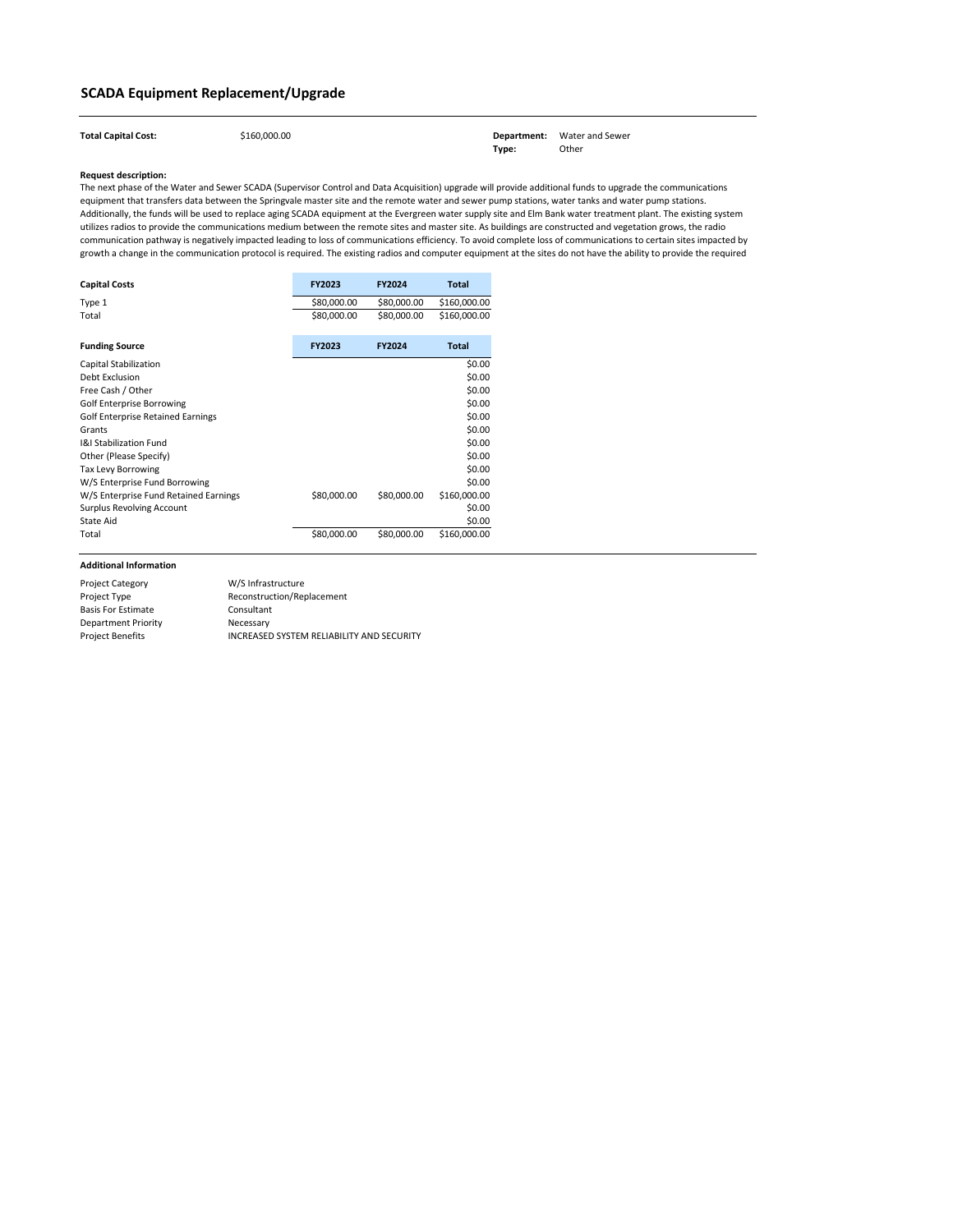| <b>Total Capital Cost:</b> | \$700,000.00 |       | <b>Department:</b> Water and Sewer |
|----------------------------|--------------|-------|------------------------------------|
|                            |              | Type: | Other                              |

| <b>Capital Costs</b>                     | <b>FY2023</b> | <b>FY2024</b> | <b>FY2025</b> | <b>FY2026</b> | <b>FY2027</b> | <b>Total</b> |
|------------------------------------------|---------------|---------------|---------------|---------------|---------------|--------------|
| Type 1                                   | \$120,000.00  | \$130,000.00  | \$140,000.00  | \$150,000.00  | \$160,000.00  | \$700,000.00 |
| Total                                    | \$120,000.00  | \$130,000.00  | \$140,000.00  | \$150,000.00  | \$160,000.00  | \$700,000.00 |
| <b>Funding Source</b>                    | <b>FY2023</b> | <b>FY2024</b> | <b>FY2025</b> | <b>FY2026</b> | <b>FY2027</b> | <b>Total</b> |
| Capital Stabilization                    |               |               |               |               |               | \$0.00       |
| Debt Exclusion                           |               |               |               |               |               | \$0.00       |
| Free Cash / Other                        |               |               |               |               |               | \$0.00       |
| <b>Golf Enterprise Borrowing</b>         |               |               |               |               |               | \$0.00       |
| <b>Golf Enterprise Retained Earnings</b> |               |               |               |               |               | \$0.00       |
| Grants                                   |               |               |               |               |               | \$0.00       |
| <b>I&amp;I Stabilization Fund</b>        |               |               |               |               |               | \$0.00       |
| Other (Please Specify)                   |               |               |               |               |               | \$0.00       |
| <b>Tax Levy Borrowing</b>                |               |               |               |               |               | \$0.00       |
| W/S Enterprise Fund Borrowing            |               |               |               |               |               | \$0.00       |
| W/S Enterprise Fund Retained Earnings    | \$120,000.00  | \$130,000.00  | \$140,000.00  | \$150,000.00  | \$160,000.00  | \$700,000.00 |
| <b>Surplus Revolving Account</b>         |               |               |               |               |               | \$0.00       |
| State Aid                                |               |               |               |               |               | \$0.00       |
| Total                                    | \$120,000.00  | \$130,000.00  | \$140,000.00  | \$150,000.00  | \$160,000.00  | \$700,000.00 |

# **PFAS Filter Media Replacement**

Project Category Project Type Basis For Estimate Department Priority Project Classification Manufacturers Quote Necessary Capital Improvement W/S Infrastructure Reconstruction/Replacement

Replacement of activated carbon media for PFAS Filters at Springvale Water Treatment Facility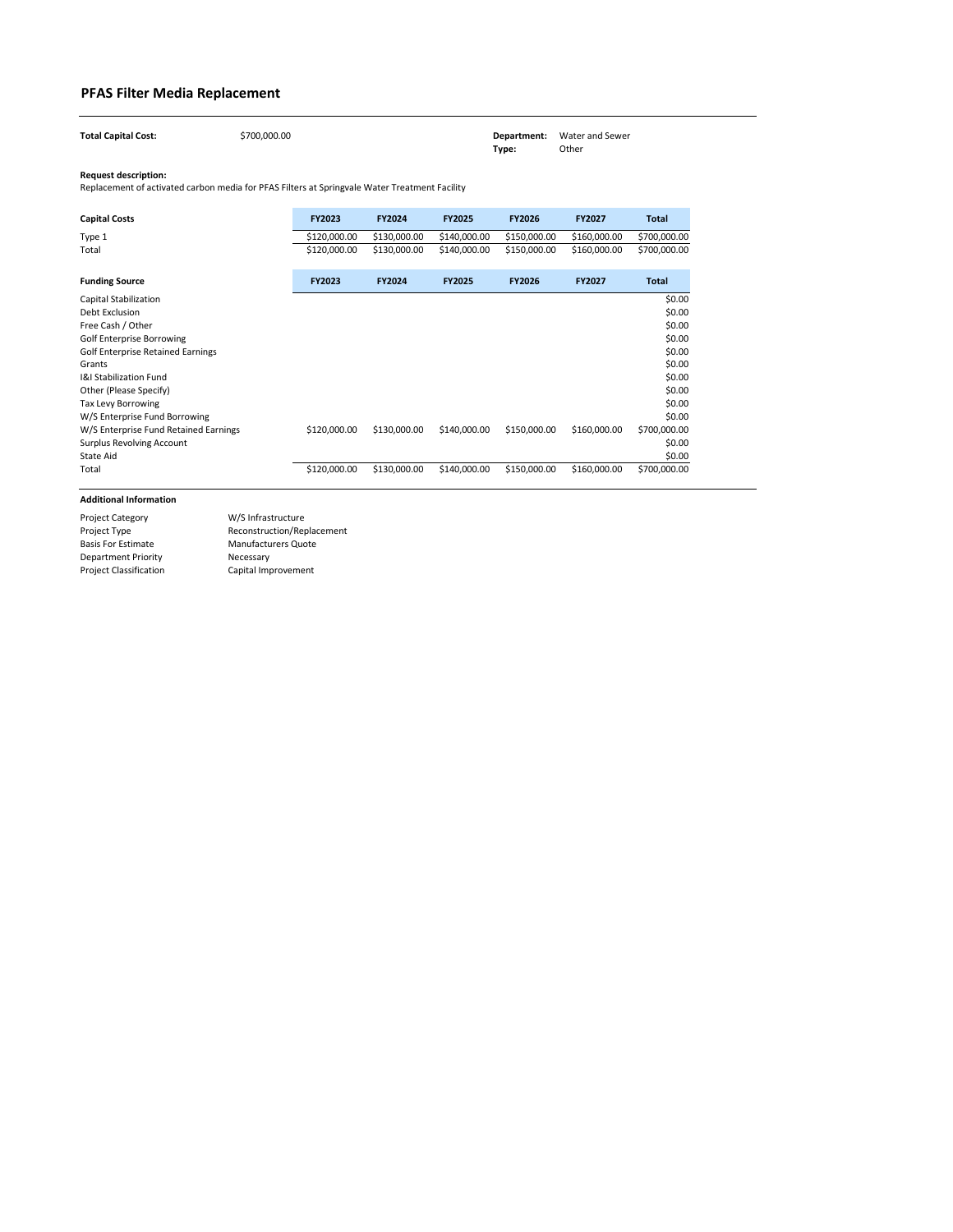| <b>Total Capital Cost:</b>                                                | \$140,000.00 |              |              |
|---------------------------------------------------------------------------|--------------|--------------|--------------|
| <b>Request description:</b><br>Replace Vehicle 624 (W-13) 2010 Skid Steer |              |              |              |
| <b>Capital Costs</b>                                                      |              | FY2023       | <b>Total</b> |
| Type 1                                                                    |              | \$140,000.00 | \$140,000.00 |
| Total                                                                     |              | \$140,000.00 | \$140,000.00 |
| <b>Funding Source</b>                                                     |              | FY2023       | <b>Total</b> |
| <b>Capital Stabilization</b>                                              |              |              | \$0.00       |
| <b>Debt Exclusion</b>                                                     |              |              | \$0.00       |
| Free Cash                                                                 |              |              | \$0.00       |
| <b>Golf Enterprise Borrowing</b>                                          |              |              | \$0.00       |
| <b>Golf Enterprise Retained Earnings</b>                                  |              |              | \$0.00       |
| Grants                                                                    |              |              | \$0.00       |
| <b>State Aid</b>                                                          |              |              | \$0.00       |
| Tax Levy Borrowing                                                        |              |              | \$0.00       |
| W/S Enterprise Fund Borrowing                                             |              | \$140,000.00 | \$140,000.00 |
| W/S Enterprise Retained Earnings                                          |              |              | \$0.00       |
| Total                                                                     |              | \$140,000.00 | \$140,000.00 |

| <b>Project Category</b>   | Equipment Other (Please Specify in Description) |
|---------------------------|-------------------------------------------------|
| <b>Basis for Estimate</b> | <b>Manufacturers Quote</b>                      |
| Project Type              | Reconstruction/Replacement                      |
| Priority                  | <b>Scheduled Replacement</b>                    |
| <b>Purchase Frequency</b> | One Time                                        |

# **Replace Vehicle 624 (W-13) Skid Steer**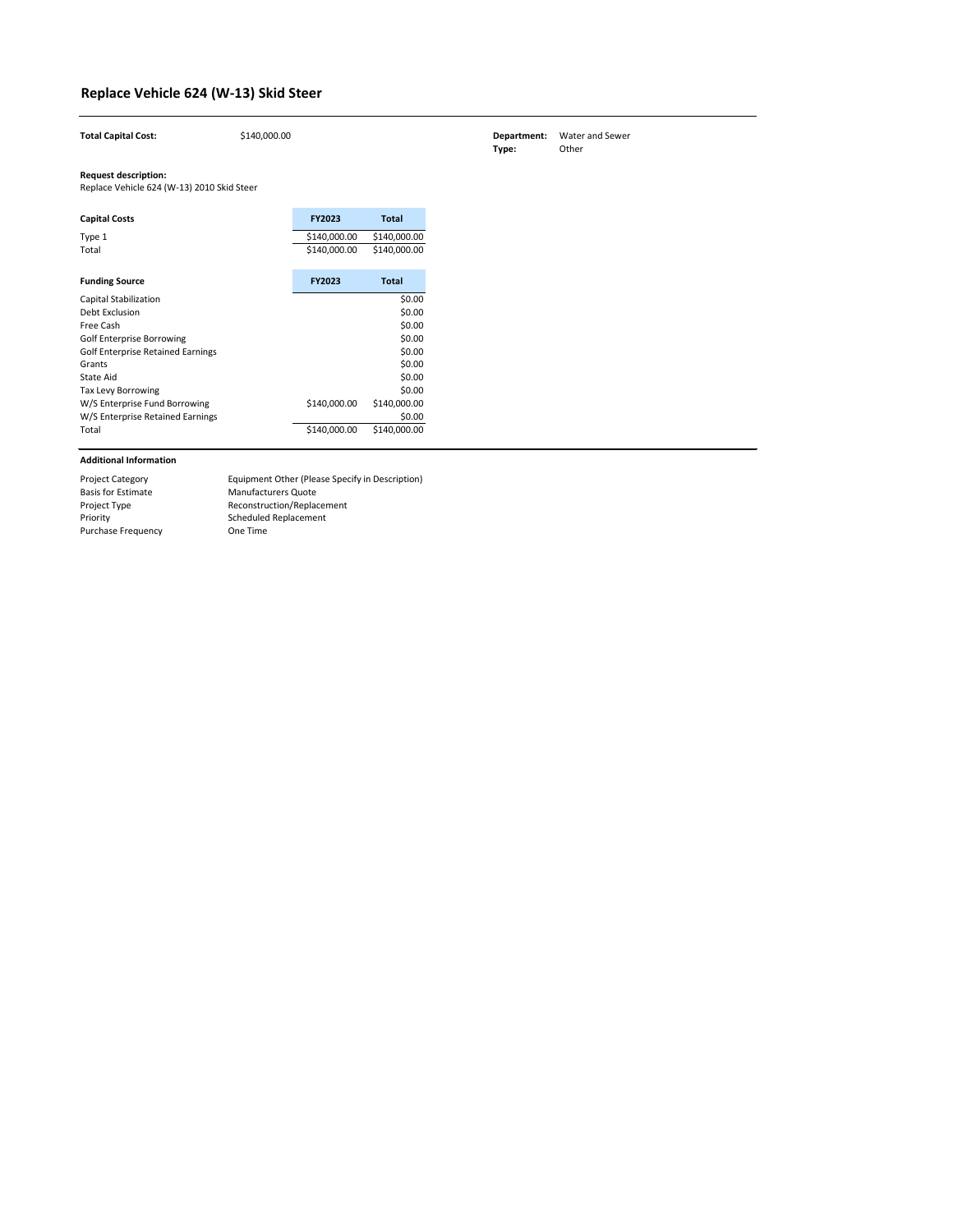| <b>Total Capital Cost:</b> | \$600,000.00 |       | <b>Department:</b> Water and Sewer |
|----------------------------|--------------|-------|------------------------------------|
|                            |              | Type: | Other                              |

| <b>Capital Costs</b>                     | <b>FY2023</b> | <b>FY2024</b> | <b>FY2025</b> | <b>FY2026</b> | <b>Total</b> |
|------------------------------------------|---------------|---------------|---------------|---------------|--------------|
| Type 1                                   | \$150,000.00  | \$150,000.00  | \$150,000.00  | \$150,000.00  | \$600,000.00 |
| Total                                    | \$150,000.00  | \$150,000.00  | \$150,000.00  | \$150,000.00  | \$600,000.00 |
| <b>Funding Source</b>                    | <b>FY2023</b> | <b>FY2024</b> | <b>FY2025</b> | <b>FY2026</b> | <b>Total</b> |
| <b>Capital Stabilization</b>             |               |               |               |               | \$0.00       |
| <b>Debt Exclusion</b>                    |               |               |               |               | \$0.00       |
| Free Cash / Other                        |               |               |               |               | \$0.00       |
| <b>Golf Enterprise Borrowing</b>         |               |               |               |               | \$0.00       |
| <b>Golf Enterprise Retained Earnings</b> |               |               |               |               | \$0.00       |
| Grants                                   |               |               |               |               | \$0.00       |
| <b>I&amp;I Stabilization Fund</b>        |               |               |               |               | \$0.00       |
| Other (Please Specify)                   |               |               |               |               | \$0.00       |
| <b>Tax Levy Borrowing</b>                |               |               |               |               | \$0.00       |
| W/S Enterprise Fund Borrowing            |               |               |               |               | \$0.00       |
| W/S Enterprise Fund Retained Earnings    | \$150,000.00  | \$150,000.00  | \$150,000.00  | \$150,000.00  | \$600,000.00 |
| <b>Surplus Revolving Account</b>         |               |               |               |               | \$0.00       |
| State Aid                                |               |               |               |               | \$0.00       |
| Total                                    | \$150,000.00  | \$150,000.00  | \$150,000.00  | \$150,000.00  | \$600,000.00 |

This request would provide funds to repair structural and capacity deficiencies in the water distribution system. Examples of work would include water main repairs, fire hydrant replacement, and other infrastructure improvements to maintain the distribution system. The result of this work would increase the structural integrity of the Town's water system.

# **Water Distribution System Enhancements**

Project Category Project Type Basis For Estimate Department Priority Internal Estimate Necessary W/S Infrastructure Reconstruction/Replacement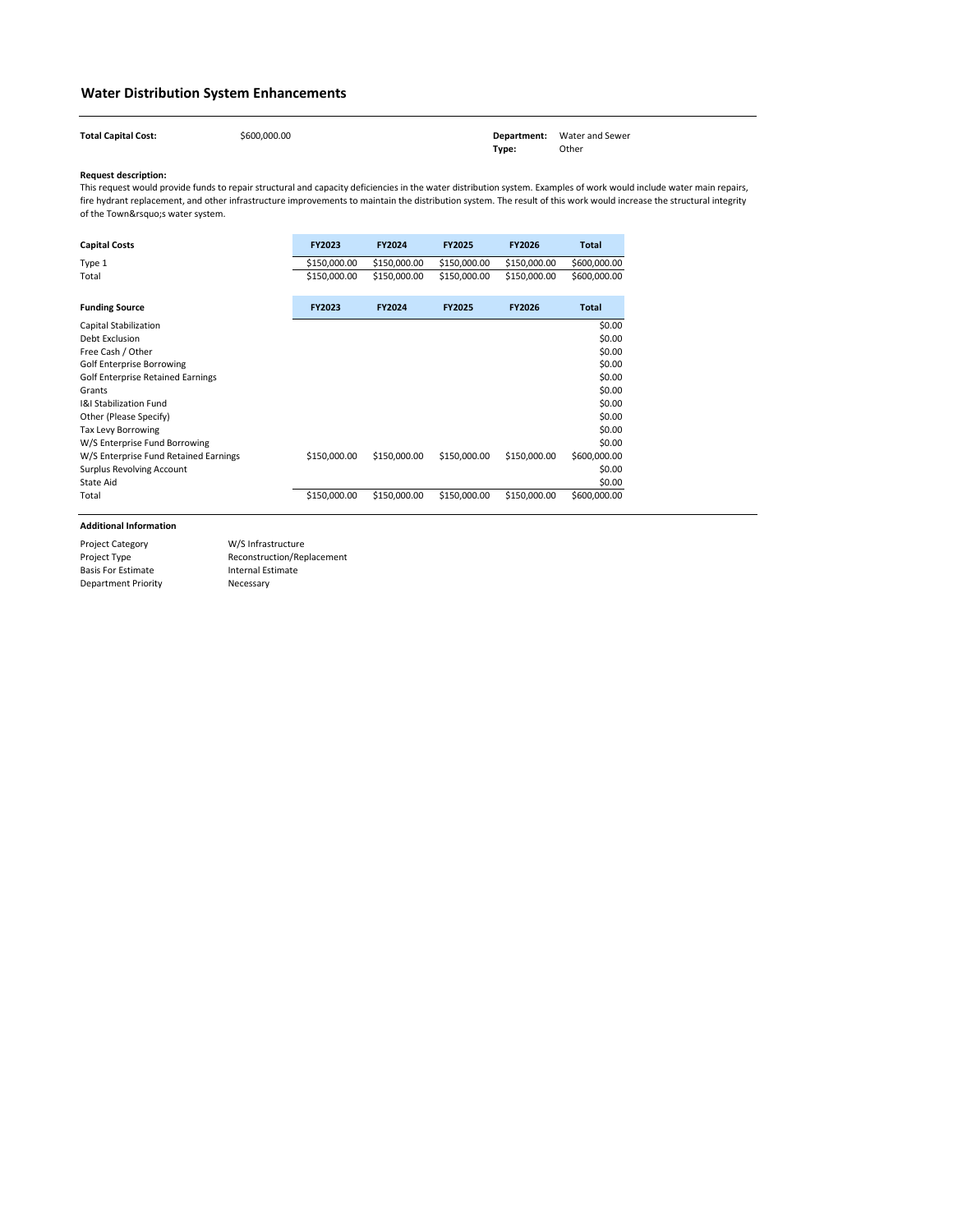Total Capital Cost:  $$600,000.00$  **Department:** Water and Sewer **Type:** Other

#### **Request description:**

| <b>Capital Costs</b>                     | <b>FY2023</b> | <b>FY2024</b> | <b>FY2025</b> | <b>FY2026</b> | <b>Total</b> |
|------------------------------------------|---------------|---------------|---------------|---------------|--------------|
| Type 1                                   | \$150,000.00  | \$150,000.00  | \$150,000.00  | \$150,000.00  | \$600,000.00 |
| Total                                    | \$150,000.00  | \$150,000.00  | \$150,000.00  | \$150,000.00  | \$600,000.00 |
| <b>Funding Source</b>                    | <b>FY2023</b> | <b>FY2024</b> | <b>FY2025</b> | <b>FY2026</b> | <b>Total</b> |
| Capital Stabilization                    |               |               |               |               | \$0.00       |
| <b>Debt Exclusion</b>                    |               |               |               |               | \$0.00       |
| Free Cash / Other                        |               |               |               |               | \$0.00       |
| <b>Golf Enterprise Borrowing</b>         |               |               |               |               | \$0.00       |
| <b>Golf Enterprise Retained Earnings</b> |               |               |               |               | \$0.00       |
| Grants                                   |               |               |               |               | \$0.00       |
| <b>I&amp;I Stabilization Fund</b>        | \$150,000.00  | \$150,000.00  | \$150,000.00  | \$150,000.00  | \$600,000.00 |
| Other (Please Specify)                   |               |               |               |               | \$0.00       |
| Tax Levy Borrowing                       |               |               |               |               | \$0.00       |
| W/S Enterprise Fund Borrowing            |               |               |               |               | \$0.00       |
| W/S Enterprise Fund Retained Earnings    |               |               |               |               | \$0.00       |
| <b>Surplus Revolving Account</b>         |               |               |               |               | \$0.00       |
| State Aid                                |               |               |               |               | \$0.00       |
| Total                                    | \$150,000.00  | \$150,000.00  | \$150,000.00  | \$150,000.00  | \$600,000.00 |

# **Sanitary Sewer Collection System Repairs and Mainenance**

| <b>Project Category</b>   | W/S Infrastructure                                                                                                                                           |
|---------------------------|--------------------------------------------------------------------------------------------------------------------------------------------------------------|
| Project Type              | Reconstruction/Replacement                                                                                                                                   |
| <b>Basis For Estimate</b> | Consultant                                                                                                                                                   |
| Department Priority       | Necessary                                                                                                                                                    |
| <b>Project Benefits</b>   | By reducing and eliminating infiltration and inflow to the sanitary sewer collection system, impact of Sewer Flow Assessments<br>from the MWRA is mitigated. |

This would provide funds to repair structural deficiencies in the sewer collection system. Examples of work would include sewer main relining and replacement, manhole sealing, manhole cover replacement, sewer main cleaning and video inspection, and manhole inspections. The result of this work would increase the structural integrity of the Town's sewer system, eliminate infiltration and inflow, minimize the potential for sewer back-ups, and identify structures needing repair.

Funding for this recuring project comes from Infiltraton and Inflow Fees assessed to developers, thus the program has no impact to water/sewer ratepayers.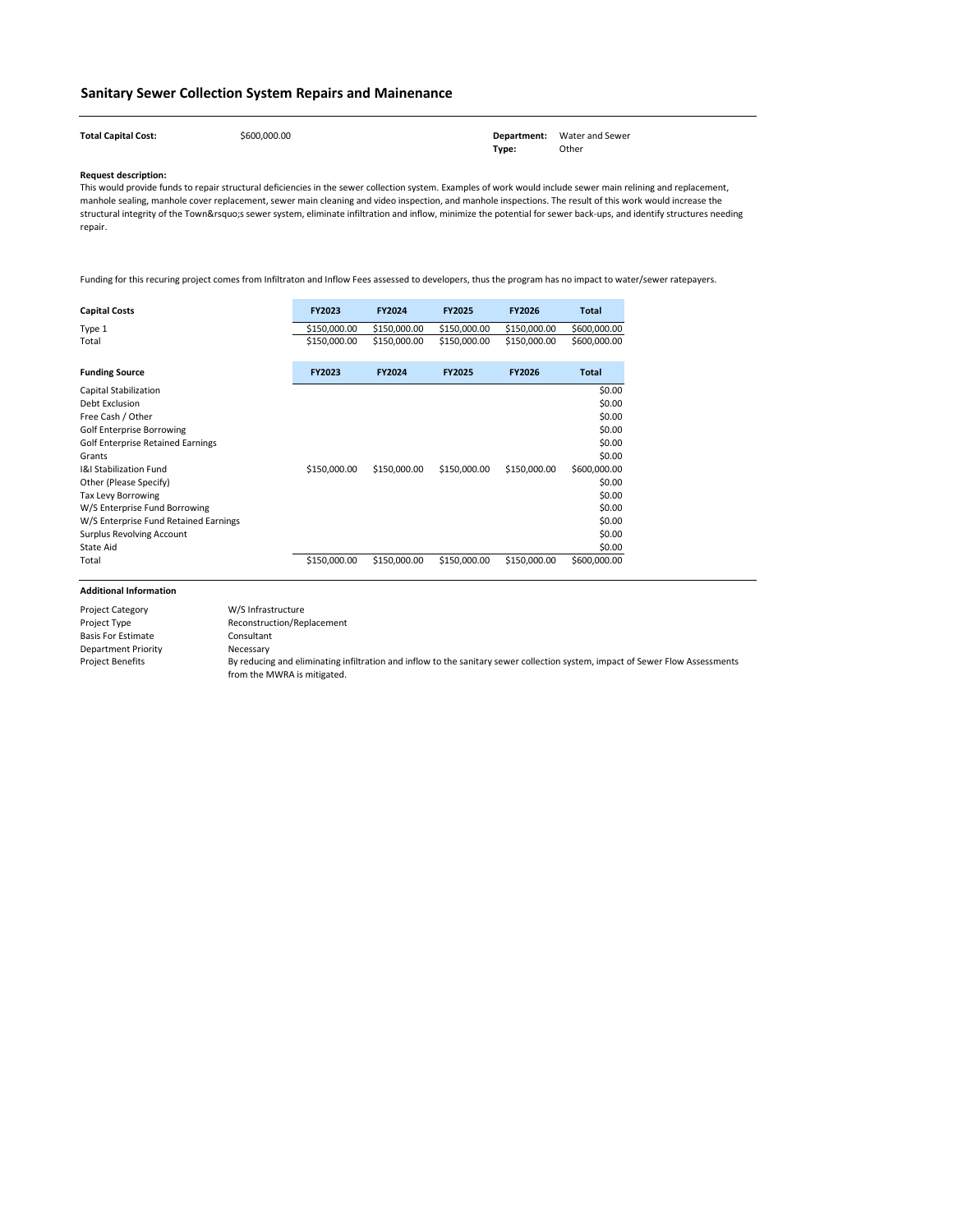| <b>Total Capital Cost:</b> | \$4,775,000.00 |       | <b>Department:</b> Water and Sewer |
|----------------------------|----------------|-------|------------------------------------|
|                            |                | Type: | Other                              |

| <b>Capital Costs</b> | <b>FY2023</b> | <b>FY2024</b>                                                            | <b>FY2025</b> | <b>FY2026</b> | <b>Total</b> |
|----------------------|---------------|--------------------------------------------------------------------------|---------------|---------------|--------------|
| Type 1               |               | \$275,000.00 \$1,500,000.00 \$1,500,000.00 \$1,500,000.00 \$4,775,000.00 |               |               |              |
| Total                |               | \$275,000.00 \$1,500,000.00 \$1,500,000.00 \$1,500,000.00 \$4,775,000.00 |               |               |              |

| <b>Funding Source</b>                    | <b>FY2023</b> | <b>FY2024</b> | <b>FY2025</b> | <b>FY2026</b>                                               | <b>Total</b> |
|------------------------------------------|---------------|---------------|---------------|-------------------------------------------------------------|--------------|
| Capital Stabilization                    |               |               |               |                                                             | \$0.00       |
| Debt Exclusion                           |               |               |               |                                                             | \$0.00       |
| Free Cash / Other                        |               |               |               |                                                             | \$0.00       |
| <b>Golf Enterprise Borrowing</b>         |               |               |               |                                                             | \$0.00       |
| <b>Golf Enterprise Retained Earnings</b> |               |               |               |                                                             | \$0.00       |
| Grants                                   |               |               |               |                                                             | \$0.00       |
| <b>I&amp;I Stabilization Fund</b>        |               |               |               |                                                             | \$0.00       |
| Other (Please Specify)                   |               |               |               |                                                             | \$0.00       |
| <b>Tax Levy Borrowing</b>                |               |               |               |                                                             | \$0.00       |
| W/S Enterprise Fund Borrowing            | \$275,000.00  |               |               | \$1,500,000.00 \$1,500,000.00 \$1,500,000.00 \$4,775,000.00 |              |
| W/S Enterprise Fund Retained Earnings    |               |               |               |                                                             | \$0.00       |
| <b>Surplus Revolving Account</b>         |               |               |               |                                                             | \$0.00       |
| State Aid                                |               |               |               |                                                             | \$0.00       |
| Total                                    | \$275,000.00  |               |               | \$1,500,000.00 \$1,500,000.00 \$1,500,000.00 \$4,775,000.00 |              |

Multi-year program to replace aging water meters town wide. The first year's funding will create and implement a townwide system for remote and automated water meter reading. The project will replace 13,800 water meters used to measure and bill water and sanitary sewer use. The Water and Sewer Enterprise Fund is self-supported by water rate payers and fees. The basis for the majority of this revenue is derived from water and sewer usage as quantified by water meters. This project includes water meter/transmitter replacement, network upgrades, and ancillary data collection equipment.

# **Water Meter Replacement**

| <b>Project Category</b>   | W/S Infrastructure                                                                    |
|---------------------------|---------------------------------------------------------------------------------------|
| Project Type              | Reconstruction/Replacement                                                            |
| <b>Basis For Estimate</b> | Consultant                                                                            |
| Department Priority       | Scheduled Replacement                                                                 |
| <b>Project Benefits</b>   | Accurate and more frequent collection of water usage to inform customers and billing. |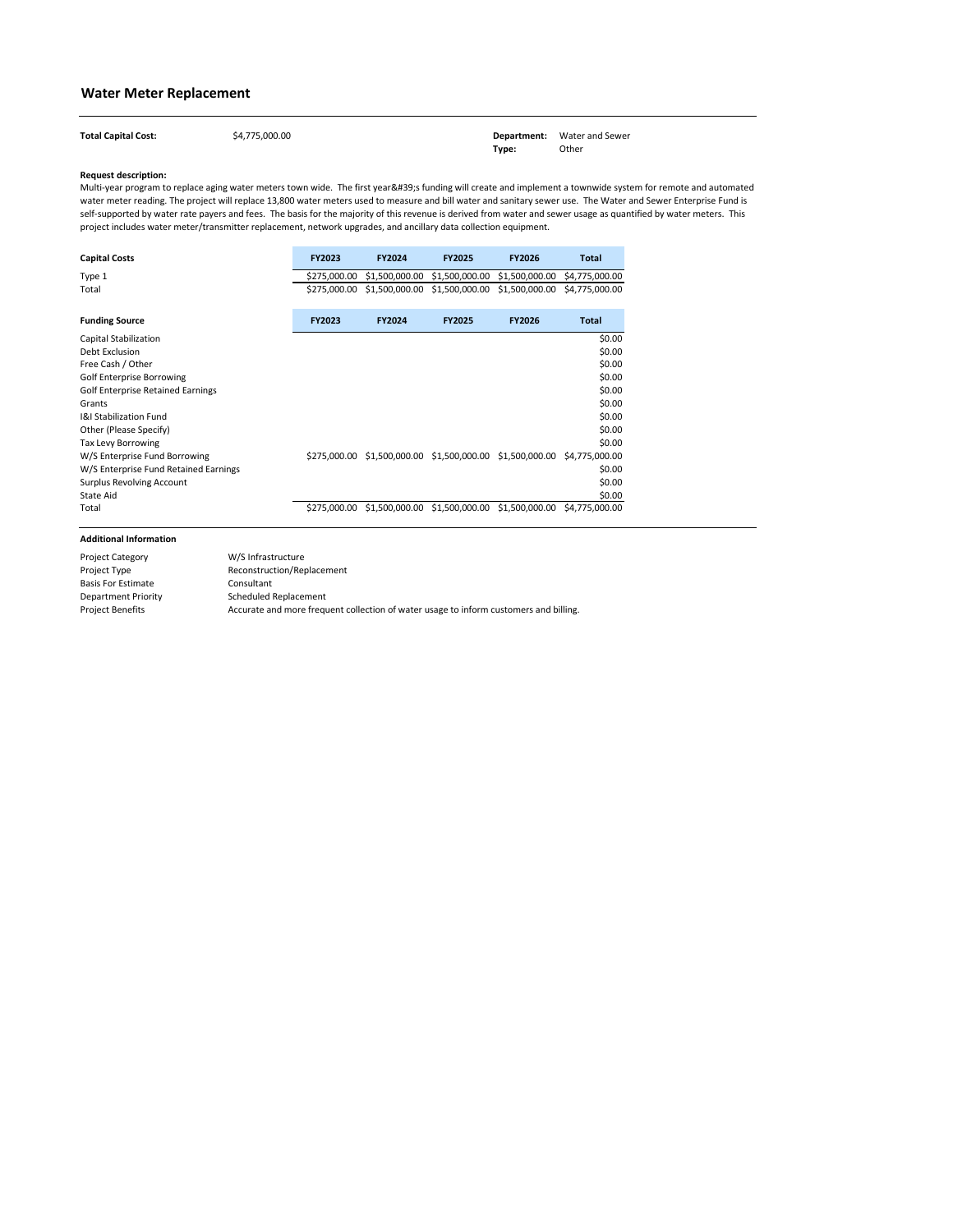| <b>Total Capital Cost:</b> | \$900,000.00 |       | <b>Department:</b> Water and Sewer |
|----------------------------|--------------|-------|------------------------------------|
|                            |              | Type: | Other                              |

| <b>Capital Costs</b>                     | <b>FY2023</b> | <b>FY2024</b> | <b>FY2025</b> | <b>Total</b> |
|------------------------------------------|---------------|---------------|---------------|--------------|
| Type 1                                   | \$300,000.00  | \$300,000.00  | \$300,000.00  | \$900,000.00 |
| Total                                    | \$300,000.00  | \$300,000.00  | \$300,000.00  | \$900,000.00 |
| <b>Funding Source</b>                    | <b>FY2023</b> | <b>FY2024</b> | <b>FY2025</b> | <b>Total</b> |
| <b>Capital Stabilization</b>             |               |               |               | \$0.00       |
| <b>Debt Exclusion</b>                    |               |               |               | \$0.00       |
| Free Cash / Other                        |               |               |               | \$0.00       |
| <b>Golf Enterprise Borrowing</b>         |               |               |               | \$0.00       |
| <b>Golf Enterprise Retained Earnings</b> |               |               |               | \$0.00       |
| Grants                                   |               |               |               | \$0.00       |
| <b>I&amp;I Stabilization Fund</b>        |               |               |               | \$0.00       |
| Other (Please Specify)                   |               |               |               | \$0.00       |
| <b>Tax Levy Borrowing</b>                |               |               |               | \$0.00       |
| W/S Enterprise Fund Borrowing            | \$300,000.00  | \$300,000.00  | \$300,000.00  | \$900,000.00 |
| W/S Enterprise Fund Retained Earnings    |               |               |               | \$0.00       |
| <b>Surplus Revolving Account</b>         |               |               |               | \$0.00       |
| State Aid                                |               |               |               | \$0.00       |
| Total                                    | \$300,000.00  | \$300,000.00  | \$300,000.00  | \$900,000.00 |

THIS IS A MULTI-PHASE PROJECT TO REHABILITATE AND IMPROVE THE TOWN'S WATER SUPPLY WELLS. THE PREVIOUS PHASES FUNDED THE INSTALLATION OF THE TEST WELLS TO LOCATE SUITABLE REPLACEMENT WELLS FOR EVERGREEN #3 AND MORSE POND GRAVEL PACKED WELL. THIS PHASE WILL FUND THE BALANCE OF THE COSTS TO INSTALL THE MORSE POND AND EVERGREEN #3 GRAVEL PACKED REPLACEMENT WELLS AND PUMPING EQUIPMENT AND TO CONSTRUCT THE MORSE POND WATER TREATMENT FACILITY. EVERGREEN WELL #3 WATER SUPPLY SOURCE IS ONE OF THE LARGEST WATER SUPPLY FOR NATICK. THE EXISTING EVERGREEN #3 AND MORSE POND WELL EFFICIENCY HAS DECREASED TO A POINT WHERE THE PUMPING CAPACITY HAS DROPPED OFF SUBSTANTIALLY. THE

1. Increase the water flow to the treatment facilities.

2. Assist in keeping the reservoirs full during peak demands in summer.

3. Allow for improve and sustainable management of the Town's ten drinking water supply wells.

# **Replace Groundwater Wells**

| <b>Project Category</b>    | W/S Infrastructure                                                                                             |
|----------------------------|----------------------------------------------------------------------------------------------------------------|
| Project Type               | Reconstruction/Replacement                                                                                     |
| <b>Basis For Estimate</b>  | Internal Estimate                                                                                              |
| <b>Department Priority</b> | Urgent                                                                                                         |
| Project Benefits           | Necessary rehabilitation and restoration to restore well capacity and ensure water supply quality and capacity |
|                            |                                                                                                                |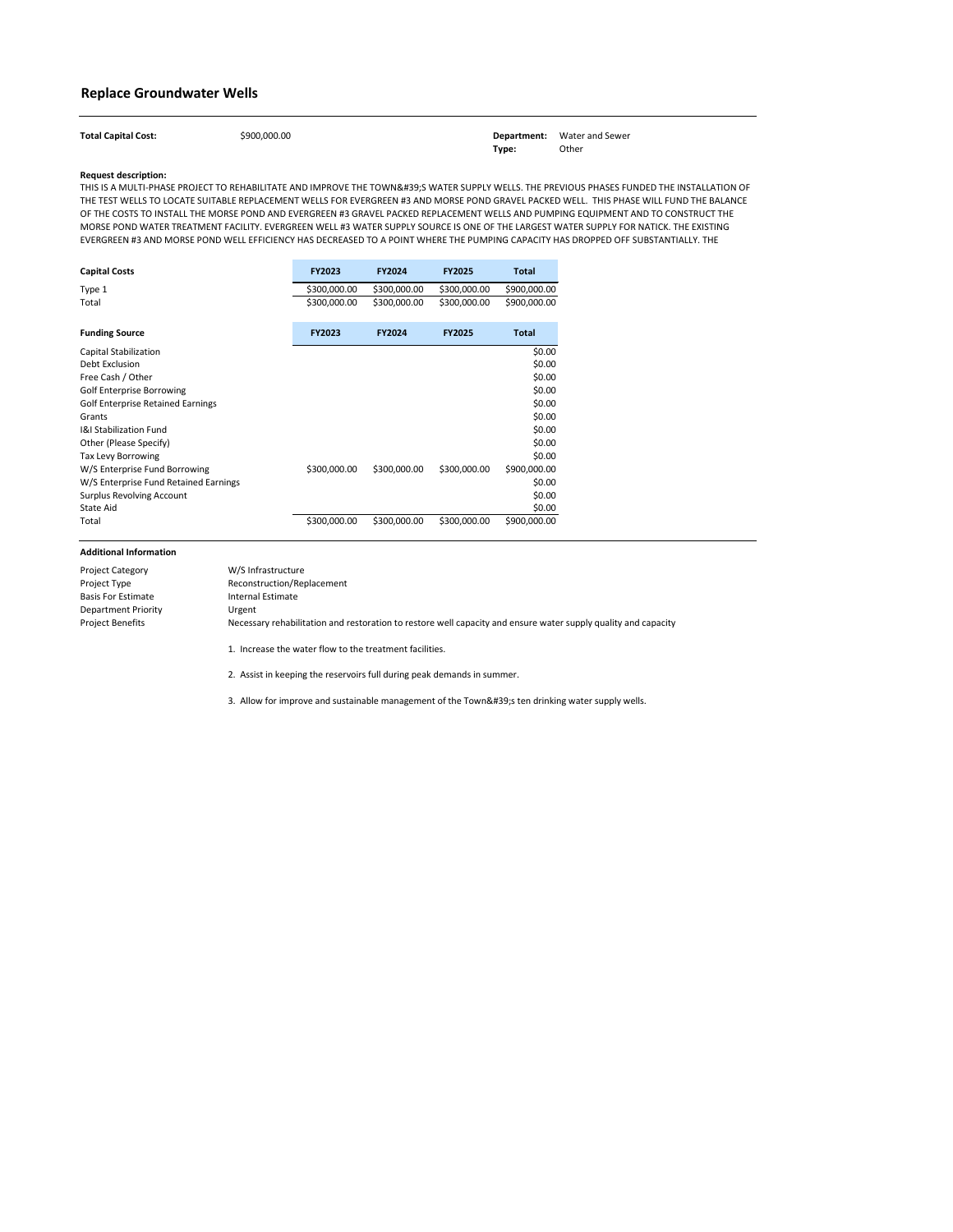| <b>Total Capital Cost:</b> | \$2,340,000.00 |       | <b>Department:</b> Water and Sewer |
|----------------------------|----------------|-------|------------------------------------|
|                            |                | Type: | Other                              |

| <b>Capital Costs</b>                     | FY2023        | <b>FY2024</b> | <b>FY2025</b> | <b>FY2026</b> | <b>FY2027</b> | <b>Total</b>   |
|------------------------------------------|---------------|---------------|---------------|---------------|---------------|----------------|
| Type 1                                   | \$450,000.00  | \$460,000.00  | \$470,000.00  | \$480,000.00  | \$480,000.00  | \$2,340,000.00 |
| Total                                    | \$450,000.00  | \$460,000.00  | \$470,000.00  | \$480,000.00  | \$480,000.00  | \$2,340,000.00 |
| <b>Funding Source</b>                    | <b>FY2023</b> | <b>FY2024</b> | <b>FY2025</b> | <b>FY2026</b> | <b>FY2027</b> | <b>Total</b>   |
| Capital Stabilization                    |               |               |               |               |               | \$0.00         |
| Debt Exclusion                           |               |               |               |               |               | \$0.00         |
| Free Cash / Other                        |               |               |               |               |               | \$0.00         |
| <b>Golf Enterprise Borrowing</b>         |               |               |               |               |               | \$0.00         |
| <b>Golf Enterprise Retained Earnings</b> |               |               |               |               |               | \$0.00         |
| Grants                                   |               |               |               |               |               | \$0.00         |
| <b>I&amp;I Stabilization Fund</b>        |               |               |               |               |               | \$0.00         |
| Other (Please Specify)                   |               |               |               |               |               | \$0.00         |
| Tax Levy Borrowing                       |               |               |               |               |               | \$0.00         |
| W/S Enterprise Fund Borrowing            | \$450,000.00  | \$460,000.00  | \$470,000.00  | \$480,000.00  | \$480,000.00  | \$2,340,000.00 |
| W/S Enterprise Fund Retained Earnings    |               |               |               |               |               | \$0.00         |
| <b>Surplus Revolving Account</b>         |               |               |               |               |               | \$0.00         |
| State Aid                                |               |               |               |               |               | \$0.00         |
| Total                                    | \$450,000.00  | \$460,000.00  | \$470,000.00  | \$480,000.00  | \$480,000.00  | \$2,340,000.00 |

# **Sewer Pump Station Rehabilitation and Replacement**

Project Category Project Type Basis For Estimate Department Priority Consultant Necessary W/S Infrastructure Reconstruction/Replacement

This phased multi-year project would begin the replacement/rehabilitation of numerous sewer ump stations located throughout Natick.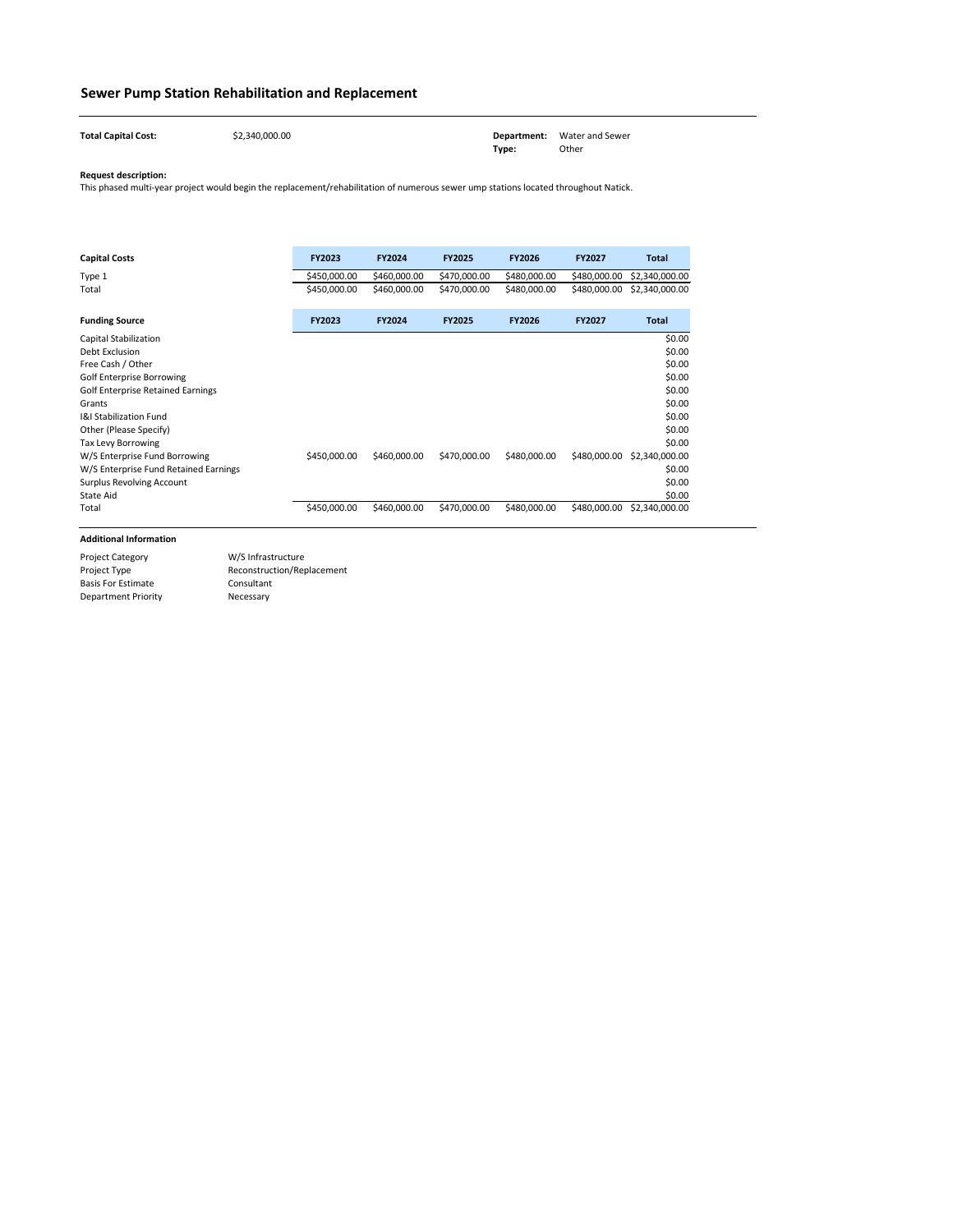**Total Capital Cost:**  $\leftarrow$  \$920,000.00 \$920,000.00 **Department:** Water and Sewer **Type:** Other

## **Request description:**

| <b>Capital Costs</b>                     | <b>FY2023</b> | <b>Total</b> |
|------------------------------------------|---------------|--------------|
| Type 1                                   | \$920,000.00  | \$920,000.00 |
| Total                                    | \$920,000.00  | \$920,000.00 |
| <b>Funding Source</b>                    | <b>FY2023</b> | <b>Total</b> |
| Capital Stabilization                    |               | \$0.00       |
| <b>Debt Exclusion</b>                    |               | \$0.00       |
| Free Cash / Other                        |               | \$0.00       |
| Golf Enterprise Borrowing                |               | \$0.00       |
| <b>Golf Enterprise Retained Earnings</b> |               | \$0.00       |
| Grants                                   |               | \$0.00       |
| <b>I&amp;I Stabilization Fund</b>        |               | \$0.00       |
| Other (Please Specify)                   |               | \$0.00       |
| <b>Tax Levy Borrowing</b>                |               | \$0.00       |
| W/S Enterprise Fund Borrowing            | \$920,000.00  | \$920,000.00 |
| W/S Enterprise Fund Retained Earnings    |               | \$0.00       |
| <b>Surplus Revolving Account</b>         |               | \$0.00       |
| <b>State Aid</b>                         |               | \$0.00       |
| Total                                    | \$920,000.00  | \$920,000.00 |

This will provide funds to replace the Health Center sewer pump station superstructure. The project will replace the original 1960's station superstructure with a new cavity wall construed building with additional building footprint to provide adequate area for safe entry into the wetwell. The project will include site improvements including relocation of the emergency power generator.

# **Health Center Sewer Pump Station Building Rehabilitation (Rutledge Road)**

| <b>Project Category</b>   | W/S Infrastructure         |
|---------------------------|----------------------------|
| Project Type              | Reconstruction/Replacement |
| <b>Basis For Estimate</b> | Consultant                 |
| Department Priority       | Scheduled Replacement      |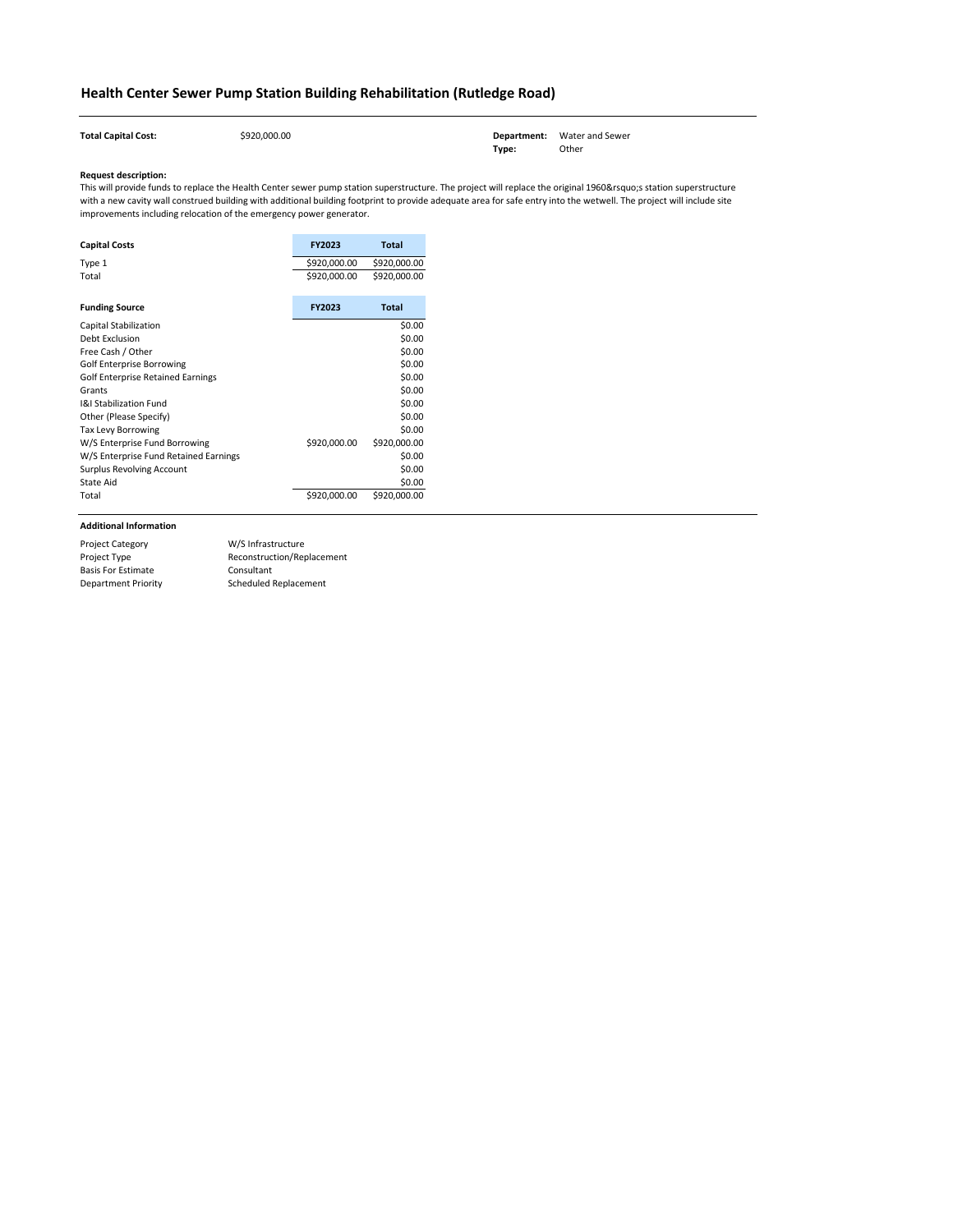**Total Capital Cost:** \$11,900,000.00 **Department:** Water and Sewer **Type:** Other

### **Request description:**

| <b>Capital Costs</b>                     | <b>FY2023</b>  | <b>FY2024</b>  | <b>FY2025</b>  | <b>FY2026</b>  | <b>FY2027</b> | Total                                                                       |
|------------------------------------------|----------------|----------------|----------------|----------------|---------------|-----------------------------------------------------------------------------|
| Type 1                                   | \$2,600,000.00 | \$2,200,000.00 | \$2,300,000.00 | \$2,400,000.00 |               | \$2,400,000.00 \$11,900,000.00                                              |
| Total                                    | \$2,600,000.00 | \$2,200,000.00 | \$2,300,000.00 | \$2,400,000.00 |               | \$2,400,000.00 \$11,900,000.00                                              |
| <b>Funding Source</b>                    | <b>FY2023</b>  | <b>FY2024</b>  | <b>FY2025</b>  | <b>FY2026</b>  | <b>FY2027</b> | <b>Total</b>                                                                |
| Capital Stabilization                    |                |                |                |                |               | \$0.00                                                                      |
| Debt Exclusion                           |                |                |                |                |               | \$0.00                                                                      |
| Free Cash / Other                        |                |                |                |                |               | \$0.00                                                                      |
| <b>Golf Enterprise Borrowing</b>         |                |                |                |                |               | \$0.00                                                                      |
| <b>Golf Enterprise Retained Earnings</b> |                |                |                |                |               | \$0.00                                                                      |
| Grants                                   |                |                |                |                |               | \$0.00                                                                      |
| <b>I&amp;I Stabilization Fund</b>        |                |                |                |                |               | \$0.00                                                                      |
| Other (Please Specify)                   |                |                |                |                |               | \$0.00                                                                      |
| <b>Tax Levy Borrowing</b>                |                |                |                |                |               | \$0.00                                                                      |
| W/S Enterprise Fund Borrowing            | \$2,600,000.00 |                |                |                |               | \$2,200,000.00 \$2,300,000.00 \$2,400,000.00 \$2,400,000.00 \$11,900,000.00 |
| W/S Enterprise Fund Retained Earnings    |                |                |                |                |               | \$0.00                                                                      |
| <b>Surplus Revolving Account</b>         |                |                |                |                |               | \$0.00                                                                      |
| State Aid                                |                |                |                |                |               | \$0.00                                                                      |
| Total                                    | \$2,600,000.00 | \$2,200,000.00 | \$2,300,000.00 | \$2,400,000.00 |               | \$2,400,000.00 \$11,900,000.00                                              |

This request will provide funds to replace problematic water mains in Indian Ridge Road & amp; Lantern Lane. The Indian Ridge Road water main is an unlined cast iron water main that has an extensive history of pipe breaks that may be linked to potential "thin-walled" cast iron pipe and/or poor backfill material around pipe. There has been a historical link between pipe breaks and "thin-walled" cast iron pipe manufactured during a certain period. The project will replace approximately 5,240 linear feet of 8-inch diameter water mains and associated gate valves and hydrants with new 8-inch diameter water mains, gate

# **Water Main Rehabilitation and Replacement**

This is an annual funding request to replace or clean/line problematic water mains throughout the distribution system.

| <b>Project Category</b>    | W/S Infrastructure           |
|----------------------------|------------------------------|
| Project Type               | Reconstruction/Replacement   |
| <b>Basis For Estimate</b>  | Consultant                   |
| <b>Department Priority</b> | <b>Scheduled Replacement</b> |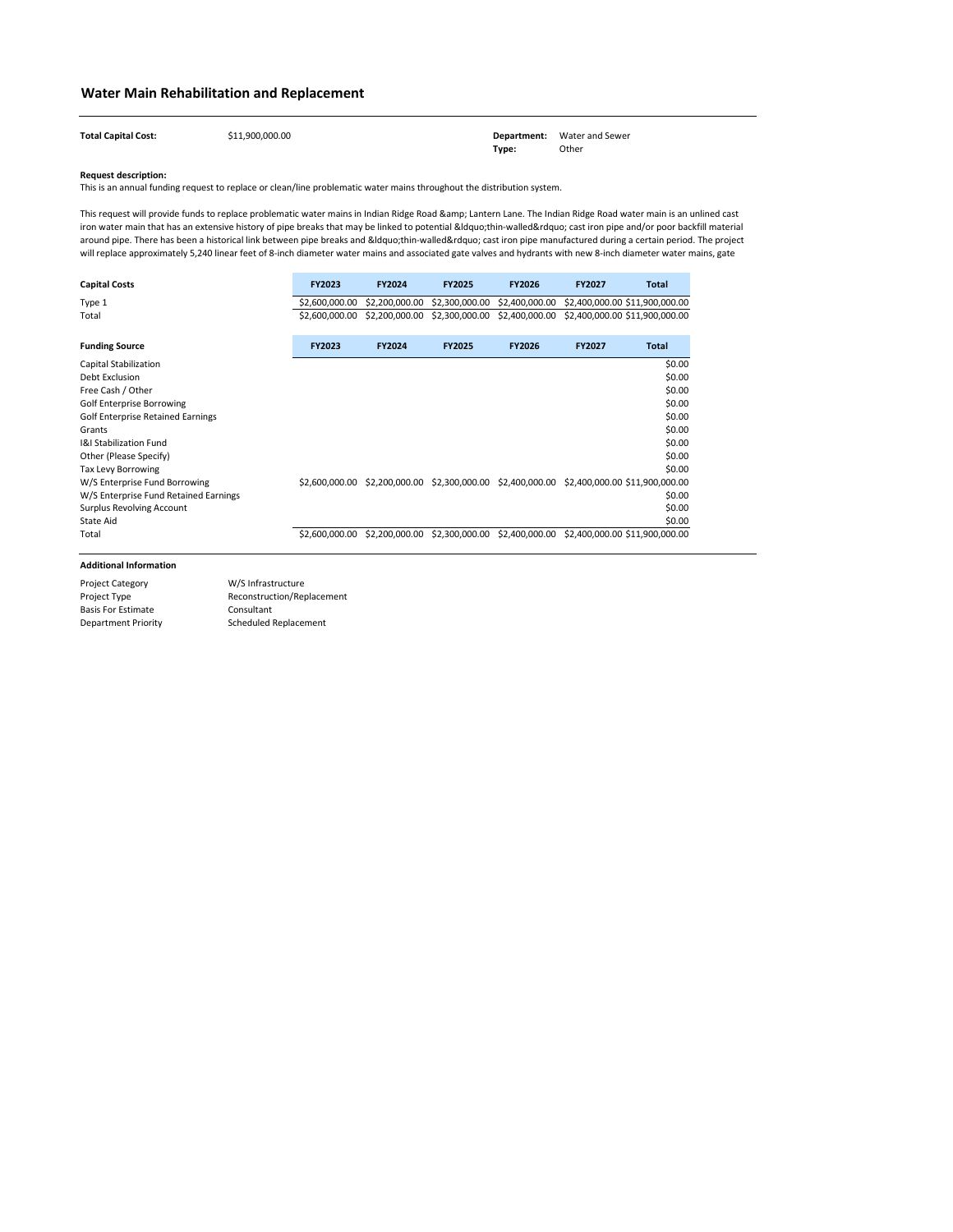| <b>Total Capital Cost:</b> | \$10,000.00 | Department: Golf |            |    |            |
|----------------------------|-------------|------------------|------------|----|------------|
|                            |             | Type:            | Other      |    |            |
|                            |             | Timeline:        | 07/01/2023 | to | 07/01/2023 |

| <b>Capital Costs</b>                     | <b>FY2023</b> | <b>Total</b> |
|------------------------------------------|---------------|--------------|
| Type 1                                   | \$10,000.00   | \$10,000.00  |
| Total                                    | \$10,000.00   | \$10,000.00  |
| <b>Funding Source</b>                    | <b>FY2023</b> | <b>Total</b> |
| <b>Capital Stabilization</b>             |               | \$0.00       |
| Debt Exclusion                           |               | \$0.00       |
| Free Cash / Other                        |               | \$0.00       |
| <b>Golf Enterprise Borrowing</b>         |               | \$0.00       |
| <b>Golf Enterprise Retained Earnings</b> | \$10,000.00   | \$10,000.00  |
| Grants                                   |               | \$0.00       |
| <b>I&amp;I Stabilization Fund</b>        |               | \$0.00       |
| Other (Please Specify)                   |               | \$0.00       |
| <b>Tax Levy Borrowing</b>                |               | \$0.00       |
| W/S Enterprise Fund Borrowing            |               | \$0.00       |
| W/S Enterprise Fund Retained Earnings    |               | \$0.00       |
| <b>Surplus Revolving Account</b>         |               | \$0.00       |
| <b>State Aid</b>                         |               | \$0.00       |
| Total                                    | \$10,000.00   | \$10,000.00  |

| <b>Project Category</b>       | Other (Please Specify in Description)                                                                                                                                                                                                      |
|-------------------------------|--------------------------------------------------------------------------------------------------------------------------------------------------------------------------------------------------------------------------------------------|
| Project Type                  | New                                                                                                                                                                                                                                        |
| <b>Basis For Estimate</b>     | Manufacturers Quote                                                                                                                                                                                                                        |
| <b>Department Priority</b>    | Necessary                                                                                                                                                                                                                                  |
| <b>Project Benefits</b>       | It will save employee hours of picking up gas. The current situation of having 100 gallons of fuel in the only work truck is a safety<br>concern as well as an issue if the truck has to pick something up, then there is no fuel on site. |
| <b>Project Classification</b> | Capital Improvement                                                                                                                                                                                                                        |

# **Fuel Tanks**

An onsite Gas and Diesel tank for refueling golf course maintenance equipment. Currently, a truck is used with 50 gallon transfer tanks. The truck has been out a considerable amount of months the last few years, meaning 10 gallon jugs are the only source of moving gasoline.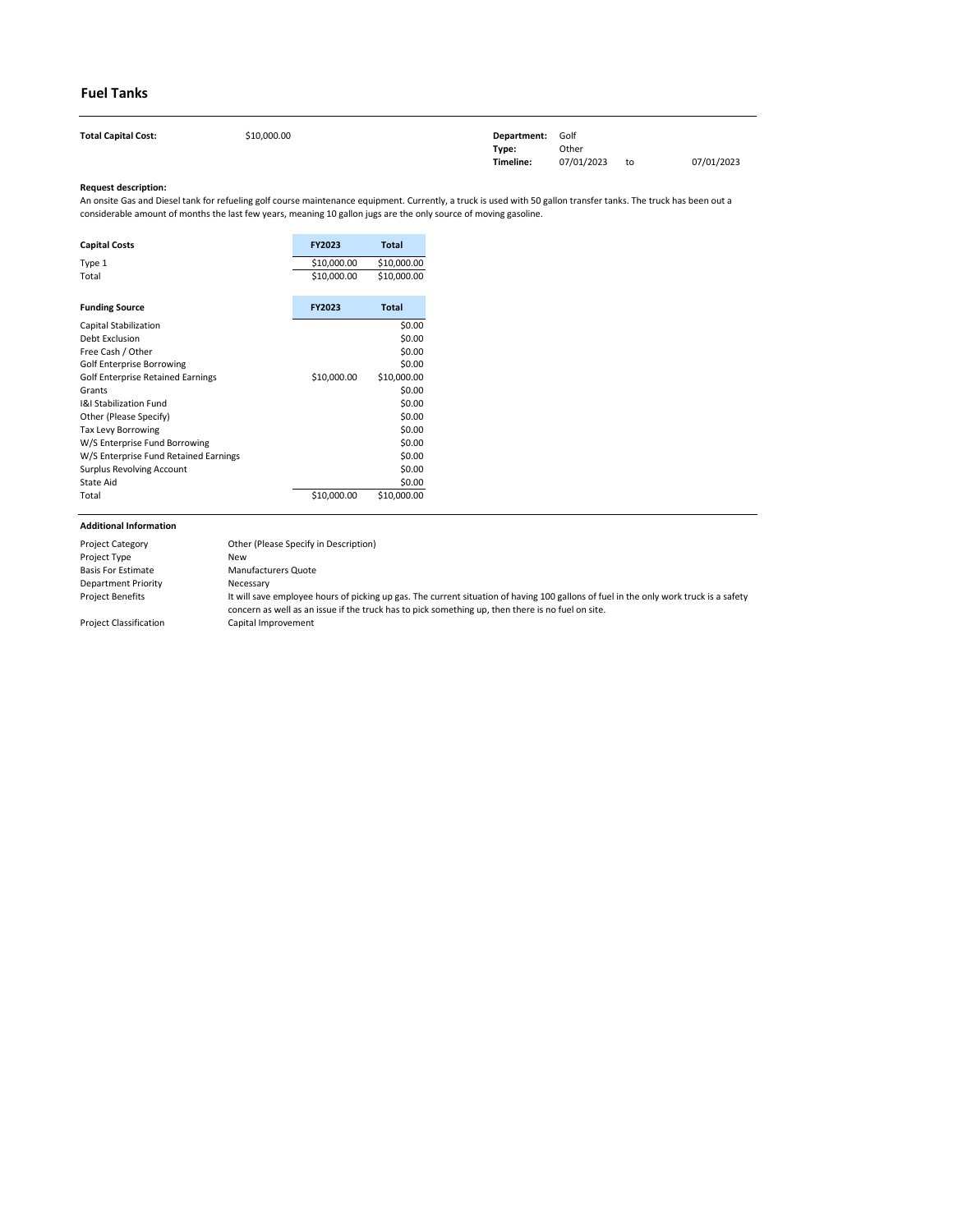| <b>Capital Costs</b>                     | <b>FY2023</b> | <b>Total</b> |
|------------------------------------------|---------------|--------------|
| Type 1                                   | \$29,500.00   | \$29,500.00  |
| Total                                    | \$29,500.00   | \$29,500.00  |
|                                          |               |              |
| <b>Funding Source</b>                    | <b>FY2023</b> | <b>Total</b> |
| <b>Capital Stabilization</b>             |               | \$0.00       |
| Debt Exclusion                           |               | \$0.00       |
| Free Cash                                |               | \$0.00       |
| <b>Golf Enterprise Borrowing</b>         |               | \$0.00       |
| <b>Golf Enterprise Retained Earnings</b> | \$29,500.00   | \$29,500.00  |
| Grants                                   |               | \$0.00       |
| State Aid                                |               | \$0.00       |
| <b>Tax Levy Borrowing</b>                |               | \$0.00       |
| W/S Enterprise Fund Borrowing            |               | \$0.00       |
| W/S Enterprise Retained Earnings         |               | \$0.00       |
| Total                                    | \$29,500.00   | \$29,500.00  |

| <b>Total Capital Cost:</b>                    | \$29,500.00 | Department:<br>Type:<br>Timeline: | Golf<br>Other<br>07/01/2023 | to | 07/01/2023 |
|-----------------------------------------------|-------------|-----------------------------------|-----------------------------|----|------------|
| <b>Request description:</b>                   |             |                                   |                             |    |            |
| Replacement of current unit purchased in 2019 |             |                                   |                             |    |            |

| <b>Project Category</b>   | Vehicle                      |
|---------------------------|------------------------------|
| <b>Basis for Estimate</b> | State Bid                    |
| Project Type              | New                          |
| Priority                  | <b>Scheduled Replacement</b> |
| <b>Purchase Frequency</b> | Recurring                    |

# **Tee Mower**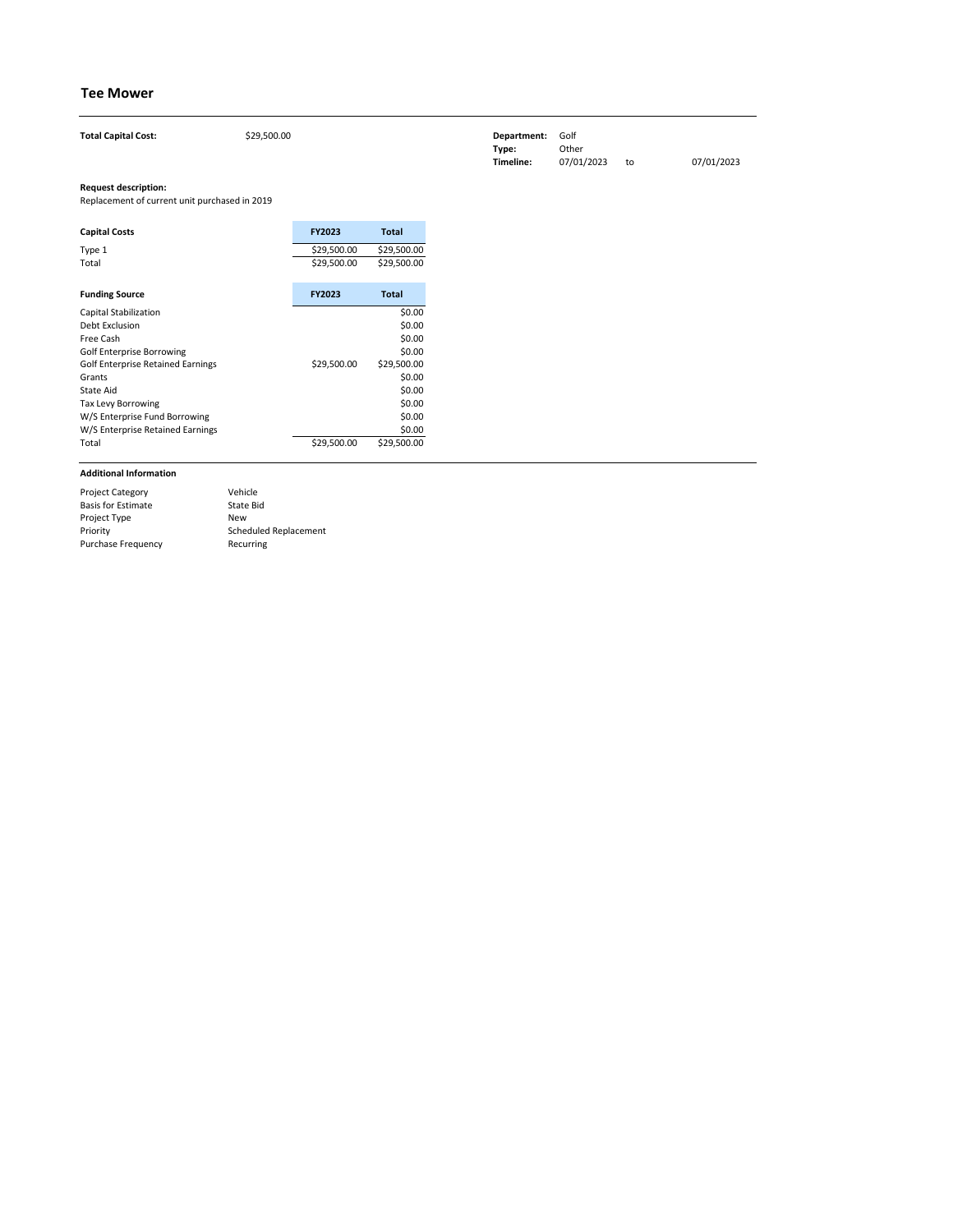| <b>Total Capital Cost:</b>                                            | \$30,000.00 |               |              |
|-----------------------------------------------------------------------|-------------|---------------|--------------|
| <b>Request description:</b><br>Replacement of sprayer bought in 2012. |             |               |              |
| <b>Capital Costs</b>                                                  |             | <b>FY2023</b> | <b>Total</b> |
| Type 1                                                                |             | \$30,000.00   | \$30,000.00  |
| Total                                                                 |             | \$30,000.00   | \$30,000.00  |
|                                                                       |             |               |              |
| <b>Funding Source</b>                                                 |             | <b>FY2023</b> | <b>Total</b> |
| <b>Capital Stabilization</b>                                          |             |               | \$0.00       |
| <b>Debt Exclusion</b>                                                 |             |               | \$0.00       |
| Free Cash                                                             |             |               | \$0.00       |

| Free Cash                                |             | \$0.00      |
|------------------------------------------|-------------|-------------|
| <b>Golf Enterprise Borrowing</b>         | \$30,000.00 | \$30,000.00 |
| <b>Golf Enterprise Retained Earnings</b> |             | \$0.00      |
| Grants                                   |             | \$0.00      |
| State Aid                                |             | \$0.00      |
| Tax Levy Borrowing                       |             | \$0.00      |
| W/S Enterprise Fund Borrowing            |             | \$0.00      |
| W/S Enterprise Retained Earnings         | \$30,000.00 | \$30,000.00 |
| Total                                    | \$60,000.00 | \$60,000.00 |
|                                          |             |             |

| <b>Project Category</b>   | Vehicle               |
|---------------------------|-----------------------|
| <b>Basis for Estimate</b> | State Bid             |
| Project Type              | New                   |
| Priority                  | Scheduled Replacement |
| <b>Purchase Frequency</b> | Recurring             |

# **Sprayer**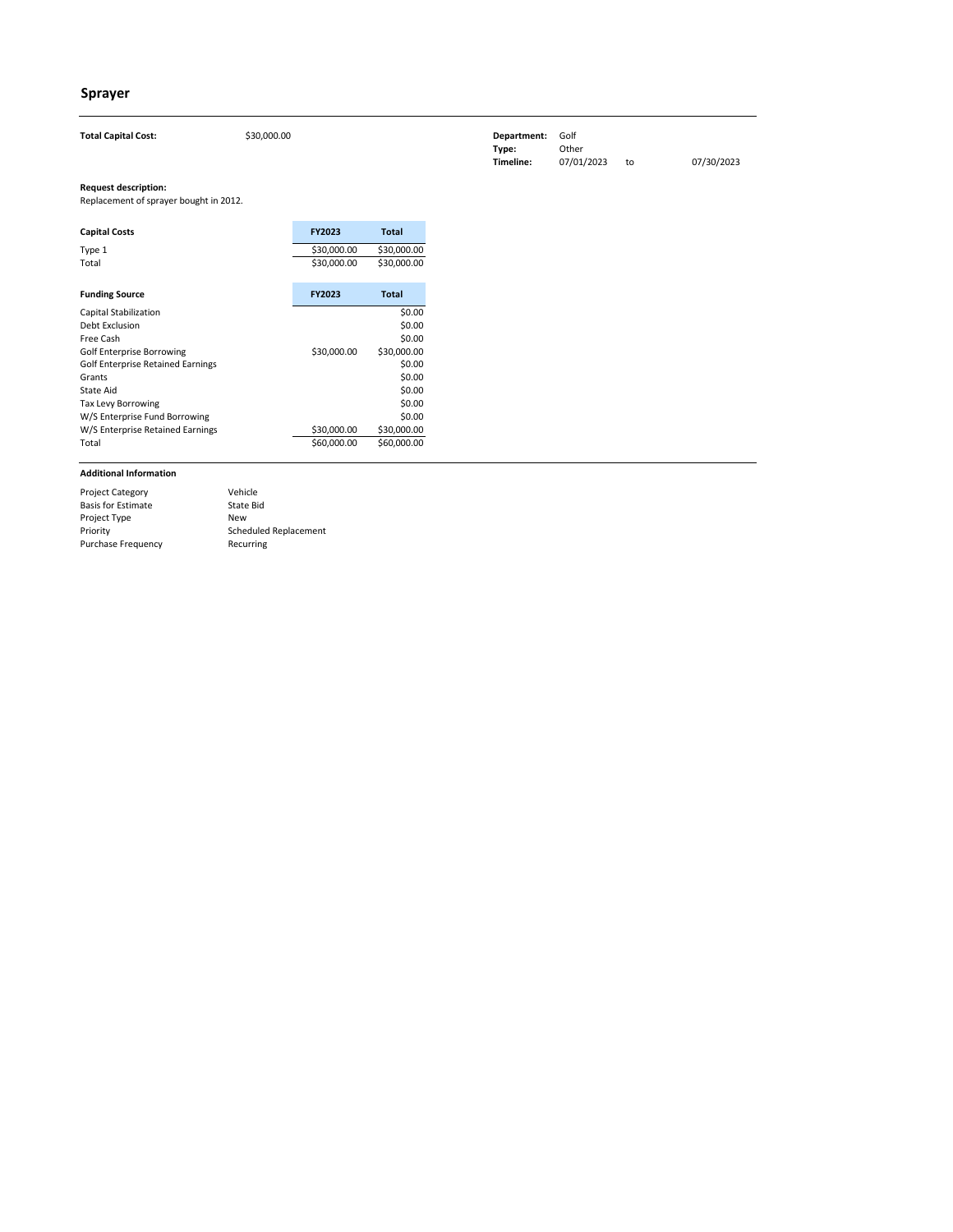| <b>Total Capital Cost:</b> | \$125,000.00 | <b>Department:</b> Engineering |       |
|----------------------------|--------------|--------------------------------|-------|
|                            |              | Type:                          | Other |

| <b>Capital Costs</b>                     | FY2023        | <b>FY2024</b> | <b>FY2025</b> | <b>FY2026</b> | <b>FY2027</b> | <b>Total</b> |
|------------------------------------------|---------------|---------------|---------------|---------------|---------------|--------------|
| Type 1                                   | \$25,000.00   | \$25,000.00   | \$25,000.00   | \$25,000.00   | \$25,000.00   | \$125,000.00 |
| Total                                    | \$25,000.00   | \$25,000.00   | \$25,000.00   | \$25,000.00   | \$25,000.00   | \$125,000.00 |
| <b>Funding Source</b>                    | <b>FY2023</b> | <b>FY2024</b> | <b>FY2025</b> | <b>FY2026</b> | <b>FY2027</b> | <b>Total</b> |
| Capital Stabilization                    |               |               |               |               |               | \$0.00       |
| Debt Exclusion                           |               |               |               |               |               | \$0.00       |
| Free Cash / Other                        |               |               |               |               |               | \$0.00       |
| <b>Golf Enterprise Borrowing</b>         |               |               |               |               |               | \$0.00       |
| <b>Golf Enterprise Retained Earnings</b> |               |               |               |               |               | \$0.00       |
| Grants                                   | \$25,000.00   | \$25,000.00   | \$25,000.00   | \$25,000.00   | \$25,000.00   | \$125,000.00 |
| <b>I&amp;I Stabilization Fund</b>        |               |               |               |               |               | \$0.00       |
| Other (Please Specify)                   |               |               |               |               |               | \$0.00       |
| <b>Tax Levy Borrowing</b>                |               |               |               |               |               | \$0.00       |
| W/S Enterprise Fund Borrowing            |               |               |               |               |               | \$0.00       |
| W/S Enterprise Fund Retained Earnings    |               |               |               |               |               | \$0.00       |
| <b>Surplus Revolving Account</b>         |               |               |               |               |               | \$0.00       |
| State Aid                                |               |               |               |               |               | \$0.00       |
| Total                                    | \$25,000.00   | \$25,000.00   | \$25,000.00   | \$25,000.00   | \$25,000.00   | \$125,000.00 |

# **Per-ride Assessment Funds**

Project Category Project Type Basis For Estimate Department Priority Other (Specify in Project Description) Necessary Roadway Infrastructure Reconstruction/Replacement

Annually the Massachusetts Department of Public Utilities provides a disbursement of per-ride assessment funds. The Town of Natick received \$24,984.90 in per-ride assessment funds for 2019. These funds must be appropriated by Town Meeting prior to expenditure.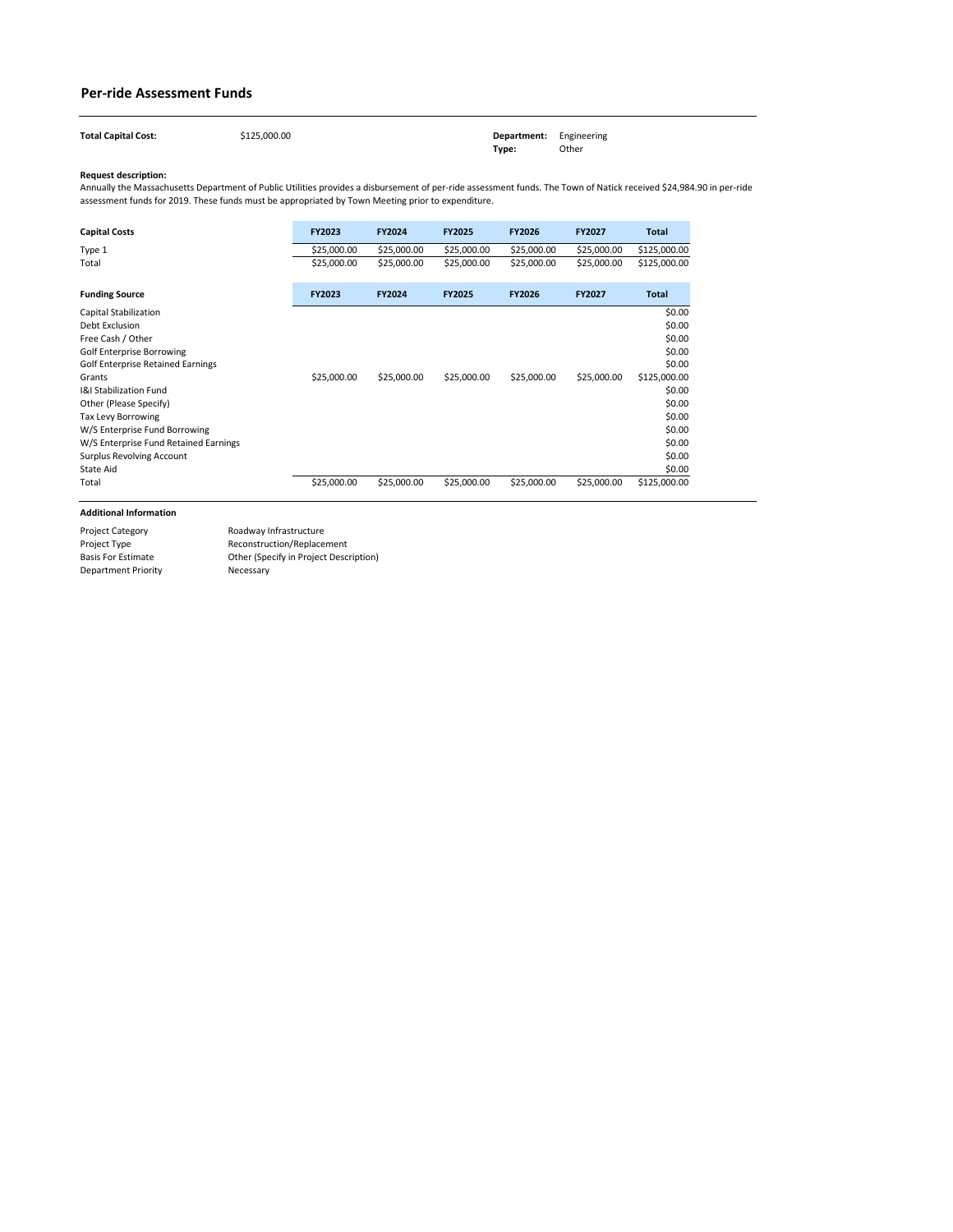| <b>Total Capital Cost:</b>                                                                                     | \$50,000.00 |               |              |
|----------------------------------------------------------------------------------------------------------------|-------------|---------------|--------------|
| <b>Request description:</b><br>Replace Vehicle 25 (CD-1) 2012 small utility vehicle used by Building Inspector |             |               |              |
|                                                                                                                |             |               |              |
| <b>Capital Costs</b>                                                                                           |             | <b>FY2023</b> | <b>Total</b> |
| Type 1                                                                                                         |             | \$50,000.00   | \$50,000.00  |
| Total                                                                                                          |             | \$50,000.00   | \$50,000.00  |
|                                                                                                                |             |               |              |
| <b>Funding Source</b>                                                                                          |             | <b>FY2023</b> | <b>Total</b> |
| Capital Stabilization                                                                                          |             |               | \$0.00       |
| Debt Exclusion                                                                                                 |             |               | \$0.00       |
| Free Cash                                                                                                      |             |               | \$0.00       |
| <b>Golf Enterprise Borrowing</b>                                                                               |             |               | \$0.00       |
| <b>Golf Enterprise Retained Earnings</b>                                                                       |             |               | \$0.00       |
| Grants                                                                                                         |             | \$50,000.00   | \$50,000.00  |
| <b>State Aid</b>                                                                                               |             |               | \$0.00       |
| <b>Tax Levy Borrowing</b>                                                                                      |             |               | \$0.00       |
| W/S Enterprise Fund Borrowing                                                                                  |             |               | \$0.00       |
| W/S Enterprise Retained Earnings                                                                               |             |               | \$0.00       |
| Total                                                                                                          |             | \$50,000.00   | \$50,000.00  |

| <b>Project Category</b>   | Vehicle                      |
|---------------------------|------------------------------|
| <b>Basis for Estimate</b> | <b>Manufacturers Quote</b>   |
| Project Type              | Reconstruction/Replacement   |
| Priority                  | <b>Scheduled Replacement</b> |
| <b>Purchase Frequency</b> | One Time                     |
|                           |                              |

# **Replace Vehicle 25 (CD-1) and Equipment**